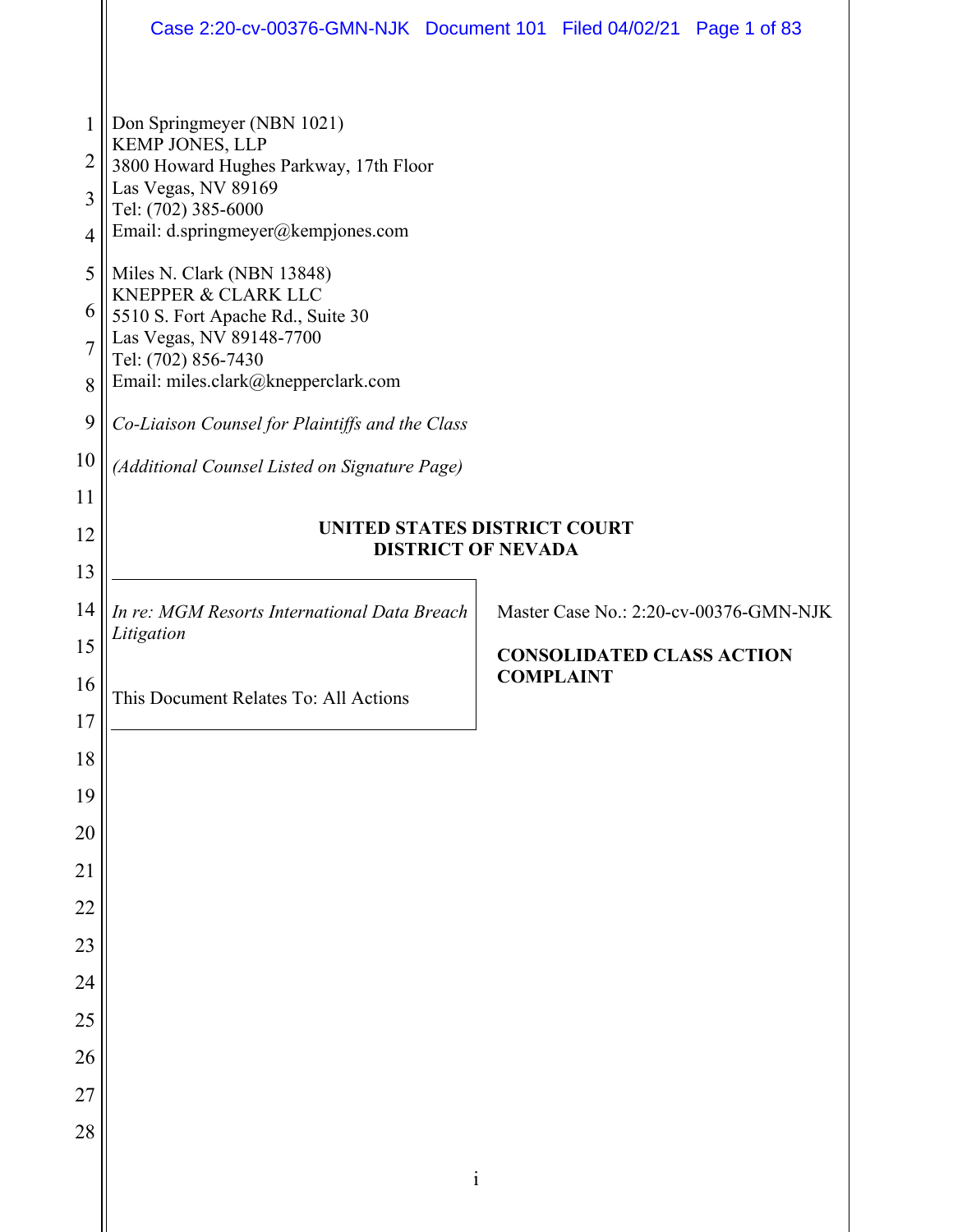26

27

28

# **TABLE OF CONTENTS**

| I.   |                 |                                                                 |
|------|-----------------|-----------------------------------------------------------------|
| II.  |                 |                                                                 |
|      | A.              |                                                                 |
|      |                 | 1.                                                              |
|      |                 | 2.                                                              |
|      |                 | 3.                                                              |
|      |                 | 4.                                                              |
|      |                 | 5.                                                              |
|      |                 | 6.                                                              |
|      |                 | 7.                                                              |
|      |                 | 8.                                                              |
|      | B.              |                                                                 |
| III. |                 |                                                                 |
| IV.  |                 |                                                                 |
|      | A.              |                                                                 |
|      | <b>B.</b>       | The Stolen PII Has Been Offered for Sale on the Dark Web        |
|      | $\mathcal{C}$ . |                                                                 |
|      | D.              | PII Stolen in the Data Breach Can be Combined with Data         |
|      | Ε.              | MGM Failed to Comply with Established Cybersecurity             |
|      | F.              | The Hotel Industry is a Frequent Target of Cyber Criminals, and |
|      |                 |                                                                 |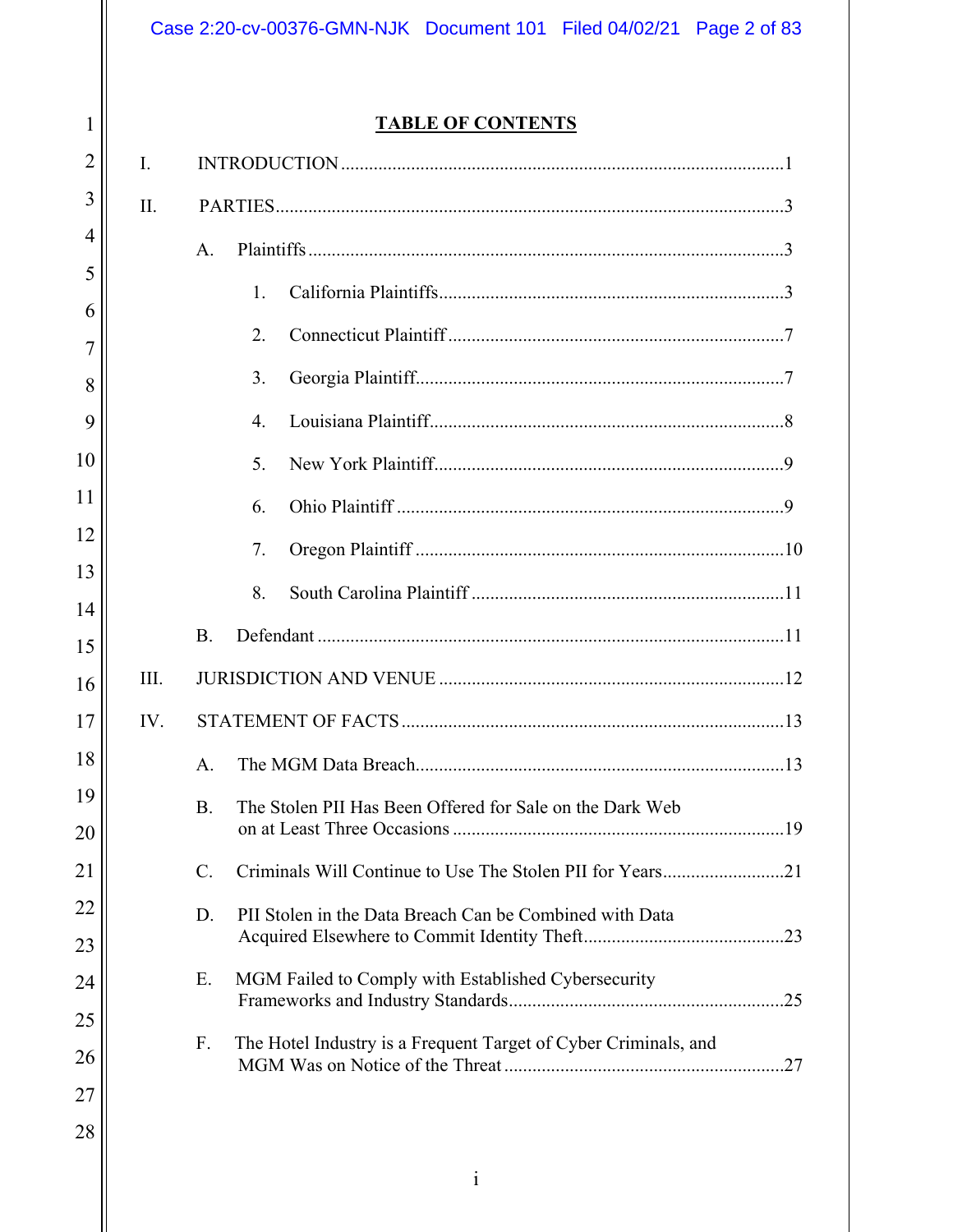|                |     | Case 2:20-cv-00376-GMN-NJK Document 101 Filed 04/02/21 Page 3 of 83                                                |
|----------------|-----|--------------------------------------------------------------------------------------------------------------------|
| 1              |     | G.<br>MGM Uses Consumers' PII for Profit-Generating Purposes                                                       |
| $\overline{2}$ |     |                                                                                                                    |
| 3              |     | H.                                                                                                                 |
| $\overline{4}$ |     | 1.                                                                                                                 |
| 5              |     | 2.                                                                                                                 |
| 6              |     | Plaintiffs and Class Members are Entitled to Injunctive Relief 36<br>L.                                            |
| 7              | V.  |                                                                                                                    |
| 8              | VI. |                                                                                                                    |
| 9              |     |                                                                                                                    |
| 10<br>11       |     |                                                                                                                    |
| 12             |     |                                                                                                                    |
| 13             |     |                                                                                                                    |
| 14             |     | COUNT V: VIOLATION OF THE NEVADA CONSUMER FRAUD                                                                    |
| 15             |     |                                                                                                                    |
| 16             |     | COUNT VI: VIOLATION OF THE CALIFORNIA UNFAIR<br>COMPETITION LAW (UCL), Cal. Bus. & Prof. Code §§ 17200, et seq. 51 |
| 17             |     | COUNT VII: VIOLATION OF THE CALIFORNIA CONSUMERS                                                                   |
| 18<br>19       |     | LEGAL REMEDIES ACT (CLRA), Cal. Civ. Code §§ 1750, et seq55                                                        |
| 20             |     | COUNT VIII: VIOLATION OF THE CALIFORNIA CUSTOMER                                                                   |
| 21             |     | COUNT IX: VIOLATION OF THE CONNECTICUT UNFAIR                                                                      |
| 22             |     |                                                                                                                    |
| 23             |     | COUNT X: VIOLATION OF THE GEORGIA DECEPTIVE                                                                        |
| 24             |     |                                                                                                                    |
| 25             |     | COUNT XI: VIOLATION OF NEW YORK GENERAL BUSINESS                                                                   |
| 26             |     | COUNT XII: VIOLATION OF THE OHIO DECEPTIVE TRADE                                                                   |
| 27             |     |                                                                                                                    |
| 28             |     |                                                                                                                    |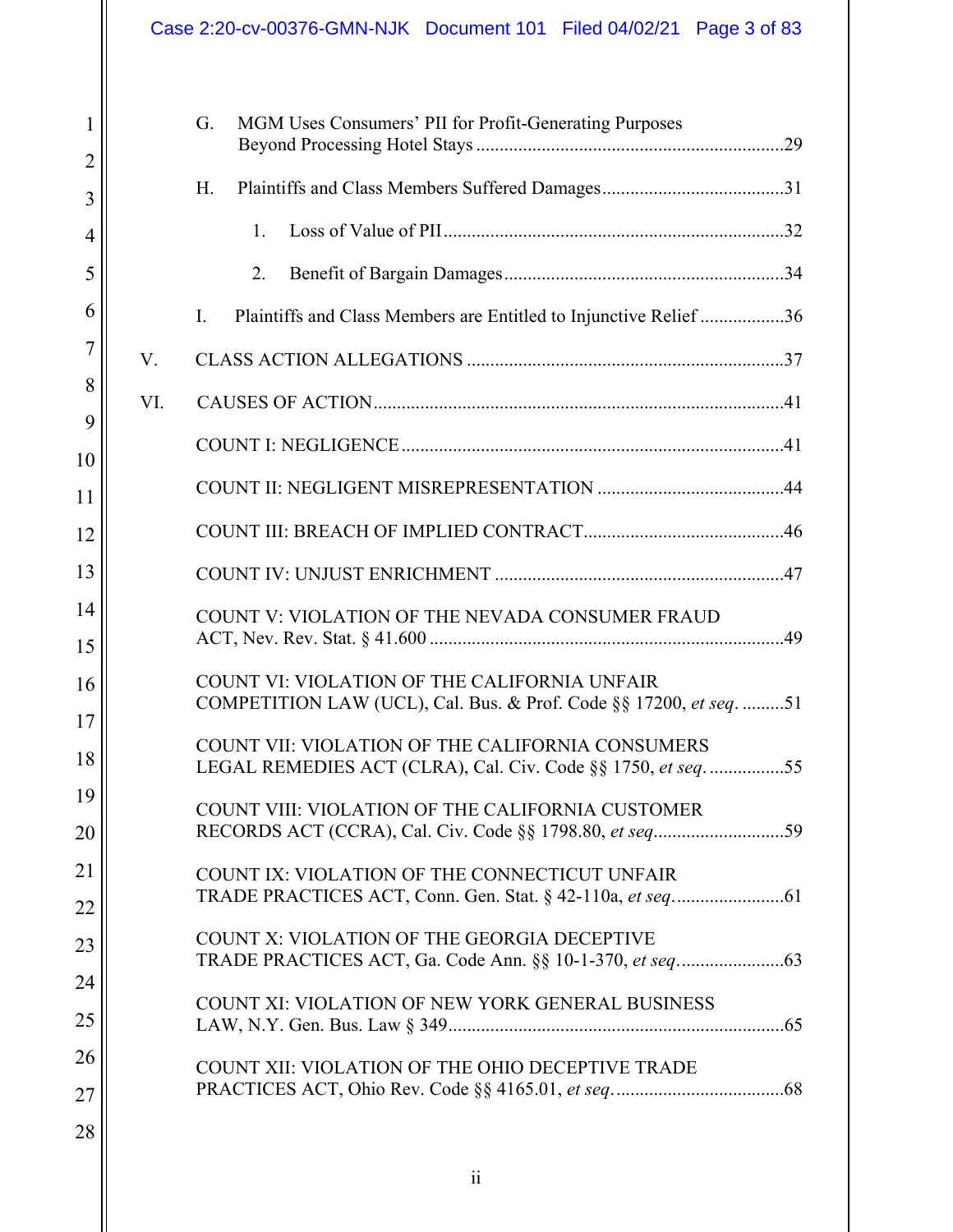|                     |       | Case 2:20-cv-00376-GMN-NJK Document 101 Filed 04/02/21 Page 4 of 83 |  |  |
|---------------------|-------|---------------------------------------------------------------------|--|--|
|                     |       |                                                                     |  |  |
| $\mathbf{1}$        |       |                                                                     |  |  |
| $\overline{2}$      |       | COUNT XIII: VIOLATION OF THE OREGON UNLAWFUL                        |  |  |
| 3                   |       | COUNT XIV: VIOLATION OF THE OREGON CONSUMER                         |  |  |
| 4                   |       | INFORMATION PROTECTION ACT, Ore. Stat. §§ 646A.600, et seq. 74      |  |  |
| 5                   | VII.  |                                                                     |  |  |
| 6                   | VIII. |                                                                     |  |  |
| $\overline{7}$<br>8 |       |                                                                     |  |  |
| 9                   |       |                                                                     |  |  |
| 10                  |       |                                                                     |  |  |
| 11                  |       |                                                                     |  |  |
| 12                  |       |                                                                     |  |  |
| 13                  |       |                                                                     |  |  |
| 14                  |       |                                                                     |  |  |
| 15                  |       |                                                                     |  |  |
| 16                  |       |                                                                     |  |  |
| 17<br>18            |       |                                                                     |  |  |
| 19                  |       |                                                                     |  |  |
| 20                  |       |                                                                     |  |  |
| 21                  |       |                                                                     |  |  |
| 22                  |       |                                                                     |  |  |
| 23                  |       |                                                                     |  |  |
| 24                  |       |                                                                     |  |  |
| 25                  |       |                                                                     |  |  |
| 26                  |       |                                                                     |  |  |
| 27                  |       |                                                                     |  |  |
| 28                  |       |                                                                     |  |  |
|                     |       | $\rm iii$                                                           |  |  |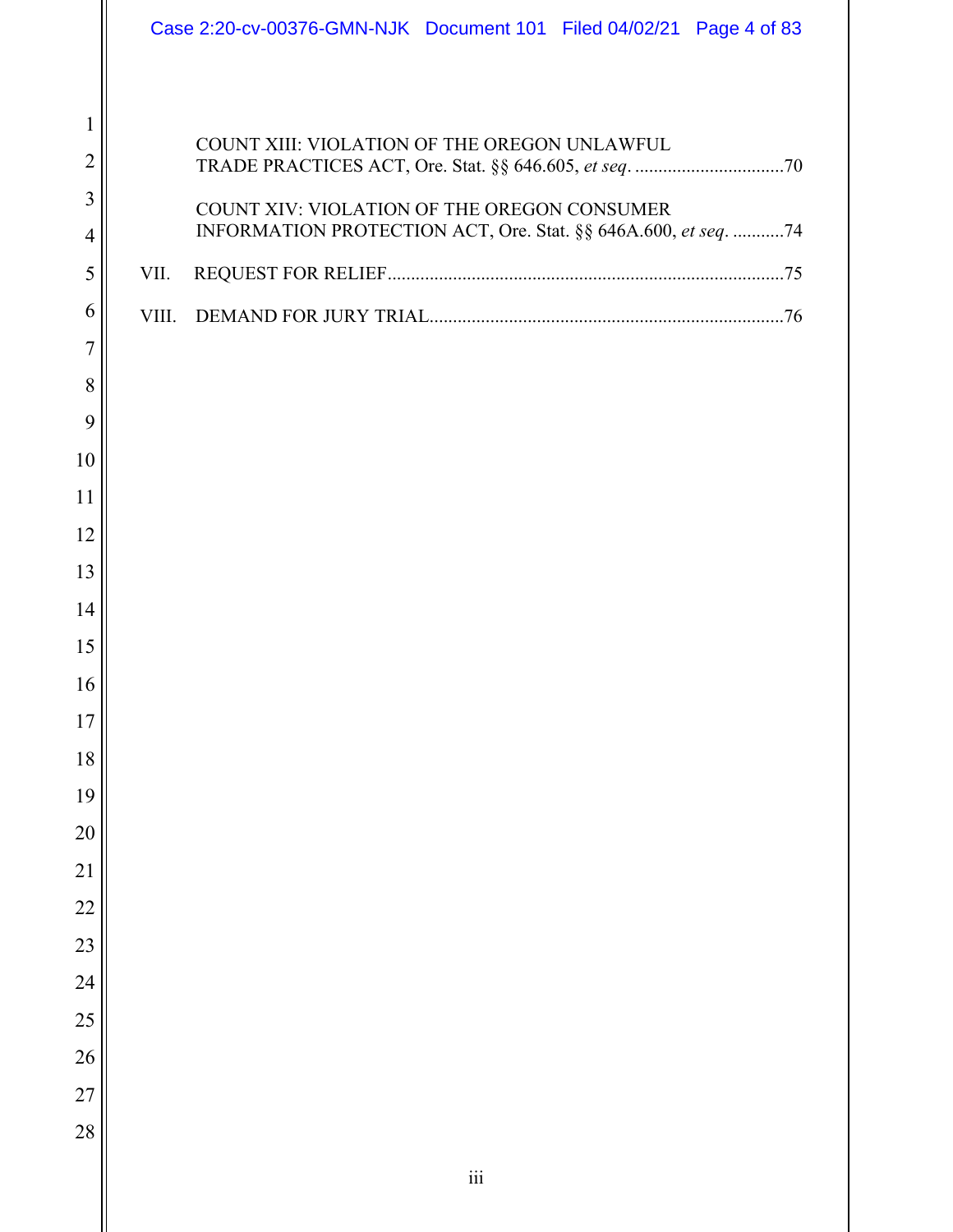2 3 4 Plaintiffs Ryan Bohlim, John Dvorak, Michael Fossett, Duke Hwynn, Larry Lawter, Julie Mutsko, Andrew Sedaghatpour, Kerri Shapiro, Gennady Simkin, Robert Taylor, and Victor Wukovits (collectively "Plaintiffs"), on behalf of themselves and all others similarly situated, allege the following against Defendant MGM Resorts International ("MGM" or "Defendant").

1

5

### **I. INTRODUCTION**

6 7 8 9 1. This is a data breach class action brought on behalf of consumers whose sensitive personal information was stolen by cybercriminals in a massive cyber-attack at MGM on or around July 7, 2019 (the "Data Breach"). The Data Breach reportedly involved at least 142 million consumers, and perhaps as many as 200 million.

10 11 12 13 2. Information stolen in the Data Breach included names, addresses, phone numbers, email addresses, and dates of birth for guests who stayed at various hotels in the MGM corporate family. For certain guests, the stolen information also included driver's license numbers, passport numbers, or military identification numbers (collectively "PII").

14 15 16 17 3. PII stolen in the Data Breach has been posted to the "dark web" on at least three separate occasions, and continues to be extensively redistributed. MGM has acknowledged that the hacker "posted the data on a closed internet forum with the intent to sell the information for financial gain."1

18 19 20 21 22 23 24 4. As a result of the Data Breach, Plaintiffs have experienced various types of misuse of their PII, including a fraudulent credit card account being opened in a Plaintiff's name, a fraudulent \$800 payment from a bank account, attempted access to a bank account, fraudulent applications for cell phone service, a ransomware attack on a personal computer, fraudulent access to an online merchant account, fraudulent purchases on an Amazon account, fraudulent credit card purchases on cards previously used by Plaintiffs for their MGM hotel stays, and widespread increases in the receipt of spam emails and phone calls at email addresses and phone numbers used

28

<sup>26</sup> 27  $\overline{\phantom{a}}$ <sup>1</sup> *See* Ltr. from MGM to North Dakota Office of the Attorney General, Sept. 7, 2019, *available at* https://attorneygeneral.nd.gov/sites/ag/files/documents/DataBreach/2019-09-09-MGMResorts pdf (last visited Feb. 26, 2021).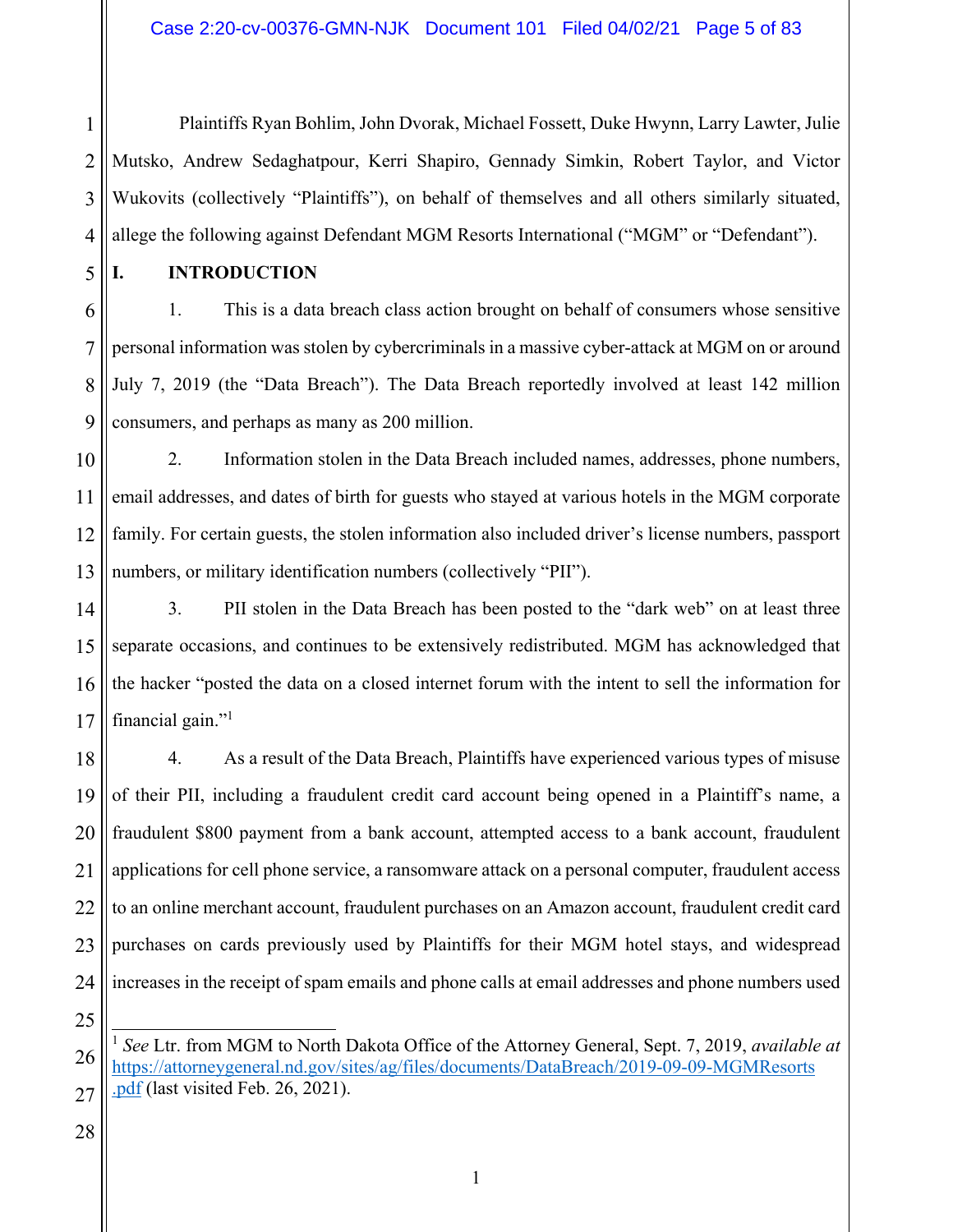1 2 3 4 for Plaintiffs' MGM stays. Plaintiffs have also incurred out of pocket costs, including \$2,100 for a new computer due to the ransomware incident, \$18.65 to mail a request for a credit report to Equifax, renewal costs for identity protection services, and lost wages from unpaid time off of work.

5 6 7 8 9 10 11 12 13 14 15 16 5. Plaintiffs and Class members have been damaged in several other ways as well. All Plaintiffs and Class members have been exposed to an increased risk of fraud, identity theft, and other misuse of their PII. Plaintiffs and Class members must now and indefinitely closely monitor their financial and other accounts to guard against fraud. This is a burdensome and time-consuming process, which was expressly recommended by MGM in light of the risk of fraud from the Data Breach. Certain Plaintiffs and Class members have also obtained copies of their credit reports and placed credit freezes and fraud alerts on their credit reports (additional burdensome steps recommended by MGM), and spent time investigating and disputing fraudulent or suspicious activity on their accounts. Plaintiffs and Class members have also suffered "benefit of the bargain" damages because they paid money to MGM for services that were intended to be accompanied by adequate data security, but were not. They also suffered a "loss of value of PII" resulting from the Data Breach.

17 18 19 20 21 22 23 6. PII stolen in the Data Breach can be misused on its own, or can be combined with personal information from other sources such as publicly available information, social media, etc. to create a package of information capable of being used to commit identity theft. Thieves can also use PII stolen in the Data Breach to send spear-phishing emails to Class members to trick them into revealing sensitive information such as login credentials, financial account numbers, Social Security numbers, and the like. Thieves can also send emails embedded with ransomware, which happened here with Plaintiff Hwynn.

24 25 26 27 7. The Data Breach was a direct result of MGM's failure to implement reasonable data security measures to protect Class members' PII. MGM failed to maintain and monitor its cloud-based server to protect against unauthorized intrusions. MGM also retained Class members' PII for much longer than was necessary to process Class members' hotel stays. MGM's retention

28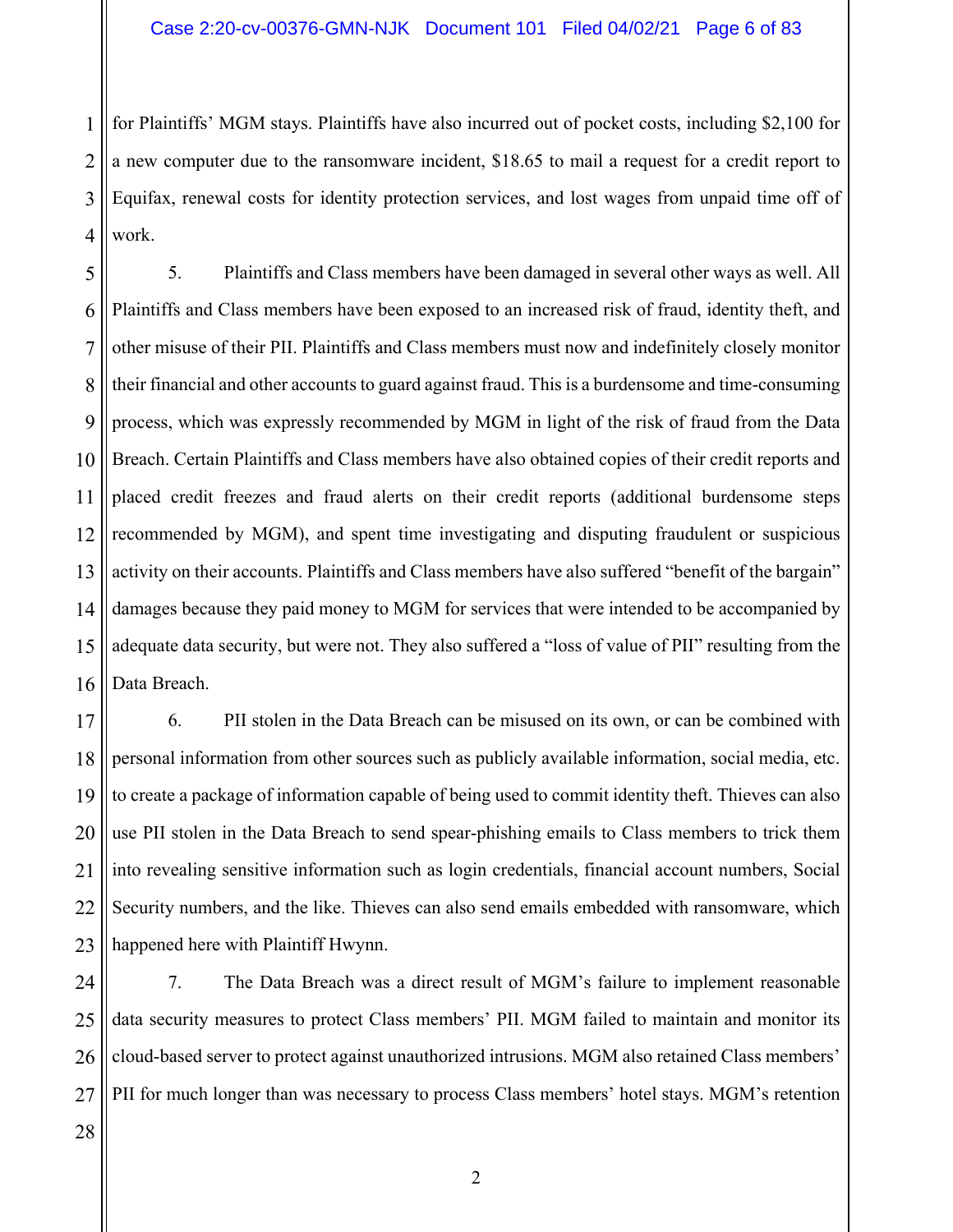1 2 of PII led to a massive buildup of personal information from years of transactions, left unsecured for hackers to steal.

3 4 5 6 8. In connection with their hotel reservations and stays, Plaintiffs were required to and did provide their PII to MGM. Plaintiffs had a reasonable expectation and understanding that MGM would adopt reasonable data security safeguards to protect their PII. MGM failed to do so, leading to the Data Breach.

7 8 9 10 11 12 9. Plaintiffs seek to remedy these harms on behalf of themselves and all similarly situated consumers whose PII was stolen in the Data Breach. Plaintiffs seek remedies including: (i) compensation for the theft and misuse of their data; (ii) reimbursement of out of pocket costs; (iii) compensation for time spent responding to the Data Breach; (iv) comprehensive identity protection services paid for by MGM; and (v) injunctive relief requiring substantial improvements to MGM's data security practices, as detailed below.

**II. PARTIES** 

14

13

### **A. Plaintiffs**

15

### **1. California Plaintiffs**

16 17 18 19 20 21 22 23 24 25 26 27 10. Plaintiff Ryan Bohlim is a resident of California. He paid for several hotel rooms at MGM properties prior to the Data Breach, including but not limited to at Mirage on July 8, 2010, Aria on July 8, 2011, Mandalay Bay on July 11, 2011, Mirage on July 13, 2011, Luxor on July 25, 2011, MGM Grand on July 26, 2011, Mandalay Bay on July 14, 2012, Mirage on July 17, 2012, Mirage on November 1, 2012, Mandalay Bay on August 4, 2013, Mandalay Bay on October 16, 2013, Mandalay Bay on February 2, 2014, Mirage on June 22, 2014, Mandalay Bay on February 1, 2015, Mirage on March 15, 2015, Mandalay Bay on November 15, 2015, Luxor on November 18, 2015, Mirage on March 22, 2016, Mirage on June 18, 2016, Mandalay Bay on February 11, 2017, Mirage on April 16, 2017, Mirage on July 14, 2017, Mirage on March 29, 2018, Mirage on May 24, 2018, Excalibur on December 25, 2018, and Mandalay Bay on February 12, 2019. He booked the vast majority of his rooms by making phone calls directly to the hotels. In 2019, he received a data breach notice from MGM informing him that he was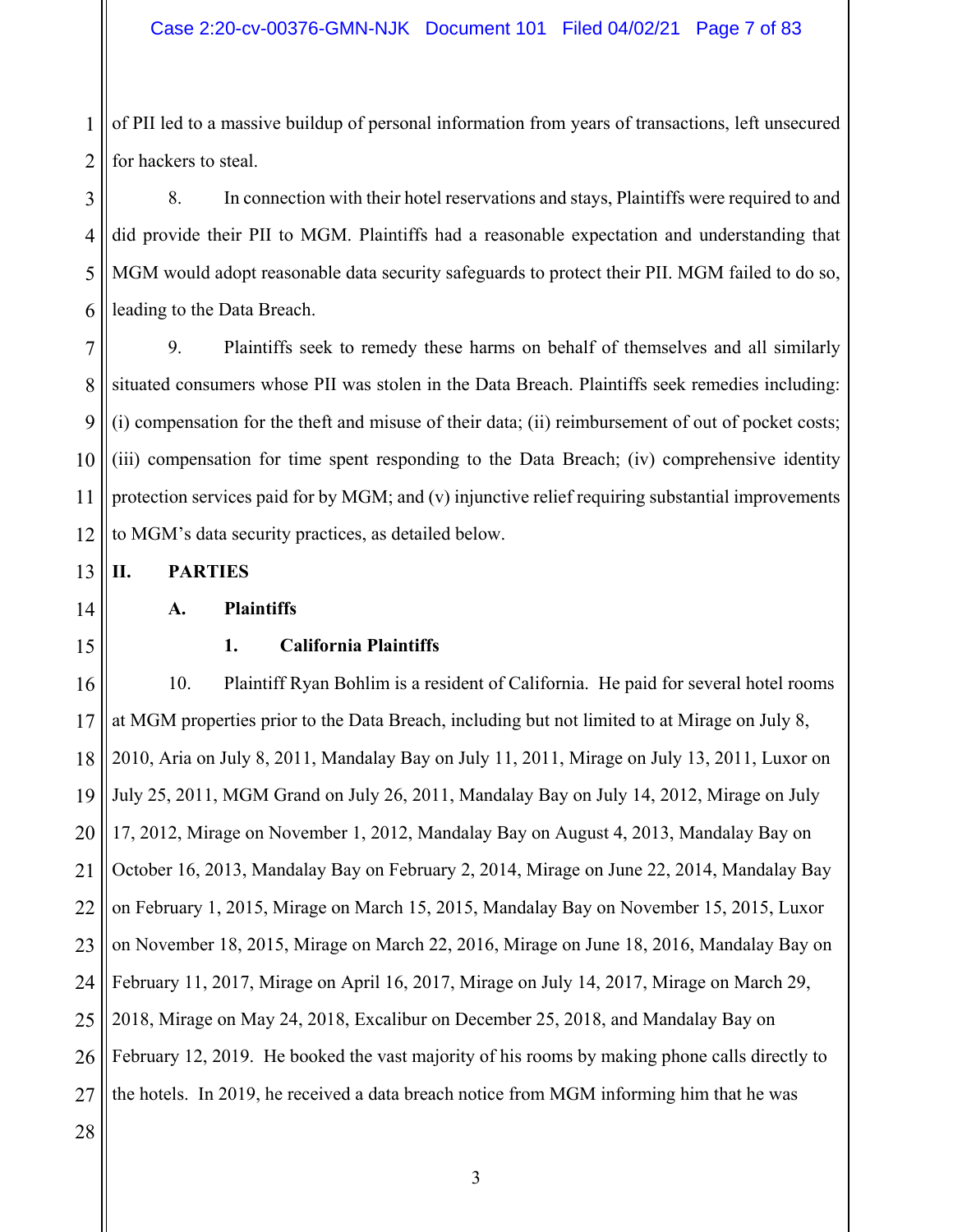### Case 2:20-cv-00376-GMN-NJK Document 101 Filed 04/02/21 Page 8 of 83

1 2 3 4 5 6 7 8 9 10 11 12 included in the Data Breach. He also received an alert from Credit Karma stating that his email address was found on the dark web in July 2020. That date coincides with the date on which hackers posted a batch of stolen PII from MGM on the dark web. The email address found on the dark web was the same email address he used for his MGM stays. Criminals are already using the information obtained in the Data Breach to target Plaintiff Bohlim. After the Data Breach, he experienced an increase in spam and phishing phone calls and emails at the same phone number and email address he used for his MGM stays. In response to learning of the Data Breach, he obtained a copy of his credit report to review it for fraud, and he changed several of his passwords. He has also spent time monitoring his financial and other accounts more closely than he otherwise would have. Plaintiff Bohlim values the importance of data security and the privacy of his PII. Had he known that MGM's data security practices were significantly flawed, he would not have stayed at MGM properties or would have paid less than he did for his rooms.

13 14 15 16 17 18 19 20 21 22 23 11. Plaintiff Duke Hwynn is a resident of California. He paid for several hotel rooms at MGM properties prior to the Data Breach, including at New York-New York on June 18, 2015, Aria on January 17, 2016, New York-New York on December 16, 2016, Aria on February 24, 2017, New York-New York on December 23, 2018, and on various other dates at MGM Grand, Excalibur, Luxor, and Mandalay Bay. He generally booked his rooms by making phone calls directly to the hotels. Criminals are already using the information obtained in the Data Breach to target Plaintiff Hwynn. After the Data Breach, he experienced an increase in spam and phishing phone calls and emails at the same phone number and email address he used for his MGM stays. In November 2020, criminals perpetrated a ransomware attack on Plaintiff Hwynn's personal computer. He believes the ransomware was downloaded onto his computer after he opened an unfamiliar email, which was sent to the same email address he used for his MGM stays.<sup>2</sup> The

- 27 ("In order to get the recipient to click the link, the email just has to look like it came from MGM
- 28

<sup>24</sup>

<sup>25</sup> 26 <sup>2</sup> The Identity Theft Resource Center has noted that email addresses stolen in the MGM Data Breach can be targets of emails embedded with ransomware. *See Information from MGM Data Breach Ends Up on the Dark Web*, Identity Theft Resource Center, July 14, 2020, *available at*  https://www.idtheftcenter.org/information-from-mgm-data-breach-ends-up-on-the-dark-web/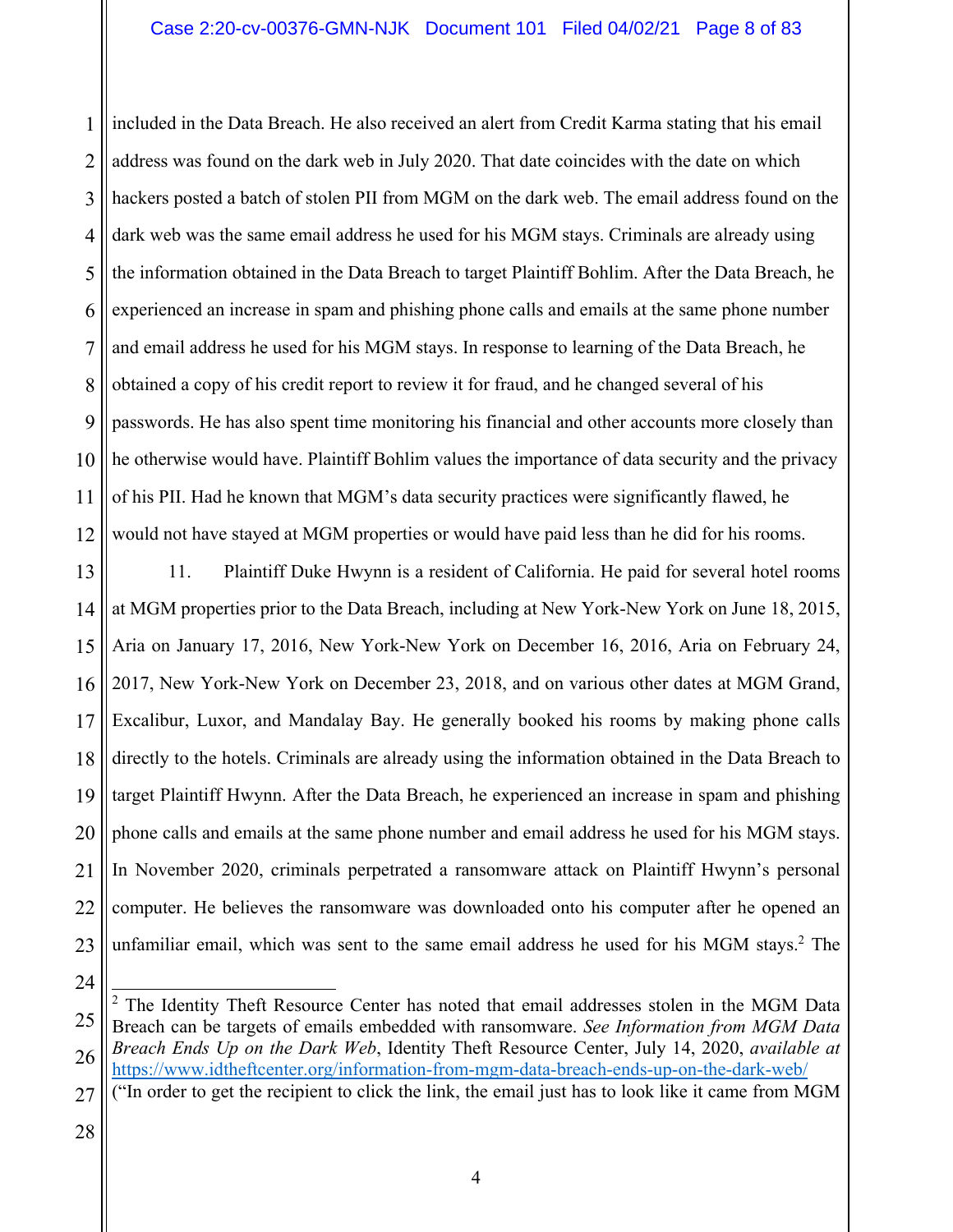1 2 3 4 5 6 7 8 9 10 11 ransomware rendered his computer inoperable, and he had to purchase a new computer, which cost approximately \$2,100. Plaintiff Hwynn had not experienced similar issues prior to the Data Breach. He spent a significant amount of time as a result of the Data Breach and its aftermath, including signing up for credit freezes with multiple credit reporting agencies, resetting various passwords, monitoring his financial and other accounts more closely than he otherwise would have, and backing up his computer multiple times as a precaution. He also had to take unpaid time off from work due to the efforts he devoted to these collective issues. He estimates that he lost several hundred dollars in aggregate unpaid wages. Plaintiff Hwynn values the importance of data security and the privacy of his PII. Had he known that MGM's data security practices were significantly flawed, he would not have stayed at MGM properties or would have paid less than he did for his rooms.

12 13 14 15 16 17 18 19 20 21 22 23 24 12. Plaintiff Andrew Sedaghatpour is a resident of California. He paid for several hotel rooms at MGM properties prior to the Data Breach, including but not limited to at Aria on May 15, 2015, Aria on July 2, 2015, Aria on August 16, 2015, MGM Grand on September 3, 2015, MGM Grand on November 1, 2015, MGM Grand on May 12, 2016, Aria on May 13, 2016, Aria on December 22, 2017, and Aria on December 22, 2018. He generally booked his hotel rooms by making phone calls directly to the hotels. After the Data Breach, his H&R Block identity monitoring service notified him numerous times that his personal information including his name, email address, and phone number were found on the dark web. Criminals are already using the information obtained in the Data Breach to target Plaintiff Sedaghatpour. After the Data Breach, he experienced an increase in spam and phishing phone calls, text messages, and emails at the same phone number and email address he used for his MGM stays. Also, after the Data Breach he received many alerts stating that login attempts were made on several of his accounts from electronic devices that were not his. Plaintiff Sedaghatpour subscribed to his H&R Block identity

28

<sup>26</sup> 27  $\overline{a}$ Resorts – or another company the person does business with – and offer some plausible reason why the recipient should open the file. From there, the malicious software, virus or even ransomware can be installed on the victim's computer.") (last visited Feb. 26, 2021).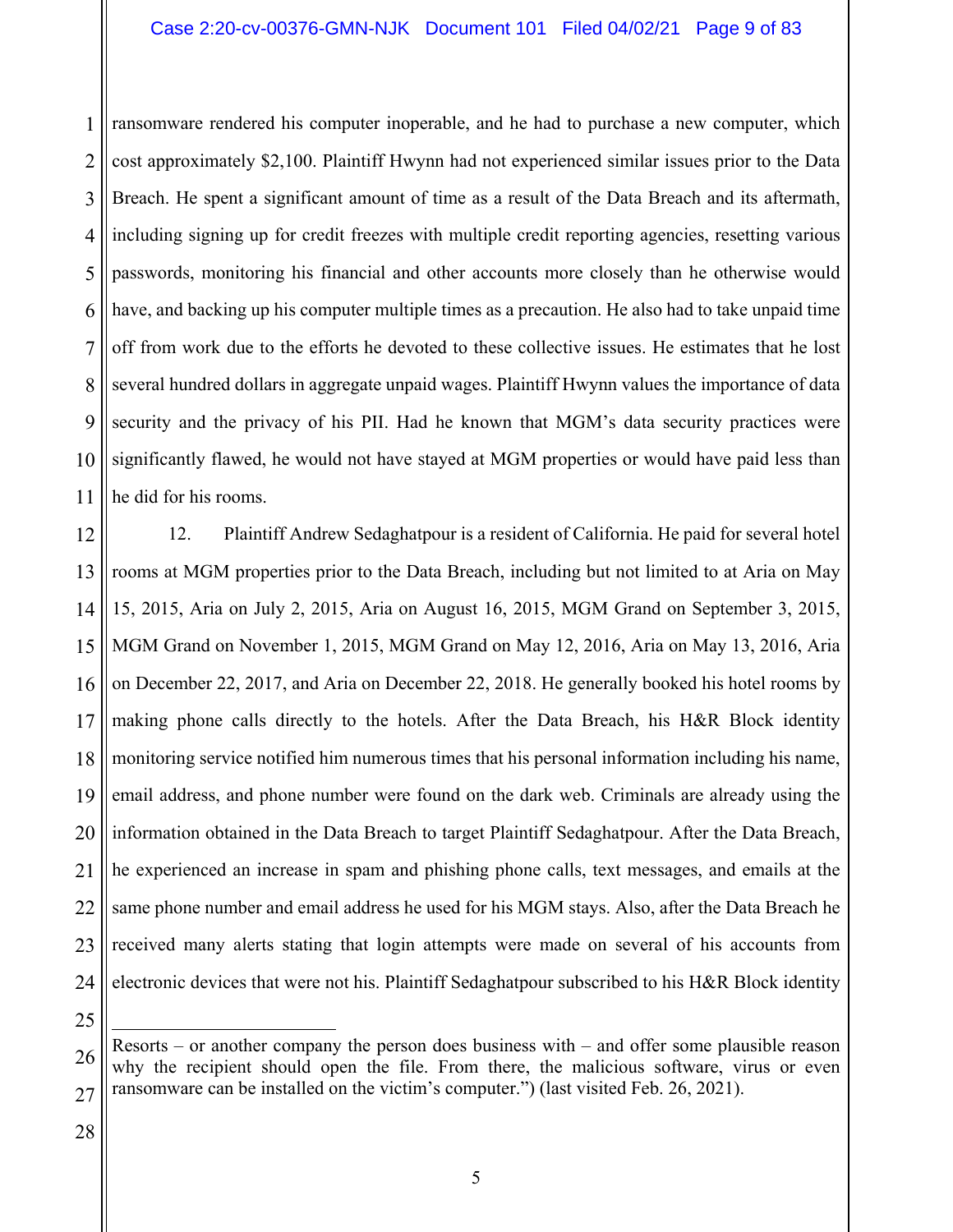1 2 3 4 5 6 7 8 9 monitoring service prior to the Data Breach, and cannot risk cancelling the service now that his information has been compromised in the Data Breach. He has therefore renewed the service due to the Data Breach, at a cost of approximately \$26 per year. In further response to the Data Breach and its aftermath, Plaintiff Sedaghatpour has spent time monitoring his financial and other accounts more closely than he otherwise would have and resetting many of his passwords. He estimates that he spent twenty to thirty hours on these collective issues. Plaintiff Sedaghatpour values the importance of data security and the privacy of his PII. Had he known that MGM's data security practices were significantly flawed, he would not have stayed at MGM properties or would have paid less than he did for his rooms.

10 11 12 13 14 15 16 17 18 19 20 21 22 23 24 25 26 27 13. Plaintiff Gennady Simkin is a resident of California. He paid for several hotel rooms at MGM properties prior to the Data Breach, including at Mirage on August 31, 2012, MGM Grand on March 5, 2015, MGM Grand on March 3, 2016, Mandalay Bay on June 17, 2016, Delano on September 16, 2016, MGM Grand on November 18, 2016, New York-New York on February 4, 2017, Mirage on March 17, 2017, Mirage on July 20, 2017, MGM Grand on September 21, 2017, Mirage on September 28, 2017, Delano on November 2, 2017, Bellagio on December 22, 2017, Mirage on September 21, 2018, and Mirage on November 1, 2018. He booked the vast majority of his rooms through the use of in-person casino hosts. Criminals are already using the information obtained in the Data Breach to target Plaintiff Simkin. After the Data Breach, he experienced various types of actual and attempted fraud. On or around June 30, 2020, criminals tried to fraudulently charge approximately \$70 on a credit card that he previously used for one or more of his MGM stays. On July 27, 2020 and July 28, 2020, criminals used his PII to impersonate him and fraudulently apply for telephone service accounts with T-Mobile and Sprint. On August 16, 2020 and August 17, 2020, criminals gained access to his Amazon account and made fraudulent purchases for \$14.14 and \$21.76, which were later reversed by Amazon. These incidents were highly unusual for Plaintiff Simkin as he had not experienced any similar issues prior to the MGM Data Breach. After the Data Breach, he also experienced an increase in spam and phishing phone calls at the same phone number he used for his MGM stays. He spent a significant amount of time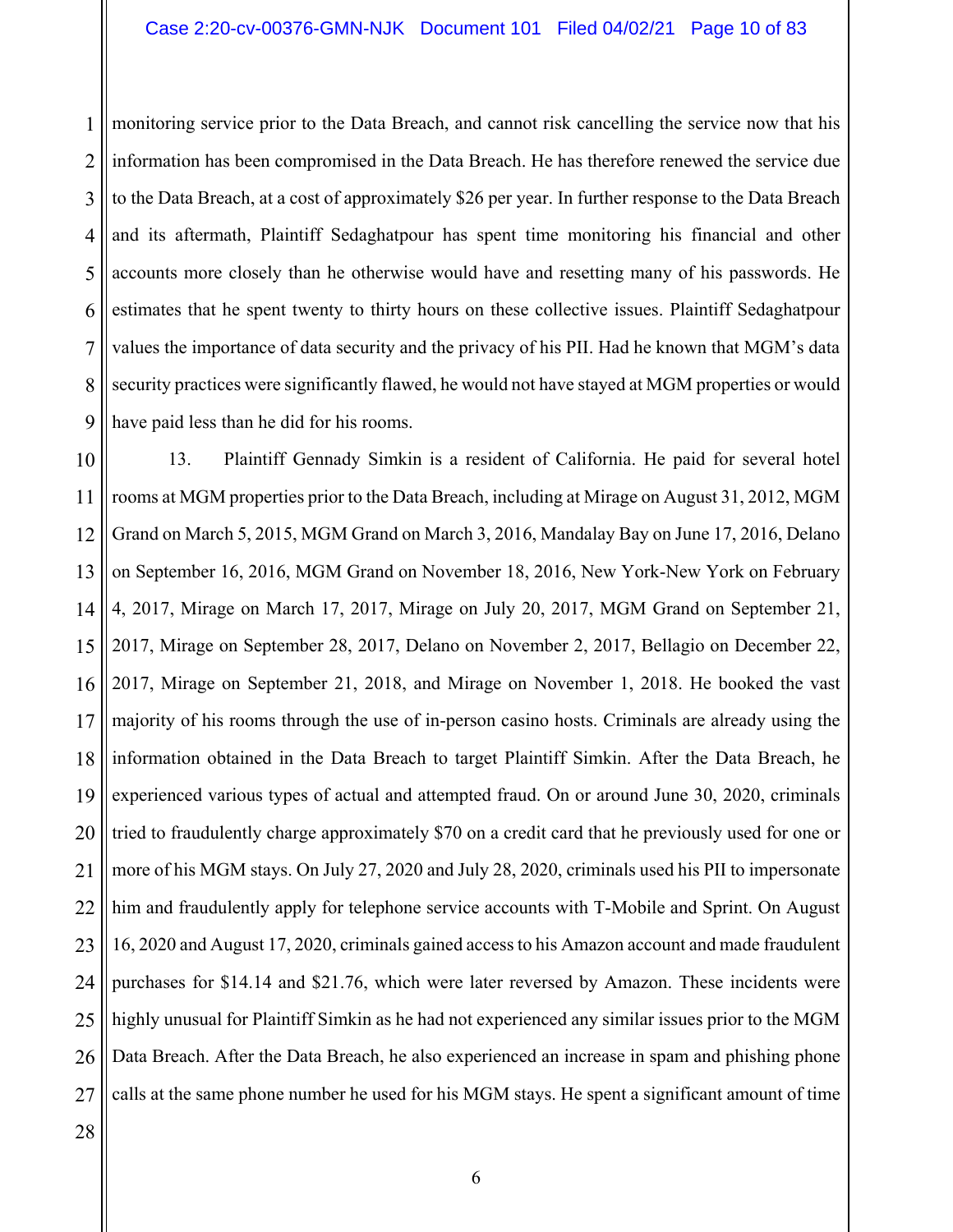1 2 3 4 5 in response to the Data Breach and its aftermath, including to respond to the fraudulent items, reset various passwords, and monitor his financial and other accounts more closely than he otherwise would have. Plaintiff Simkin values the importance of data security and the privacy of his PII. Had he known that MGM's data security practices were significantly flawed, he would not have stayed at MGM properties or would have paid less than he did for his rooms.

6

## **2. Connecticut Plaintiff**

7 8 9 10 11 12 13 14 15 16 17 18 19 20 21 22 23 14. Plaintiff Robert Taylor is a resident of Connecticut. He paid for several hotel rooms at MGM properties prior to the Data Breach, including at Signature MGM Grand on December 17, 2014, March 2, 2015, and April 5, 2016. He booked his rooms through Expedia and Priceline. In 2019, he received a notice from MGM informing him that his PII was involved in the Data Breach. Criminals are already using the information obtained in the Data Breach to target Plaintiff Taylor. After the Data Breach, on November 18, 2019, a credit card was fraudulently opened in his name. Also, on February 23, 2021, a fraudulent \$800.00 charge was incurred on his bank account, described as a charge from a "Cash App." His bank is unwilling to reverse the charge, and he is left with the out of pocket loss. Also, after the Data Breach he noticed several inquiries on his credit reports from unfamiliar entities. After the Data Breach he also experienced an increase in spam and phishing phone calls and emails at the same phone number and email address he used for his MGM stays. He spent a significant amount of time in response to the Data Breach and its aftermath, including to investigate the fraudulent and suspicious items, reset various passwords, and monitor his financial and other accounts more closely than he otherwise would have. Plaintiff Taylor values the importance of data security and the privacy of his PII. Had he known that MGM's data security practices were significantly flawed, he would not have stayed at MGM properties or would have paid less than he did for his rooms.

24

### **3. Georgia Plaintiff**

25 26 27 15. Plaintiff Michael Fossett is a resident of Georgia. He paid for several hotel rooms at MGM properties prior to the Data Breach, including but not limited to at MGM Grand, Aria, Bellagio, Mandalay Bay, Mirage, New York-New York, and MGM's Beau Rivage hotel in Biloxi,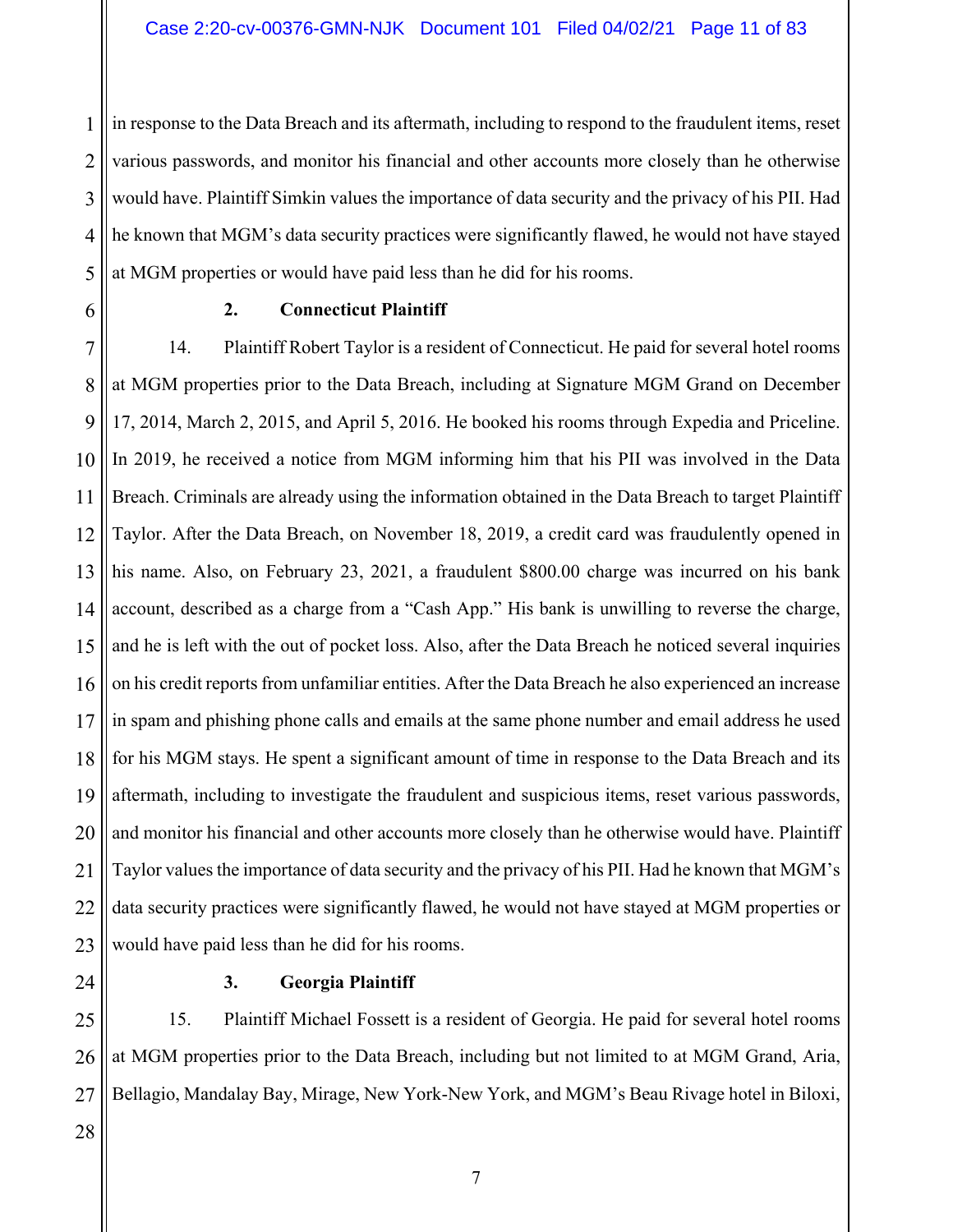1 2 3 4 5 6 7 8 9 10 11 12 13 Mississippi. He generally booked his rooms by making phone calls directly to the hotels. After the Data Breach, he received an alert from his Credit Karma identity monitoring service linking his email address to the MGM Data Breach and stating that additional PII of his may have been involved in the breach. After the Data Breach, he also received multiple alerts from his CreditWise identity monitoring service stating that his email address has been found on the dark web. It was the same email address he used for his MGM stays. Criminals are already using the information obtained in the Data Breach to target Plaintiff Fossett. After the Data Breach, he experienced an increase in spam and phishing phone calls and emails at the same phone number and email address he used for his MGM stays. In response to the Data Breach and its aftermath, he spent a significant amount of time resetting passwords on many of his accounts. Plaintiff Fossett values the importance of data security and the privacy of his PII. Had he known that MGM's data security practices were significantly flawed, he would not have stayed at MGM properties or would have paid less than he did for his rooms.

14

### **4. Louisiana Plaintiff**

15 16 17 18 19 20 21 22 23 24 25 26 27 16. Plaintiff Victor Wukovits is a resident of Louisiana. He paid for one or more hotel rooms at MGM properties prior to the Data Breach, including but not limited to at Luxor on February 4, 2017. He booked his hotel room through Hotelrates.com. Criminals are already using the information obtained in the Data Breach to target Plaintiff Wukovits. After the Data Breach, he experienced an increase in spam and phishing phone calls and emails at the same phone number and email address he used for his MGM stays. Prior to learning of the Data Breach, Plaintiff Wukovits began paying for identity monitoring and related services through Parassure at a cost of \$99 per month, and through IDAgent at a cost of \$300 per month. He cannot risk cancelling these services now that his information has been compromised by the Data Breach, and he has therefore renewed these subscriptions after learning of the Data Breach. In response to the Data Breach, he has spent time monitoring his financial and other accounts more closely than he otherwise would have. Plaintiff Wukovits values the importance of data security and the privacy of his PII. Had he known that MGM's data security practices were significantly flawed, he would not have stayed at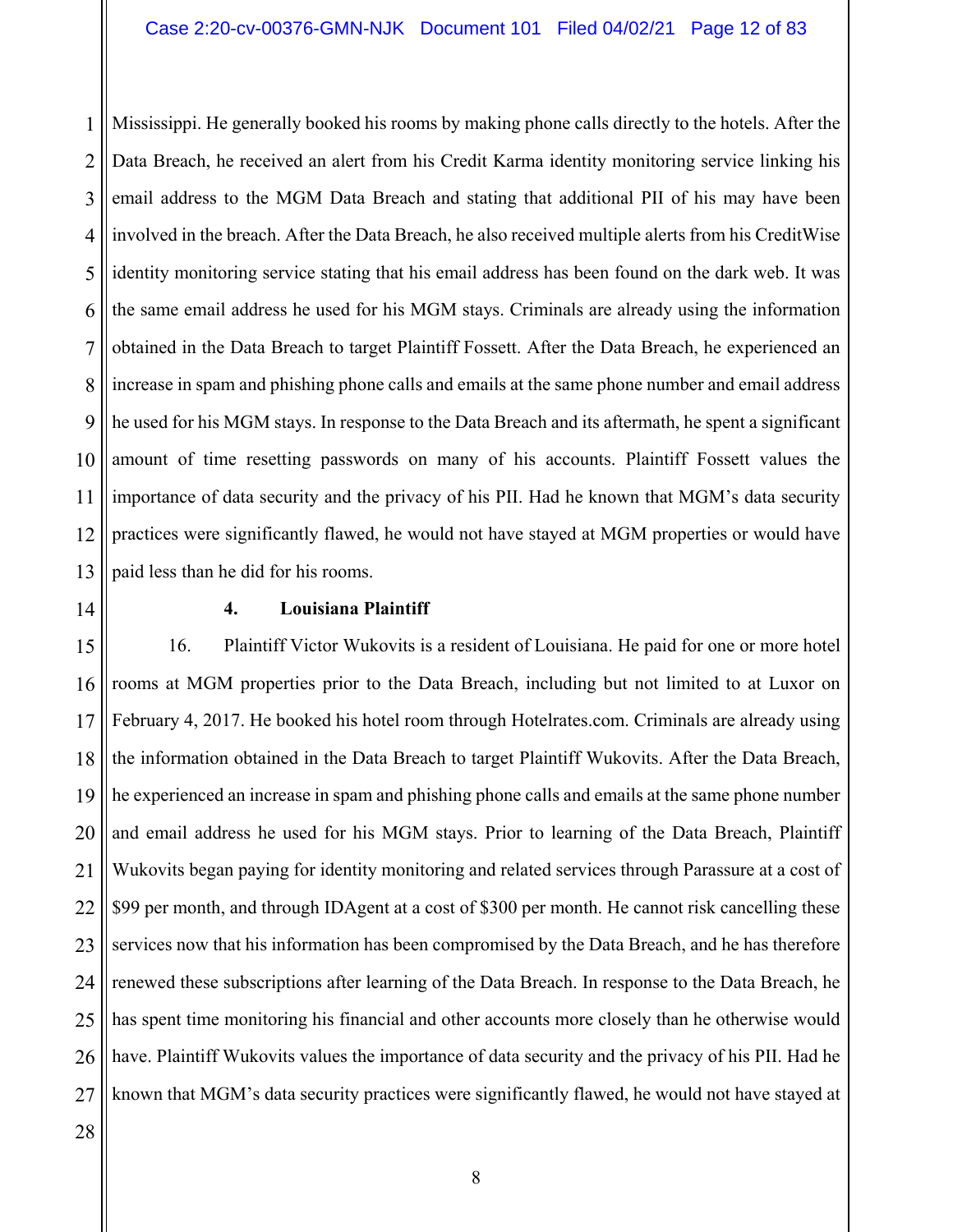1 an MGM property or would have paid less than he did for his room.

2

### **5. New York Plaintiff**

3 4 5 6 7 8 9 10 11 12 13 14 15 16 17 18 19 20 21 22 23 24 17. Plaintiff Kerri Shapiro is a resident of New York. She paid for multiple hotel rooms at MGM properties prior to the Data Breach, including but not limited to at Bellagio on July 10, 2016 and Aria on July 7, 2017. She booked her Bellagio room through third party Hyatt, and booked her Aria room through American Airlines Vacations. Criminals are already using the information obtained in the Data Breach to target Plaintiff Shapiro. After the Data Breach, she experienced an increase in spam and phishing phone calls and emails at the same phone number and email address she used for her MGM stays. Also, on February 28, 2021, she received a suspicious text message from AirBNB containing an unsolicited "verification code" to access her account. Her AirBNB account is linked to the same email address she used for her MGM stays. On March 22, 2021, she received an alert from Yahoo stating that a login attempt was made to her account from an unrecognized device. Her Yahoo account is linked to the Yahoo email address she used for her MGM stays. On that same day, March 22, 2021, she experienced fraudulent charges of \$41.62 and \$39.88 on her DoorDash account, which is linked to the same email address she used for her MGM stays. The DoorDash charges were reversed through her efforts. On March 27, 2021, she received an email from eBay stating that her account was locked "due to concerns that someone may have used it without your permission." Her eBay account is linked to the same email address she used for her MGM stays. In response to the Data Breach and its aftermath, Plaintiff Shapiro has spent time monitoring her financial and other accounts more closely than she otherwise would have. She also spent time obtaining and reviewing copies of her credit report on multiple occasions. Plaintiff Shapiro values the importance of data security and the privacy of her PII. Had she known that MGM's data security practices were significantly flawed, she would not have stayed at MGM properties or would have paid less than she did for her rooms.

25

### **6. Ohio Plaintiff**

26 27 18. Plaintiff Julie Mutsko is a resident of Ohio. She paid for multiple hotel rooms at MGM properties prior to the Data Breach, including but not limited to at Mandalay Bay on May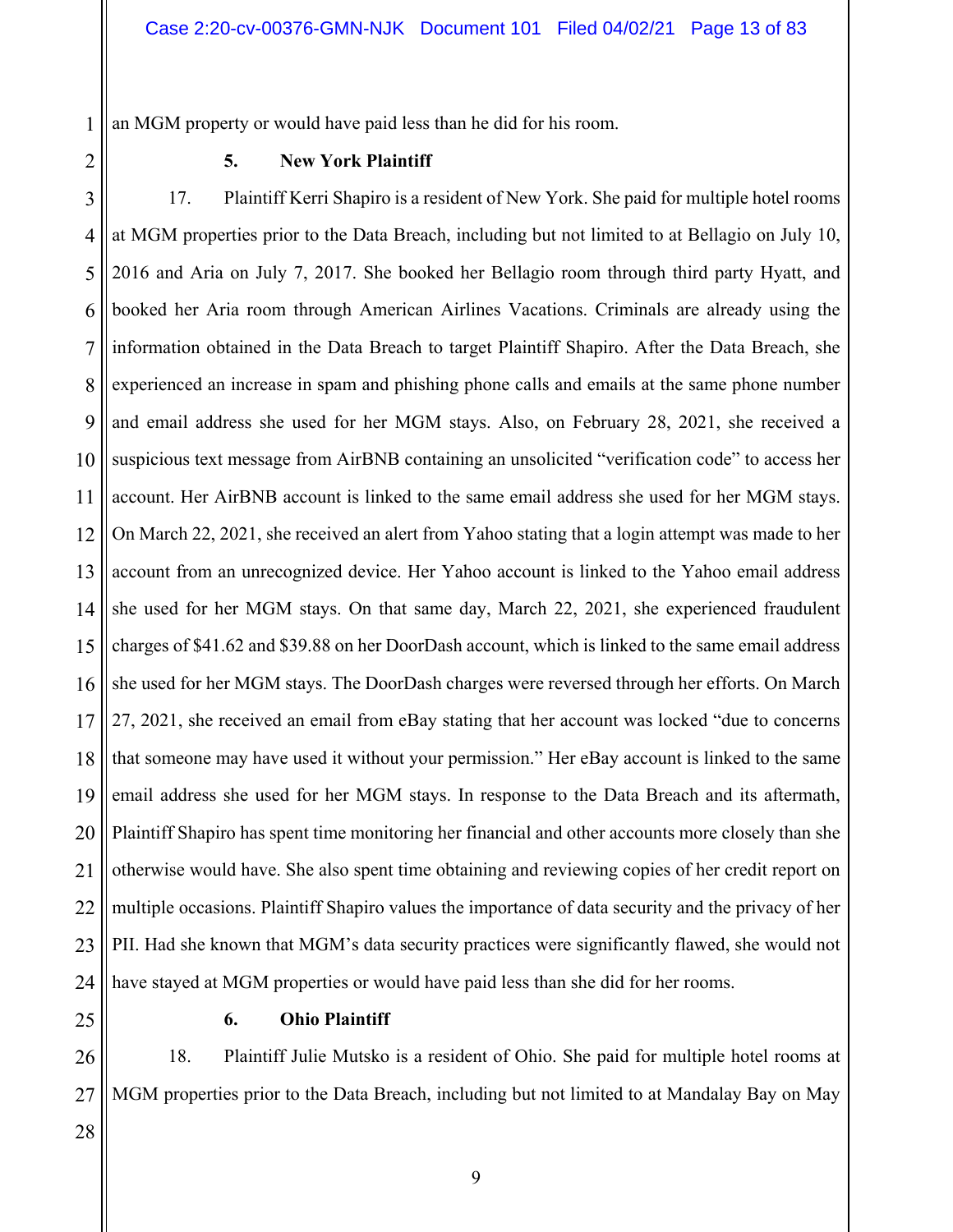1 2 3 4 5 6 7 8 9 10 20, 2014, Monte Carlo on December 7, 2014, Monte Carlo on May 18, 2015, Mandalay Bay on May 9, 2016, and MGM Grand on May 13, 2019. She generally booked her hotel rooms through third parties Vegas.com and Travelocity. Criminals are already using the information obtained in the Data Breach to target Plaintiff Mutsko. After the Data Breach, she experienced an increase in spam and phishing phone calls and emails at the same phone number and email address she used for her MGM stays. In response to the Data Breach, she spent time monitoring her financial and other accounts more closely than she otherwise would have. Plaintiff Mutsko values the importance of data security and the privacy of her PII. Had she known that MGM's data security practices were significantly flawed, she would not have stayed at MGM properties or would have paid less than she did for her rooms.

11

### **7. Oregon Plaintiff**

12 13 14 15 16 17 18 19 20 21 22 23 24 25 26 27 19. Plaintiff John Dvorak is a resident of Oregon. He paid for one or more hotel rooms at MGM properties prior to the Data Breach, including but not limited to at Excalibur on March 14, 2014. He believes he booked his room through a third party service such as Expedia. After the Data Breach, Plaintiff Dvorak received an alert from his CreditWise identity monitoring service stating that his email address was found on the dark web. Criminals are already using the information obtained in the Data Breach to target Plaintiff Dvorak. He received an alert from his bank stating that someone attempted to access his "Online Banking ID" on May 25, 2020. Also, someone gained access to his account with an online merchant in May 2020 and changed the shipping name and address on the account. As a result of these issues and learning of the MGM Data Breach, he obtained a copy of his credit report from Equifax. To do so, he mailed a request to Equifax on June 1, 2020 and paid an out of pocket cost of \$18.65 to send it by registered mail, signature required. As a precaution against further fraudulent activity on his accounts, he spent time resetting several of his passwords. He also placed credit freezes on his files with key credit reporting agencies. He has also spent time monitoring his financial and other accounts more closely than he otherwise would have. He spent at least twenty hours on these collective issues. Plaintiff Dvorak values the importance of data security and the privacy of his PII. Had he known that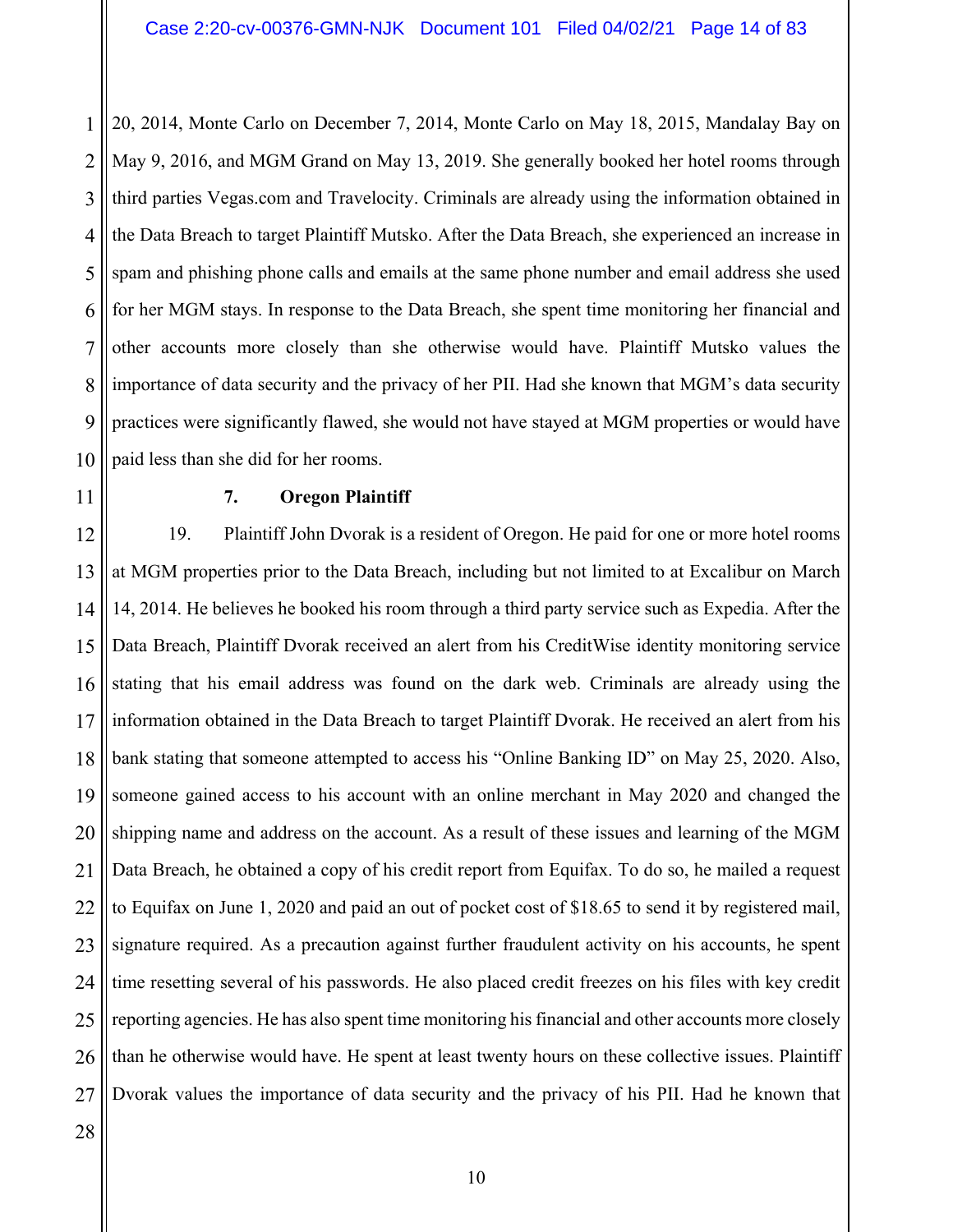1 2 MGM's data security practices were significantly flawed, he would not have stayed at MGM properties or would have paid less than he did for his room.

3

#### **8. South Carolina Plaintiff**

4 5 6 7 8 9 10 11 12 13 14 15 16 20. Plaintiff Larry Lawter is a resident of South Carolina. He paid for one or more hotel rooms at MGM properties prior to the Data Breach, including but not limited to at MGM Grand on May 1, 2017. He booked his room through a third-party travel agent. Criminals are already using the information obtained in the Data Breach to target Plaintiff Lawter. After the Data Breach, he experienced an increase in spam and phishing phone calls and emails at the same phone number and email address he used for his MGM stay. Plaintiff Lawter subscribed to a credit monitoring service for \$19.99 per month prior to the Data Breach, and cannot risk cancelling the service now that his information has been compromised in the Data Breach. He has therefore renewed the service after learning of the Data Breach. In response to the Data Breach, Plaintiff Lawter has spent time monitoring his financial and other accounts more closely than he otherwise would have. Plaintiff Lawter values the importance of data security and the privacy of his PII. Had he known that MGM's data security practices were significantly flawed, he would not have stayed at an MGM property or would have paid less than he did for his room.

17

### **B. Defendant**

18 19 20 21 22 23 24 25 26 21. Defendant MGM Resorts International is a publicly traded company incorporated in Delaware with its headquarters at 3600 Las Vegas Boulevard South, Las Vegas, NV 89109. It is a global hospitality and entertainment company that owns, operates, and manages hotels, casinos, and resorts located predominantly in Nevada. MGM's portfolio of Nevada hotels includes MGM Grand, Aria, Bellagio, Circus Circus (sold by MGM in December 2019), Delano, Excalibur, Luxor, Mandalay Bay, The Mirage, Monte Carlo (rebranded as Park MGM in 2018), New York-New York, Signature at MGM Grand, and Vdara. MGM's portfolio of hotels outside of Nevada includes MGM Grand Detroit in Detroit, Michigan; Beau Rivage in Biloxi, Mississippi; Gold Strike Tunica in Tunica, Mississippi; Borgata in Atlantic City, New Jersey; MGM National Harbor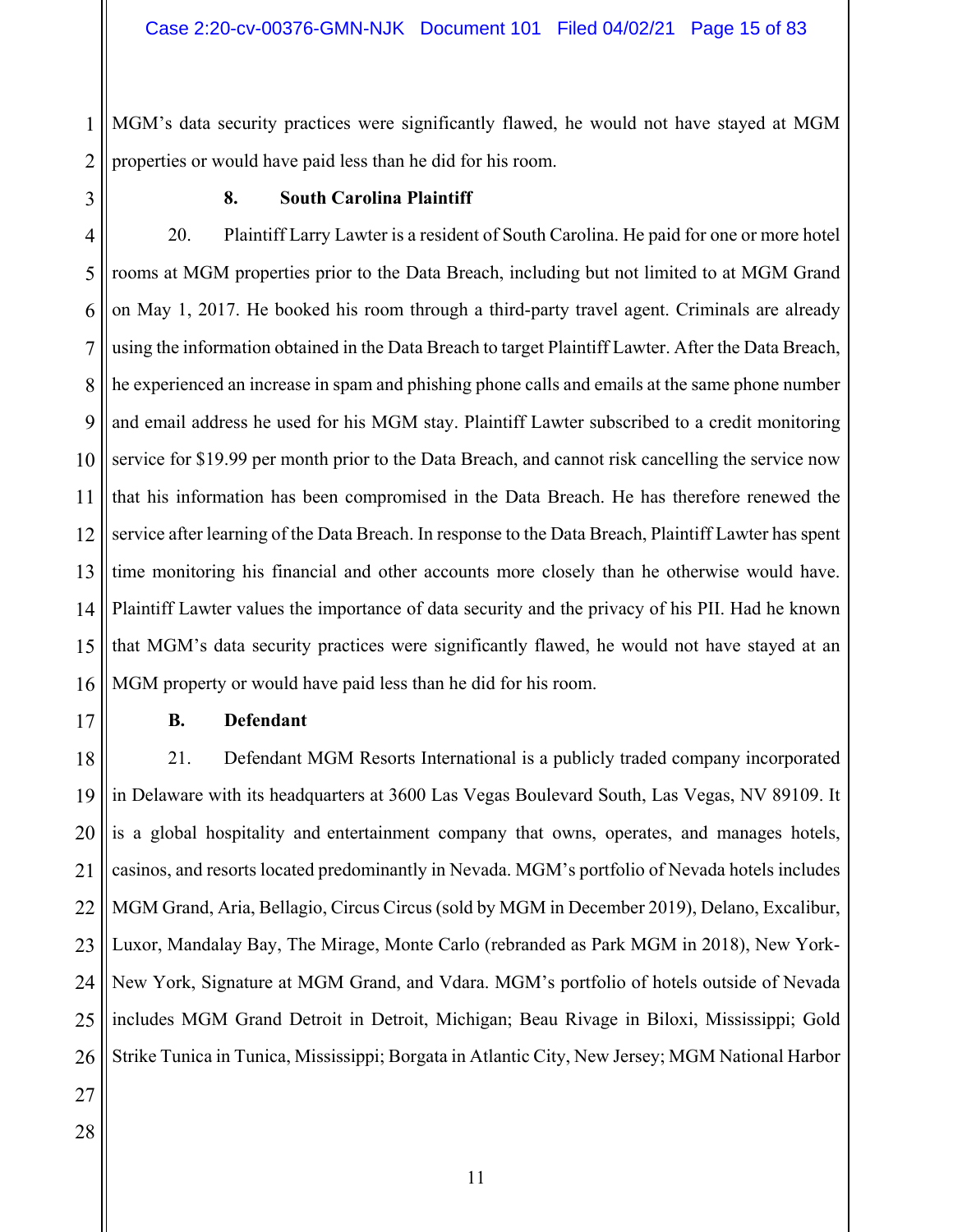1 2 3 in Prince George's County, Maryland; and MGM Springfield in Springfield, Massachusetts.<sup>3</sup> MGM's consolidated revenues and net income in 2019 were \$13 billion and \$2.2 billion, respectively.

4 5

# **III. JURISDICTION AND VENUE**

6 7 8 22. This Court has subject matter jurisdiction over this action pursuant to the Class Action Fairness Act, 28 U.S.C. § 1332(d), because the aggregate amount in controversy exceeds \$5,000,000 exclusive of interest and costs, there are more than 100 Class members, and at least one Class member is a citizen of a state different than Defendant.

- 9 10 11 23. This Court has diversity jurisdiction over Plaintiffs' claims pursuant to 29 U.S.C. § 1332(a)(1) because Plaintiffs and Defendant are citizens of different states and the amount in controversy exceeds \$75,000.
- 12 13 24. This Court has general personal jurisdiction over MGM because MGM maintains its principal place of business in this District.
- 14 15 16 25. This Court also has specific personal jurisdiction over MGM because MGM engaged in the conduct underlying this action in this District, including the collection, storage, and inadequate safeguarding of Plaintiffs' PII.

17 18 19 20 26. Venue is proper in this Court pursuant to 28 U.S.C. § 1391(a)(1) because a substantial part of the events giving rise to this action occurred in this District. MGM is based in this District, entered into consumer transactions with Plaintiffs in this District, and made its data security decisions leading to the Data Breach in this District.<sup>4</sup>

21

<sup>22</sup> 23  $\overline{a}$ <sup>3</sup> *See* MGM Resorts International Form 10-K for the year ended Dec. 31, 2019, at pg. 3, 8, 60, *available at* http://d18rn0p25nwr6d.cloudfront.net/CIK-0000789570/7de59e1c-7d63-4df5-88a7- 7e1ca2d0853d.pdf (last visited Feb. 26, 2021).

<sup>24</sup> 25 26 27 <sup>4</sup> MGM's key data security employees are based at MGM's headquarters in Las Vegas. For example, MGM's Chief Information Security Officer is based in Las Vegas. *See* https://theorg .com/org/mgm-resorts-international/org-chart/branden-newman (last visited Feb. 19, 2021). Also, a review of MGM's information technology and data security job listings indicates that the vast majority of those positions are located in Las Vegas, including the "Vice President, Cyber Defense," "Director of Information Security Program Management," and "Executive Director,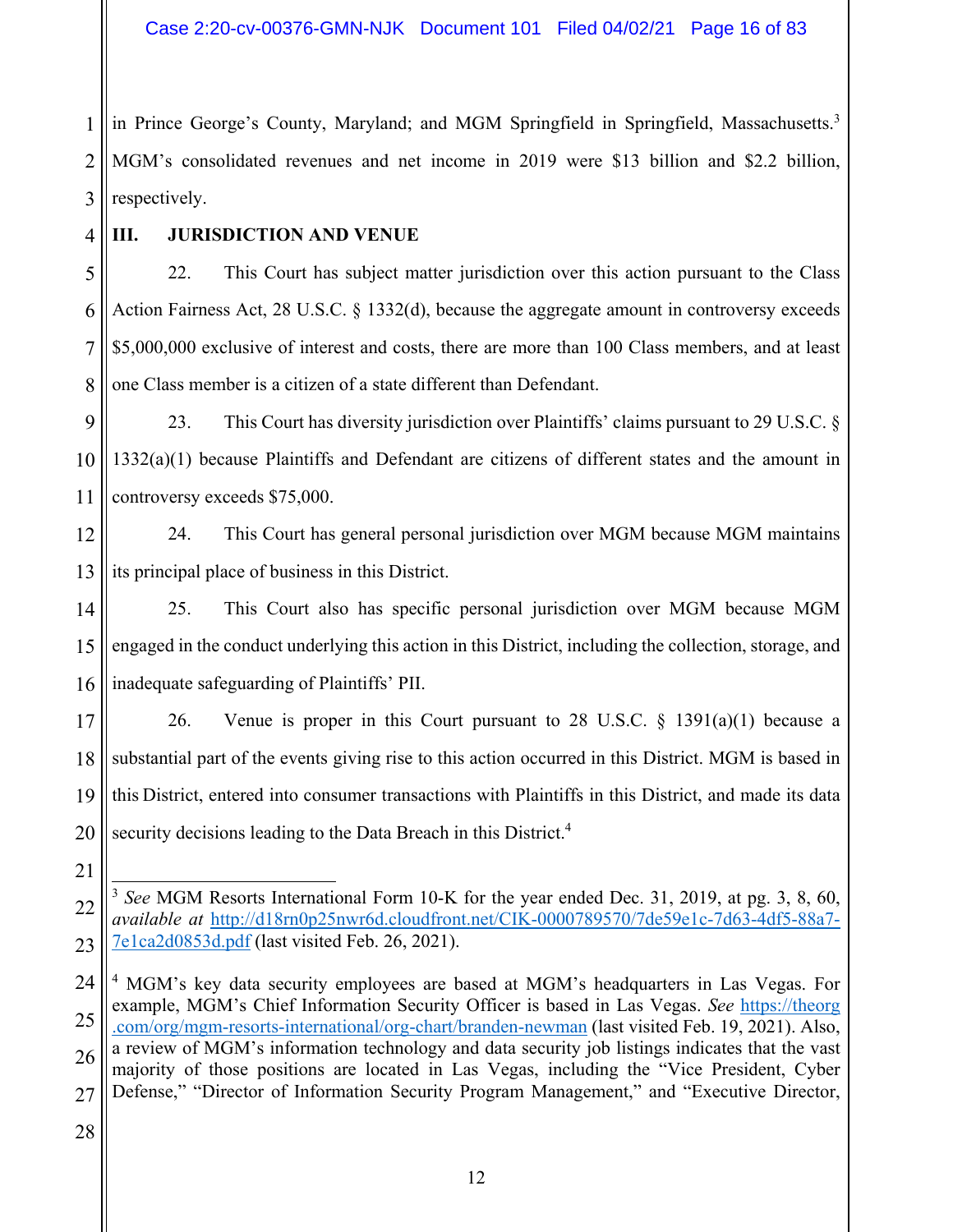2

5

# **IV. STATEMENT OF FACTS**

# **A. The MGM Data Breach**

3 4 27. On July 7, 2019, financially motivated hackers penetrated MGM's inadequately secured networks and downloaded customer data for up to 200 million MGM guests worldwide.

28. MGM stated that it discovered the Data Breach three days later, on July 10, 2019.<sup>5</sup>

6 7 8 29. According to MGM, the hackers were able to obtain PII including customers' names, addresses, phone numbers, email addresses, and dates of birth. For some guests, the stolen data also included driver's license numbers, passport numbers, or military identification numbers.<sup>6</sup>

9 10 11 30. Cybersecurity journalists have recognized that the PII stolen in the Data Breach represents a "treasure trove" of "highly sensitive" personal information, and that affected consumers now face a risk of fraud and misuse of their PII.7

12 13 14 31. On or about September 7, 2019, MGM began sending notices of the Data Breach to a limited number of the affected consumers. MGM sent a sample Notice of Data Incident

17 18 <sup>5</sup> *See MGM Still Detangling Last Year's Data Breach*, June 8, 2020, *available at* https://www.reviewjournal.com/business/casinos-gaming/mgm-still-detangling-last-years-databreach-2048611/ (quoting MGM email sent to Canadian residents in June 2020 stating: "On July

19 20 10, 2019, we learned that an unauthorized party had accessed and downloaded certain MGM Resorts guest data from an external cloud server a few days earlier.") (last visited Feb. 26, 2021).

21 22 23 <sup>6</sup> *See MGM Resorts Says Data Breach Exposed Some Guests' Personal Information*, The New York Times, Feb. 19, 2020, *available at* https://www.nytimes.com/2020/02/19/us/mgm-databreach.html (last visited Feb. 26, 2021); *accord MGM Admits to 2019 Data Breach Affecting 10.6 Million Customers*, SC Magazine, Feb. 20, 2020, *available at* https://www.scmagazine.com /home/security-news/data-breach/mgm-admits-to-2019-data-breach-affecting-10-6-millioncustomers/ (last visited Feb. 26, 2021).

<sup>15</sup> 16  $\overline{a}$ Identity Access Management." *See* https://careers.mgmresorts.com/global/en/c/technology-jobs (last visited Feb. 19, 2021).

<sup>25</sup> 26 27 <sup>7</sup> *See Details of 10.6 Million MGM Hotel Guests Posted on a Hacking Forum*, ZDNet, Feb. 19, 2020, *available at* https://www.zdnet.com/article/exclusive-details-of-10-6-million-of-mgm-hotel -guests-posted-on-a-hacking-forum/ (last visited Feb. 26, 2021); *accord MGM Resorts Hack Exposes Details of 10.6 Million Guests*, Fortune, Feb. 20, 2020, *available at* https://fortune.com /2020/02/20/mgm-resorts-hack-data-breach-10-6-million-guests/ ("Identity theft is the big threat here.") (last visited Feb. 26, 2021).

<sup>28</sup>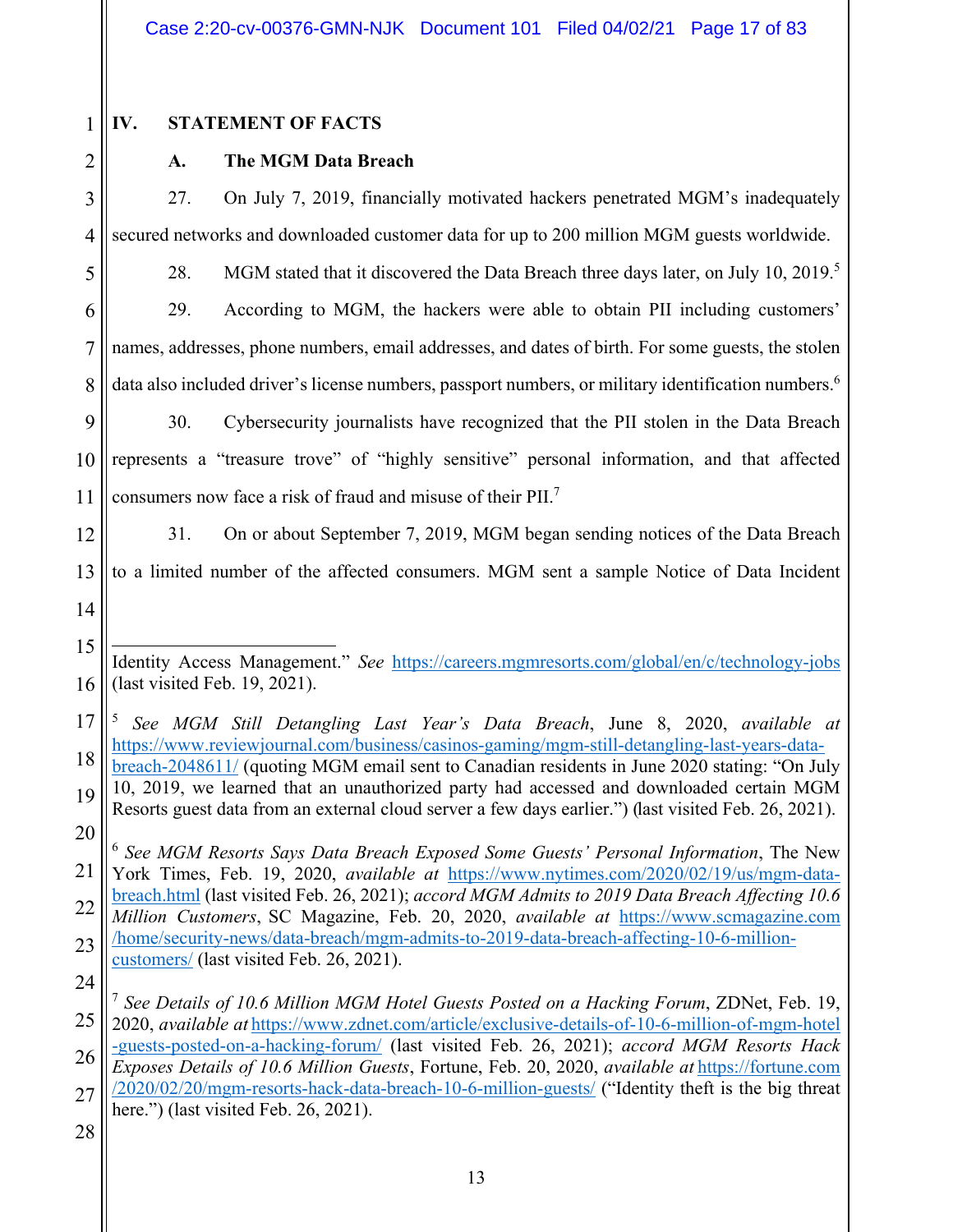("Notice") to the Attorneys General of various states. One such Notice stated the following:

### **Notice of Data Incident**

### **What Happened**

1

2

3

4

5

6

7

8

9

10

11

12

13

14

15

16

17

18

19

20

21

22

23

24

25

On or about July 7, 2019, an individual accessed MGM Resorts International's computer network system without permission. **The individual downloaded partial customer data from MGM's computer systems, then posted and disclosed part of the data on a closed internet forum**. . . .

### **What Information Was Involved**

MGM immediately initiated an internal forensic investigation into this incident. MGM conducted an exhaustive investigation and search of the downloaded data from the closed internet site. On August 9, 2019, **MGM determined your First Name, Last Name and Driver's License Number were part of the compromised file**. . . .

### **What We Are Doing**

We take the security of our customers' data seriously, and after MGM became aware of the event, we took immediate measures to investigate and remediate the incident. We have implemented additional safeguards to improve further data security related to external software incidents. Furthermore, MGM reported the incident to law enforcement immediately once MGM discovered the matter. In addition, we are offering identity theft protection services through ID Experts, the data incident and recovery services expert, to provide you with MyIDCare. MyIDCare services include: 12 months of credit and CyberScan monitoring, a \$1,000,000 insurance reimbursement policy, and fully managed ID theft recovery services. With this protection, MyIDCare will help you resolve issues if your identity is compromised.

# **What You Can Do**

We encourage you to contact ID Experts with any questions and to enroll in free MyIDCare services by calling 833-959-1344 or going to https://ide.myidcare.com/mgmri and using the Enrollment Code provided above.  $8<sup>8</sup>$ 

# 32. In a similar letter to the North Dakota Attorney General dated September 7, 2019,

26  $\overline{a}$ See https://media.dojmt.gov/wp-content/uploads/Consumer-Notice-26.pdf (emphasis added) (last visited Feb. 26, 2021).

27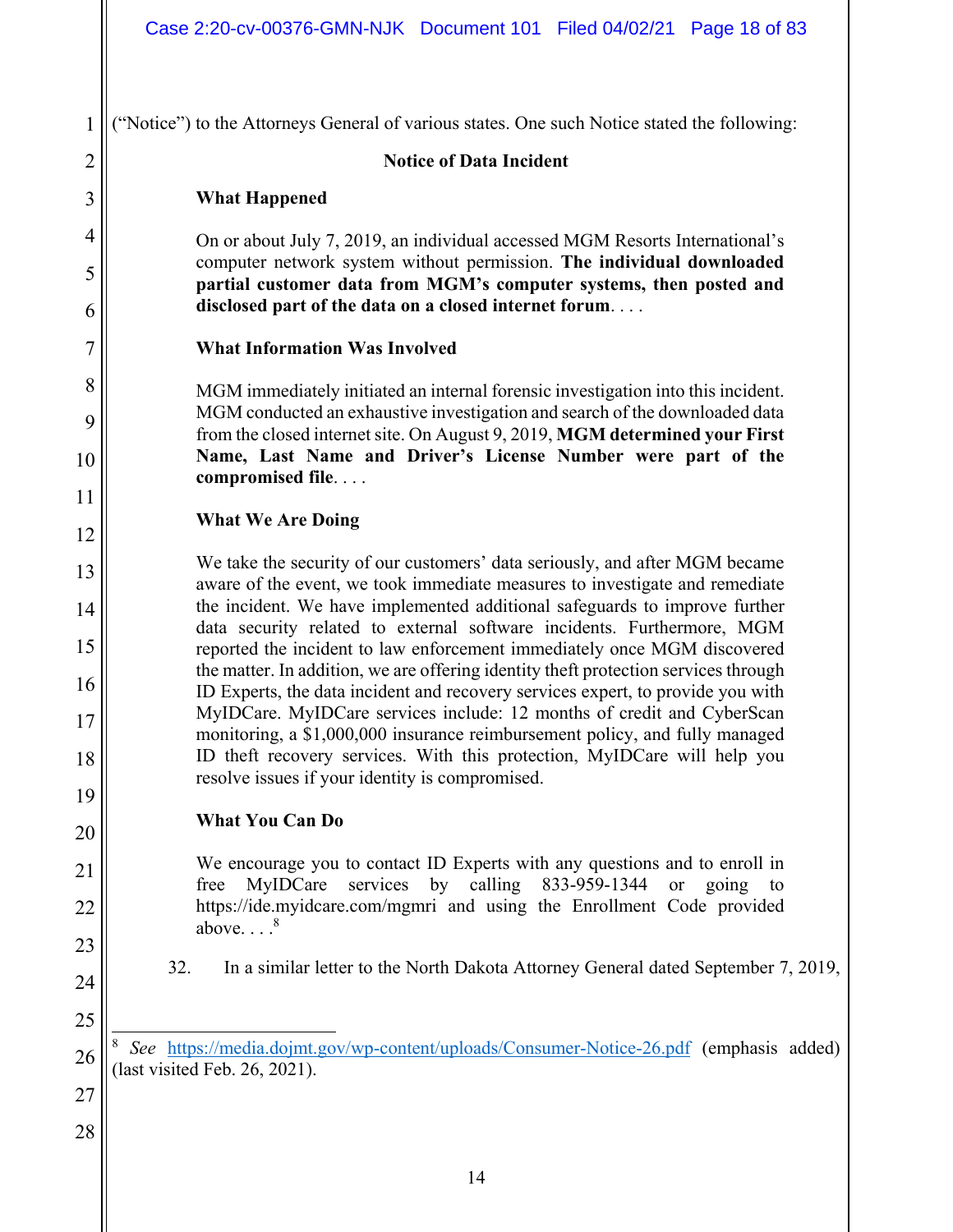1 2 3 4 MGM noted that the hacker "**posted the data on a closed internet forum with the intent to sell the information for financial gain**."9 The letter contained a sample Notice that was substantially similar to the one quoted above but further specified that the Data Breach also included the theft of "**Date[s] of Birth**."10

5 6 7 8 9 10 11 12 13 33. MGM's sample Notice acknowledged that consumers face a risk of fraud and identity theft from the Data Breach. The Notice contained an attachment with several "Recommended Steps" for consumers. Among other things, it encouraged consumers to: (i) "Review your credit reports . . . [and] account statements" to identify any "suspicious items," (ii) "Place Fraud Alerts with the three credit bureaus," and (iii) place a "Security Freeze . . . [on] your credit files."11 It also offered consumers free credit monitoring for one year.12 These steps illustrate the very real risks faced by consumers, as well as the protective measures needed to mitigate them. MGM would not have made these recommendations or provided free credit monitoring at its own expense if the risk of identity theft from the Data Breach was minimal.

14 15 16 17 34. Aside from the sparse information provided in the Notice, MGM has kept key details of the Data Breach private. MGM has not disclosed the size of the breach. However, on February 19, 2020, cybersecurity journalists noted that hackers posted information of at least 10.6 million MGM hotel guests on a dark web hacking forum.<sup>13</sup> Subsequently, on July 14, 2020,

19 20  $\overline{a}$ <sup>9</sup> *See* https://attorneygeneral.nd.gov/sites/ag/files/documents/DataBreach/2019-09-09-MGM Resorts.pdf (emphasis added) (last visited Feb. 26, 2021).

21 <sup>10</sup> *Id*. (emphasis added).

22 23 <sup>11</sup> See https://media.dojmt.gov/wp-content/uploads/Consumer-Notice-26.pdf (last visited Feb. 26, 2021).

24  $12$  *Id.* 

18

25 26 27 <sup>13</sup> *See Details of 10.6 Million MGM Hotel Guests Posted on a Hacking Forum*, ZDNet, Feb. 19, 2020, *available at* https://www.zdnet.com/article/exclusive-details-of-10-6-million-of-mgm-hotel -guests-posted-on-a-hacking-forum/ (last visited Feb. 26, 2021); *accord MGM Admits to 2019 Data Breach Affecting 10.6 Million Customers*, SC Magazine, Feb. 20, 2020, *available at*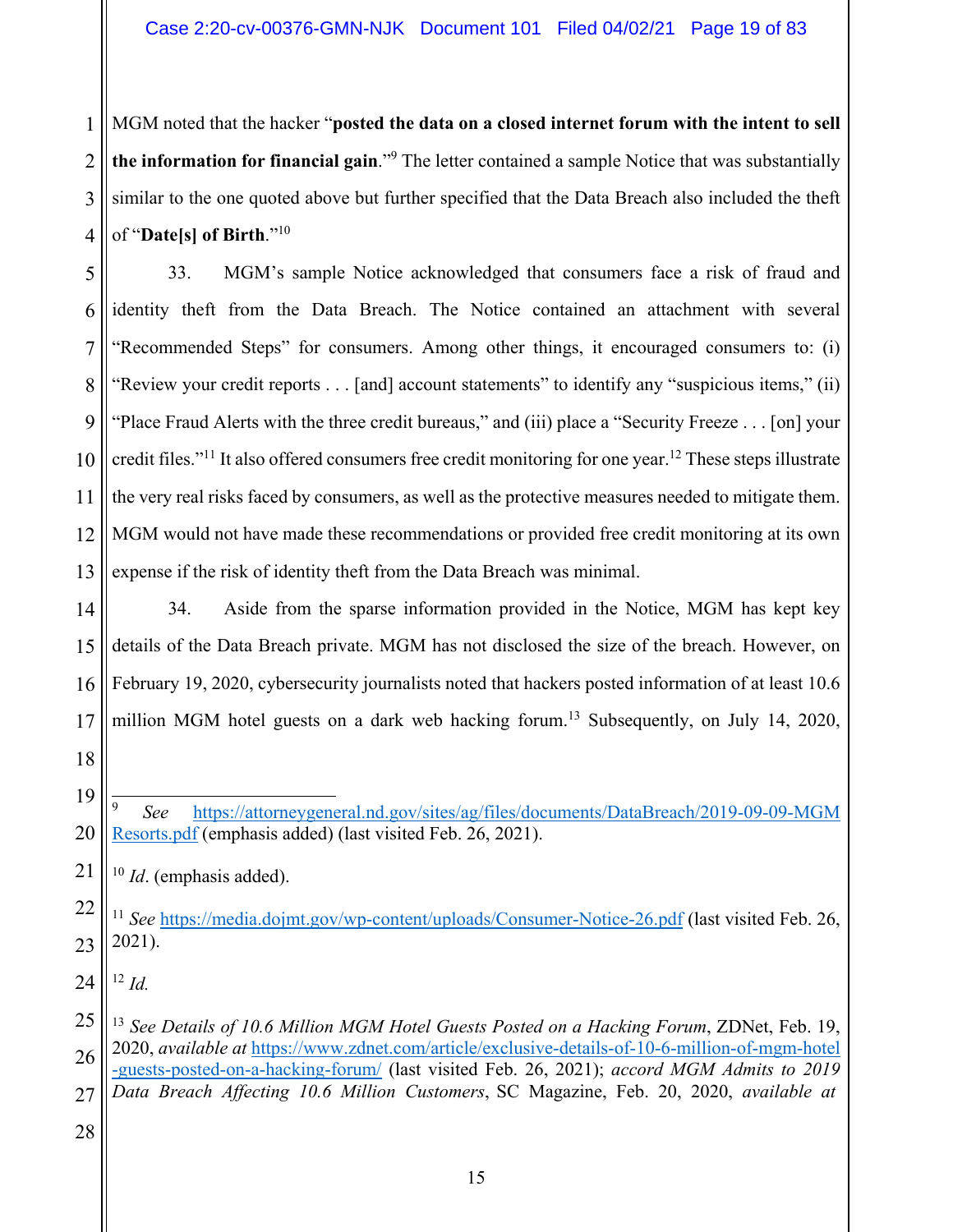1 2 cybersecurity journalists clarified that the breach affected at least 142 million consumers, and may have affected as many as 200 million consumers:

> The MGM Resorts 2019 data breach is much larger than initially reported, and is now believed to have impacted more than **142 million hotel guests**, and not just the 10.6 million that ZDNet initially reported back in February 2020. . . . However, the MGM data could be even bigger than the 142 million count we have today.... Posts on Russian-speaking hacking forums promoted the MGM data breach as containing details on more than **200 million hotel guests**. 14

7 8 9 10 35. MGM has not publicly disclosed the time period of the hotel stays impacted by the Data Breach. However, based on the large number of consumers affected, the stolen information presumably involved PII from hotel stays dating back years prior to the July 7, 2019 date on which the hackers stole the PII.

11 12 13 36. MGM also has not publicly disclosed which of its hotel brands were impacted by the Data Breach. However, based on the large number of consumers involved, the stolen information presumably involved consumers who stayed at many or all of MGM's hotel brands.

14 15 16 17 18 19 37. MGM has been unusually secretive about how the hackers were able to breach its systems and obtain consumers' PII. The scant information publicly released suggests that MGM is at fault. For example, an MGM spokesperson confirmed that the Data Breach resulted from "unauthorized access to a cloud server."<sup>15</sup> MGM's breach notification letters sent to Canadian residents corroborate this statement, noting that the hackers "downloaded . . . MGM Resorts guest

 https://www.scmagazine.com/home/security-news/data-breach/mgm-admits-to-2019-data-breach -affecting-10-6-million-customers/ (last visited Feb. 26, 2021).

22 23 <sup>14</sup> *See A Hacker is Selling Details of 142 Million MGM Hotel Guests on the Dark Web*, ZDNet, July 24, 2020, *available at* https://www.zdnet.com/article/a-hacker-is-selling-details-of-142 million-mgm-hotel-guests-on-the-dark-web/ (emphasis added) (last visited Feb. 26, 2021).

24 25 26 <sup>15</sup> *See Details of 10.6 Million MGM Hotel Guests Posted on a Hacking Forum*, ZDNet, Feb. 19, 2020, *available at* https://www.zdnet.com/article/exclusive-details-of-10-6-million-of-mgm-hotel -guests-posted-on-a-hacking-forum/ (quoting unnamed "MGM spokesperson") (last visited Feb. 26, 2021).

27

20

21

3

4

5

6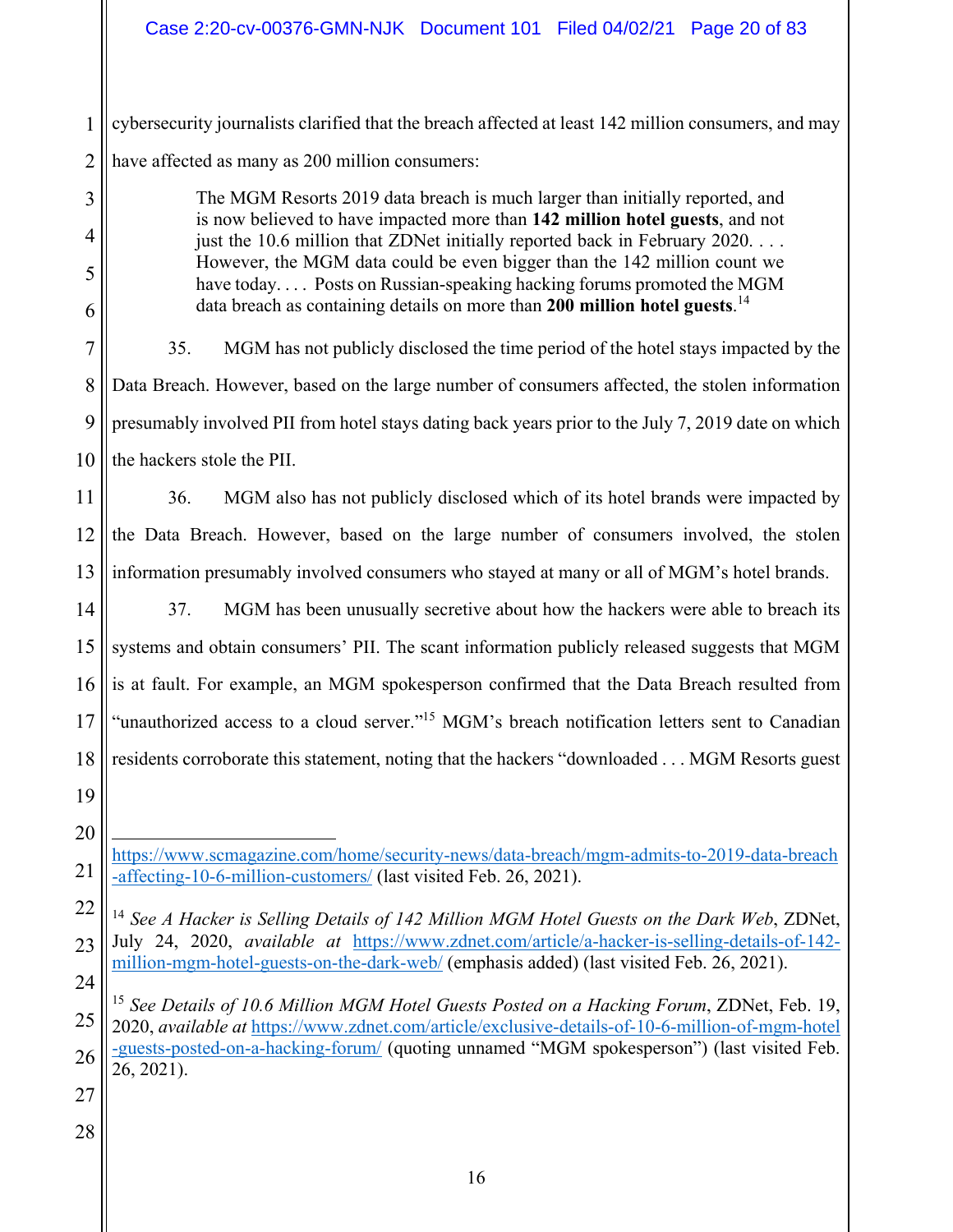| 1              | data from an external cloud server." <sup>16</sup> MGM also disclosed to the North Dakota Attorney General                                                                          |  |  |
|----------------|-------------------------------------------------------------------------------------------------------------------------------------------------------------------------------------|--|--|
| $\overline{2}$ | that the hackers "exfiltrated data by exploiting a compromised account." <sup>17</sup>                                                                                              |  |  |
| 3              | 38.<br>A data security professional noted that the breach "could have easily been caused                                                                                            |  |  |
| $\overline{4}$ | from poor cloud configuration and security hygiene." <sup>18</sup>                                                                                                                  |  |  |
| 5              | 39.<br>Misconfigured cloud servers are a common cause of data breaches. Hackers employ                                                                                              |  |  |
| 6              | automated tools that constantly scan the open internet for cloud servers with exploitable                                                                                           |  |  |
| 7              | vulnerabilities. MGM knew or should have known of these risks, and should have strengthened its                                                                                     |  |  |
| 8              | data security systems accordingly.                                                                                                                                                  |  |  |
| 9              | 40.<br>MGM also failed to encrypt the PII stored on its server, evidenced by the fact that                                                                                          |  |  |
| 10             | the hackers were able to steal the PII in a readable form.                                                                                                                          |  |  |
| 11             | 41.<br>Additional details from confidential sources with insight into the Data Breach have                                                                                          |  |  |
| 12             | been reported. A writer from VitalVegas.com tweeted:                                                                                                                                |  |  |
| 13             | Sources sharing juicy tidbits about the MGM Resorts data hack we haven't seen<br>elsewhere. Source believes hackers had ties to Iran. About 52,000 people were                      |  |  |
| 14             | notified, out of a reported 10.6 million.                                                                                                                                           |  |  |
| 15             | Per source, data was compromised via "SQL tables" posted "in the Cloud" within                                                                                                      |  |  |
| 16             | AWS (Amazon Web Services). Basically, "production data" stored in a<br>development environment.                                                                                     |  |  |
| 17             | *<br>*<br>∗                                                                                                                                                                         |  |  |
| 18             |                                                                                                                                                                                     |  |  |
| 19             | Source further explains, "due to data fields not being properly purged and tables<br>improperly joined, those who used military I.D. and/or passport numbers had those              |  |  |
| 20             | numbers leaked along with their basic contact information."                                                                                                                         |  |  |
| 21             | <sup>16</sup> See MGM Still Detangling Last Year's Data Breach, June 8, 2020, available at https://www.                                                                             |  |  |
| 22             | reviewjournal.com/business/casinos-gaming/mgm-still-detangling-last-years-data-breach-<br>2048611/(last visited Feb. 26, 2021).                                                     |  |  |
| 23             | 17<br>https://attorneygeneral.nd.gov/sites/ag/files/documents/DataBreach/2019-09-09-MGM<br>See                                                                                      |  |  |
| 24             | Resorts.pdf (last visited Feb. 26, 2021).                                                                                                                                           |  |  |
| 25             | <sup>18</sup> See MGM Admits to 2019 Data Breach Affecting 10.6 Million Customers, SC Magazine, Feb.                                                                                |  |  |
| 26             | 20, 2020, available at https://www.scmagazine.com/home/security-news/data-breach/mgm-<br>admits-to-2019-data-breach-affecting-10-6-million-customers/ (last visited Feb. 26, 2021). |  |  |
| 27             |                                                                                                                                                                                     |  |  |
| 28             |                                                                                                                                                                                     |  |  |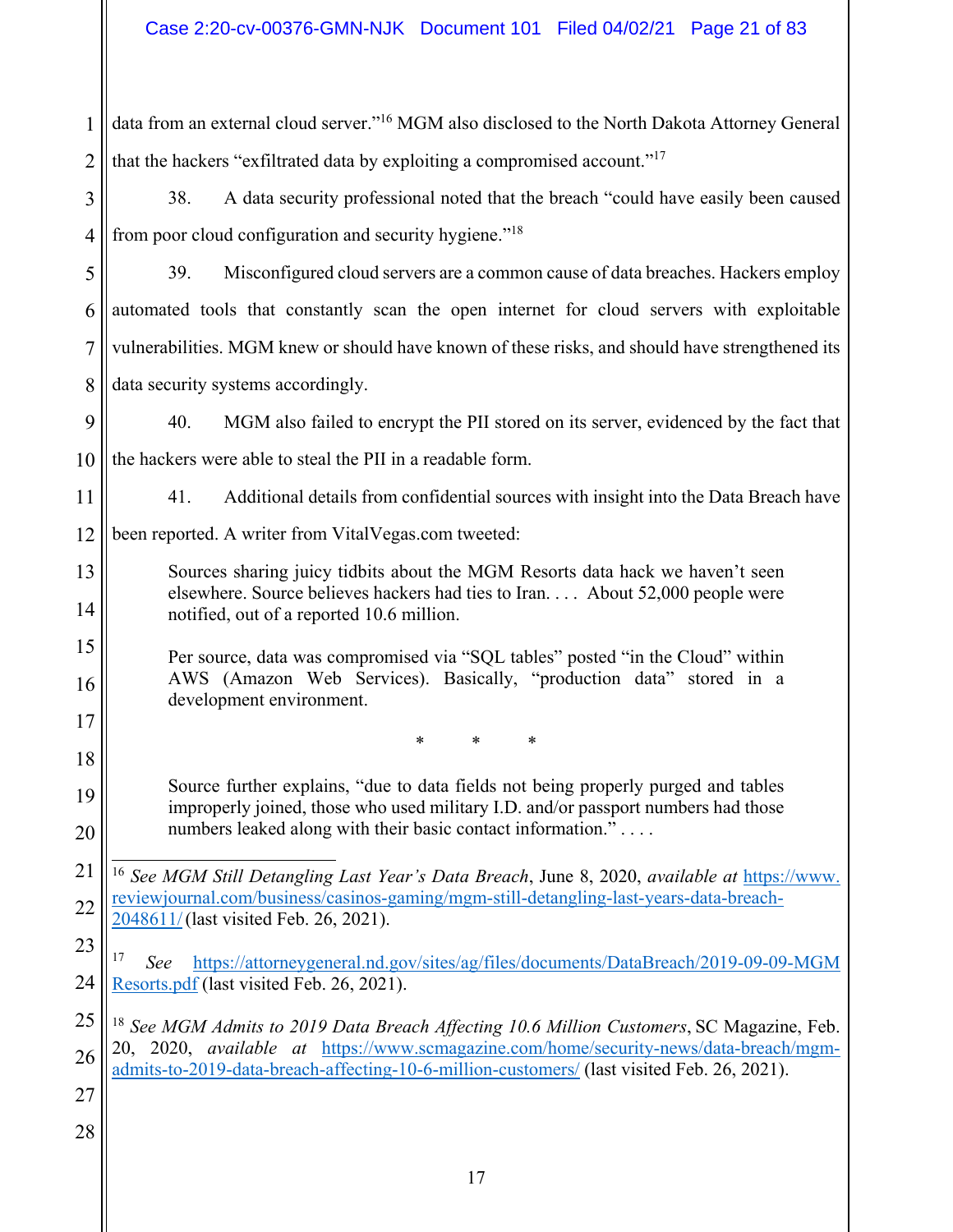Source says both the MGM Resorts player database (PATRON) and hotel database (OPERA) were compromised. Hackers leaked five million records to sell complete set of data, 200 million lines of data (one line of data per individual).

Source also claims MGM Resorts paid hackers 'hundreds of thousands of dollars' to attempt to buy back the data, keep it from being released and to keep the data breach quiet. The data was leaked, anyway.<sup>19</sup>

1

2

3

4

5

6

7

42. The hackers stole the PII from MGM on July 7, 2019. MGM discovered the Data Breach on July 10,  $2019<sup>20</sup>$ 

8 9 10 43. In the days and months following the Data Breach, MGM did not post any announcements of the Data Breach on its website or issue any press releases announcing the breach. Those steps are customary in large-scale data breaches like this.

11 12 13 14 15 16 17 44. MGM did not begin sending notices to affected consumers until on or around September 7, 2019, which was two months after MGM discovered the Data Breach. MGM has offered no explanation for its delay in notifying consumers. The length of the delay was unreasonable. The delay deprived Class members of the ability to take prompt steps to closely scrutinize their financial and other accounts and take other protective measures to detect and deter misuse of their data. Worse yet, MGM notified only a small fraction of the affected consumers. To this day, MGM still has not notified many – perhaps most – of the Class members.

18 19 20 45. As a result of MGM's unreasonable delay in providing notice, and failure to notify many consumers altogether, the risk of harm to Plaintiffs and Class members has increased.

21 22 23  $\overline{a}$ <sup>19</sup> See https://twitter.com/vitalvegas/status/1231992470604402690?lang=en (last visited Feb. 26, 2021); *accord Confirmed: MGM Resorts Hack Much Bigger Than Reported,* VitalVegas.com, *available at* https://vitalvegas.com/confirmed-mgm-resorts-hack-much-bigger-than-reported/ (last visited February 26, 2021).

24 25 26 <sup>20</sup> *See MGM Still Detangling Last Year's Data Breach*, June 8, 2020, *available at* https://www.reviewjournal.com/business/casinos-gaming/mgm-still-detangling-last-years-databreach-2048611/ (quoting MGM email sent to Canadian residents in June 2020 stating: "On July 10, 2019, we learned that an unauthorized party had accessed and downloaded certain MGM Resorts guest data from an external cloud server a few days earlier.") (last visited Feb. 26, 2021).

- 27
- 28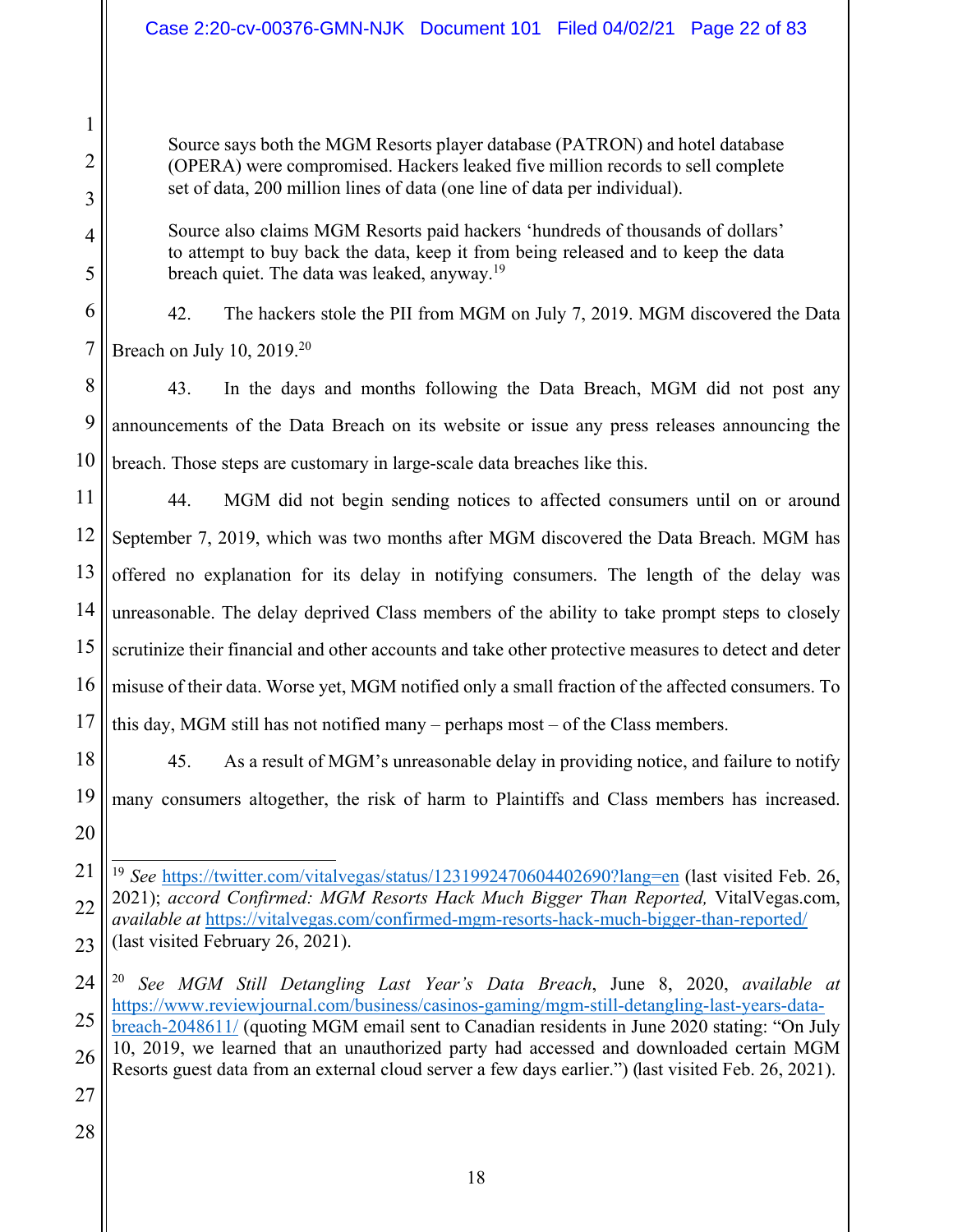1 2 3 4 Consumer Reports has noted: "One thing that does matter is hearing about a data breach quickly. That alerts consumers to keep a tight watch on credit card bills and suspicious emails. It can prompt them to change passwords and freeze credit reports. . . . If consumers don't know about a breach because it wasn't reported, they can't take action to protect themselves."<sup>21</sup>

5

6

7

### **B. The Stolen PII Has Been Offered for Sale on the Dark Web on at Least Three Occasions**

46. The stolen PII has been posted to dark web sites used for buying and selling stolen

8 personal information on at least three separate occasions.

9 10 47. MGM acknowledged that the first posting to the dark web took place on July 10, 2019, three days after the hackers accessed MGM's server.<sup>22</sup>

11

13

14

15

48. The initial posting was reportedly affiliated with a sophisticated hacking group

12 known for selling stolen information:

- According to Irina Nesterovsky, Head of Research at threat intel firm KELA, the data of [10.6 million] MGM Resorts hotel guests had been shared in some closedcircle hacking forums since at least July [2019], last year. The hacker who released this information is believed to have an association, or be a member of GnosticPlayers . . . . <sup>23</sup>
- 16 49. In February 2020, seven months after the initial posting to the dark web,

17 cybercriminals were again detected posting MGM hotel guest data for sale. An article dated

18 February 19, 2020 by data security researchers at ZDNet provided the following details:

19 20

21

**The personal details of more than 10.6 million users who stayed at MGM Resorts hotels have been published on a hacking forum this week**.

23 24 25 <sup>22</sup> *See* https://attorneygeneral.nd.gov/sites/ag/files/documents/DataBreach/2019-09-09-MGM Resorts.pdf ("On July 10, 2019, the [hacker] posted the data on a closed internet forum with the intent to sell the information for financial gain.") (last visited Feb. 26, 2021).

26 27 <sup>23</sup> *See Details of 10.6 Million MGM Hotel Guests Posted on a Hacking Forum*, ZDNet, Feb. 19, 2020, *available at* https://www.zdnet.com/article/exclusive-details-of-10-6-million-of-mgm-hotel -guests-posted-on-a-hacking-forum/ (last visited Feb. 26, 2021).

<sup>22</sup>  $\overline{a}$ <sup>21</sup> *See The Data Breach Next Door*, Consumer Reports, Jan. 31, 2019, *available at* https://www. consumerreports.org/data-theft/the-data-breach-next-door/ (last visited Feb. 26, 2021).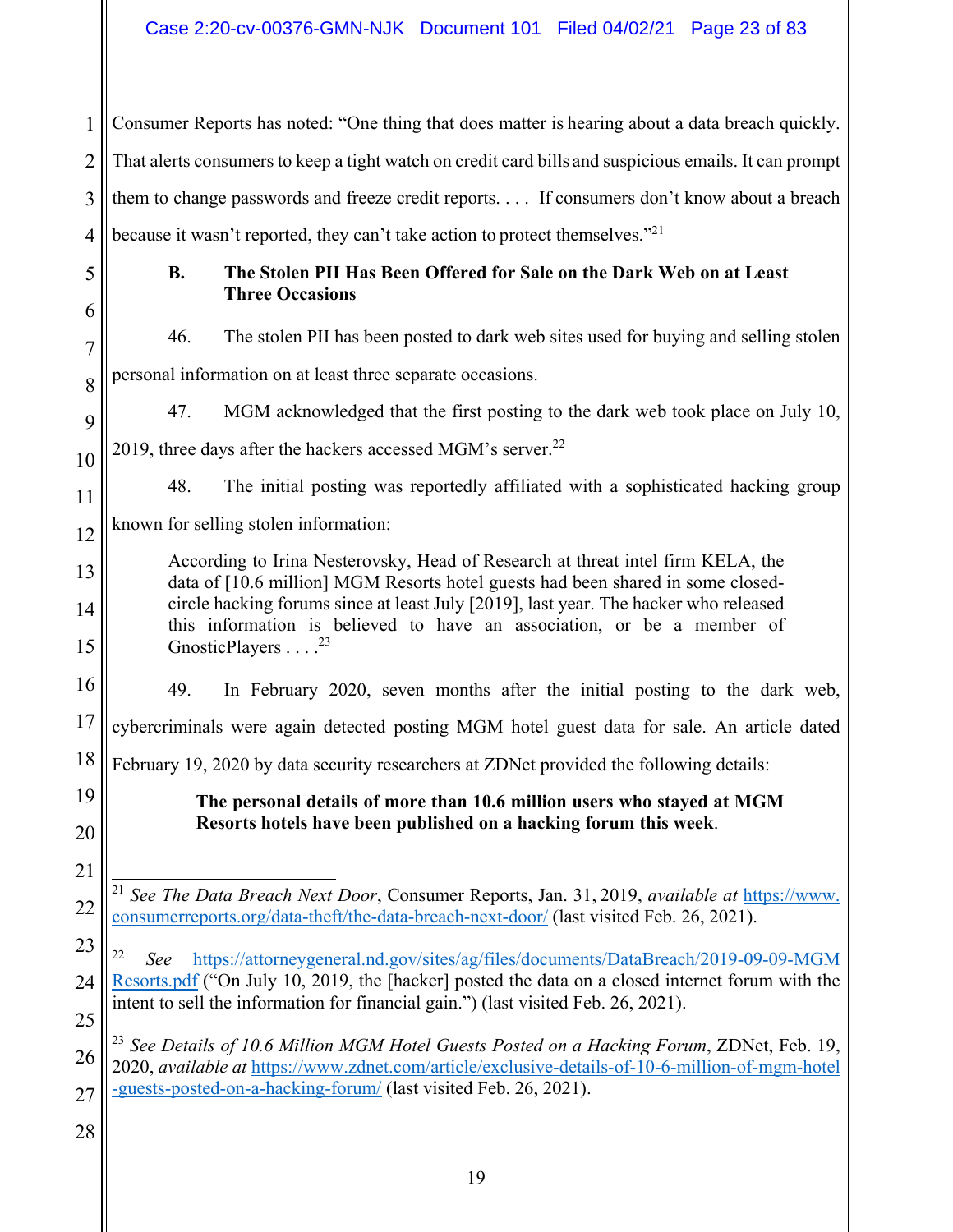|                     | Case 2:20-cv-00376-GMN-NJK Document 101 Filed 04/02/21 Page 24 of 83                                                                                                                                                                  |
|---------------------|---------------------------------------------------------------------------------------------------------------------------------------------------------------------------------------------------------------------------------------|
| 1                   | *<br>∗<br>$\ast$                                                                                                                                                                                                                      |
| $\overline{2}$<br>3 | ZDNet verified the authenticity of the data today, together with a security<br>researcher from Under the Breach, a soon-to-be-launched data breach<br>monitoring service.                                                             |
| 4                   | $\ast$<br>∗<br>$\ast$                                                                                                                                                                                                                 |
| 5<br>6              | According to our analysis, the MGM data dump that was shared today<br>contains personal details for 10,683,188 former hotel guests.                                                                                                   |
| 7                   | *<br>*                                                                                                                                                                                                                                |
| 8<br>9              | Included in the leaked files are personal details such as full names, home<br>addresses, phone numbers, emails, and dates of birth.                                                                                                   |
| 10<br>11            | ZDNet reached out to past guests and confirmed they stayed at the hotel, along<br>with their timeline, and the accuracy of the data included in the leaked files.                                                                     |
| 12                  | *<br>*                                                                                                                                                                                                                                |
| 13<br>14            | Within an hour after we reached out to the company, we were in a conference<br>call with the hotel chain's security team. Within hours, the MGM Resorts<br>team was able to verify the data and track it to a past security incident. |
| 15<br>16            | An MGM spokesperson told ZDNet the data that was shared online this<br>week stems from a security incident that took place last year [in July 2019].                                                                                  |
| 17                  | *<br>*                                                                                                                                                                                                                                |
| 18                  | [T]he publication of this data dump on a very popular and openly                                                                                                                                                                      |
| 19<br>20            | accessibly hacking forum this week has brought it to many other hackers'<br>attention. $24$                                                                                                                                           |
| 21                  | 50.<br>ZDNet subsequently revealed that hackers were still selling MGM customer data                                                                                                                                                  |
| 22                  | five months later, in July 2020. A July 14, 2020 ZDNet article stated the following:                                                                                                                                                  |
| 23                  | [O]ver the weekend $\dots$ a hacker put up for sale the hotel's data in an ad published on                                                                                                                                            |
| 24                  | a dark web cybercrime marketplace. According to the ad, the hacker is selling the                                                                                                                                                     |
| 25                  | <sup>24</sup> See Details of 10.6 Million MGM Hotel Guests Posted on a Hacking Forum, ZDNet, Feb. 19,                                                                                                                                 |
| 26<br>27            | 2020, available at https://www.zdnet.com/article/exclusive-details-of-10-6-million-of-mgm-<br>hotel-guests-posted-on-a-hacking-forum/ (emphasis added) (last visited Feb. 26, 2021).                                                  |
| 28                  |                                                                                                                                                                                                                                       |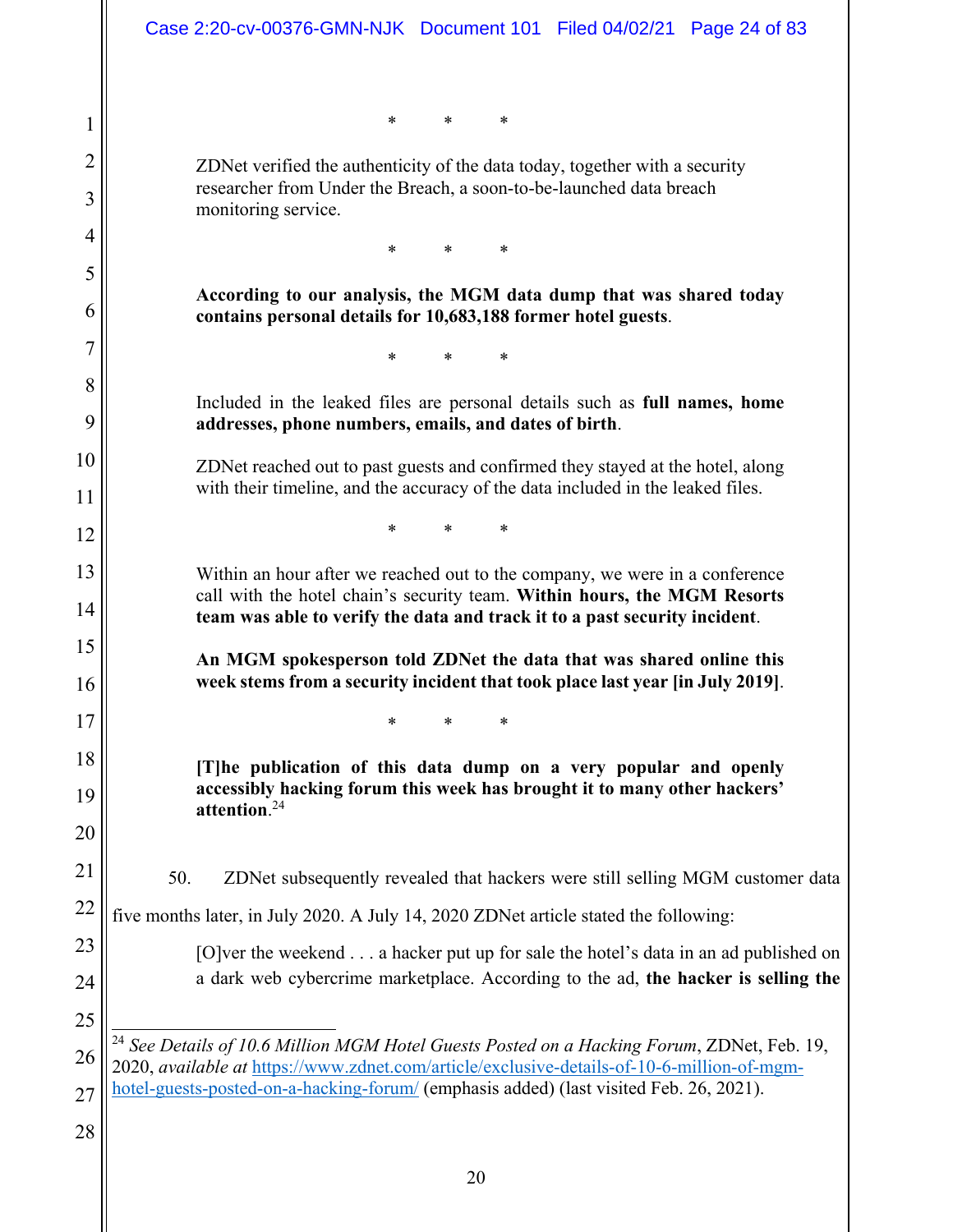|                | Case 2:20-cv-00376-GMN-NJK Document 101 Filed 04/02/21 Page 25 of 83                                                                                                                                   |  |  |
|----------------|--------------------------------------------------------------------------------------------------------------------------------------------------------------------------------------------------------|--|--|
| 1              | details of $142,479,937$ MGM hotel guests                                                                                                                                                              |  |  |
| $\overline{2}$ | *<br>*                                                                                                                                                                                                 |  |  |
| 3              | ZDNet review[ed] two different batches of MGM data -- the 10.6 million user                                                                                                                            |  |  |
| 4              | records leaked in February and a newer 20 million batch shared by the hackers on                                                                                                                       |  |  |
| 5              | Sunday.                                                                                                                                                                                                |  |  |
| 6              | Dates of birth and phone numbers were also included                                                                                                                                                    |  |  |
| 7              | *                                                                                                                                                                                                      |  |  |
| 8              | Posts on Russian-speaking hacking forums promoted the MGM data breach as                                                                                                                               |  |  |
| 9              | containing details on more than 200 million hotel guests. <sup>25</sup>                                                                                                                                |  |  |
| 10             | 51.<br>The stolen PII has been extensively redistributed after its initial postings to the dark                                                                                                        |  |  |
| 11             | web. Cybersecurity experts have stated that the PII was "shared on a popular hacking forum in                                                                                                          |  |  |
| 12             | February 2020 where it was extensively redistributed." <sup>26</sup>                                                                                                                                   |  |  |
| 13             | These facts illustrate the significant risk of misuse faced by all Class members. The<br>52.                                                                                                           |  |  |
| 14             | hackers stole Class members' PII for the specific purpose of selling it to others to be misused.                                                                                                       |  |  |
| 15             | 53.<br>Given that the data has already been posted at least three times over a twelve month                                                                                                            |  |  |
| 16             | period, and has been widely redistributed, there is no telling how many more times it will be re-                                                                                                      |  |  |
| 17             | posted or further distributed going forward.                                                                                                                                                           |  |  |
| 18             | <b>Criminals Will Continue to Use The Stolen PII for Years</b><br>$\mathbf{C}$ .                                                                                                                       |  |  |
| 19             | 54.<br>The risk of fraud following a data breach like this one persists for years. Identity                                                                                                            |  |  |
| 20             | thieves often hold stolen data for months or years before using it, to avoid detection and maximize                                                                                                    |  |  |
| 21             | profits. Also, the sale of stolen information on the dark web may take months or more to reach                                                                                                         |  |  |
| 22             | end-users, in part because data is often separated into smaller batches when sold or re-sold to                                                                                                        |  |  |
| 23             | appeal to different types of buyers. In addition, stolen data may be distributed through off-line                                                                                                      |  |  |
| 24             |                                                                                                                                                                                                        |  |  |
| 25             | <sup>25</sup> See A Hacker is Selling Details of 142 Million MGM Hotel Guests on the Dark Web, ZDNet,<br>July 24, 2020, available at https://www.zdnet.com/article/a-hacker-is-selling-details-of-142- |  |  |
| 26             | million-mgm-hotel-guests-on-the-dark-web/ (emphasis added) (last visited Feb. 26, 2021).                                                                                                               |  |  |
| 27             | <sup>26</sup> See https://haveibeenpwned.com/PwnedWebsites (last visited Feb. 26, 2021) (emphasis added).                                                                                              |  |  |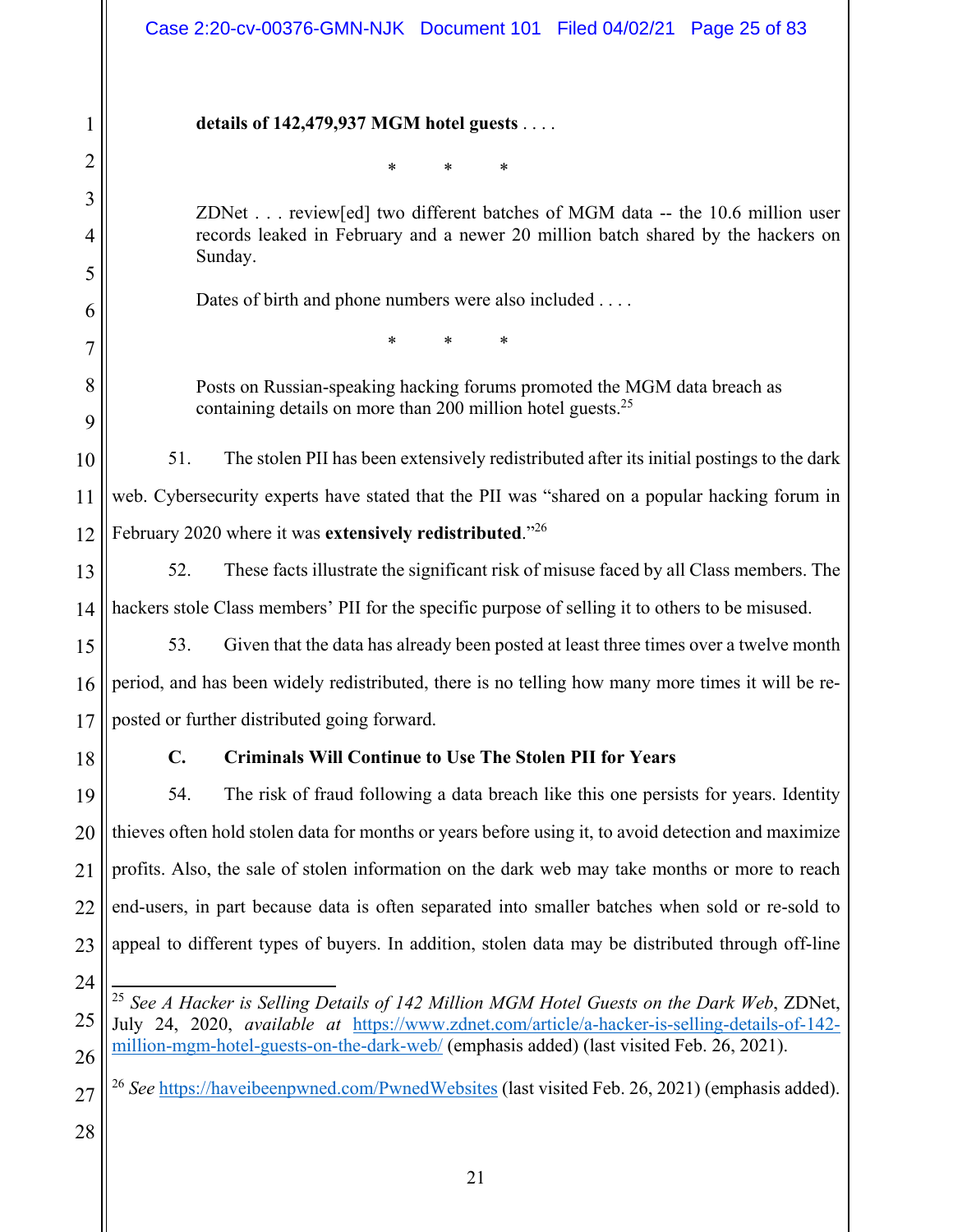1 criminal networks and syndicates to be used for crime near where the victim resides.

55. According to a Government Accountability Office Report, the threat of future identity theft lingers for a substantial period of time after a data breach due to the time lag between when information is stolen and when it is used:

> [L]aw enforcement officials told us that in some cases, stolen data may be held for up to a year or more before being used to commit identity theft. Further, once stolen data have been sold or posted on the Web, fraudulent use of that information may continue for years. As a result, studies that attempt to measure the harm resulting from data breaches cannot necessarily rule out all future harm.<sup>27</sup>

9 10 11 12 56. A source specifically discussing the MGM breach stated: "[A]s with many breaches, malicious actors sometimes wait months or years to tip their hand. . . . This is a great example of how these breaches and their fallout can continue to haunt businesses for quite some time.... [T]he value of [this] particular dataset continues to have appeal ...."<sup>28</sup>

13 14 15 57. Accordingly, Class members may not see the full extent of identity theft or misuse of their personal information for years to come. They face an ongoing risk, and must vigilantly monitor their financial and other accounts indefinitely to protect against fraud.

16 17 18 58. Moreover, even after Class members' PII is misused, it may take months or years for them to become aware of the misuse. This complicates the process of disputing and correcting the misuse of their data.

19 20 59. MGM's offer of free credit monitoring for just one year is wholly inadequate in light of these long term risks.

21 22

2

3

4

5

6

7

8

23 24 25  $\overline{\phantom{a}}$ <sup>27</sup> *See Personal Information: Data Breaches are Frequent, but Evidence of Resulting Identity Theft is Limited; However, the Full Extent is Unknown*, United States Government Accountability Office (June 2007), https://www.gao.gov/assets/270/262899.pdf (last visited Feb. 26, 2021).

26 27 <sup>28</sup> *See MGM Admits to 2019 Data Breach Affecting 10.6 Million Customers*, SC Magazine, Feb. 20, 2020, *available at* https://www.scmagazine.com/home/security-news/data-breach/mgmadmits-to-2019-data-breach-affecting-10-6-million-customers/ (last visited Feb. 26, 2021).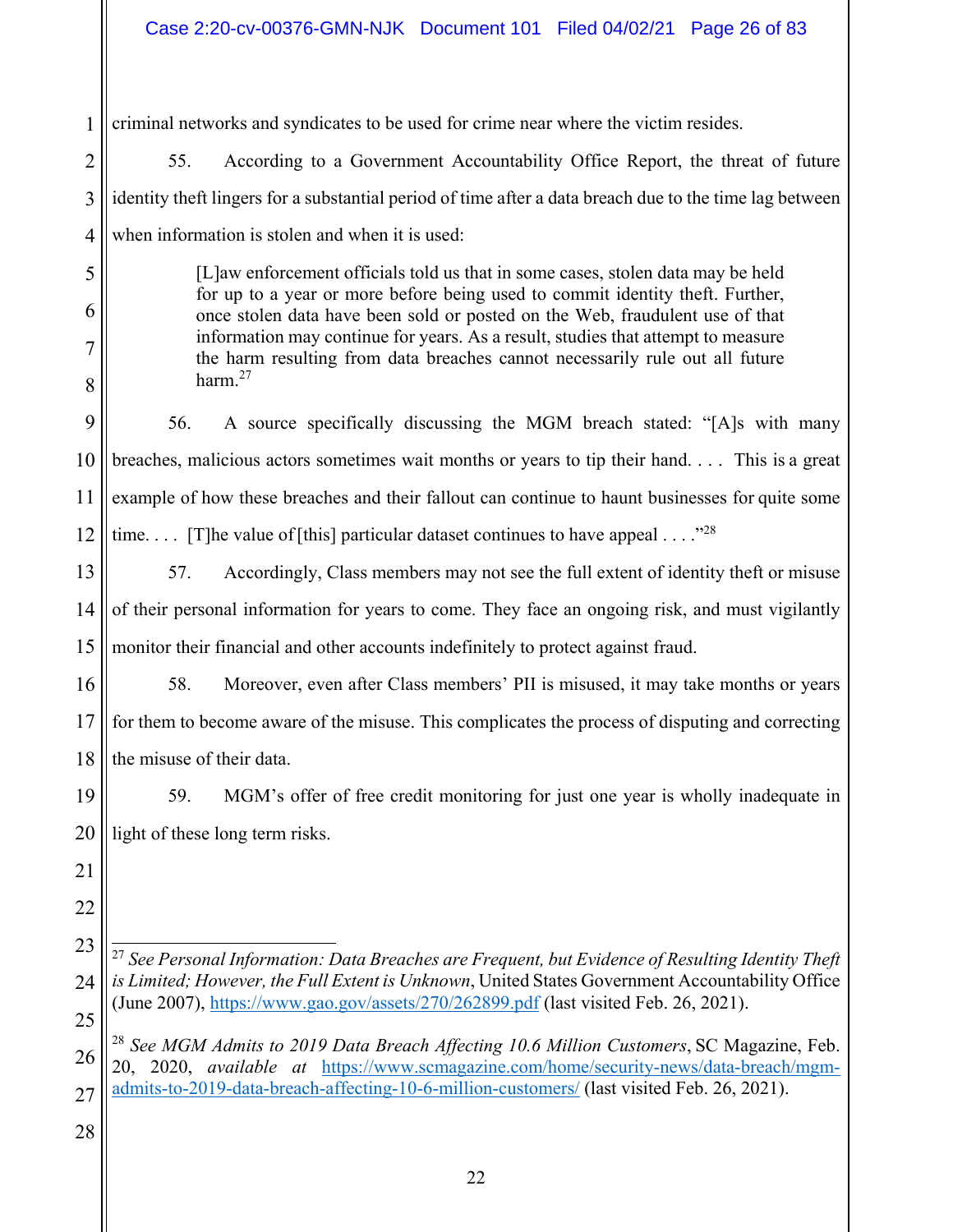# **D. PII Stolen in the Data Breach Can be Combined with Data Acquired Elsewhere to Commit Identity Theft**

4 5 6 7 8 9 10 60. Identity thieves can combine PII stolen in the Data Breach with information gathered elsewhere, such as from public sources or even the consumer's social media accounts, to commit identity theft. Thieves can use the combined data to commit fraud including, among other things, opening new financial accounts or taking out loans in the consumer's name, using the consumer's information to obtain government benefits, filing fraudulent tax returns using the consumer's information and retaining the resulting tax refunds, obtaining a driver's license in the consumer's name but with another person's photograph, or giving false information to police during an arrest.

11

12

13

14

15

16

17

61. A federal judge has explained this process as follows:

The threat of identity theft is exacerbated by what hackers refer to as "fullz packages." A fullz package is a dossier that compiles information about a victim from a variety of legal and illegal sources. Hackers can take information obtained in one data breach and cross-reference it against information obtained in other hacks and data breaches. So, for example, if a hacker obtains a victim's . . . health information from UnityPoint, the hacker can combine it with the same victim's Social Security number and phone number from a different data breach. This allows the hacker to compile a full record of information about the individual, which the hacker then sells to others as a package.

18 *Fox v. Iowa Health Sys*., 399 F. Supp. 3d 780, 789 (W.D. Wis. 2019).

19 20 21 22 23 24 25 26 62. Thieves can also use PII from the Data Breach, alone or in combination with other information about the consumer, to send highly targeted spear-phishing emails to consumers to obtain more sensitive information. Spear phishing involves sending emails that look legitimate and are accompanied by correct personal or other information about the individual. Lulled by a false sense of trust and familiarity from a seemingly valid sender (for example Bank of America, Amazon, or a government entity), the individual agrees to provide sensitive information requested in the email. This could include login credentials, account numbers, or various other types of information.

27

63. A journalist discussing the MGM breach pointed out that a risk of spear phishing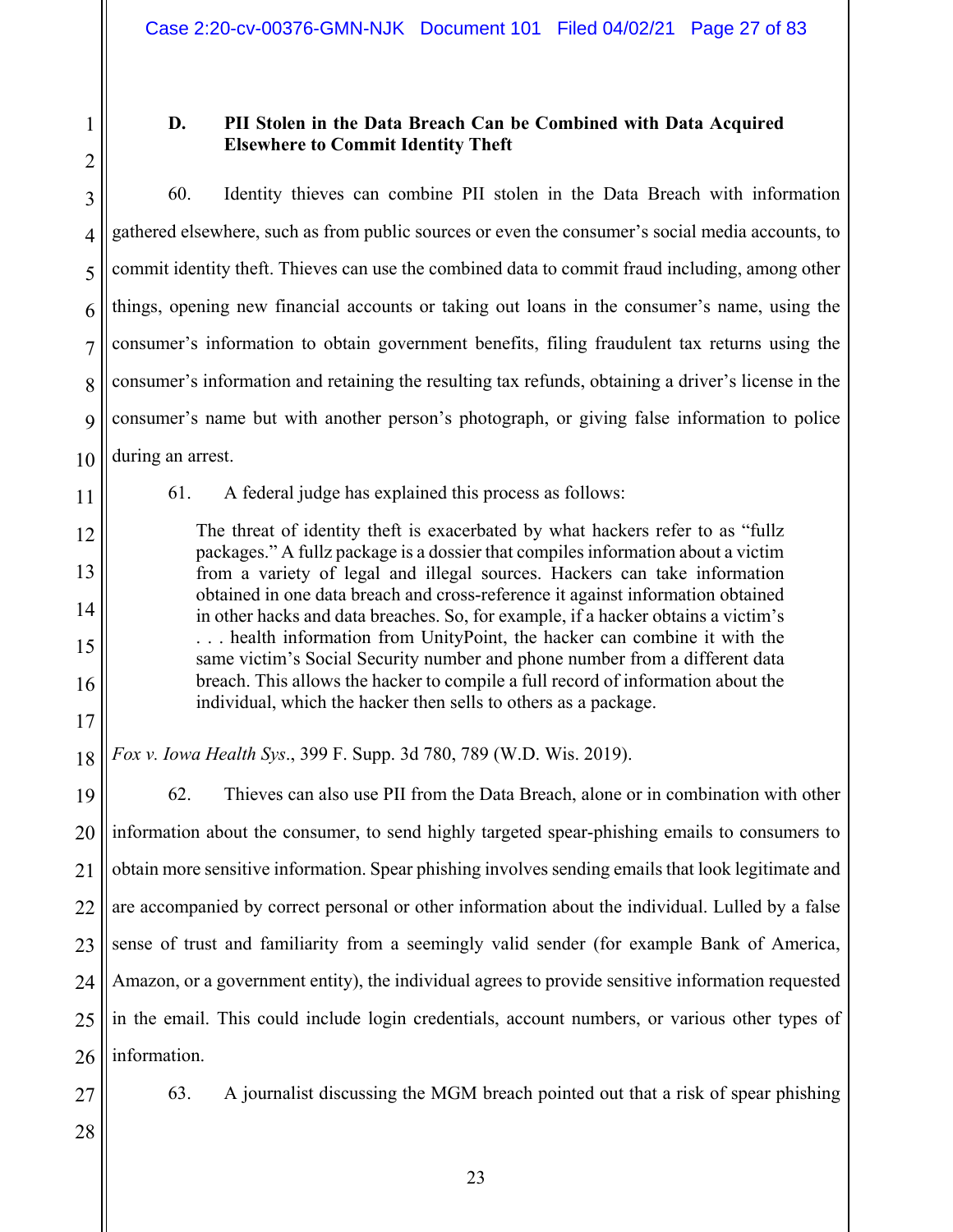1 2 exists here, *i.e.* a "risk . . . when [the PII] is combined with other available information to forge convincing phishing or identity fraud attacks."29

64. Identity thieves can also use PII from the Data Breach in a "SIM swapping" attack to take control of consumers' phone numbers, allowing them to bypass 2-factor authentication and gain access to the consumer's most sensitive accounts. In other words, fraudsters can use breached PII to convince the consumer's mobile phone carrier to port the person's mobile phone number to a phone that the hacker controls. A journalist specifically addressing the MGM breach described this scheme as follows:

Exposed phone numbers create an additional risk: SIM swapping. In these scams, criminals use the data they've gathered about a potential victim to convince wireless carriers to move a number to a different phone. The goal is to intercept two-factor authentication codes that are delivered by  $\text{SMS}^{30}$ 

12 13 14 15 16 17 18 65. In light of these realities, MGM itself has acknowledged that consumers face a risk of fraud and identity theft from the Data Breach. As discussed above, MGM encouraged consumers to review their credit reports and account statements to identify suspicious activity, place fraud alerts on their credit reports with the three major credit bureaus, and place security freezes on their credit files.<sup>31</sup> MGM also offered consumers free credit monitoring for one year, which is designed to identify new accounts opened in consumers' names. These recommendations and MGM's offer illustrate the substantial and ongoing risks faced by all Class members.

19 20

21

22

3

4

5

6

7

8

9

10

11

27

 $\overline{a}$ <sup>29</sup> *See New Details Indicate That Scope of the 2019 MGM Data Breach Is Much Bigger Than Expected*, CPO Magazine, July 31, 2020, *available at* https://www.cpomagazine.com/cybersecurity/new-details-indicate-that-scope-of-the-2019-mgm-data-breach-is-much-bigger-thanexpected/ (last visited Feb. 26, 2021).

<sup>23</sup> 24 25 <sup>30</sup> *See For Sale: Hacked Data On 142 Million MGM Hotel Guests*, Forbes, July 14, 2020, *available at* https://www.forbes.com/sites/leemathews/2020/07/14/mgm-142-million-guestshacked/?sh=779414ac5294 (last visited Feb. 26, 2021).

<sup>26</sup> <sup>31</sup> *See* https://media.dojmt.gov/wp-content/uploads/Consumer-Notice-26.pdf ("Recommended Steps" attached to Notice) (last visited Feb. 26, 2021).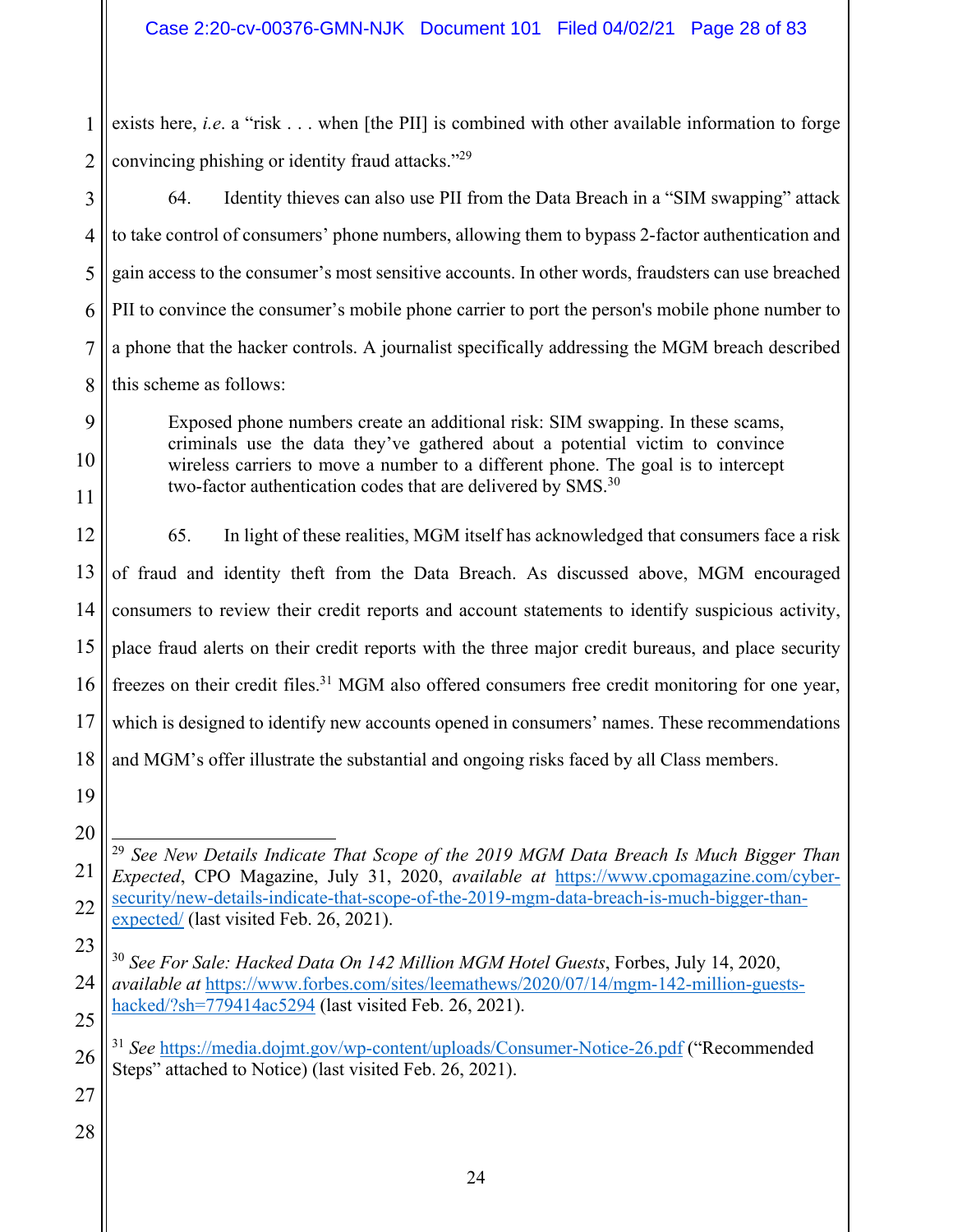**E. MGM Failed to Comply with Established Cybersecurity Frameworks and Industry Standards** 

66. The Federal Trade Commission ("FTC") has promulgated various guides for businesses, which highlight the importance of implementing reasonable data security practices. According to the FTC, the need for data security should be factored into all business decisionmaking.<sup>32</sup>

67. In 2016, the FTC updated its publication titled *Protecting Personal Information: A Guide for Business*, which established cyber-security guidelines for businesses.<sup>33</sup> The guidelines stated that:

a) Businesses should promptly dispose of personal identifiable information that is no longer needed, and retain sensitive data "only as long as you have a business reason to have it";

b) Businesses should encrypt sensitive personal information stored on computer networks so that it is unreadable even if hackers are able to gain access to the information;

c) Businesses should thoroughly understand the types of vulnerabilities on their network and how to address those vulnerabilities;

d) Businesses should install intrusion detection systems to promptly expose security breaches when they occur; and

e) Businesses should install monitoring mechanisms to watch for large troves of data being transmitted from their systems.

<sup>33</sup> *See Protecting Personal Information: A Guide for Business*, Federal Trade Commission, Oct. 2016, *available at* https://www.ftc.gov/tips-advice/business-center/guidance/protecting-personalinformation-guide-business (last visited Feb. 26, 2021).

27

 $\overline{\phantom{a}}$ <sup>32</sup> *See Start With Security: A Guide for Business*, Federal Trade Commission, June 2015, *available at* https://www.ftc.gov/tips-advice/business-center/guidance/start-security-guide-business (last visited Feb. 26, 2021).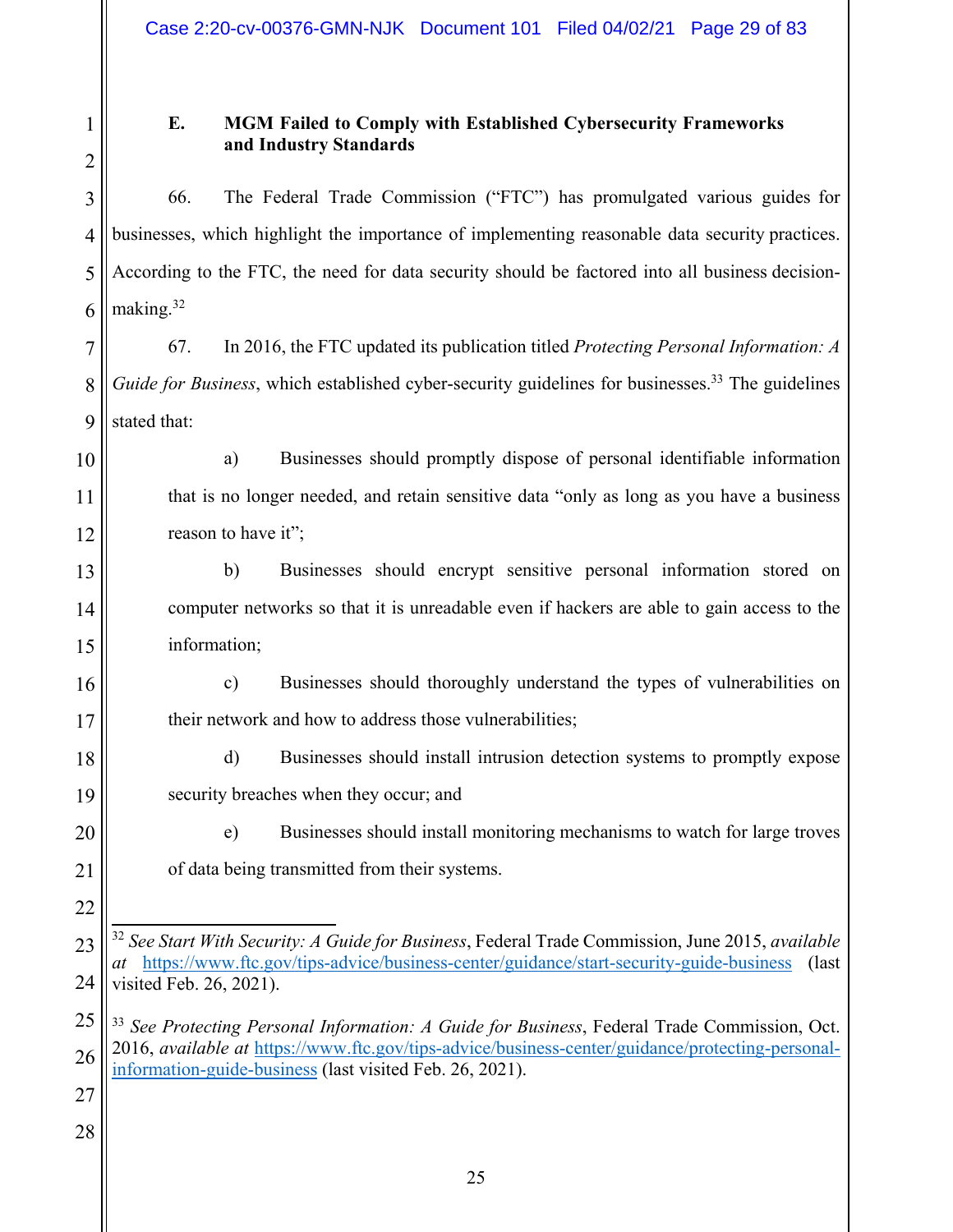1 2 3 4 5 68. In another publication, the FTC recommended that companies not maintain PII longer than is needed for authorization of a transaction; limit access to sensitive data; require complex passwords to be used on networks; use industry-tested methods for security; monitor for suspicious activity on the network; and verify that third-party service providers have implemented reasonable security measures.34

6 7 8 69. Notably, the FTC treats the failure to employ reasonable data security safeguards as an unfair act or practice prohibited by Section 5 of the Federal Trade Commission Act ("FTC Act"), 15 U.S.C. § 45.

9 10 70. Orders from FTC enforcement actions further clarify the measures businesses must take to meet their data security obligations.

11 12 13 71. Many states' unfair and deceptive trade practices statutes are similar to the FTC Act, and many states adopt the FTC's interpretations of what constitutes an unfair or deceptive trade practice.

14 15 72. MGM's failure to adopt reasonable safeguards to protect PII constitutes an unfair act or practice under Section 5 of the FTC Act, 15 U.S.C. § 45, and state statutory analogs.

16 17 18 73. Similarly, the U.S. Government's National Institute of Standards and Technology (NIST) provides a comprehensive cybersecurity framework that companies of any size can use to evaluate and improve their information security controls.<sup>35</sup>

19 20 21 22 74. NIST publications include substantive recommendations and procedural guidance pertaining to a broad set of cybersecurity topics including risk assessments, risk management strategies, access controls, training, data security controls, network monitoring, breach detection,

27

<sup>23</sup> 24  $\overline{\phantom{a}}$ <sup>34</sup> *See Start With Security: A Guide for Business*, Federal Trade Commission, June 2015, *available at* https://www.ftc.gov/tips-advice/business-center/guidance/start-security-guide-business (last visited Feb. 26, 2021).

<sup>25</sup> 26 <sup>35</sup> *See Framework for Improving Critical Infrastructure Cybersecurity*, NATIONAL INSTITUTE OF STANDARDS AND TECHNOLOGY (April 16, 2018), Appendix A, Table 2, *available at* https://nvl pubs.nist.gov/nistpubs/CSWP/NIST.CSWP.04162018.pdf (last visited Feb. 26, 2021).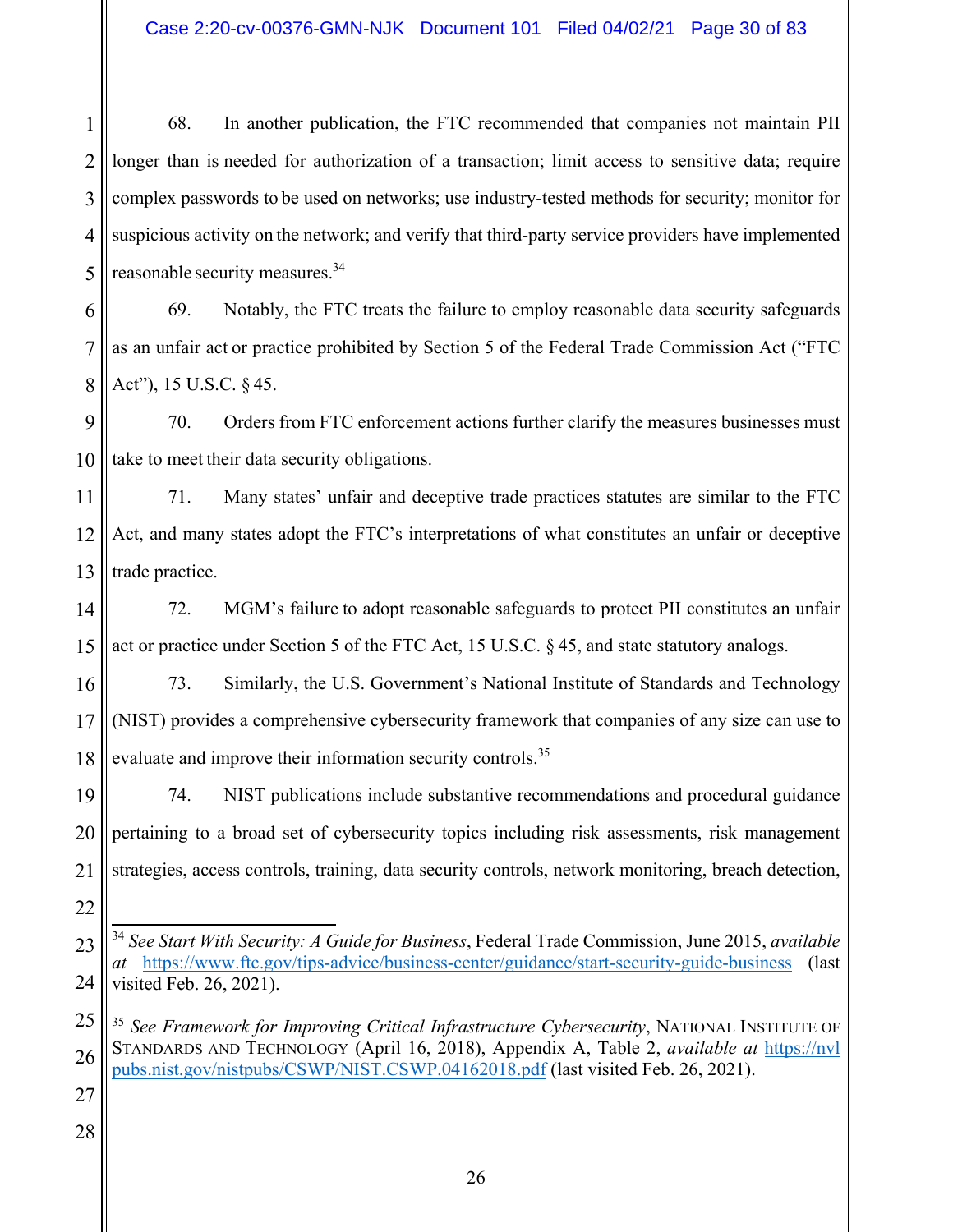|                |                                                                                                 | and incident response. <sup>36</sup> MGM failed to adhere to the NIST guidance.                            |  |
|----------------|-------------------------------------------------------------------------------------------------|------------------------------------------------------------------------------------------------------------|--|
| $\overline{2}$ | 75.                                                                                             | Further, cybersecurity experts have noted various best practices that should be                            |  |
| 3              |                                                                                                 | implemented by entities in the hotel industry, including the following:                                    |  |
| $\overline{4}$ | a)                                                                                              | Installing appropriate malware detection software;                                                         |  |
| 5              | $\mathbf{b}$                                                                                    | Monitoring and limiting network ports;                                                                     |  |
| 6              | c)                                                                                              | Protecting web browsers and email management systems;                                                      |  |
| 7              | d)                                                                                              | Setting up network systems such as firewalls, switches and routers;                                        |  |
| 8              | $\epsilon$ )                                                                                    | Monitoring and protection of physical security systems; and                                                |  |
| 9              | f)                                                                                              | Training hotel staff regarding critical points. <sup>37</sup>                                              |  |
| 10             | 76.                                                                                             | MGM's failure to protect massive amounts of PII illustrates its failure to adhere to                       |  |
| 11             |                                                                                                 | the spirit and letter of the FTC guidelines, NIST guidance, and industry best practices.                   |  |
| 12             | 77.                                                                                             | MGM was well aware of its obligations to use reasonable measures to protect                                |  |
| 13             |                                                                                                 | consumers' PII. MGM also knew it was a target for hackers, as discussed below. Despite                     |  |
| 14             | understanding the risks and consequences of inadequate data security, MGM failed to comply with |                                                                                                            |  |
| 15             | its data security obligations.                                                                  |                                                                                                            |  |
| 16             | F.                                                                                              | The Hotel Industry is a Frequent Target of Cyber Criminals, and                                            |  |
| 17             |                                                                                                 | <b>MGM Was on Notice of the Threat</b>                                                                     |  |
| 18             | 78.                                                                                             | The type of PII collected by hotels makes this industry particularly appealing to                          |  |
| 19             | cyber criminals.                                                                                |                                                                                                            |  |
| 20             | 79.                                                                                             | In its 2018 Data Breach Investigations Report, Verizon noted that 15% of all data                          |  |
| 21             |                                                                                                 | breaches occurring in 2017 involved the accommodation and food services industry. <sup>38</sup> The report |  |
| 22             |                                                                                                 |                                                                                                            |  |
| 23             |                                                                                                 |                                                                                                            |  |
| 24             | <sup>36</sup> <i>Id.</i> at Table 2 pg. 26-43.                                                  |                                                                                                            |  |
| 25             |                                                                                                 | <sup>37</sup> See How to Work on Hotel Cyber Security, Open Data Security, July 23, 2019, available at     |  |
| 26             |                                                                                                 | https://opendatasecurity.io/how-to-work-on-hotel-cyber-security/ (last visited Feb. 26, 2021).             |  |
| 27             |                                                                                                 |                                                                                                            |  |
| 28             |                                                                                                 |                                                                                                            |  |
|                |                                                                                                 |                                                                                                            |  |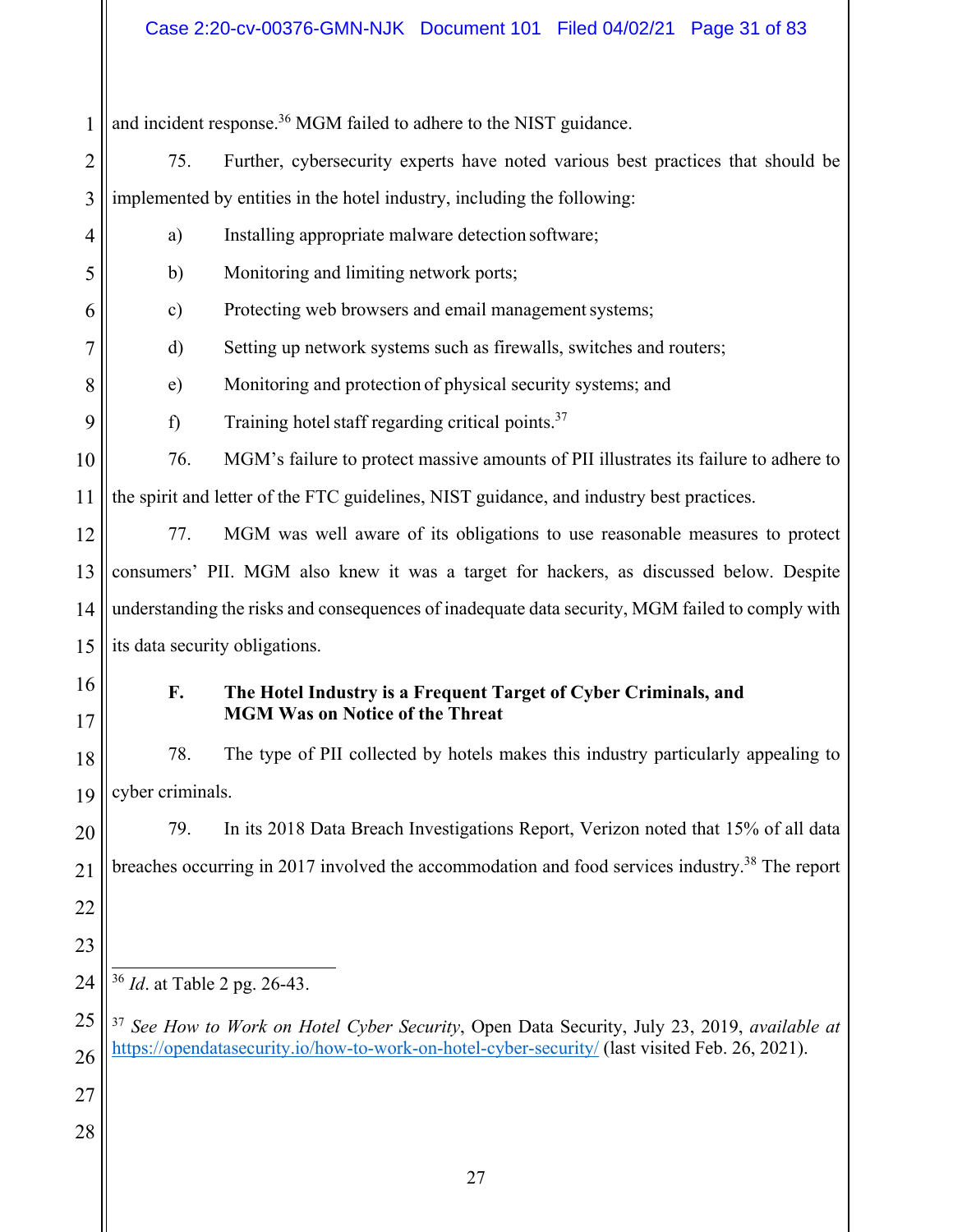noted that there were 338 breaches in the accommodation industry in 2017 alone, including at many of the major hotel brands.<sup>39</sup>

 80. Trustwave's "2018 Global Security Report" listed hospitality as one of the top three industries targeted in payment card breaches.<sup>40</sup> Other estimates project that hotels are the targets of around 20% of all cyberattacks.<sup>41</sup>

 81. In recent years, Choice Hotels, Hard Rock Hotel, Hilton, Hyatt, Kimpton, Marriott, Millennium, Omni, Radisson, Starwood, and Wyndham, among others, have all experienced data breach incidents.42

 82. "Such unfortunate trends should not come as much of a surprise since hotels are hotbeds of sensitive information. Their data is spread out across porous digital systems  $\dots$ ."<sup>43</sup>

 83. "While hospitality companies have fewer transactions than retail organizations – and thus have data on fewer customers to steal – they collect substantially more valuable and varied personal data for each of their guests. . . . This rich personal data is invaluable to cybercriminals. They can use this data to better impersonate each breached customer, leading to additional identity theft and social engineering attacks . . . . By enabling further attacks, breaching a hotel provides

 *Id.* 

 *Id.*

  $\overline{a}$ *See Verizon 2018 Data Breach Investigations Report*, 11th Ed., at pp. 5, 25, 27, *available at* https://enterprise.verizon.com/resources/reports/DBIR 2018 Report.pdf (last visited Feb. 26, 2021).

 *See Why Cybersecurity Matters*, Hotel Management, Oct. 17, 2019, *available at* https://www. hotelmanagement.net/tech/why-cybersecurity-matters (last visited Feb. 26, 2021).

 *See Timeline: The Growing Number of Hotel Data Breaches*, CoStar.com, April 7, 2020, *available at* https://www.costar.com/article/139958097 (last visited Feb. 26, 2021).

 *See Why Cybersecurity Matters*, Hotel Management, Oct. 17, 2019, *available at* https://www. hotelmanagement.net/tech/why-cybersecurity-matters (last visited Feb. 26, 2021).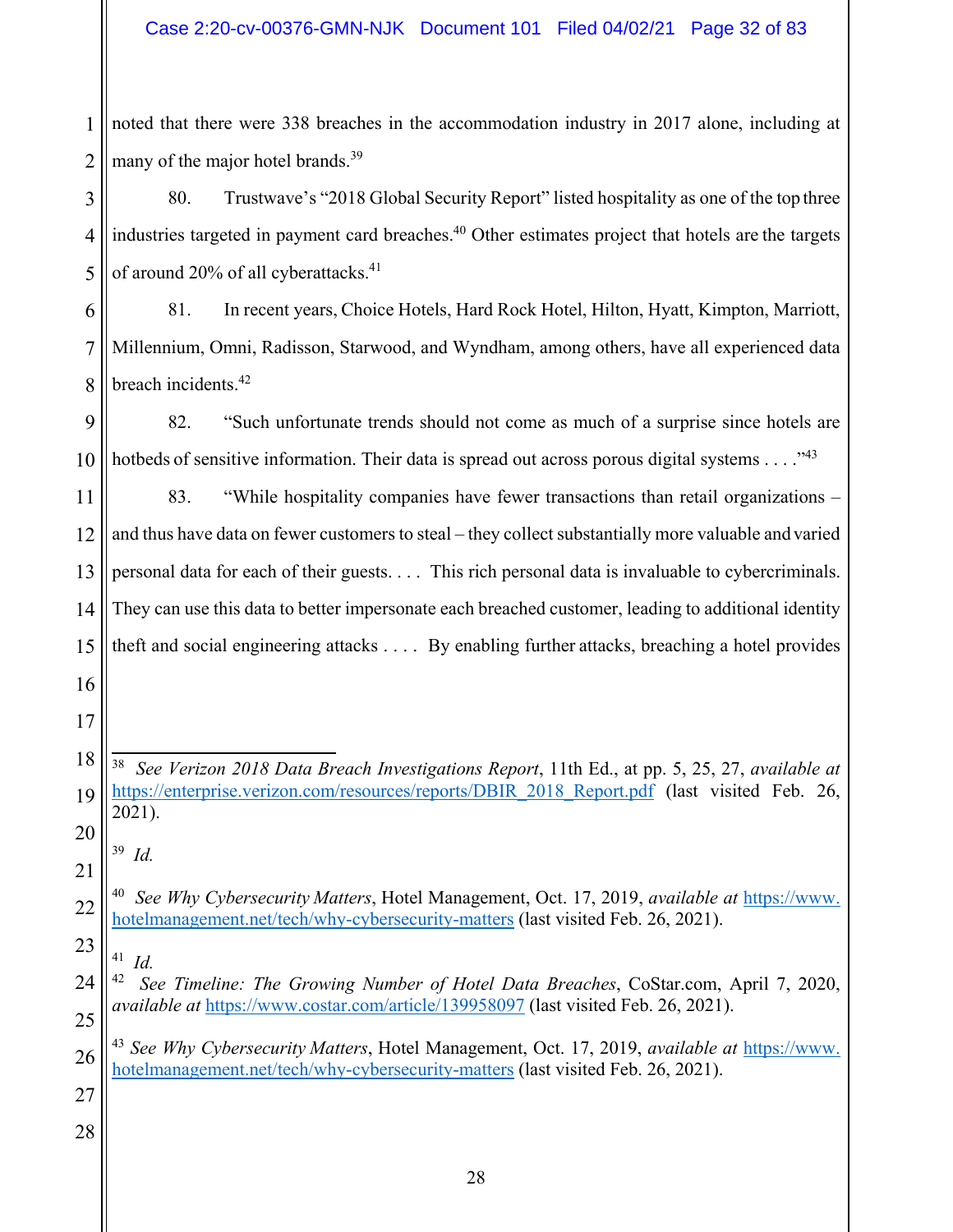1 cybercriminals much more value than breaching a company in almost any other industry."<sup>44</sup>

2 3 84. Notably, several prior hotel data breaches involved "exposed cloud servers," which is the same issue that reportedly led to the MGM breach.<sup>45</sup>

4 5 85. The high risk of data breaches in the hotel industry was widely known throughout the field, including to MGM.

6 7 8 9 10 11 86. Indeed, MGM acknowledged in its December 31, 2018 Form 10-K that there has been an "increase in criminal cyber security attacks against companies where customer and company information has been compromised."46 Also, MGM's Charter for the Audit Committee of the company's Board of Directors, dated January 17, 2019, noted that one of the Committee's duties was to "[e]stablish and oversee procedures for . . . the Company's plans to mitigate cybersecurity risks and respond to data breaches."<sup>47</sup>

12 13 14 87. Thus, MGM was clearly aware of the high risk of data intrusions and the magnitude of the harm that could result from a breach. Despite the known risk, MGM failed to adopt reasonable safeguards to protect Class members' PII.

19 20 21  $\overline{\phantom{a}}$ <sup>44</sup> *See Cybersecurity in Hospitality: An Unsolvable Problem?*, Paladion Networks, *available at* https://www.paladion.net/cybersecurity-in-hospitality-an-unsolvable-problem (last visited Feb. 26, 2021).

28

15

16

17

<sup>22</sup> 23 <sup>45</sup> *See MGM Admits to 2019 Data Breach Affecting 10.6 Million Customers*, SC Magazine, Feb. 20, 2020, *available at* https://www.scmagazine.com/home/security-news/data-breach/mgmadmits-to-2019-data-breach-affecting-10-6-million-customers/ (last visited Feb. 26, 2021).

<sup>24</sup> 25 <sup>46</sup> *See* MGM Resorts International Form 10-K for the year ended Dec. 31, 2018, at pg. 23, *available at* http://d18rn0p25nwr6d.cloudfront.net/CIK-0000789570/d1b055df-9e21-4013-a311-67c98e2e b16a.pdf (last visited Feb. 26, 2021).

<sup>26</sup> 27 <sup>47</sup> *See* https://s22.q4cdn.com/513010314/files/doc\_downloads/committee/MGM-Audit-Committee-Charter-(FINAL).pdf (last visited Feb. 26, 2021).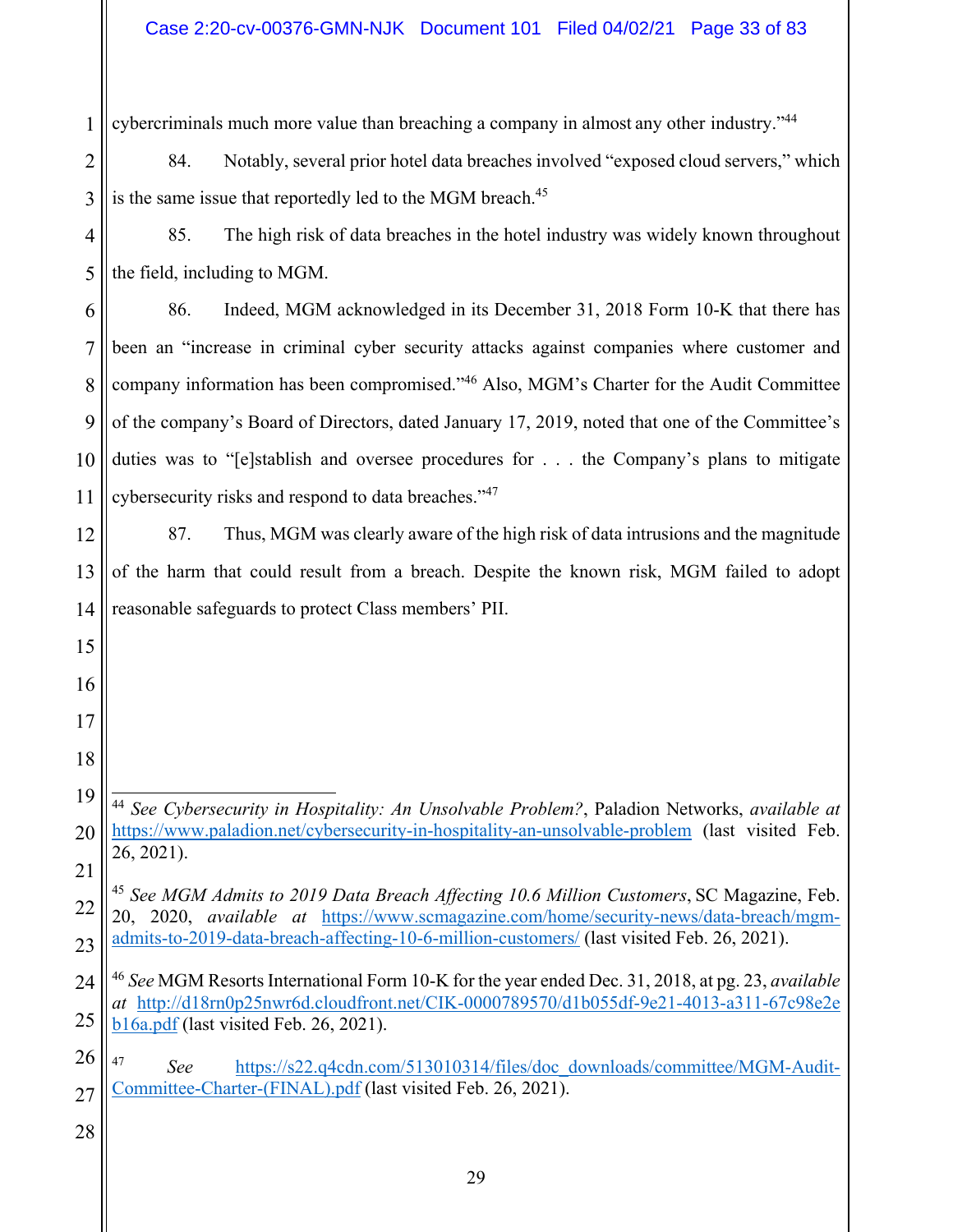# **G. MGM Uses Consumers' PII for Profit-Generating Purposes Beyond Processing Hotel Stays**

88. Consumers' PII is also valuable to MGM. MGM recognizes a business value of PII

and collects it to better target customers and increase its profits. 89. MGM acknowledged that it uses consumers' PII for the following purposes: **Marketing Purposes**. We may use the information we collect for our own marketing purposes . . . . **Non-Marketing Purposes**. We may use the information we collect for nonmarketing purposes including . . . (2) recording and accessing gamingrelated activity  $\dots$ ; (3) conducting statistical or demographic analysis;  $\dots$ (6) customizing your experience while visiting . . . MGM Resorts; (7) protecting and defending MGM Resorts International and its affiliates against legal actions or claims;  $\ldots$  [and] (9) collecting debt  $\ldots$ . .... We may also link Personal Information with other generally or publicly available information to help us identify your preferences or interests. The information we collect may also be merged with information available from other sources such as (1) companies that match e-mail addresses with postal addresses and other information; . . . and (3) other subsidiaries, resorts, casinos, or properties that are owned, operated, or affiliated with MGM Resorts International.  $*$  \* \* \* **Sharing with Business Partners and Other Third Parties**. We may share the information we collect with our business partners and other third parties for joint marketing purposes or our business partners' (or our own) marketing purposes.48 90. MGM's self-serving motive to retain and mine its customers' PII led to MGM holding a massive trove of customer data for years after the customers' underlying hotel stays. MGM's data retention practices allowed the hackers to access and steal an enormous collection of data from years' worth of transactions. 91. MGM retained consumers' PII for much longer than was necessary for the business  $\overline{a}$ <sup>48</sup> *See* https://www.mgmresorts.com/en/privacy-policy.html, at § 3 (last visited Feb. 15, 2021).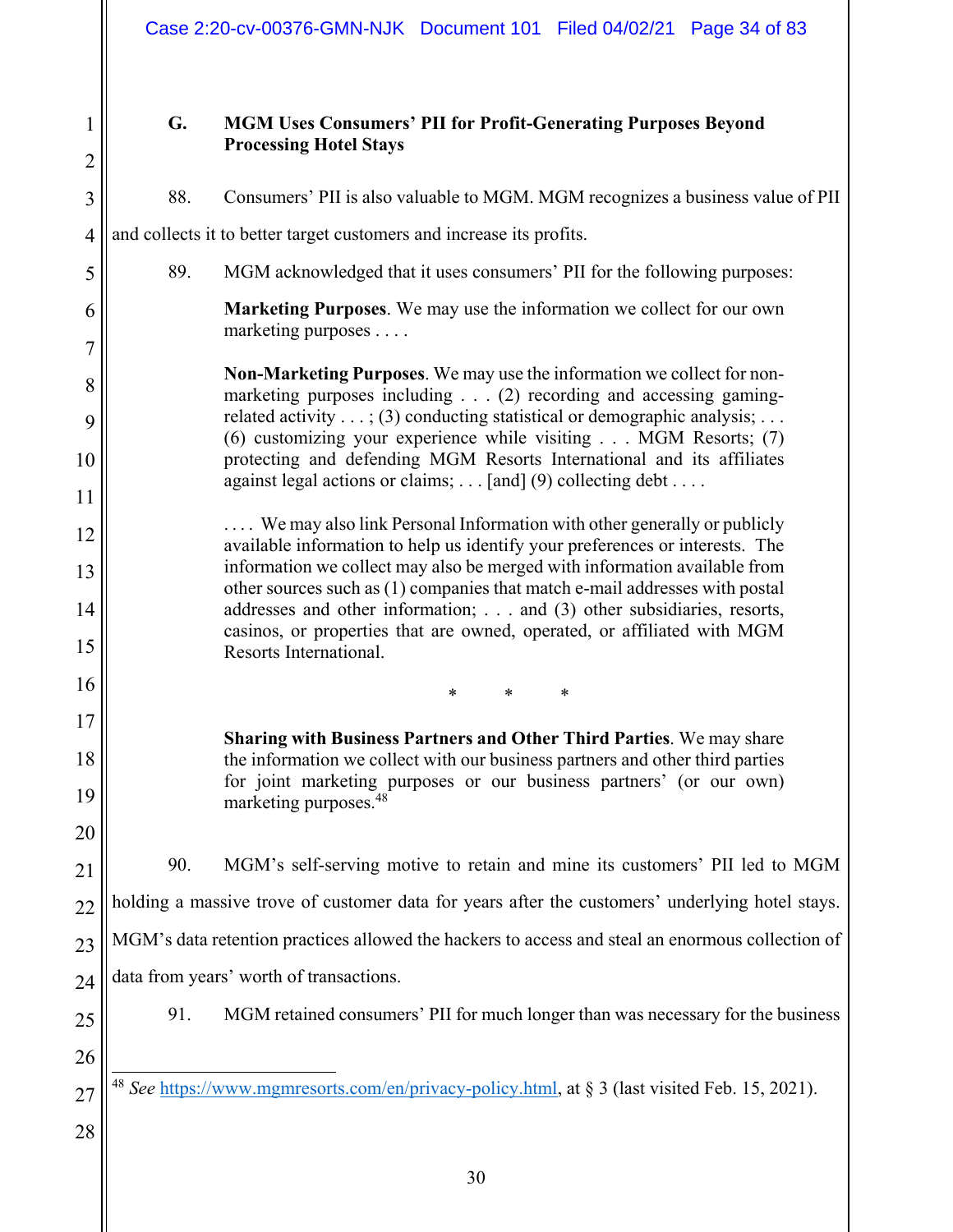1 purpose for which consumers provided their PII – *i.e.*, to process their hotel stays.

2 3 4 5 92. The FTC has long advised against this practice, stating: "If you don't have a legitimate business need for sensitive personally identifying information, don't keep it. In fact, don't even collect it. If you have a legitimate business need for the information, keep it only as long as it's necessary."<sup>49</sup>

6 7 8 9 10 11 93. As a condition of staying at its hotels, MGM required that its customers entrust it with highly sensitive PII. MGM required its customers to provide their PII during the reservation and/or check-in process. MGM retains and stores this data to make use of it for marketing purposes, among other things. By obtaining, collecting, and deriving a benefit from its customers' PII, MGM assumed legal and equitable duties to take reasonable measures to protect their PII. MGM failed to do so, despite the known risks of theft by cyber criminals.

12 13 94. MGM was unjustly enriched by retaining consumers' PII for years for its own profit motive while failing to adopt reasonable data security measures to protect that PII.

14

# **H. Plaintiffs and Class Members Suffered Damages**

15 16 17 18 19 95. MGM's failure to keep the PII of Plaintiffs and Class members secure has severe ramifications. Plaintiffs and Class members face a high risk of misuse of their PII from the Data Breach. The hackers stole PII from MGM with the specific intent to use it for illicit purposes and/or sell it to others to be misused. And the hackers have carried out this intent by posting large swaths of this data for sale at least three separate times.

20 21 22 23 24 96. Indeed, many Plaintiffs have already experienced fraudulent or suspicious use of their PII. The misuse includes a fraudulent credit card account opened in a Plaintiff's name, a fraudulent \$800 payment from a bank account, attempted access to a bank account, fraudulent applications for cell phone service, a ransomware attack on a personal computer, fraudulent access to an online merchant account, fraudulent purchases on an Amazon account, fraudulent credit card

25

<sup>26</sup> 27  $\overline{\phantom{a}}$ <sup>49</sup> *See Protecting Personal Information: A Guide for Business*, Federal Trade Commission, Oct. 2016, *available at* https://www.ftc.gov/tips-advice/business-center/guidance/protecting-personalinformation-guide-business (last visited Feb. 26, 2021).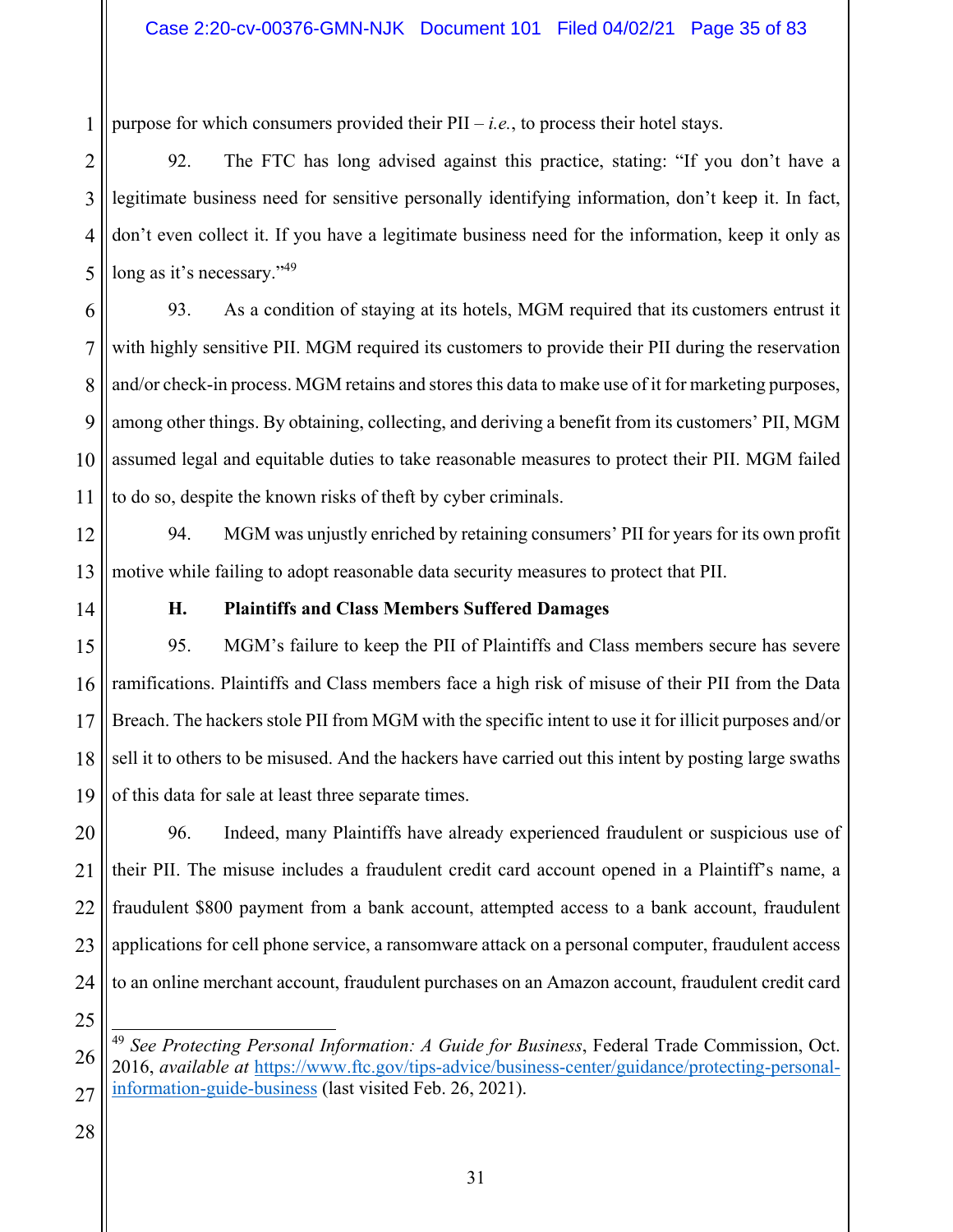1 2 3 4 purchases on cards previously used by Plaintiffs for their MGM hotel stays, and widespread increases in the receipt of spam emails and phone calls at email addresses and phone numbers used for Plaintiffs' MGM stays. These facts distinguish this case from other data breaches that involve only a speculative risk of harm.

5 6 97. Also, as detailed above, Plaintiffs and Class members have already incurred or will incur out of pocket costs as a result of the Data Breach.

7 8 9 10 11 12 13 98. Plaintiffs and Class members have spent and will continue to spend significant amounts of time monitoring their financial and other accounts for fraud, researching and disputing suspicious or fraudulent activity, obtaining and reviewing credit reports, placing credit freezes on their credit profiles, dealing with spam and phishing emails and phone calls, and reviewing their financial affairs more closely than they otherwise would have, among other things. These efforts are burdensome and time-consuming and would not have been necessary but for MGM's data security shortfalls.

14 15 16 17 18 99. Even in instances where a Class member is reimbursed for a financial loss due to fraud, that does not make the individual whole again because there is typically significant time and effort associated with seeking reimbursement. The Department of Justice's Bureau of Justice Statistics found that identity theft victims "reported spending an average of about 7 hours clearing up the issues" relating to fraud and identity theft.<sup>50</sup>

19

20

# **1. Loss of Value of PII**

100. All Plaintiffs and Class members also suffered a "loss of value of PII."

21 22 23 101. A robust market exists for stolen PII, which is sold and distributed on the dark web and through illicit criminal networks at specific, identifiable prices. Cybercriminals routinely market stolen PII online, making the information widely available to criminals across the world.

24 25

102. For example, stolen driver's license numbers can be sold for between \$10 and \$35

27

<sup>26</sup>  $\overline{\phantom{a}}$ <sup>50</sup> *See Victims of Identity Theft*, U.S. Dept. of Justice, Nov. 13, 2017, *available at* http://www.bjs. gov/content/pub/pdf/vit14.pdf (last visited Feb. 26, 2021).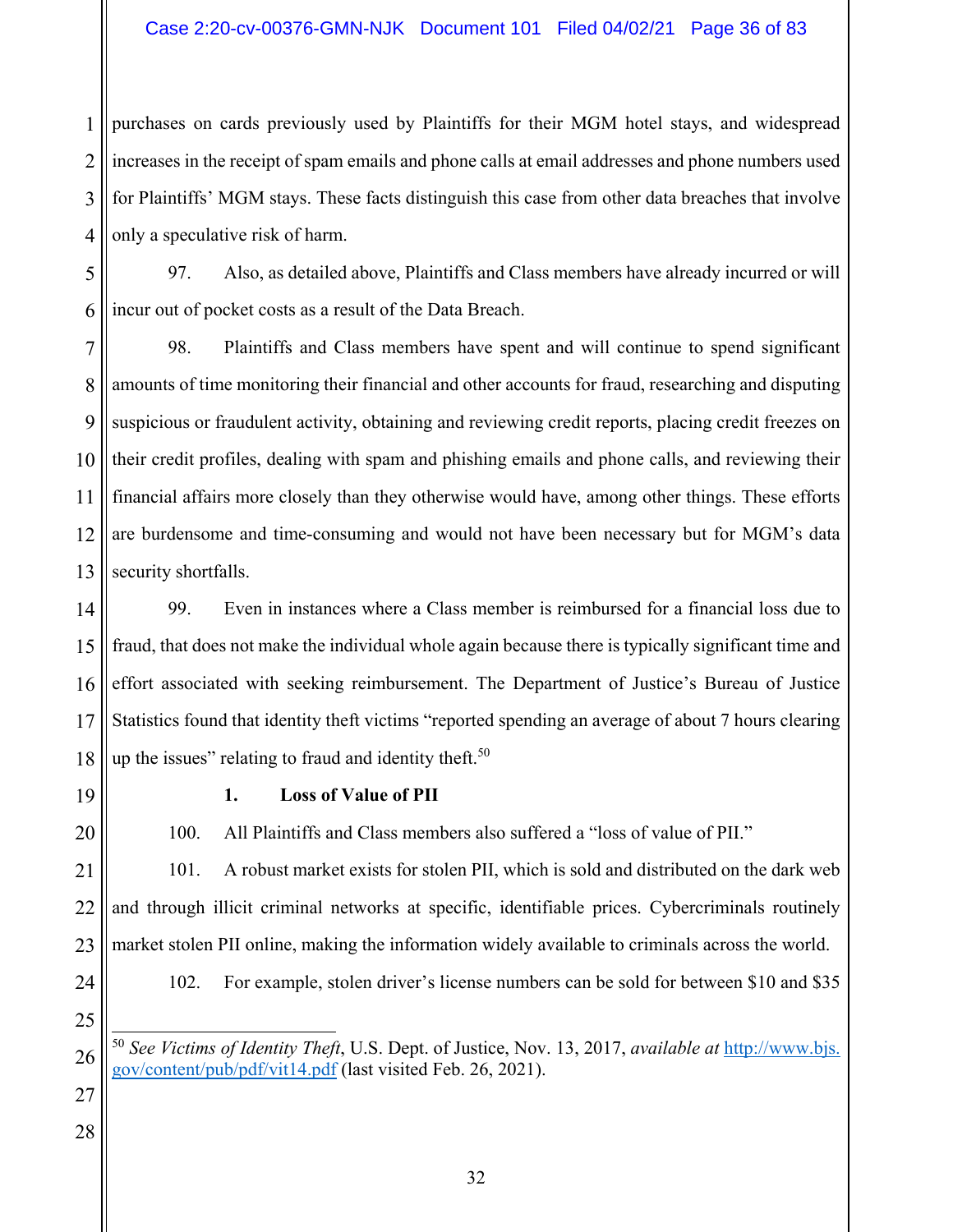1 each. $51$ 

2 3 4 103. Stolen PII is a valuable commodity to identity thieves. The purpose of stealing large blocks of PII, like in the Data Breach, is to use it to for illicit purposes or to sell it and profit from other criminals who buy the data and misuse it.

5 6 7 104. That is precisely what happened here, as PII stolen in the Data Breach was posted on multiple dark web sites. The fact that PII stolen in the Data Breach was offered for sale on the dark web demonstrates that this information has a monetary value to cyber criminals.

8 9 10 11 105. The U.S. Attorney General stated in 2020 that consumers' sensitive personal information commonly stolen in data breaches "has economic value."52 Similarly, the U.K. Information Commissioner's Office, while investigating a hotel data breach at Marriott, noted that "[p]ersonal data has a real value so organizations have a legal duty to ensure its security."<sup>53</sup>

12 13 14 15 106. Nevada law, too, acknowledges that personal information has intrinsic monetary value. Specifically, Nev. Rev. Stat. § 597.810 provides for statutory damages of \$750 for unauthorized commercial use of a person's name, voice, photograph, or likeness by companies conducting business in Nevada.

16 17 107. The value of personal information is increasingly evident in our digital economy. Many companies including MGM collect personal information for purposes of data analytics and

19 20 21  $\overline{\phantom{a}}$ <sup>51</sup> *See* https://www.experian.com/blogs/ask-experian/heres-how-much-your-personal-information -is-selling-for-on-the-dark-web/ (last visited March 19, 2021); https://www.keepersecurity.com/ how-much-is-my-information-worth-to-hacker-dark-web.html (last visited March 19, 2021).

- 22 23 24 <sup>52</sup> *See Attorney General William P. Barr Announces Indictment of Four Members of China's Military for Hacking into Equifax*, U.S. Dep't of Justice, Feb. 10, 2020, *available at* https:// www.justice.gov/opa/speech/attorney-general-william-p-barr-announces-indictment-fourmembers-china-s-military (last visited Feb. 26, 2021).
- 25 26 <sup>53</sup> *See Intention to Fine Marriott International, Inc More Than £99 Million Under GDPR for Data Breach*, ICO News, July 9, 2019, *available at* https://ico.org.uk/about-the-ico/news-andevents/news-and-blogs/2019/07/intention-to-fine-marriott-international-inc-more-than-99 million-under-gdpr-for-data-breach/ (last visited Feb. 26, 2021).
- 27

18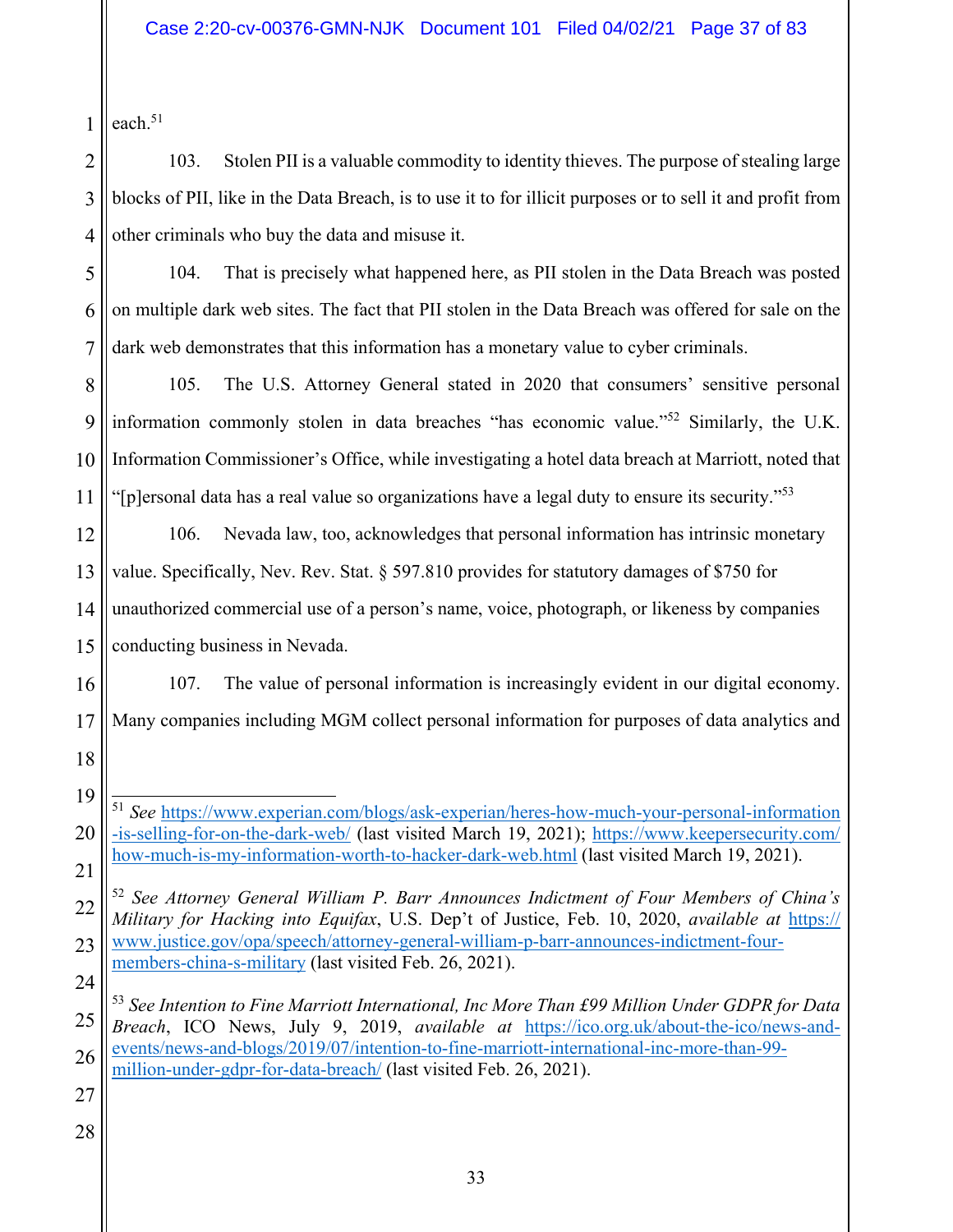1 2 3 marketing. MGM recognizes the value of personal information, collects it to better target customers to increase its profits, and shares it with third parties for similar purposes, as discussed above.

4 5 6 108. One author has noted: "Due, in part, to the use of PII in marketing decisions, commentators are conceptualizing PII as a commodity. Individual data points have concrete value, which can be traded on what is becoming a burgeoning market for PII."<sup>54</sup>

7 8 9 10 11 12 13 14 15 109. Consumers also recognize the value of their personal information, and offer it in exchange for goods and services. The value of PII can be derived not by a price at which consumers themselves actually seek to sell it, but rather in the economic benefit consumers derive from being able to use it and control the use of it. A consumer's ability to use their PII is encumbered when their identity or credit profile is infected by misuse or fraud. For example, a consumer with false or conflicting information on their credit report may be denied credit. Also, a consumer may be unable to open an electronic account where their email address is already associated with another user. In this sense, among others, the theft of PII in the Data Breach led to a diminution in value of the PII.

16

17

# **2. Benefit of Bargain Damages**

110. Plaintiffs and Class members also suffered "benefit of bargain" damages.

18 19 111. Plaintiffs overpaid for hotel services that should have been – but were not – accompanied by reasonable data security.

20 21 22 23 112. One component of the cost of Class members' hotel rooms was the implicit promise MGM made to Class members to protect their PII. Part of the price consumers paid to MGM was intended to be used to provide adequate data security. MGM did not do so. Thus, consumers did not get what they paid for.

24

25

113. Because of the value consumers place on data privacy and security, companies with

26 27  $\overline{\phantom{a}}$ <sup>54</sup> *See* John T. Soma, *Corporate Privacy Trend: The "Value" of Personally Identifiable Information ('PII') Equals the "Value" of Financial Assets*, 15 Rich. J. L. & Tech. 11, 14 (2009).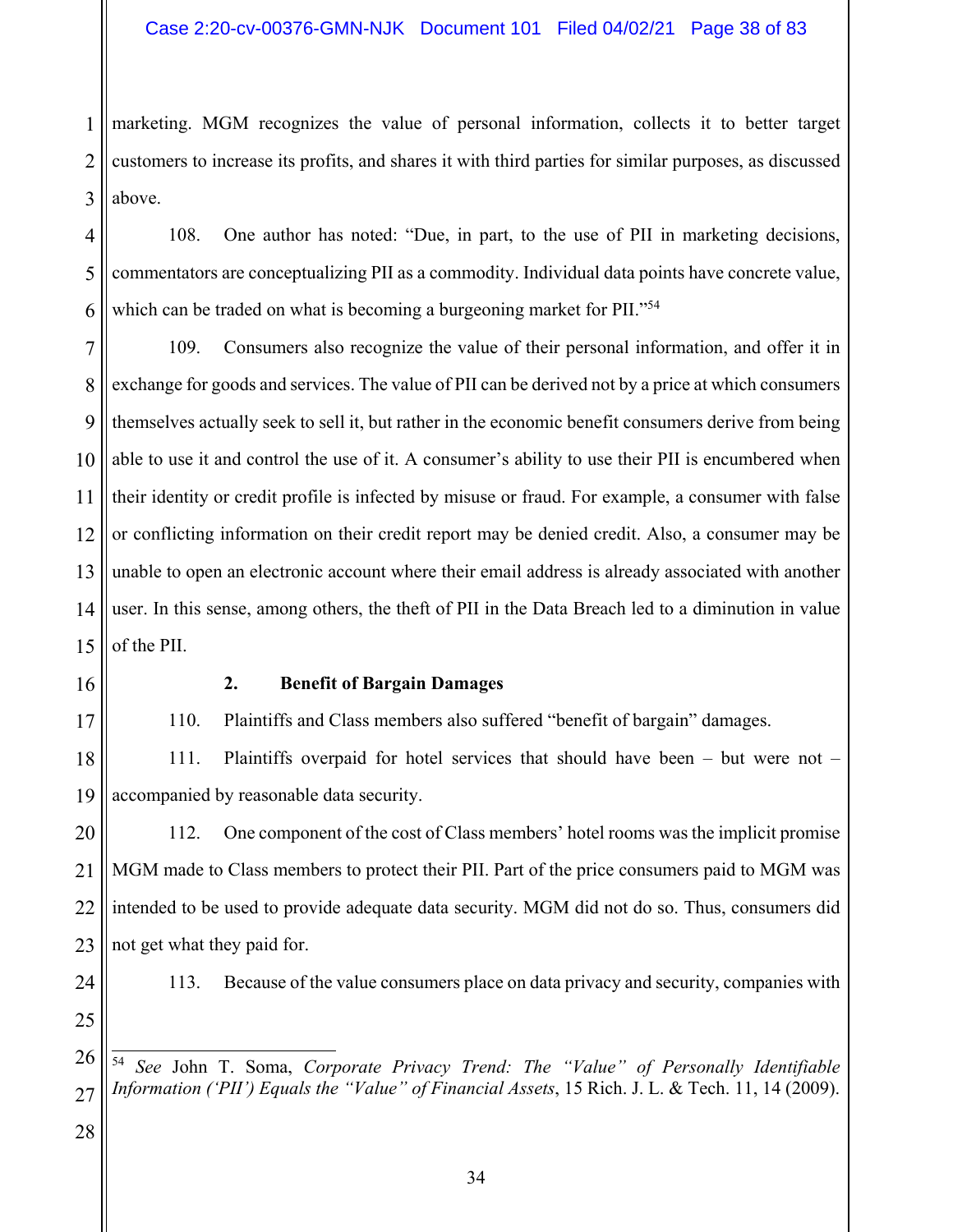robust data security practices can command higher prices than those that do not, and vice versa.

114. Had Plaintiffs known the truth about MGM's deficient data security practices, they would not have stayed at MGM properties or would have paid less than they did for their rooms.

115. Plaintiffs and Class members did not receive the benefit of their bargain because they paid for data security safeguards they expected but did not receive.

6 7 116. Plaintiffs and Class members are entitled to monetary compensation for the various types of damages discussed above.

8 9 10 11 12 13 14 15 16 17 18 19 117. They are also entitled to payment for a robust set of identity protection services, including credit monitoring. Such services are reasonable and necessary here. The stolen PII is historical in nature and can be used for identity theft and other types of financial fraud. There is no question that the PII was taken by sophisticated cybercriminals, increasing the risks to Class members. The consequences of identity theft are serious and long-lasting. There is a benefit to early detection and monitoring. Experts recommend that data breach victims obtain identity protection services for many years after a data breach – beyond the 12-month limit that MGM offered to certain victims for a limited time under an inadequate protection plan. Annual subscriptions for comprehensive identity protection services that include three-bureau credit monitoring, alerts on credit inquiries and new account openings, fraud resolution services, dark web monitoring, and identity theft insurance range from \$219 to \$329 per year.<sup>55</sup> MGM must provide monetary compensation to Class members to pay for these services.

20 21 22 118. As a result of the Data Breach, Plaintiffs and Class members have suffered and/or will suffer or continue to suffer economic loss and other actual harm for which they are entitled to damages, including but not limited to the following:

23

24

1

2

3

4

5

(a) losing the inherent value of their PII;

<sup>25</sup> 26 27  $\overline{a}$ <sup>55</sup> *See* Robert McMillan & Deepa Seetharaman, *Facebook Finds Hack Was Done By Spammers, Not Foreign State,* THE WALL STREET JOURNAL (Oct. 17, 2018), *available at* https://www.wsj.com /articles/facebook-tentatively-concludes-recent-hack-was-perpetrated-by-spammers-1539821869 (last visited Feb. 26, 2021).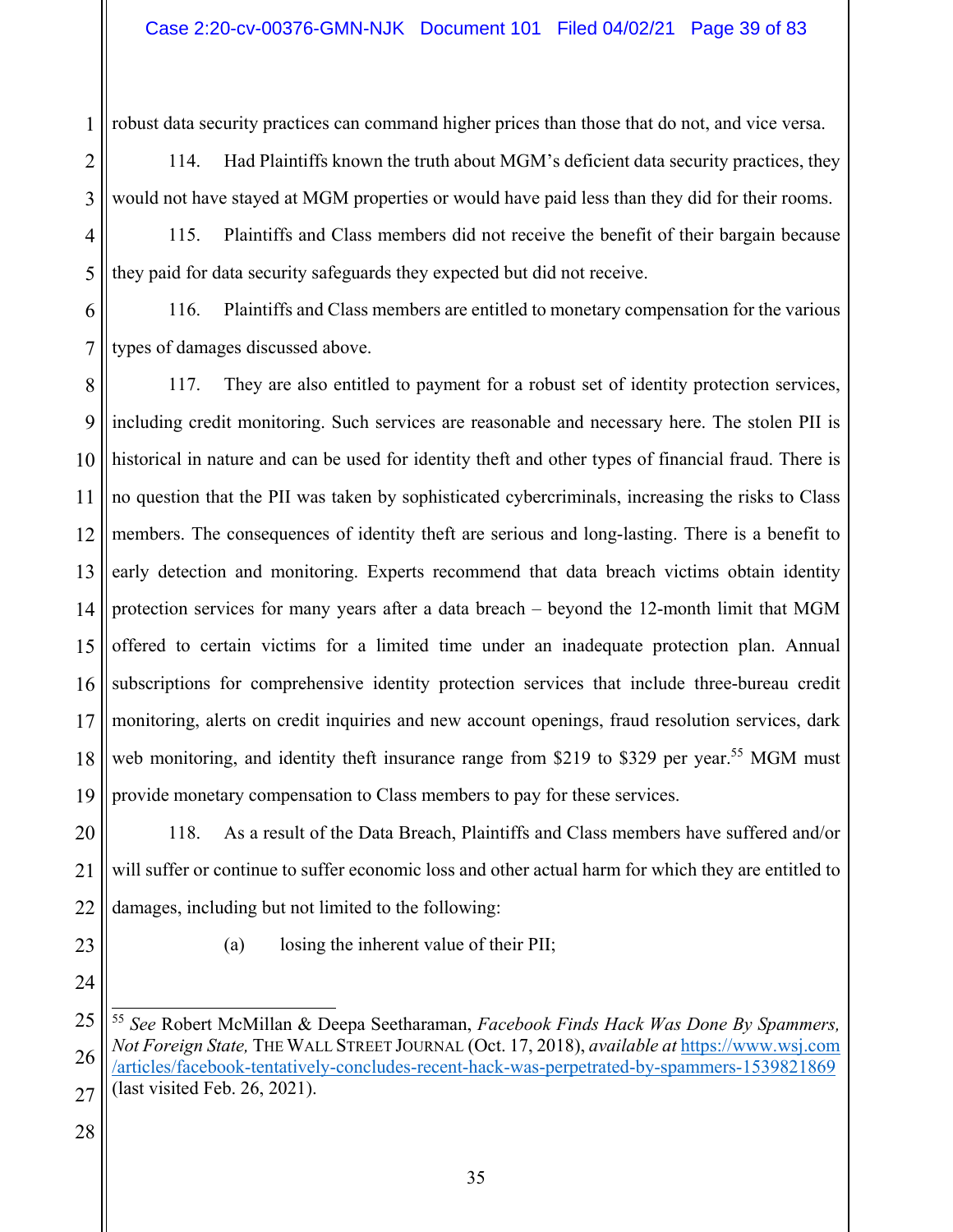(b) purchasing hotel room rentals that they would not have otherwise paid for, and/or paying more for the rooms than they otherwise would have paid, had they known the truth about MGM's substandard data security practices;

(c) losing the value of MGM's implied promises of adequate data security;

(d) identity theft and fraud resulting from the theft of their PII;

(e) costs associated with the detection and prevention of identity theft and unauthorized use of their financial and other accounts;

(f) costs associated with purchasing credit monitoring and identity protection services;

(g) unauthorized charges and loss of use of and access to their financial account funds, and costs associated with the inability to obtain money from their accounts, including missed payments, late charges, and other fees;

(h) costs associated with time spent and the loss of productivity or the enjoyment of one's life from taking time to address and attempt to mitigate the actual and future consequences of the Data Breach; and

(i) the continued imminent and certainly impending injury flowing from potential fraud and identify theft posed by their PII being in the possession of unauthorized third parties.

1

2

3

4

5

6

7

8

9

10

11

12

13

14

15

16

17

18

19

# **I. Plaintiffs and Class Members are Entitled to Injunctive Relief**

20 21 119. MGM acted on grounds that apply generally to the Class as a whole. Thus, injunctive relief is appropriate on a class-wide basis.

22 23 120. Plaintiffs and Class members are entitled to injunctive relief requiring MGM to, among other things:

and adequately fund them for several years;

24 25

26

27

28

(b) Submit to regular, independent System and Organization Controls 2 ("SOC 2") Type 2 audits of its enterprise data networks and all security-relevant systems, with

(a) Strengthen its technical and administrative information security controls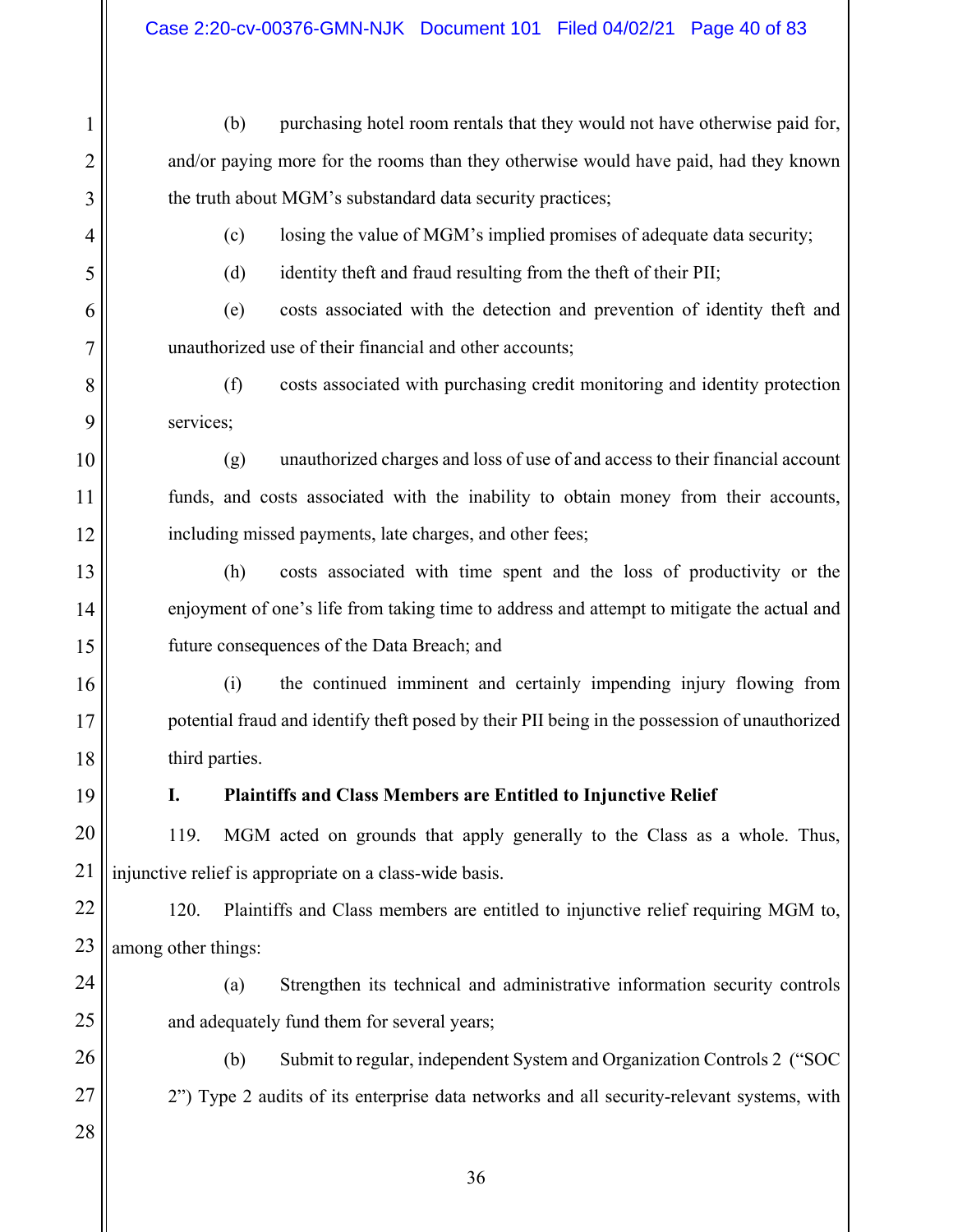scoping and assertion statements established by an independent assessor;

(c) Promptly implement all remediation measures recommended by the SOC 2, Type 2 assessor and any other forensic analysis or incident response entities retained to address the Data Breach;

(d) Implement tokenization or column-level encryption of sensitive PII in all databases;

(e) Purge all PII that MGM no longer needs for processing Class members' prior hotel stays; and

(f) Delete all PII from non-production database environments.

121. These measures are necessary to guard against future data breaches at MGM involving Class members' PII that MGM continues to retain.

122. Indeed, MGM still has not addressed many publicly reported security flaws on its website. According to UpGuard, a company that publishes information security ratings, eight months after the Data Breach the MGM Resorts website was still "at risk of being hijacked," "[v]ulnerable to cross-site scripting," and "[s]usceptible to man-in-the-middle attacks."56 As of February 2021, the MGM Resorts website was again flagged for additional security vulnerabilities.<sup>57</sup>

123. If MGM cannot secure known vulnerabilities in its public-facing website, it is likely that even more serious vulnerabilities continue to exist inside its networks, where it stores Class members' data.

 $\overline{a}$ 

# **V. CLASS ACTION ALLEGATIONS**

124. Plaintiffs bring this case as a class action pursuant to Fed. R. Civ. P. 23(a),  $(b)(2)$ ,

- <sup>56</sup> *See* https://www.upguard.com/security-report/mgmresorts (last visited March 2020).
- 27 <sup>57</sup> *See* https://www.upguard.com/security-report/mgmresorts (last visited Feb. 28, 2021).
- 28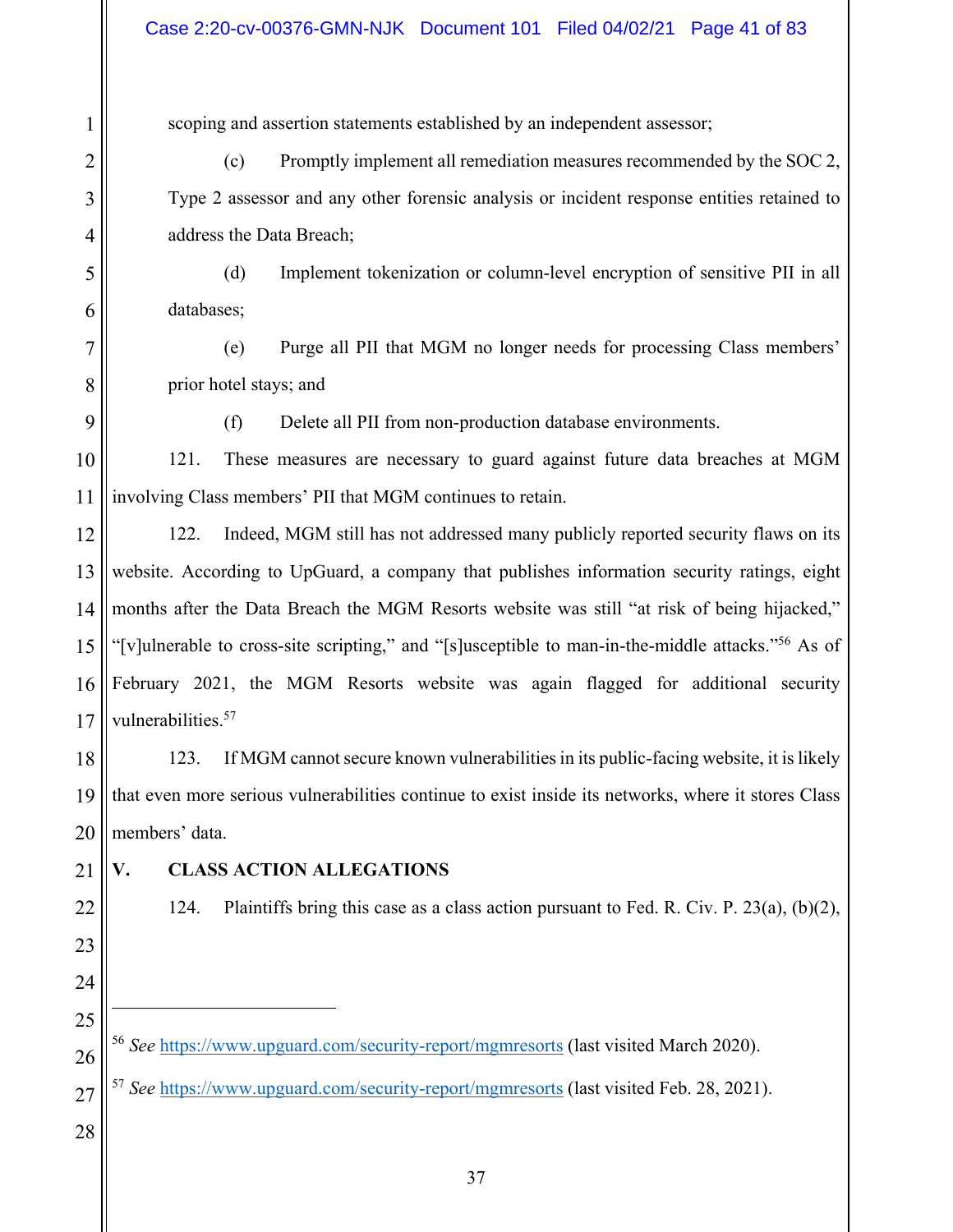| 1               |
|-----------------|
| 2               |
|                 |
| 4               |
| 5               |
| 6               |
| $\overline{7}$  |
| 8               |
| 9               |
| 10              |
| 11              |
| 12              |
| 13              |
| 14              |
| 15              |
| 16              |
| 17              |
| 18              |
| $\mathbf{1}$    |
| 20              |
| $\overline{21}$ |
| 22              |
| 23              |
| 24              |
| 25              |
| 26              |
| 27              |

28

 $(b)(3)$ , and  $(c)(4)$ .

# **NATIONWIDE CLASS**

125. Plaintiffs seek certification of the following class:

Nationwide Class: All persons residing in the United States whose PII was acquired by cybercriminals in the MGM Data Breach.

126. The Nationwide Class asserts claims against MGM for Negligence (Count I), Negligent Misrepresentation (Count II), Breach of Implied Contract (Count III), Unjust Enrichment (Count IV), and violation of the Nevada Consumer Fraud Act, Nev. Rev. Stat. § 41.600 (Count V).

127. Under the Restatement (Second) of Conflict of Laws §§ 145 and 188 adopted by Nevada courts and applied to the facts here, Nevada substantive law controls the common law tort and contract-based claims of all Plaintiffs, regardless of Plaintiffs' states of residency.

128. The Nevada Consumer Fraud Act, Nev. Rev. Stat. § 41.600, may be applied on a nationwide basis because MGM's unlawful conduct was centered in Nevada.

# **STATEWIDE SUBCLASSES**

129. In the alternative to the Nevada Consumer Fraud Act claim, certain Plaintiffs assert claims for violation of their home states' unfair or deceptive trade practices statutes.

130. Certain Plaintiffs also assert claims for violation of their home states' data security statutes for MGM's failure to implement adequate data security.

131. Plaintiffs seek certification of the following statewide subclasses ("Subclasses") for Plaintiffs' state statutory claims asserting unfair or deceptive trade practices and/or failure to implement adequate data security:

> California Subclass: All residents of California whose PII was acquired by cybercriminals in the MGM Data Breach.

Connecticut Subclass: All residents of Connecticut whose PII was acquired by cybercriminals in the MGM Data Breach.

Georgia Subclass: All residents of Georgia whose PII was acquired by cybercriminals in the MGM Data Breach.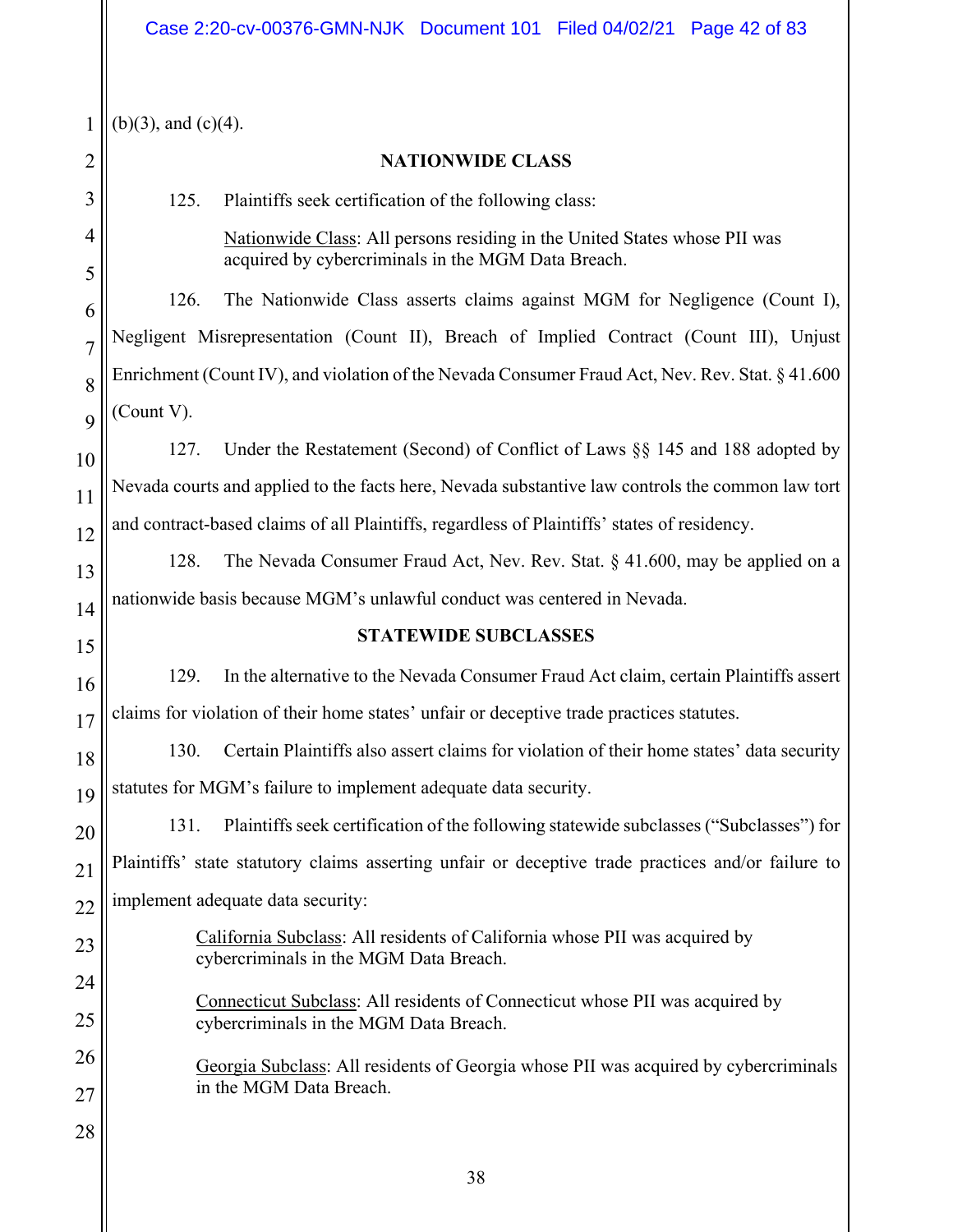New York Subclass: All residents of New York whose PII was acquired by cybercriminals in the MGM Data Breach.

Ohio Subclass: All residents of Ohio whose PII was acquired by cybercriminals in the MGM Data Breach.

Oregon Subclass: All residents of Oregon whose PII was acquired by cybercriminals in the MGM Data Breach.

6 14 132. The statewide Subclasses assert state statutory claims for violation of the California Unfair Competition Law, Cal. Bus. & Prof. Code §§ 17200, *et seq*. (Count VI); California Consumers Legal Remedies Act, Cal. Civ. Code §§ 1750, *et seq*. (Count VII); California Customer Records Act, Cal. Civ. Code §§ 1798.80, *et seq*. (Count VIII); Connecticut Unfair Trade Practices Act, Conn. Gen. Stat. § 42-110a, *et seq* (Count IX); Georgia Deceptive Trade Practices Act, Ga. Code Ann. §§ 10-1-370, *et seq*. (Count X); New York General Business Law, N.Y. Gen. Bus. Law § 349 (Count XI); Ohio Deceptive Trade Practices Act, Ohio Rev. Code §§ 4165.01, *et seq*. (Count XII); Oregon Unlawful Trade Practices Act, Ore. Stat. §§ 646.605, *et seq*. (Count XIII); and Oregon Consumer Information Protection Act, Ore. Stat. §§ 646A.600, *et seq*. (Count XIV).

15 16 17 133. Excluded from the Nationwide Class and all Subclasses (collectively the "Class") are Defendant's executive officers and directors, the judges to whom this case is assigned, their immediate family members, and courtroom staff.

18 19 134. Plaintiffs reserve the right to amend the definitions of the Classes after having an opportunity to conduct discovery.

20 21 22 23 24 25 26 27 135. Numerosity: Fed. R. Civ. P. 23(a)(1). The Nationwide Class and statewide Subclasses are each so numerous that joinder of all members is impracticable. While the exact number of Class members is unknown to Plaintiffs at this time, media reports indicate that the PII of up to 200 million consumers worldwide was stolen in the Data Breach. It is unclear how many of those consumers are U.S. residents and therefore Class members here. The class size can be determined by information available in MGM's records, which will be the subject of discovery in the litigation. On information and belief, there are at least tens of millions of Class members in the Nationwide Class, and at least thousands of Class members in each statewide Subclass.

28

1

2

3

4

5

7

8

9

10

11

12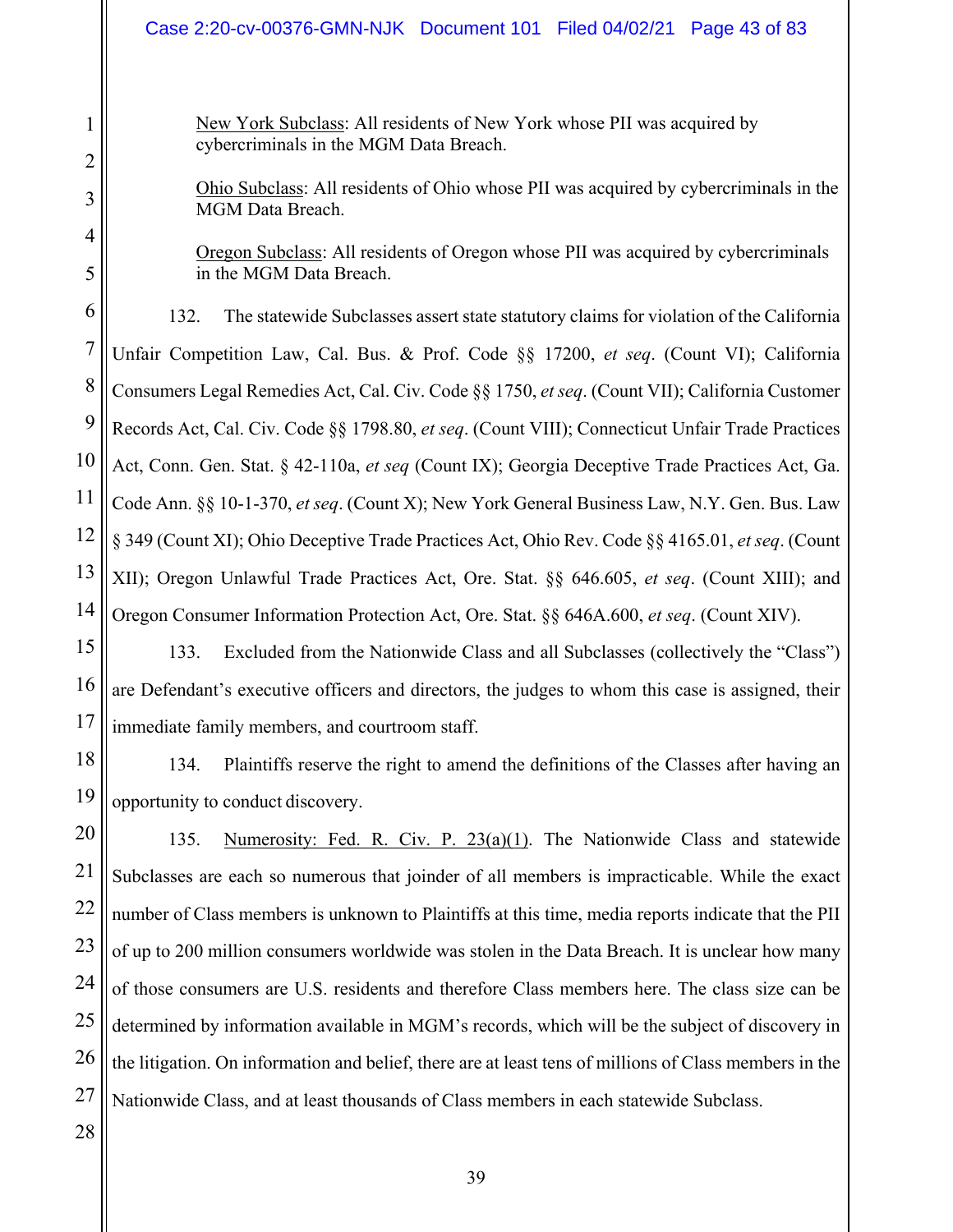Case 2:20-cv-00376-GMN-NJK Document 101 Filed 04/02/21 Page 44 of 83

| 1              | Commonality: Fed. R. Civ. P. $23(a)(2)$ . There are many questions of "law or fact"<br>136.        |
|----------------|----------------------------------------------------------------------------------------------------|
| $\overline{2}$ | common to the Class for purposes of Rule $23(a)(2)$ , including but not limited to:                |
| 3              | (a)<br>Whether MGM's data security systems prior to the Data Breach complied                       |
| 4              | with applicable data security laws, regulations, industry standards, and other relevant            |
| 5              | requirements;                                                                                      |
| 6              | Whether MGM owed a duty to Plaintiffs and Class members to safeguard<br>(b)                        |
| 7              | their PII;                                                                                         |
| 8              | Whether MGM breached its duty to Plaintiffs and Class members to<br>(c)                            |
| 9              | safeguard their PII;                                                                               |
| 10             | (d)<br>Whether MGM knew or should have known that its data security systems                        |
| 11             | were deficient prior to the Data Breach;                                                           |
| 12             | Whether MGM had an implied contractual obligation to adopt reasonable<br>(e)                       |
| 13             | data security measures;                                                                            |
| 14             | (f)<br>Whether MGM's conduct constituted violations of state consumer                              |
| 15             | protection statutes;                                                                               |
| 16             | Whether MGM's conduct constituted violations of state data security<br>(g)                         |
| 17             | statutes;                                                                                          |
| 18             | Whether Plaintiffs and Class members suffered legally cognizable damages;<br>(h)                   |
| 19             | and                                                                                                |
| 20             | Whether Plaintiffs and Class members are entitled to injunctive relief.<br>(i)                     |
| 21             | 137.<br>Typicality: Fed. R. Civ. P. $23(a)(3)$ . Typicality is satisfied here because the claims   |
| 22             | of Plaintiffs and all Class members are derived from the same operative facts. All Plaintiffs and  |
| 23             | Class members had their PII stolen in the Data Breach. Plaintiffs and Class members have the same  |
| 24             | basic legal claims against MGM.                                                                    |
| 25             | Adequacy of Representation: Fed R. Civ. P. 23(a)(4). Plaintiffs will fairly and<br>138.            |
| 26             | adequately protect the interests of the Class. Plaintiffs have retained competent counsel who are  |
| 27             | highly experienced in data breach class actions and other complex litigation. Plaintiffs and their |
| 28             |                                                                                                    |
|                |                                                                                                    |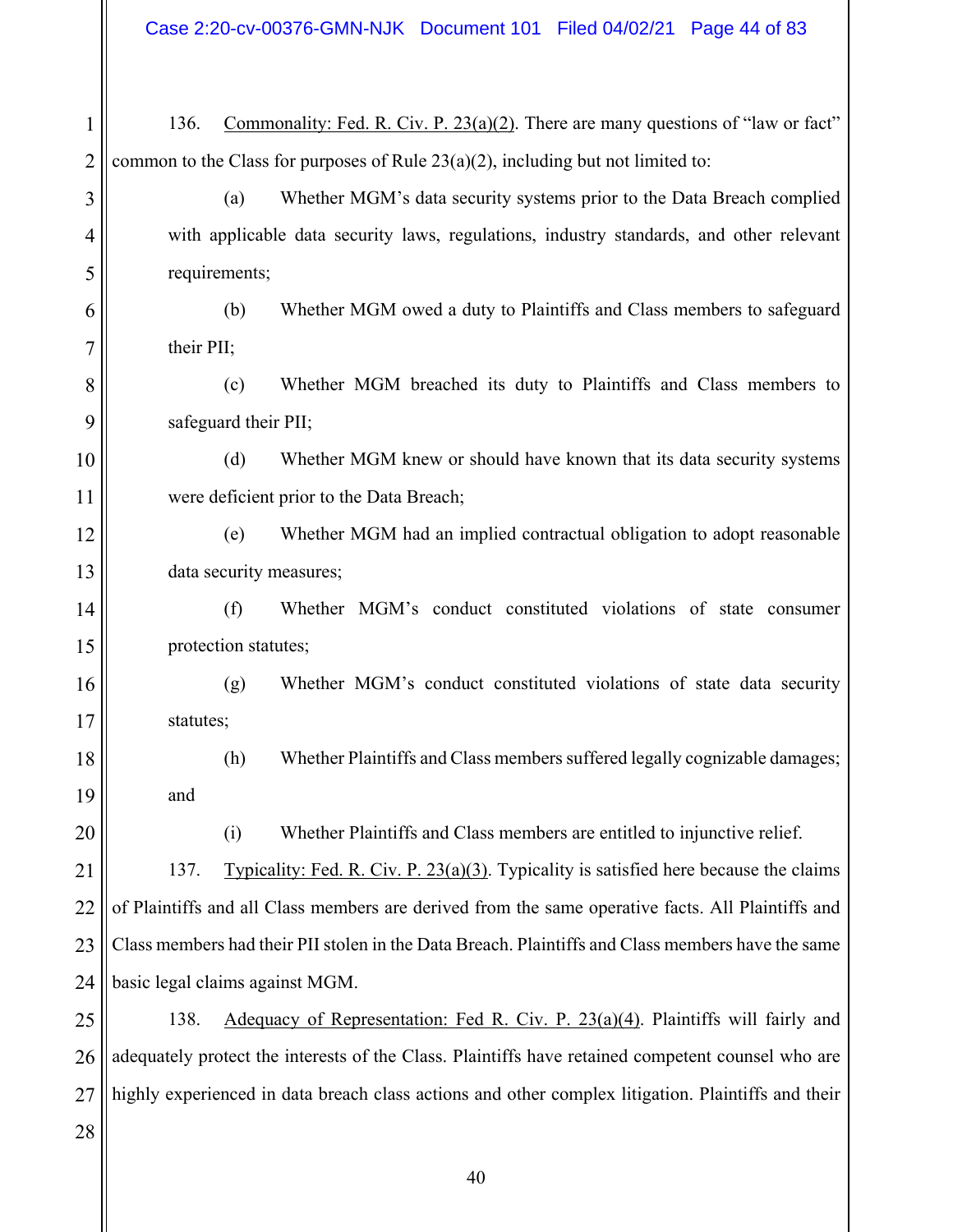#### Case 2:20-cv-00376-GMN-NJK Document 101 Filed 04/02/21 Page 45 of 83

1 2 3 4 counsel are committed to prosecuting this action vigorously on behalf of the Class. Plaintiffs' counsel have the financial and personnel resources to litigate this matter through all phases of pretrial litigation, trial, and any necessary appeals. Neither Plaintiffs nor their counsel have any interests that are contrary to, or conflict with, those of the Class.

5 6 7 8 9 139. Predominance: Fed. R. Civ. P. 23(b)(3). MGM has engaged in a common course of conduct toward all Class members. The common issues identified above predominate over any issues affecting only individual Class members. The common issues hinge upon MGM's conduct rather than that of any individual Plaintiff or Class member. Adjudication of the common issues in a single action has important and desirable advantages that will lead to judicial economy.

10 11 12 13 14 15 16 17 18 19 140. Superiority: Fed. R. Civ. P. 23(b)(3). A class action is superior to other available methods for the fair and efficient adjudication of the controversy. Class treatment of common questions of law or fact is superior to multiple individual actions or piecemeal litigation. The litigation of separate actions by consumers would create a risk of inconsistent or varying adjudications, which could establish incompatible standards of conduct for MGM. In contrast, conducting this action on a class-wide basis presents fewer management difficulties, conserves judicial and party resources, and pursues the rights of all Class members in a single proceeding. Also, absent a class action, most Class members would find that the cost of litigating their individual claims is prohibitively high and they would therefore have no realistic means to a remedy on an individual non-class basis.

20 21 22 23 141. Injunctive Relief: Fed. R. Civ. P. 23(b)(2). MGM acted on grounds that apply generally to the Class as a whole. MGM continues to retain Class members' PII, which is subject to future data breaches while in MGM's possession. Injunctive relief is therefore appropriate on a class-wide basis.

24 25 26 27 142. Issue Classes: Fed. R. Civ. P. 23(c)(4). Under Rule 23(c)(4), an "action may be brought or maintained as a class action with respect to particular issues." Fed. R. Civ. P.  $23(c)(4)$ . Various issues here are appropriate for class treatment because such matters present common classwide issues, the resolution of which would advance the disposition of this action and the parties'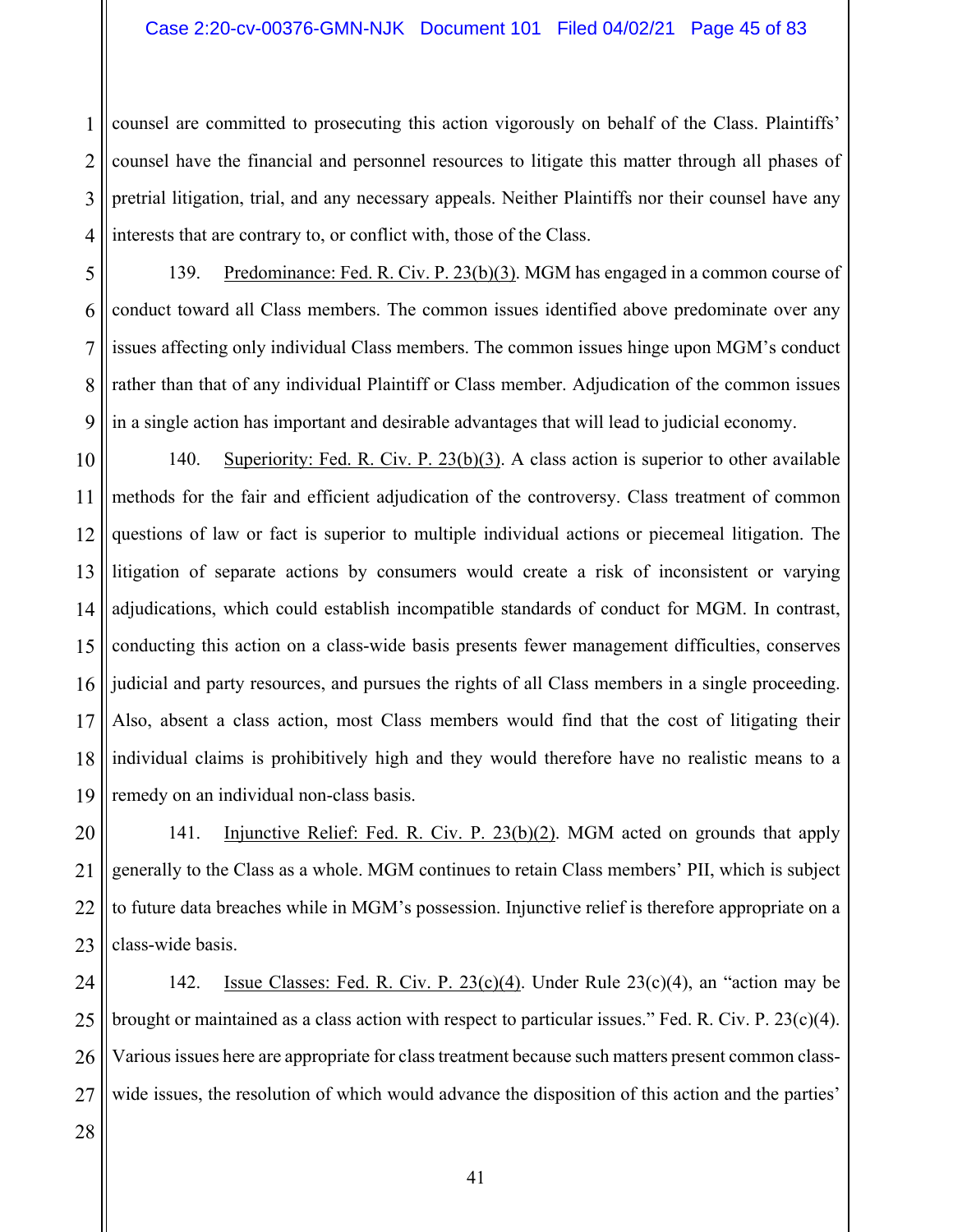1 2 interests. Such issues include, but are not limited to, those identified in the Commonality section above.

# **VI. CAUSES OF ACTION**

#### **COUNT I NEGLIGENCE (On Behalf of the Nationwide Class)**

143. Plaintiffs re-allege and incorporate by reference all preceding allegations as if fully set forth herein.

144. As a condition of receiving MGM's services, Plaintiffs and all Class members were required to provide MGM with their PII.

10 145. Plaintiffs and Class members entrusted their PII to MGM with the understanding that MGM would take reasonable measures to safeguard their PII.

146. MGM had knowledge of the sensitivity of the PII and the types of harm that Plaintiffs and Class members could face if their PII was stolen in a data breach.

147. MGM had a duty to exercise reasonable care in safeguarding, securing, and protecting Class members' PII. This duty included, among other things, designing, maintaining, and testing MGM's data security procedures to ensure that the PII was adequately protected, that cloud-based safeguards were adequately implemented, and that employees tasked with maintaining PII were adequately trained on cybersecurity measures.

19 20

21

22

23

24

25

26

27

28

3

4

5

6

7

8

9

11

12

13

14

15

16

17

18

148. MGM's duty of care arose from, among other things:

(a) the special relationship that existed between MGM and its customers because MGM was in an exclusive position to ensure that its systems were sufficient to protect against the foreseeable risk that a data breach could occur;

(b) Section 5 of the FTC Act, 15 U.S.C.  $\S$  45, which prohibits "unfair . . . practices in or affecting commerce," including, as interpreted and enforced by the FTC, failing to adopt reasonable data security measures;

(c) general common law duties to adopt reasonable data security measures to protect customer PII and to act as a reasonable and prudent person under the same or similar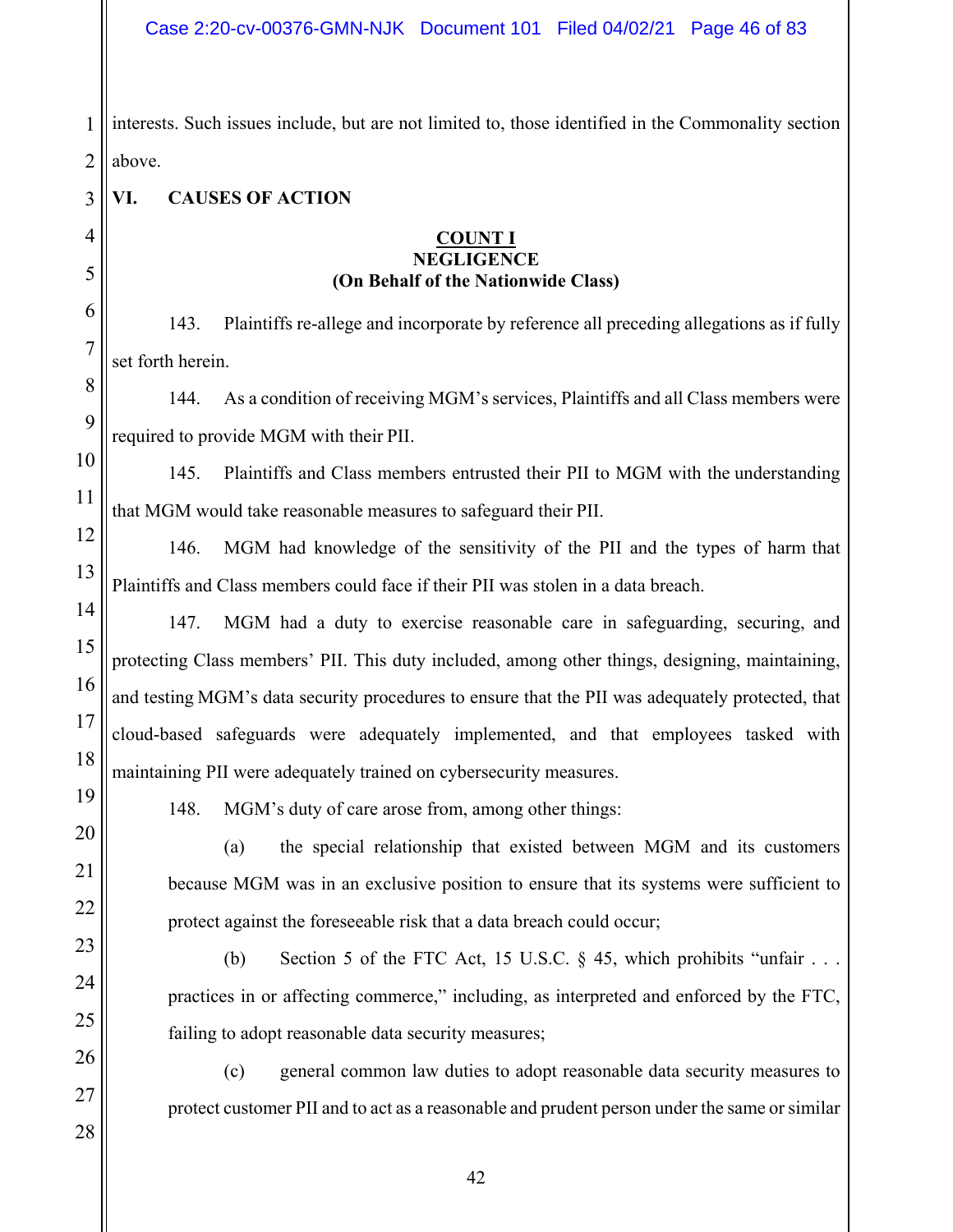circumstances would act; and

1

2

3

4

5

(d) state statutes requiring reasonable data security measures, including but not limited to Nev. Rev. Stat. § 603A.210, which states that businesses possession personal information of Nevada residents "shall implement and maintain reasonable security measures to protect those records from unauthorized access."

6 7 8 149. MGM was subject to an "independent duty," untethered to any express contract between MGM and Class members. The sources of MGM's independent duty are included in the list above.

9 10 11 12 150. MGM's violation of the FTC Act and state data security statutes constitutes negligence *per se* for purposes of establishing the duty and breach elements of Plaintiffs' negligence claim. Those statutes were designed to protect a group to which Plaintiffs belong and to prevent the type of harm that resulted from the Data Breach.

13 14 15 151. MGM is a multi-billion-dollar publicly traded company that had the financial and personnel resources necessary to prevent the Data Breach. MGM nevertheless failed to adopt reasonable data security measures, in breach of the duties it owed to Plaintiffs and Class members.

16 17 18 152. Plaintiffs and Class members were the foreseeable victims of MGM's inadequate data security. MGM knew that a breach of its systems could cause harm to Plaintiffs and Class members.

19 20 21 153. MGM's conduct created a foreseeable risk of harm to Plaintiffs and Class members. MGM's conduct included its failure to adequately restrict access to its cloud server that held consumers' PII.

22 23 24 154. MGM knew or should have known of the inherent risks in collecting and storing massive amounts PII, the importance of providing adequate data security over that PII, and the frequent cyberattacks within the hotel industry.

25 26 27 155. Plaintiffs and Class members had no ability to protect their PII once it was in MGM's possession and control. MGM was in an exclusive position to protect against the harm suffered by Plaintiffs and Class members as a result of the Data Breach.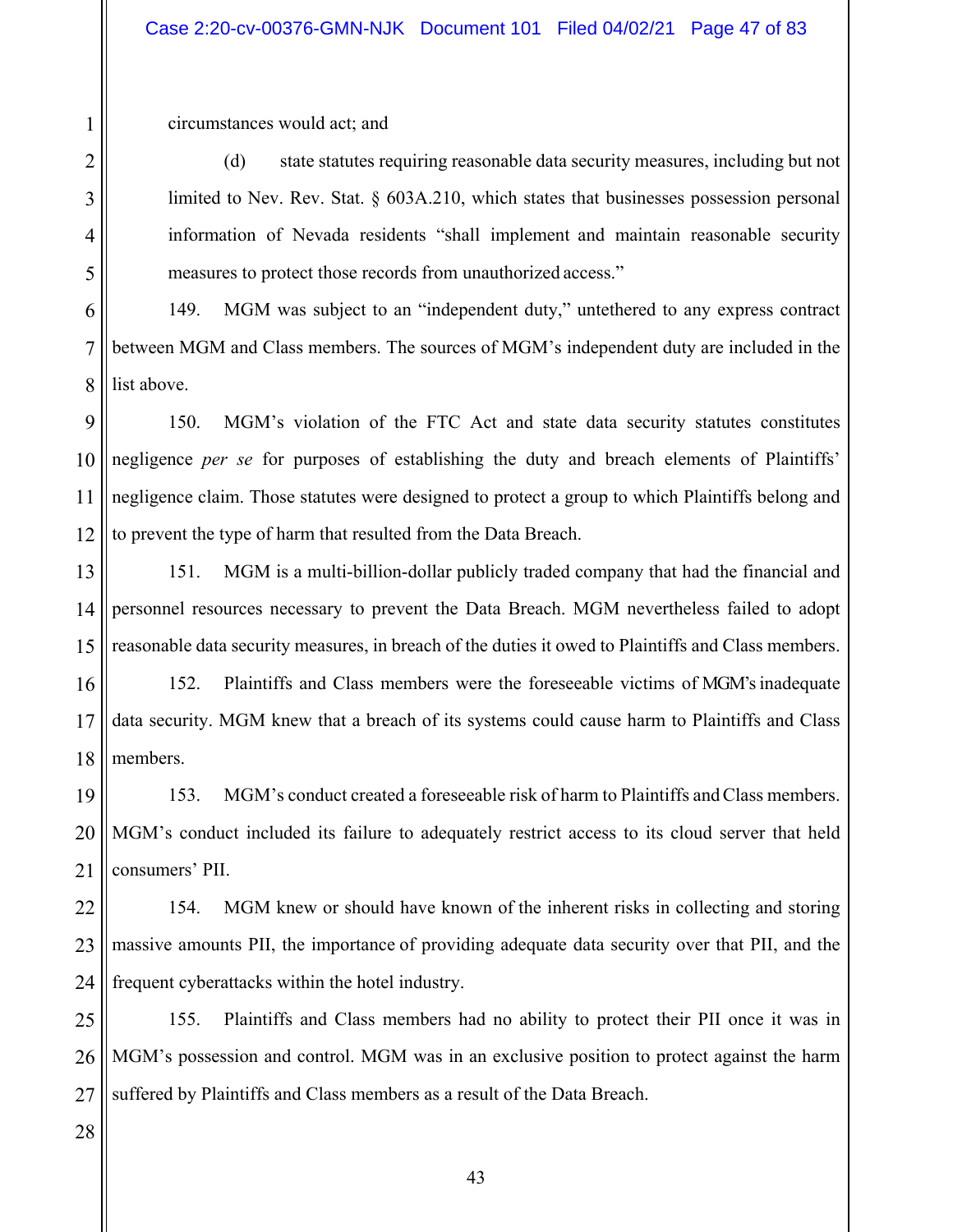1 2 3 4 5 6 156. MGM, through its actions and inactions, breached its duties owed to Plaintiffs and Class members by failing to exercise reasonable care in safeguarding their PII while it was in MGM's possession and control. MGM's breaches of duties included, among other things, its: (i) failure to adopt reasonable data security practices; (ii) failure to encrypt the PII in its systems; (iii) retention of PII for much longer than was necessary for processing consumers' hotel stays; and (iv) failure to provide adequate and timely notice of the Data Breach to consumers.

7 8 157. MGM inadequately safeguarded consumers' PII in deviation of standard industry rules, regulations, and best practices at the time of the Data Breach.

9

18

19

158. But for MGM's breach of duties, consumers' PII would not have been stolen.

10 11 12 159. There is a temporal and close causal connection between MGM's failure to implement adequate data security measures, the Data Breach, and the harms suffered by Plaintiffs and Class members.

13 14 160. As a result of MGM's negligence, Plaintiffs and Class members suffered and will continue to suffer the various types of damages alleged herein.

15 16 17 161. Plaintiffs and Class members are entitled to all forms of monetary compensation set forth herein, including monetary payments to provide adequate identity protection services. Plaintiffs and Class members are also entitled to the injunctive relief sought herein.

# **COUNT II NEGLIGENT MISREPRESENTATION (On Behalf of the Nationwide Class)**

20 21 162. Plaintiffs re-allege and incorporate by reference all preceding allegations as if fully set forth herein.

22 23 24 163. Nevada has adopted the Restatement (Second) of Torts § 551 (1977), which imposes liability for negligent misrepresentations based on omissions. Section 551, titled "Liability for Nondisclosure," states:

25 26 27 One who fails to disclose to another a fact that he knows may justifiably induce the other to act or refrain from acting in a business transaction is subject to the same liability to the other as though he had represented the nonexistence of the matter that he has failed to disclose, if . . . he is under a duty to the other to exercise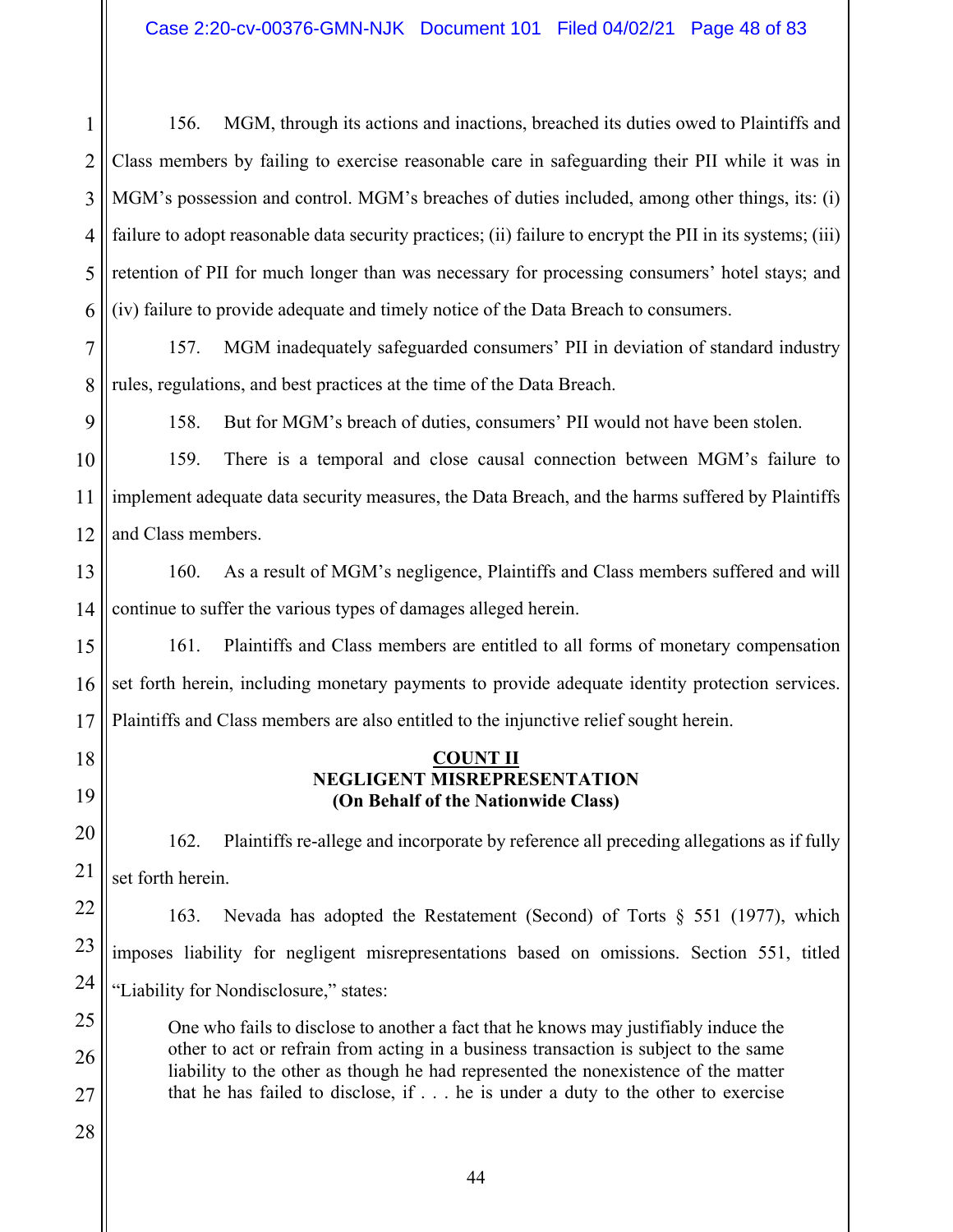reasonable care to disclose the matter in question.

2 3 164. MGM failed to disclose to Plaintiffs and Class members that it did not employ reasonable safeguards to protect consumers' PII.

4 5 165. MGM's omissions were made for the guidance of consumers in their transactions with MGM.

6 7 166. MGM failed to disclose facts that MGM knew may justifiably induce consumers to act or refrain from acting in their business transactions with MGM.

8

1

167. MGM's omissions were made in the course of MGM's business.

9 10 168. MGM had a duty to speak regarding the inadequacy of its data security practices and its inability to reasonably protect consumers' PII.

11 12 13 14 169. MGM knew or should have known that its data security practices were deficient. This is true because, among other things, MGM was aware that the hotel industry was a frequent target of sophisticated cyberattacks. MGM knew or should have known that its data security practices were insufficient to guard against those attacks.

15 16 17 18 19 170. MGM was in a special relationship with, or relationship of trust and confidence relative to, consumers. MGM was in an exclusive position to ensure that its safeguards were sufficient to protect against the foreseeable risk that a data breach could occur. MGM was also in exclusive possession of the knowledge that its data security processes and procedures were inadequate to safeguard consumers' PII.

20 21 171. MGM's omissions were material given the sensitivity of the PII maintained by MGM and the gravity of the harm that could result from theft of the PII.

22 23 172. Data security was an important part of the substance of the transactions between MGM and consumers.

24 25 26 173. MGM knew that consumers would enter into business transactions under a mistake as to facts basic to the transactions. Because of the relationship between the parties, consumers would reasonably expect a disclosure of the basic facts regarding MGM's inadequate data security.

27 28

174. Had MGM disclosed to Plaintiffs and Class members that its systems were not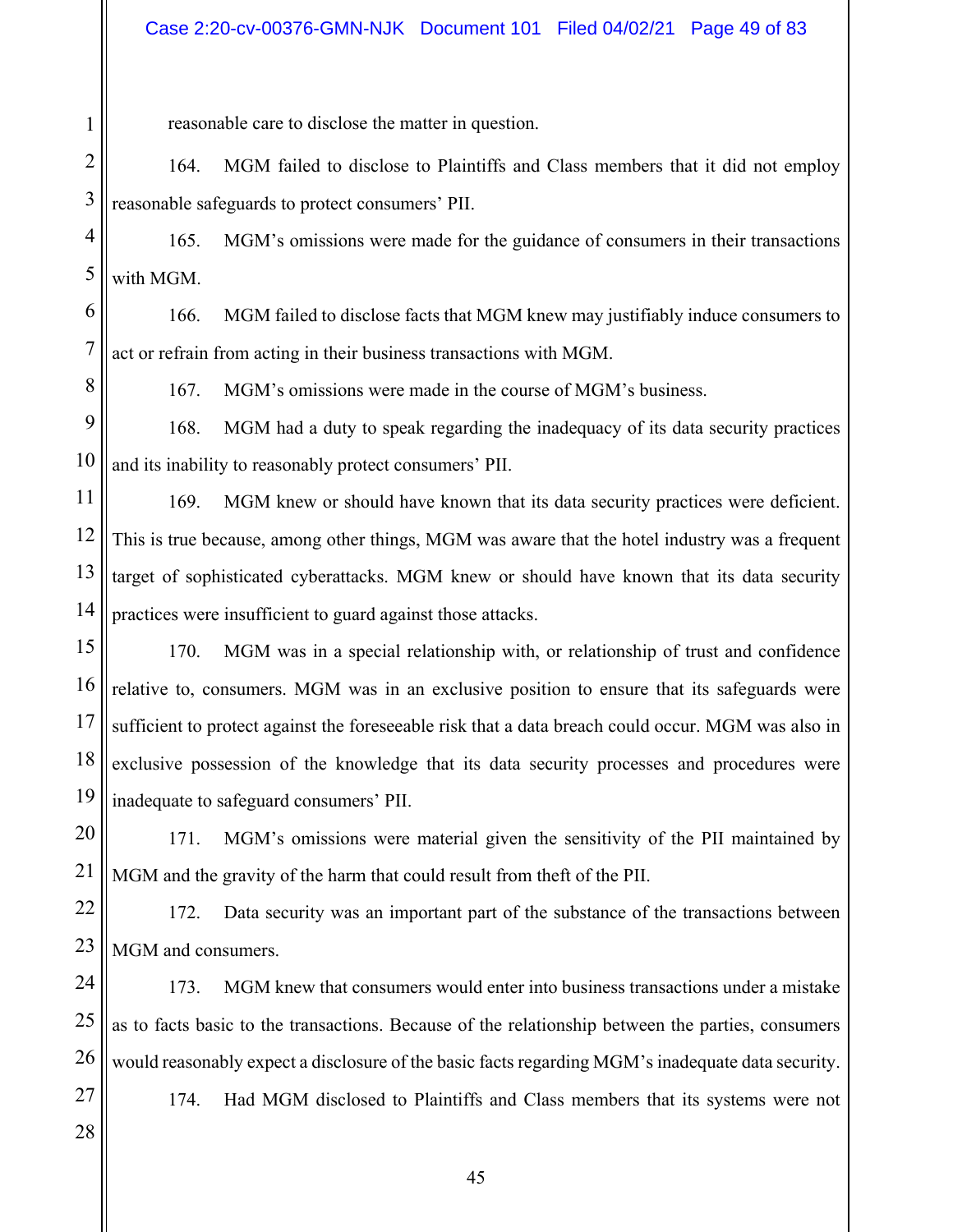1 2 secure and thus were vulnerable to attack, Plaintiffs and Class members would not have entrusted their PII to MGM.

3 4 5 175. MGM should have made a proper disclosure to consumers when accepting hotel reservations, during the check-in process, or by any other means reasonably calculated to inform consumers of its inadequate data security.

6 7 8 9 10 11 176. In addition to its omissions, MGM is also liable for its implied misrepresentations. MGM required consumers to provide their PII during the reservation and/or check-in process. In doing so, MGM made implied or implicit representations that it employed reasonable data security practices to protect consumers' PII. By virtue of accepting Plaintiffs' PII during the reservation and check-in process, MGM implicitly represented that its data security processes were sufficient to reasonably safeguard the PII. This constituted a negligent misrepresentation.

12 13 177. MGM failed to exercise reasonable care or competence in communicating its omissions and misrepresentations.

14 15 178. As a direct and proximate result of MGM's omissions and misrepresentations, Plaintiffs and Class members suffered the various types of damages alleged herein.

16 17 179. Plaintiffs and Class members are entitled to all forms of monetary compensation and injunctive relief set forth herein.

# **COUNT III BREACH OF IMPLIED CONTRACT (On Behalf of the Nationwide Class)**

180. Plaintiffs re-allege and incorporate by reference all preceding allegations as if fully set forth herein.

181. When Plaintiffs and Class members provided consideration and PII to MGM in exchange for MGM's services, they entered into implied contracts with MGM under which MGM agreed to adopt reasonable safeguards to protect their PII.

25 26 27 182. MGM solicited and invited Plaintiffs and Class members to purchase hotel room rentals. As part of the rental and/or reservation process, Plaintiffs and Class members were required to provide their PII as a condition of the rental or reservation.

28

18

19

20

21

22

23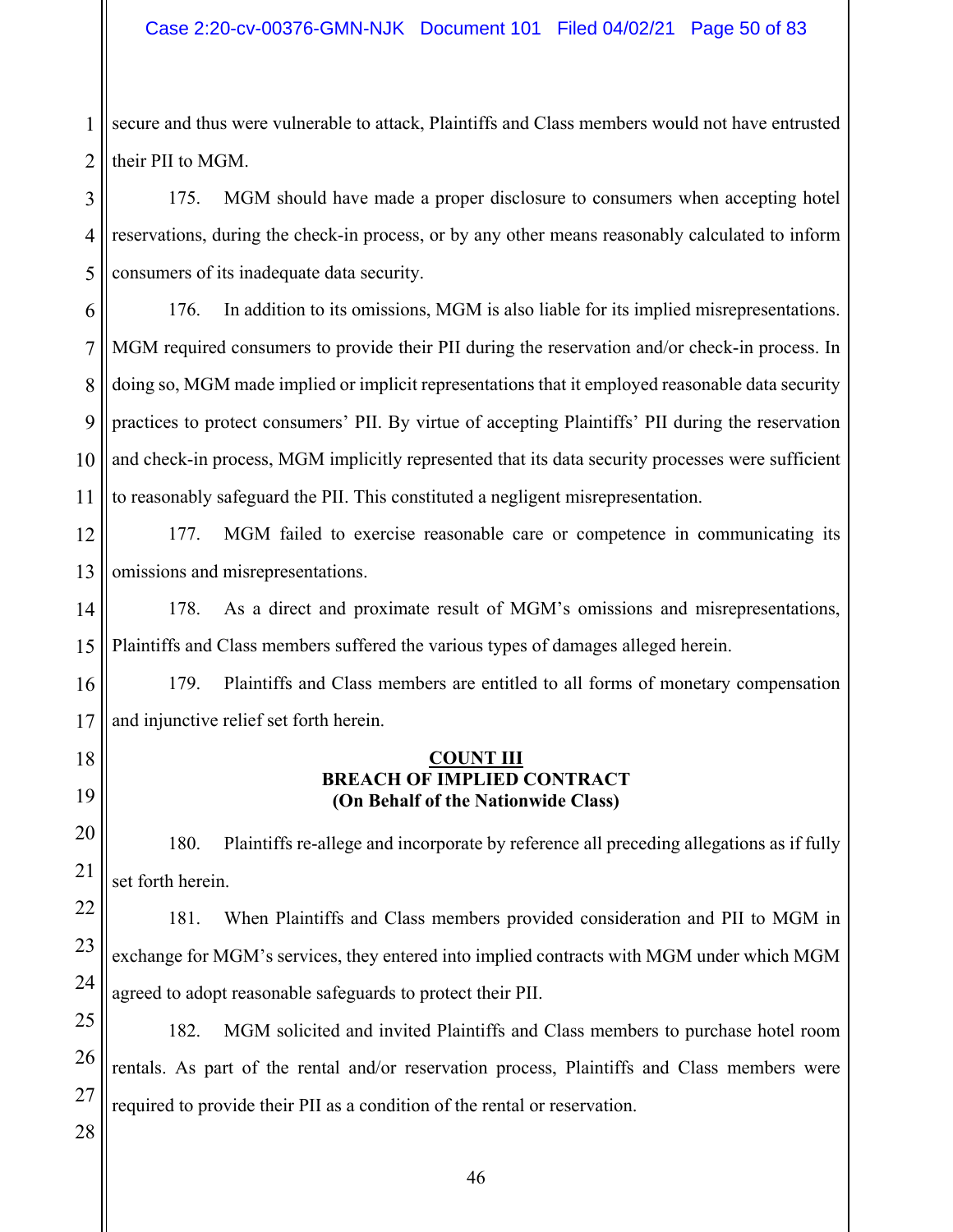1 2 3 4 5 183. When entering into implied contracts, Plaintiffs and Class members reasonably believed and expected that MGM would implement reasonable data security measures and that MGM's data security practices complied with relevant laws, regulations, and industry standards. MGM knew or should have known that Plaintiffs and Class members held this belief and expectation.

6 7 8 9 10 11 184. When entering into the implied contracts, MGM impliedly promised to adopt reasonable data security measures. MGM required consumers to provide their PII during the reservation and/or check-in process. In doing so, MGM made implied or implicit promises that its data security practices were reasonably sufficient to protect consumers' PII. By virtue of accepting Plaintiffs' PII during the reservation and check-in process, MGM implicitly represented that its data security processes were reasonably sufficient to safeguard the PII.

12 13 14 185. MGM's conduct in requiring consumers to provide PII as a prerequisite to their hotel stays illustrates MGM's intent to be bound by an implied promise to adopt reasonable data security measures.

15 16 186. Plaintiffs and Class members would not have provided their PII to MGM in the absence of MGM's implied promise to keep the PII reasonably secure.

17 18 19 187. Plaintiffs and Class members fully performed their obligations under their implied contracts with MGM. They provided consideration and their PII to MGM in exchange for MGM's services and its implied promise to adopt reasonable data security measures.

20 21 188. MGM breached its implied contracts with Plaintiffs and Class members by failing to implement reasonable data security measures.

22 23 189. As a result of MGM's conduct, Plaintiffs and Class members have suffered, and continue to suffer, legally cognizable damages set forth herein, including nominal damages.

24 25 190. Plaintiffs and Class members are entitled to all forms of monetary compensation and injunctive relief set forth herein.

26 27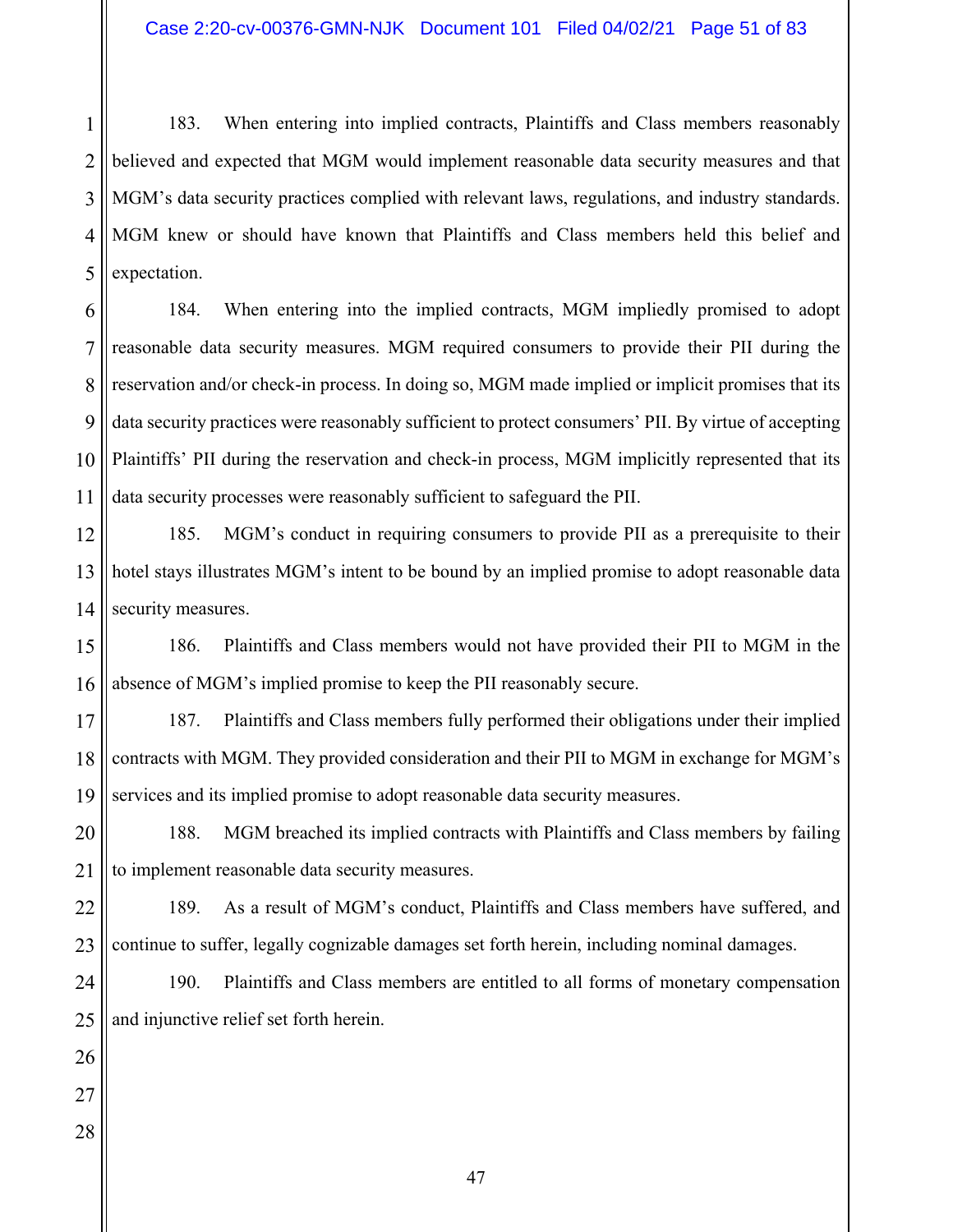# **COUNT IV UNJUST ENRICHMENT (On Behalf of the Nationwide Class)**

191. Plaintiffs re-allege and incorporate by reference all preceding allegations as if fully set forth herein.

192. This claim is plead in the alternative to Plaintiffs' breach of implied contract claim.

193. Plaintiffs and Class members conferred benefits upon MGM.

194. In exchange for providing money and PII to MGM, Plaintiffs and Class members should have received hotel room rentals accompanied by adequate safeguarding of their PII.

195. MGM profited from its transactions with Class members in two ways. First, MGM received monetary consideration as revenue. Second, MGM used Class members' PII for a variety of profit-generating purposes beyond simply providing hotel rooms. MGM used the PII for marketing and other purposes as discussed more fully above. MGM used the PII to generate future stays from consumers and derive future revenues and profit, among other things.

196. The money Plaintiffs and Class members provided to MGM for hotel room rentals was intended to be used by MGM, in part, to fund reasonable data security.

197. MGM failed to provide reasonable data security, yet it kept all monies paid by Plaintiffs and Class members.

198. MGM knew that Plaintiffs and Class members conferred monetary and other benefits on MGM. MGM accepted those benefits.

199. MGM also retained the PII for much longer than was reasonably necessary to process consumers' hotel stays. MGM benefitted from that PII, without providing a return benefit to consumers.

200. Under principles of equity and good conscience, MGM should not be permitted to retain the full monetary benefit of its transactions with Plaintiffs and Class members. MGM failed to adequately secure consumers' PII and, therefore, did not provide the full services that consumers paid for.

201. MGM acquired consumers' money and PII through inequitable means in that it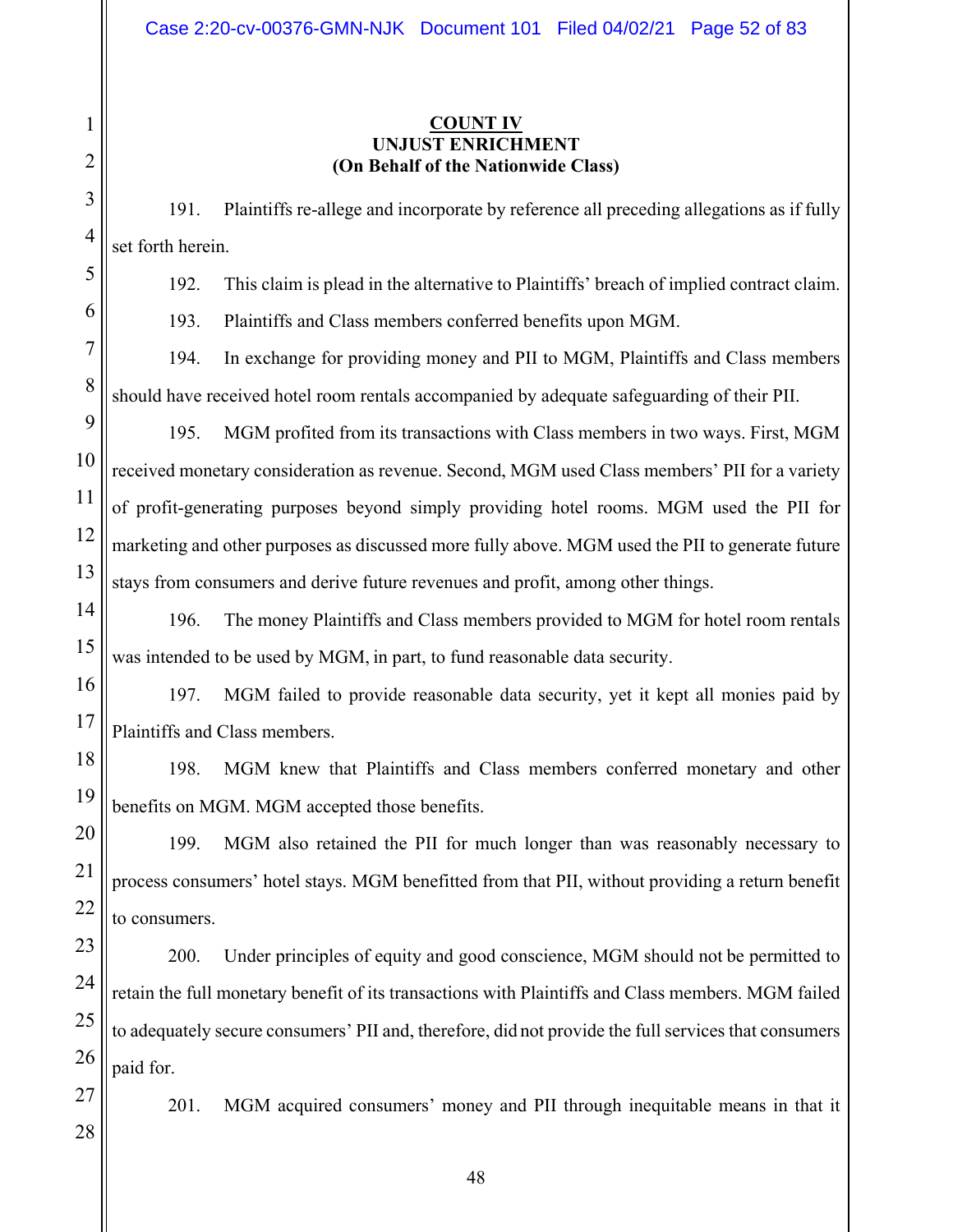1 2 failed to disclose its inadequate data security practices when entering into transactions with consumers and obtaining their PII.

#### 3 4 5 202. If Plaintiffs and Class members would have known that MGM employed inadequate data security safeguards, they would not have agreed to transact with MGM or would have transacted only at reduced prices.

6 7 8 203. Class members have no adequate remedy at law. MGM continues to retain Class members' PII while exposing the PII to a risk of future data breaches while in MGM's possession. MGM also continues to derive a financial benefit from using Class members' PII.

9 10 204. As a direct and proximate result of MGM's conduct, Plaintiffs and Class members have suffered the various types of damages alleged herein.

11 12 13 14 205. MGM should be compelled to disgorge into a common fund or constructive trust, for the benefit of Class members, the proceeds that they unjustly received from Class members. In the alternative, MGM should be compelled to refund the amounts that Class members overpaid for MGM's services.

# **COUNT V VIOLATION OF THE NEVADA CONSUMER FRAUD ACT Nev. Rev. Stat. § 41.600 (On Behalf of the Nationwide Class)**

18 19 206. Plaintiffs re-allege and incorporate by reference all preceding allegations as if fully set forth herein.

207. The Nevada Consumer Fraud Act, Nev. Rev. Stat. § 41.600, states:

15

16

17

20

21

22

23

- 1. An action may be brought by any person who is a victim of consumer fraud.
- 2. As used in this section, "consumer fraud" means: . . . (e) A deceptive trade practice as defined in NRS 598.0915 to 598.0925, inclusive.

24 25 26 27 28 208. In turn, Nev. Rev. Stat. § 598.0923(2) (part of the Nevada Deceptive Trade Practices Act) states: "A person engages in a 'deceptive trade practice' when in the course of his or her business or occupation he or she knowingly: . . . 2) Fails to disclose a material fact in connection with the sale or lease of goods or services." MGM violated this provision because it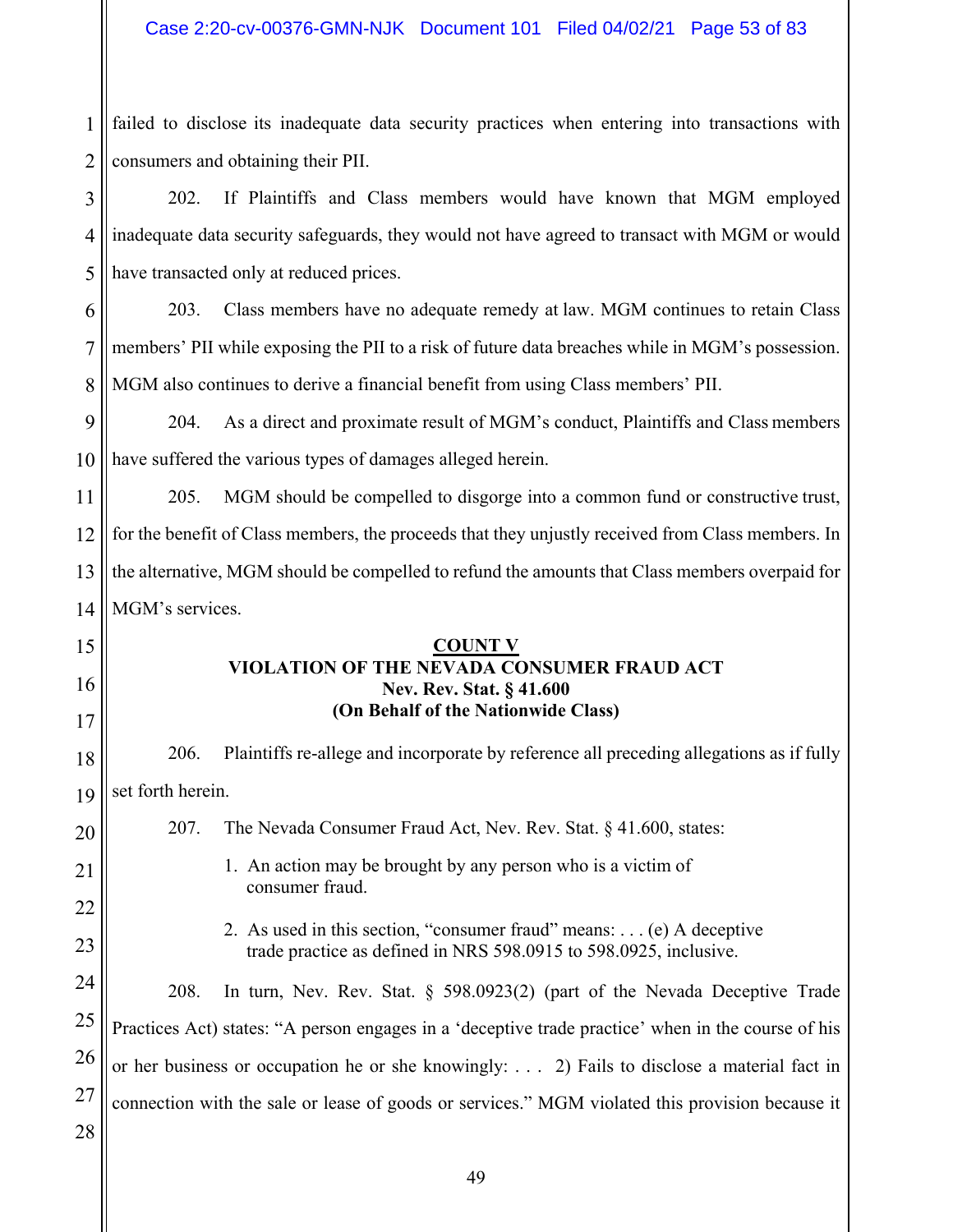1 2 3 4 5 6 7 8 failed to disclose the material fact that its data security practices were inadequate to reasonably safeguard consumers' PII. MGM knew or should have known that its data security practices were deficient. This is true because, among other things, MGM was aware that the hotel industry was a frequent target of sophisticated cyberattacks. MGM knew or should have known that its data security practices were insufficient to guard against those attacks. MGM had knowledge of the facts that constituted the omission. MGM could and should have made a proper disclosure when accepting hotel reservations, during the check-in process, or by any other means reasonably calculated to inform consumers of its inadequate data security.

9 10 11 12 13 14 209. Also, Nev. Rev. Stat. § 598.0923(3), which is encompassed by the Nevada Consumer Fraud Act quoted above, states: "A person engages in a 'deceptive trade practice' when in the course of his or her business or occupation he or she knowingly: . . . 3) Violates a state or federal statute or regulation relating to the sale or lease of . . . services." MGM violated this provision for several reasons, each of which serves as an independent act for purposes of violating § 598.0923(3).

15 16 17 18 19 20 21 22 23 24 25 26 210. *First*, MGM breached a Nevada statue requiring reasonable data security. Specifically, Nev. Rev. Stat. § 603A.210(1) states: "A data collector that maintains records which contain personal information of a resident of this State shall implement and maintain *reasonable security measures* to protect those records from unauthorized access [or] acquisition." (Emphasis added.) MGM is a data collector as defined at Nev. Rev. Stat. § 603A.030. MGM failed to implement and maintain reasonable security measures, evidenced by the fact that hackers accessed MGM's cloud server and stole consumers' PII. MGM's violation of this statute was done knowingly for purposes of Nev. Rev. Stat. § 598.0923(3) because MGM knew or should have known that its data security practices were deficient. This is true because, among other things, MGM was aware that the hotel industry was a frequent target of sophisticated cyberattacks. MGM knew or should have known that its data security practices were insufficient to guard against those attacks. MGM had knowledge of the facts that constituted the violation.

27

211. *Second*, MGM breached other state statutes regarding unfair trade practices and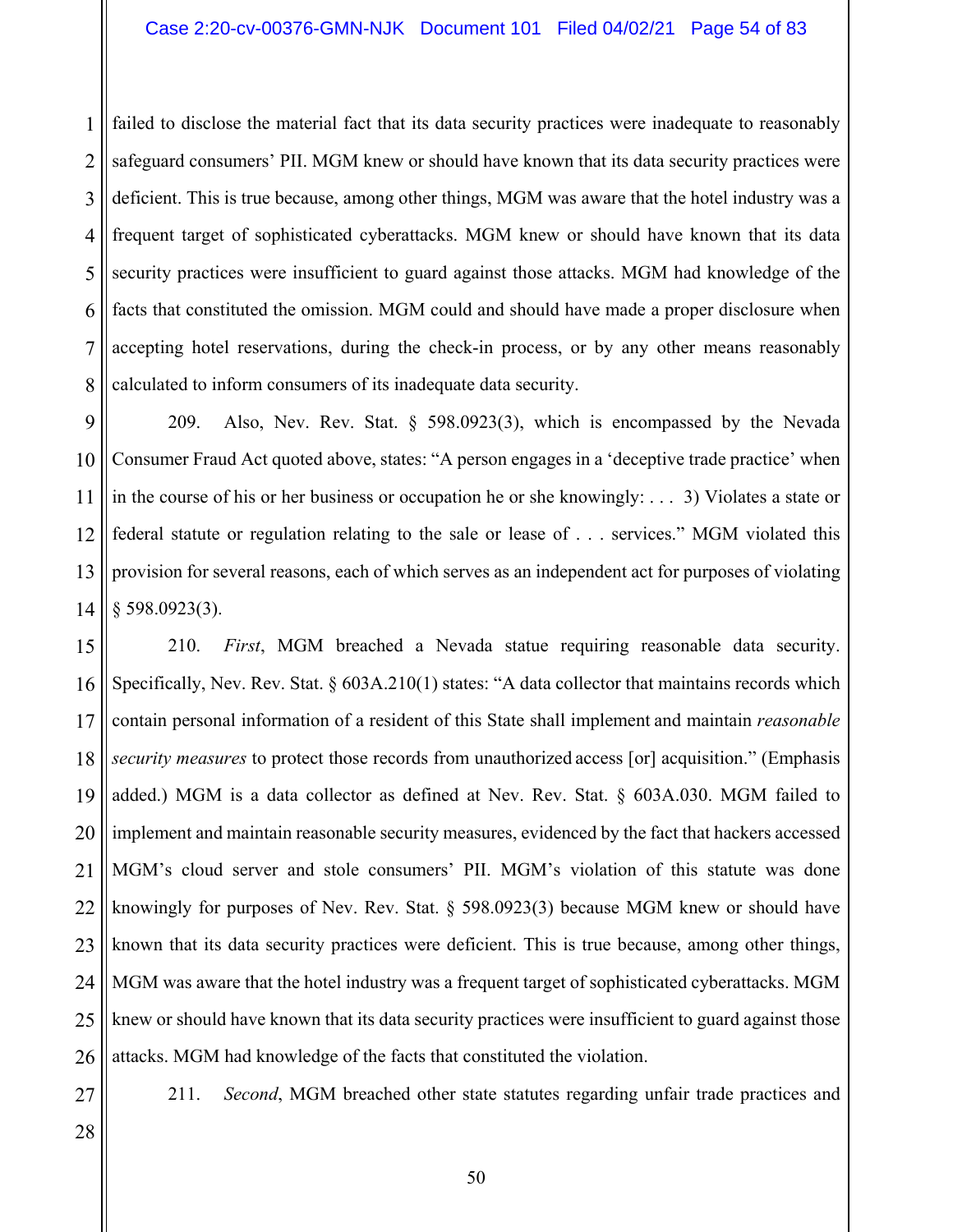1 2 3 4 5 data security requirements as alleged *infra*. Specifically, MGM violated the state statutes set forth in Counts VI-XIV. MGM also violated Nev. Rev. Stat. § 598.0923(2) as alleged above in this Count. MGM knew or should have known that it violated these statutes. MGM's violations of each of these statutes serves as a separate actionable act for purposes of violating Nev. Rev. Stat. § 598.0923(3).

6 7 8 9 10 11 12 212. *Third*, MGM violated the FTC Act, 15 U.S.C. § 45, as alleged above. MGM knew or should have known that its data security practices were deficient, violated the FTC Act, and that it failed to adhere to the FTC's data security guidance. This is true because, among other things, MGM was aware that the hotel industry was a frequent target of sophisticated cyberattacks. MGM knew or should have known that its data security practices were insufficient to guard against those attacks. MGM had knowledge of the facts that constituted the violation. MGM's violation of the FTC Act serves as a separate actionable act for purposes of violating Nev. Rev. Stat. § 598.0923(3).

13 14 213. MGM engaged in deceptive or unfair practices by engaging in conduct that is contrary to public policy, unscrupulous, and caused injury to Plaintiffs and Class members.

15 16 214. Plaintiffs and Class members were denied a benefit conferred on them by the Nevada legislature.

17 18 19 215. Nevada Rev. Stat. § 41.600(3) states that if the plaintiffs prevail, the court "shall award: (a) Any damages that the claimant has sustained; (b) Any equitable relief that the court deems appropriate; and (c) the claimant's costs in the action and reasonable attorney's fees."

20 21 22 216. As a direct and proximate result of the foregoing, Plaintiffs and Class members suffered all forms of damages alleged herein. Plaintiffs' harms constitute compensable damages for purposes of Nev. Rev. Stat.  $\S$  41.600(3).

23 24 217. Plaintiffs and Class members are also entitled to all forms of injunctive relief sought herein.

25 26 218. Plaintiffs and Class members are also entitled to an award of their attorney's fees and costs pursuant to Nev. Rev. Stat.  $\S$  41.600(3)(c).

- 27
- 28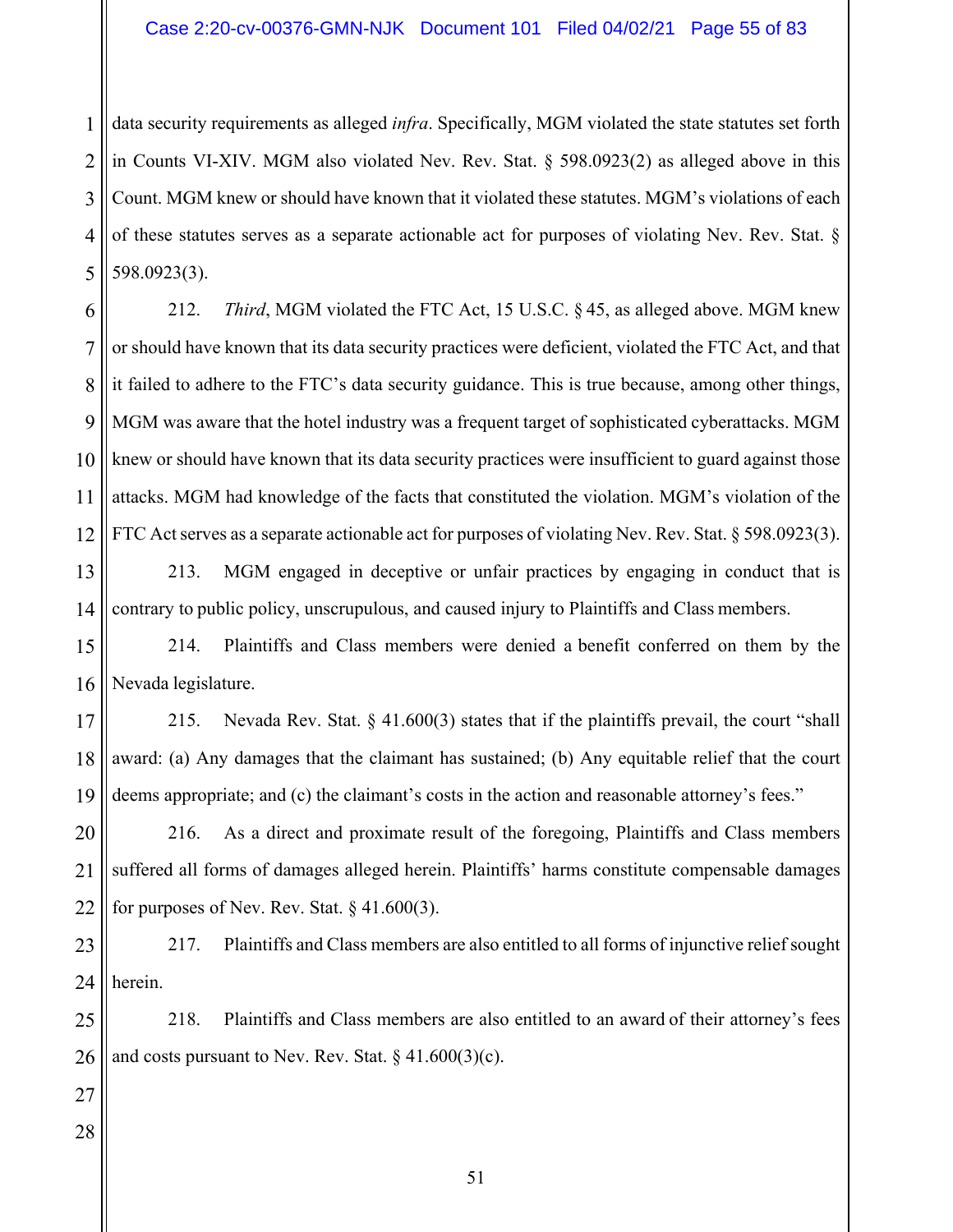# 1 2 3 4 5 6 7 8 9 10 11 12 13 14 15 16 17 18 19 20 21 22 23 24 25 26 27 28

# **COUNT VI VIOLATION OF THE CALIFORNIA UNFAIR COMPETITION LAW (UCL) Cal. Bus. & Prof. Code §§ 17200,** *et seq***. (On Behalf of the California Subclass)**

219. Plaintiffs Bohlim, Hwynn, Sedaghatpour, and Simkin (the "California Plaintiffs") re-allege and incorporate by reference all preceding allegations as if fully set forth herein.

220. MGM and the California Plaintiffs are "persons" as defined by the California Unfair Competition Law ("UCL"), Cal. Bus. & Prof. Code § 17201.

221. The UCL states that "unfair competition shall mean and include any [1] unlawful, unfair or fraudulent business act or practice and [2] unfair, deceptive, untrue or misleading advertising." Cal. Bus. & Prof. Code § 17200.

222. The first section of the UCL quoted above includes three separate prongs: "unlawful," "unfair," or "fraudulent" practices. MGM violated each of these prongs.

223. *First*, MGM engaged in "unlawful" acts or practices because it violated multiple laws, including but not limited to the California Consumer Records Act, Cal. Civ. Code § 1798.81.5 (requiring reasonable data security measures); the California Consumers Legal Remedies Act, Cal. Civ. Code §§ 1780, *et seq*.; the FTC Act, 15 U.S.C. § 45; and the common law, all as alleged herein.

224. *Second*, MGM engaged in "unfair" acts or practices, including but not limited to the following:

(a) MGM failed to implement and maintain reasonable data security measures to protect the California Subclass members' PII. MGM failed to identify foreseeable security risks, remediate identified risks, and adequately improve its data security in light of the known risk of cyber intrusions in the hotel industry. MGM's conduct, with little if any social utility, is unfair when weighed against the harm to the California Subclass members whose PII has been compromised.

(b) MGM's failure to implement and maintain reasonable data security measures was also contrary to legislatively-declared public policy that seeks to protect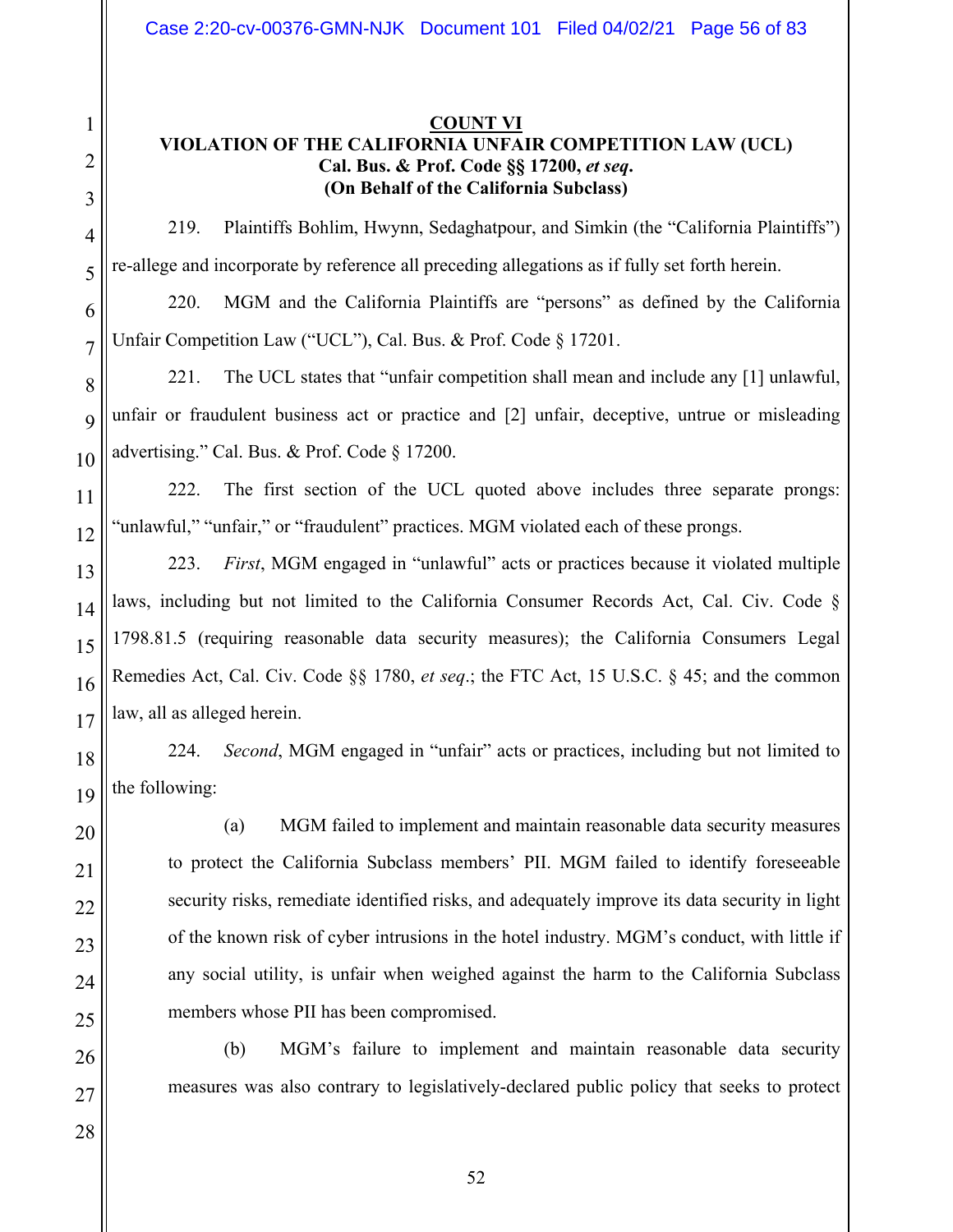#### Case 2:20-cv-00376-GMN-NJK Document 101 Filed 04/02/21 Page 57 of 83

consumers' personal information and ensure that entities entrusted with PII adopt appropriate security measures. These policies are reflected in various laws, including but not limited to the FTC Act, 15 U.S.C. § 45; and the California Consumer Records Act, Cal. Civ. Code § 1798.81.5 (requiring reasonable data security measures).

(c) MGM's failure to implement and maintain reasonable data security measures also led to substantial consumer injuries described herein, which are not outweighed by countervailing benefits to consumers or to competition. Moreover, because consumers could not know of MGM's inadequate data security, consumers could not have reasonably avoided the harms that MGM's conduct caused.

(d) Also, MGM retained consumers' PII for years after their original hotel stays, much longer than was necessary to achieve the goal of processing the consumers' hotel room rentals. As a result, MGM amassed an enormous trove of PII. Given the volume and sensitivity of PII within MGM's database, MGM should have taken adequate measures to protect the data. MGM failed to do so.

225. *Third*, MGM engaged in "fraudulent" acts or practices, including but not limited to the following:

(a) MGM omitted and concealed the fact that it did not employ reasonable safeguards to protect consumers' PII. MGM could and should have made a proper disclosure when accepting hotel reservations, during the check-in process, or by any other means reasonably calculated to inform consumers of the inadequate data security. MGM knew or should have known that its data security practices were deficient. This is true because, among other things, MGM was aware that the hotel industry was a frequent target of sophisticated cyberattacks. MGM knew or should have known that its data security was insufficient to guard against those attacks.

(b) MGM also made implied or implicit false representations that its data security practices were sufficient to protect consumers' PII. MGM required consumers to provide their PII during the reservation and/or check-in process. In doing so, MGM made

1

2

3

4

5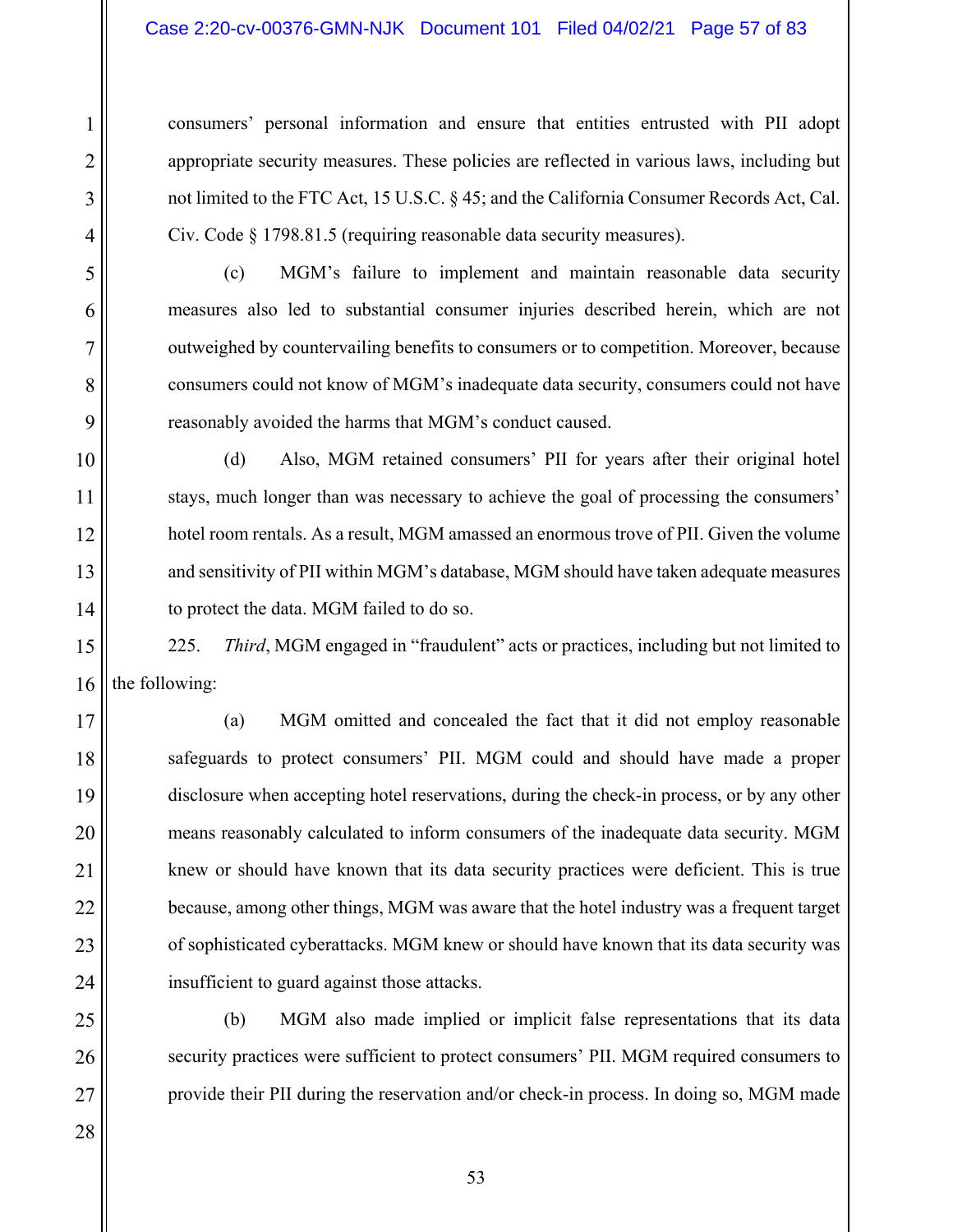# Case 2:20-cv-00376-GMN-NJK Document 101 Filed 04/02/21 Page 58 of 83

implied or implicit representations that its data security practices were sufficient to protect consumers' PII. By virtue of accepting Plaintiffs' PII during the reservation and check-in process, MGM implicitly represented that its data security procedures were sufficient to safeguard the PII. Those representations were false and misleading.

5

1

2

3

4

6

7

8

9

11

14

15

16

17

18

19

20

21

22

23

24

25

26

(c) MGM retained consumers' PII for years after the original hotel stays, much longer than was necessary to achieve the goal of processing the consumers' hotel room rentals. As a result, MGM amassed an enormous trove of PII. Given the volume and sensitivity of PII within MGM's database, MGM knew that it should have taken adequate measures to protect the data. MGM failed to do so.

10 226. MGM's omissions and misrepresentations were material because they were likely to deceive reasonable consumers regarding the adequacy of MGM's data security.

12 13 227. MGM also engaged in "unfair, deceptive, untrue or misleading advertising" for purposes of Cal. Bus. & Prof. Code § 17200 for the following reasons:

(a) MGM omitted and concealed the fact that it did not employ reasonable safeguards to protect consumers' PII. MGM could and should have made a proper disclosure when accepting hotel reservations, during the check-in process, or by any other means reasonably calculated to inform consumers of the inadequate data security. MGM knew or should have known that its data security practices were deficient for the reasons noted above.

(b) MGM also made implied or implicit false representations that its data security practices were sufficient to protect consumers' PII. MGM required consumers to provide their PII during the reservation and/or check-in process. In doing so, MGM made implied or implicit representations that its data security practices were sufficient to protect consumers' PII. By virtue of accepting Plaintiffs' PII during the reservation and check-in process, MGM implicitly represented that its data security processes were sufficient to safeguard the PII. Those representations were unfair, deceptive, untrue, or misleading. 228. The California Plaintiffs and California Subclass members transacted with MGM

27 28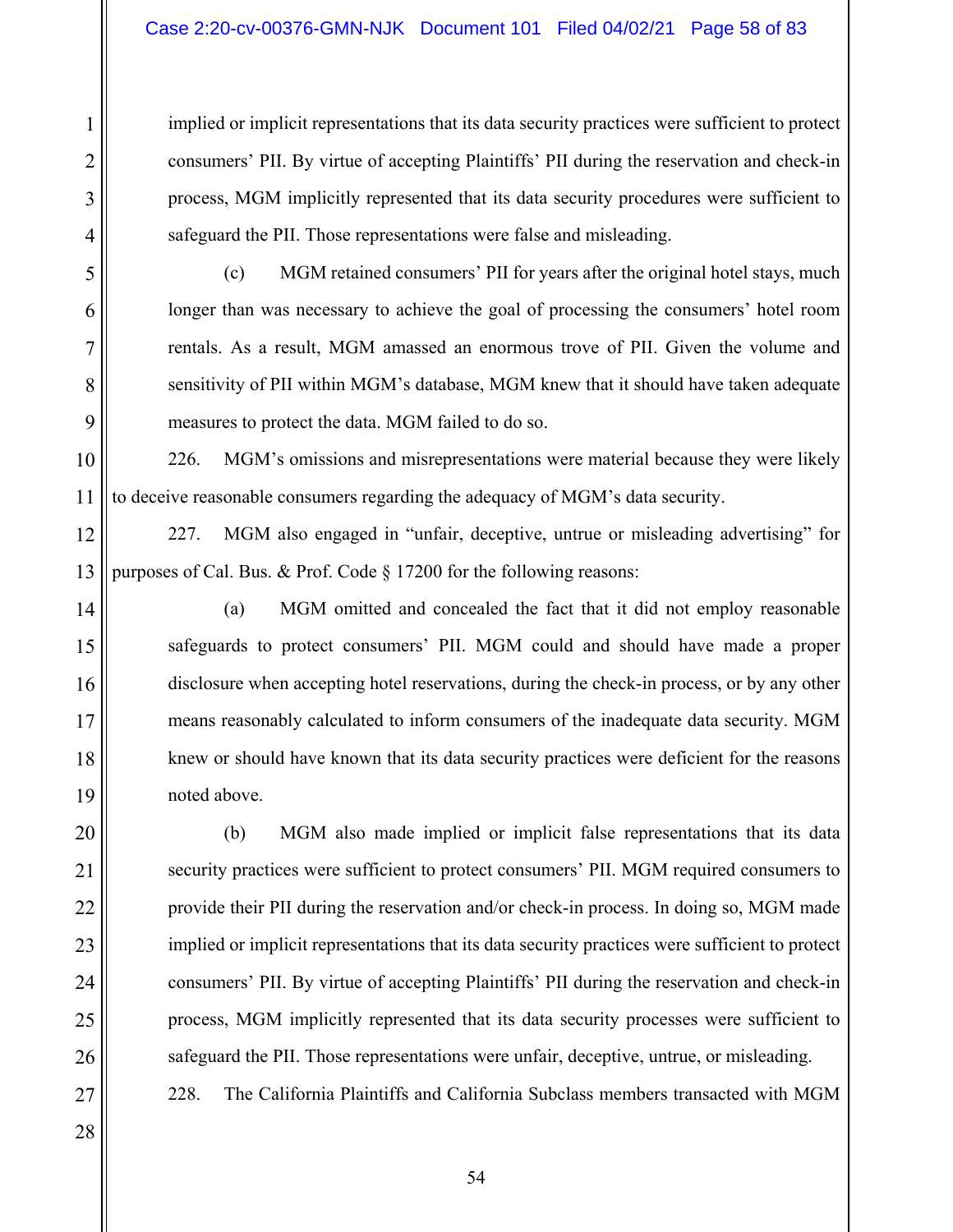1 2 3 4 5 in California by, among other things, making hotel reservations from California and paying any necessary room deposits from California. MGM acknowledges that "Southern California [is] where a large number of our customers reside."<sup>58</sup> The California Plaintiffs and California Subclass members were deceived in California when they made reservations from California and were not informed of MGM's deficient data security practices.

6 7 8 229. As a direct and proximate result of MGM's unfair, unlawful, and fraudulent acts and practices, the California Plaintiffs and California Subclass members were injured, lost money or property, and suffered the various types of damages alleged herein.

9 10 11 12 13 14 15 16 17 18 230. The UCL states that an action may be brought by any person who has "suffered injury in fact and has lost money or property as a result of the unfair competition." Cal. Bus. & Prof. Code §17204. The California Plaintiffs and California Subclass members suffered injury in fact and lost money or property as a result of MGM's unfair competition as set forth herein. This includes, *e.g.*, the loss of value in their breached PII. PII is valuable, which is demonstrated not only by the fact that MGM requires consumers to provide PII during the reservation and check-in process, but also because MGM uses PII for its marketing and other purposes. Furthermore, PII stolen from MGM was marketed on the "dark web." Due to MGM's misconduct and the resulting Data Breach, hackers took this valuable PII without providing compensation to Plaintiffs and Class members.

19

20

21

22

23

24

25

231. Cal. Bus. & Prof. Code §17203 states:

Any person who engages, has engaged, or proposes to engage in unfair competition may be enjoined in any court of competent jurisdiction. The court may make such orders or judgments . . . as may be necessary to prevent the use or employment by any person of any practice which constitutes unfair competition, as defined in this chapter, or as may be necessary to restore to any person in interest any money or property, real or personal, which may have been acquired by means of such unfair competition.

26 27  $\overline{\phantom{a}}$ <sup>58</sup> *See* MGM Resorts International Form 10-K for the year ended Dec. 31, 2019, at pg. 20, *available at* http://d18rn0p25nwr6d.cloudfront.net/CIK-0000789570/7de59e1c-7d63-4df5-88a7-7e1ca2d0 853d.pdf (last visited Feb. 26, 2021).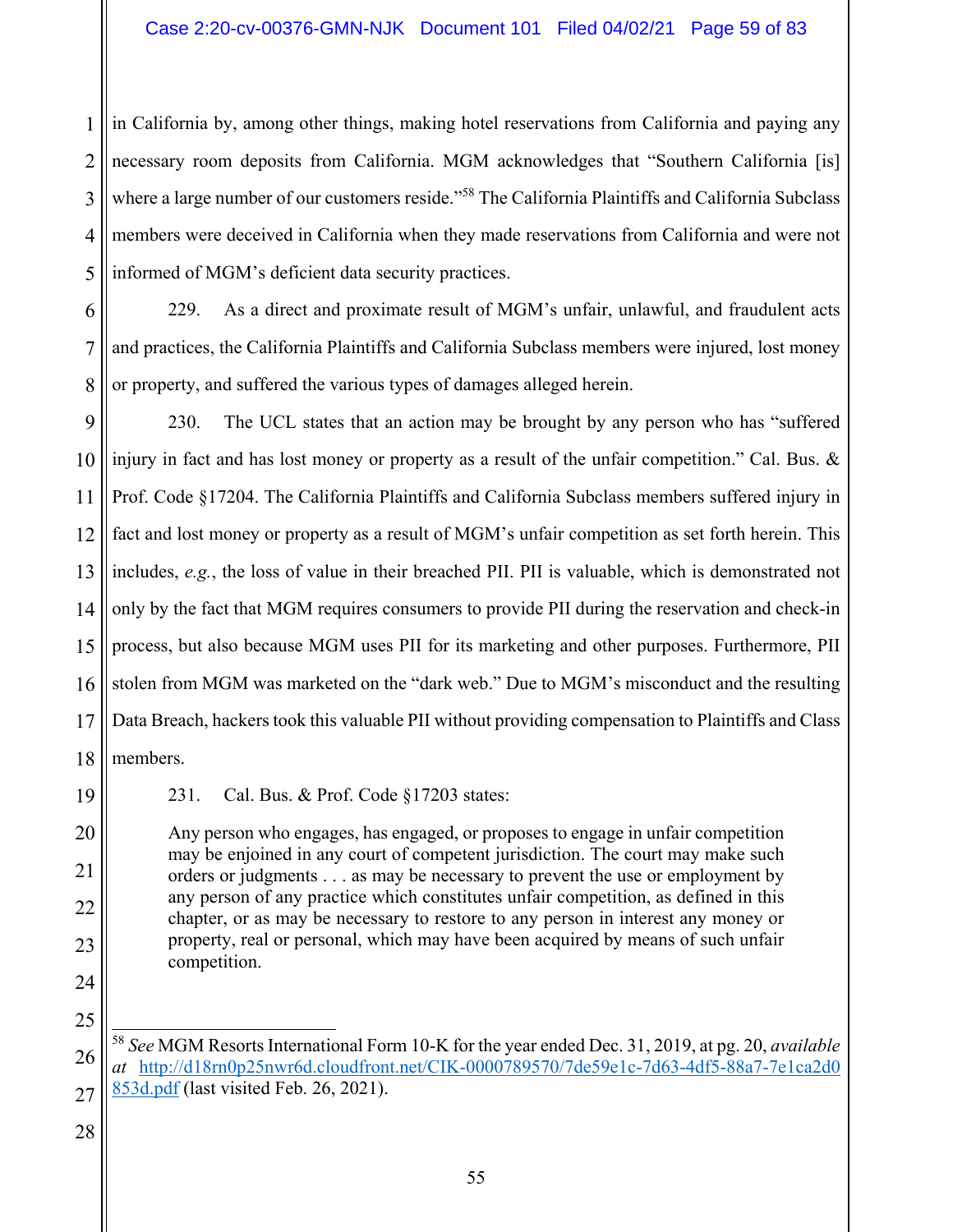1 2 232. The California Plaintiffs and California Subclass members are entitled to the injunctive relief requested herein to address MGM's past and future acts of unfair competition.

3 4 233. The California Plaintiffs and California Subclass members are entitled to a restoration of money or property that was acquired by MGM by means of its unfair competition.

5 6 7 234. The California Plaintiffs and California Subclass members seek all monetary and non-monetary relief allowed by the UCL, including reasonable attorneys' fees under Cal. Code of Civ. Procedure § 1021.5.

#### **COUNT VII**

# **VIOLATION OF THE CALIFORNIA CONSUMERS LEGAL REMEDIES ACT (CLRA) Cal. Civ. Code §§ 1750,** *et seq***. (On Behalf of the California Subclass)**

11 12 235. The California Plaintiffs re-allege and incorporate by reference all preceding allegations as if fully set forth herein.

13 14 15 16 236. The Consumers Legal Remedies Act ("CLRA"), Cal. Civ. Code §§ 1750, *et seq*., is a comprehensive statutory scheme that is to be "liberally construed" to protect consumers against unfair and deceptive business practices by businesses providing goods or services to consumers. Cal. Civ. Code § 1760.

17

20

23

24

25

26

27

28

8

9

10

237. MGM is a "person" as defined in Cal. Civ. Code  $\S 1761(c)$ .

18 19 238. The California Plaintiffs and California Subclass members are "consumers" as defined in Cal. Civ. Code § 1761(d).

239. MGM has provided "services" as defined in Cal. Civ. Code § 1761(b).

21 22 240. The California Plaintiffs and California Subclass members have engaged in "transactions" as defined in Civil Code  $\S 1761(e)$ .

241. Cal. Civ. Code  $\S 1770(a)$  states:

. . . .

(a) The following unfair methods of competition and unfair or deceptive acts or practices undertaken by any person in a transaction . . . that results in the sale or lease of goods or services to any consumer are unlawful:

(5) Representing that goods or services have . . . characteristics, . . . uses,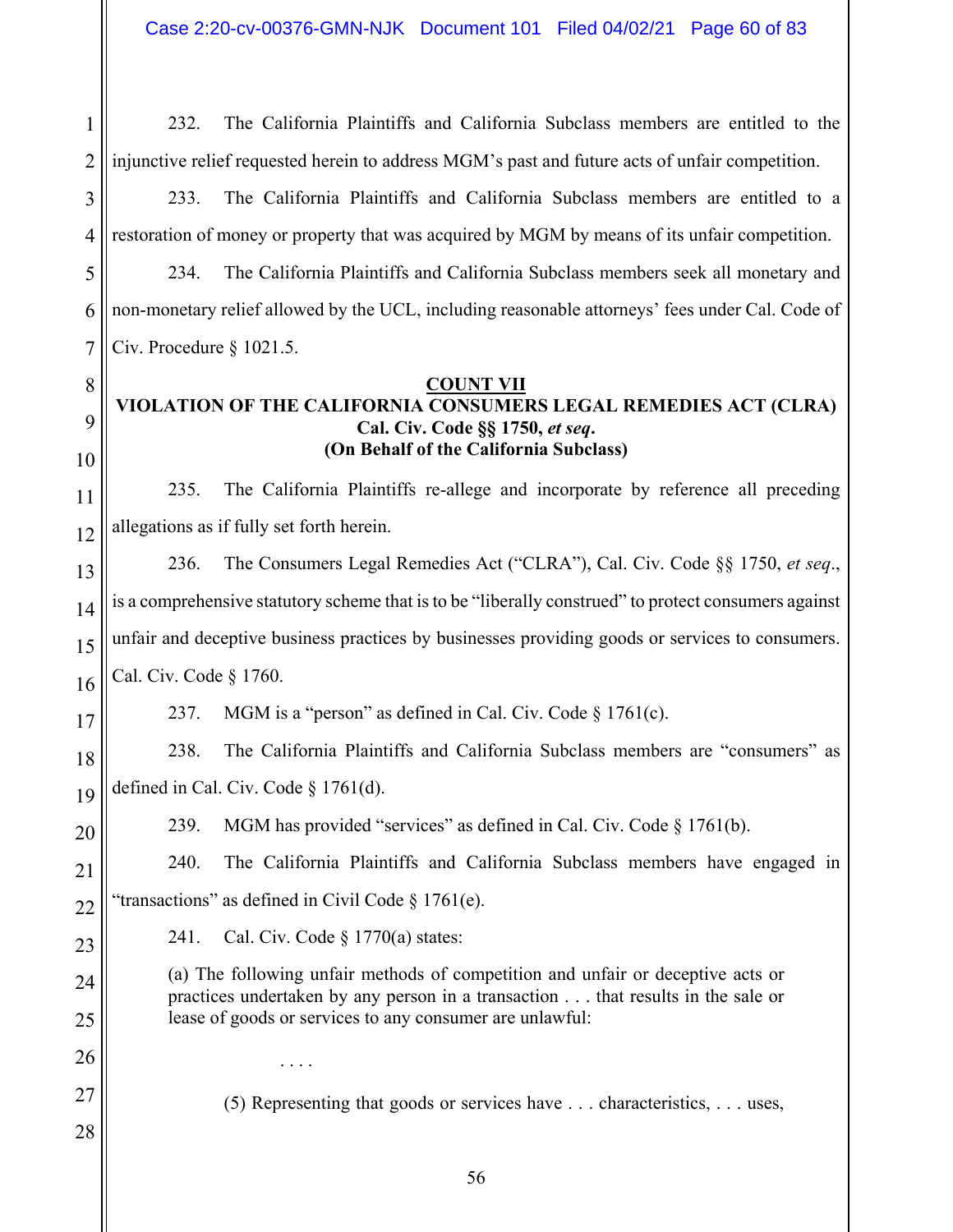[or] benefits  $\dots$  that they do not have  $\dots$  [or]

(7) Representing that goods or services are of a particular standard, quality, or grade . . . if they are of another.

242. MGM's acts and practices resulted in the sale of services that violated Cal. Civil Code  $\S 1770(a)(5)$  and (7).

243. Omissions are actionable under Cal. Civil Code  $\S 1770(a)(5)$  and (7).

244. MGM's unlawful acts included the following:

(a) MGM omitted and concealed the fact that it did not employ reasonable safeguards to protect consumers' PII. MGM could and should have made a proper disclosure when accepting hotel reservations, during the check-in process, or by any other means reasonably calculated to inform consumers of the inadequate data security. MGM knew or should have known that its data security practices were deficient. This is true because, among other things, MGM was aware that the hotel industry was a frequent target of sophisticated cyberattacks. MGM knew or should have known that its data security was insufficient to guard against those attacks.

(b) MGM also made implied or implicit representations that its data security practices were sufficient to protect consumers' PII. MGM required consumers to provide their PII during the reservation and/or check-in process. In doing so, MGM made implied or implicit representations that its data security practices were sufficient to protect consumers' PII. By virtue of accepting Plaintiffs' PII during the reservation and check-in process, MGM implicitly represented that its data security processes were sufficient to safeguard the PII. Those representations were false and misleading.

24 25 26 245. MGM's misrepresentations and omissions were material because they were likely to and did deceive reasonable consumers about the adequacy of MGM's data security and ability to protect the confidentiality of consumers' PII.

27

1

2

. . . .

3

4

5

6

7

8

9

10

11

12

13

14

15

16

17

18

19

20

21

22

23

246. Had MGM disclosed to the California Plaintiffs and California Subclass members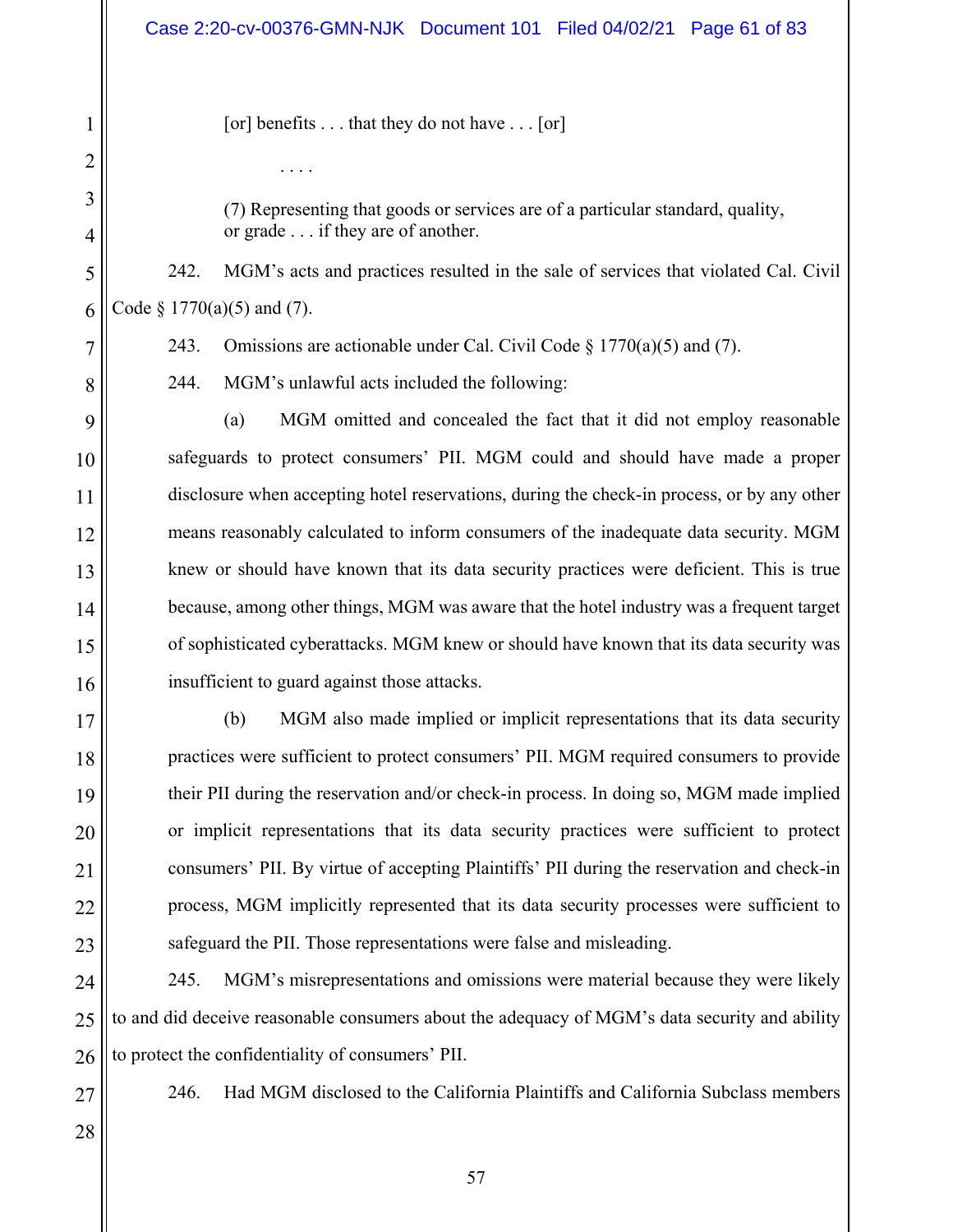1 2 3 4 5 that its data systems were not reasonably secure, MGM would have been unable to continue in business in like fashion and it would have been forced to adopt reasonable data security measures. Instead, MGM received, maintained, and compiled Class members' PII as part of the services MGM provided and for which Class members paid, without advising Class members that MGM's data security practices were insufficient to protect the PII.

6 7 8 9 10 11 247. The California Plaintiffs and California Subclass members transacted with MGM in California by, among other things, making hotel reservations from California and paying any necessary room deposits from California. MGM acknowledges that "Southern California [is] where a large number of our customers reside."<sup>59</sup> The California Plaintiffs and California Subclass members were deceived in California when they made reservations from California and were not informed of MGM's deficient data security practices.

12

13

14

15

16

17

18

19

20

21

22

23

248. Cal. Civ. Code  $\S 1780(a)$  states:

Any consumer who suffers any damage as a result of the use or employment by any person of a method, act, or practice declared to be unlawful by Section 1770 may bring an action against that person to recover or obtain any of the following:

- (1) Actual damages, but in no case shall the total award of damages in a class action be less than one thousand dollars (\$1,000).
- (2) An order enjoining the methods, acts, or practices.
	- (3) Restitution of property.
	- (4) Punitive damages.
		- (5) Any other relief that the court deems proper.

249. Plaintiffs suffered "damages" and "actual damages" based on the various damages alleged herein.

24

25

250. Plaintiffs are entitled to the injunctive relief sought herein to enjoin MGM's

<sup>26</sup> 27  $\overline{\phantom{a}}$ <sup>59</sup> *See* MGM Resorts International Form 10-K for the year ended Dec. 31, 2019, at pg. 20, *available at* http://d18rn0p25nwr6d.cloudfront.net/CIK-0000789570/7de59e1c-7d63-4df5-88a7-7e1ca2d0 853d.pdf (last visited Feb. 26, 2021).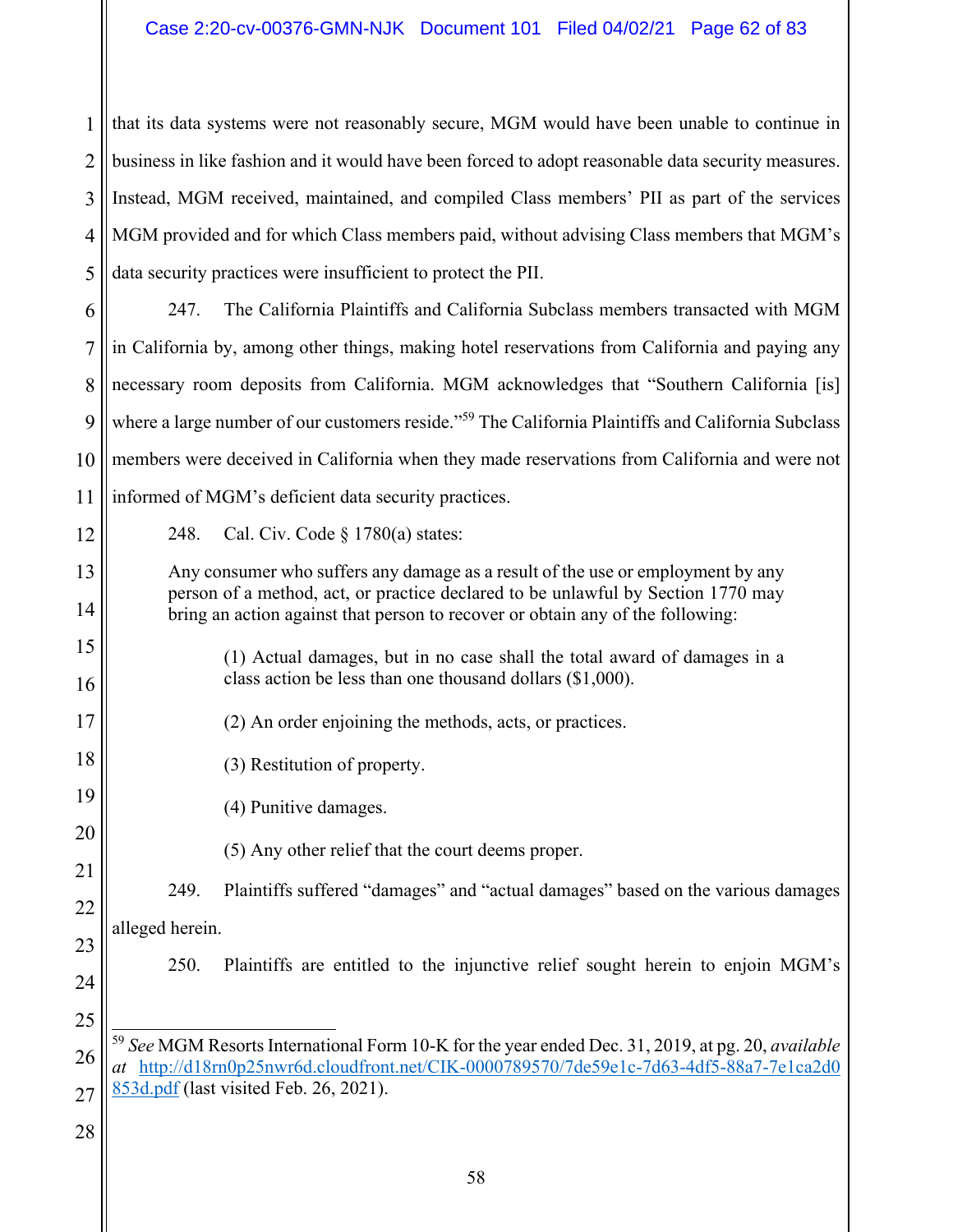1 unlawful methods, acts, or practices.

2 3 4 251. Plaintiffs are entitled to "restitution of property," including but not limited to the value of monies they overpaid to MGM for its services and the value of the PII they provided to MGM.

5 6 7 8 9 10 11 12 13 252. Plaintiffs are also entitled to punitive damages under Cal. Civ. Code  $\S 1780(a)(4)$ . MGM knew or should have known that its data security practices were deficient. This is true because, among other things, MGM was aware that the hotel industry was a frequent target of sophisticated cyberattacks. MGM knew or should have known that its data security was insufficient to guard against those attacks. Also, given the size of MGM's database and the sensitivity of the PII therein, MGM should have taken adequate measures to protect the data. MGM intentionally failed to encrypt the PII while it was stored on MGM's server. Also, MGM intentionally retained consumers' PII for years after their original hotel stays, much longer than was necessary to achieve the goal of processing the consumers' transactions.

14 15 16 253. Cal. Civ. Code  $\S 1780(e)$  states that the "court shall award court costs and attorney's fees to a prevailing plaintiff in litigation filed pursuant to this section." Plaintiffs are entitled to an award of attorney's fees and costs.

17 18 19 254. MGM's violations of the CLRA were not the result of a "bona fide error" for purposes of Cal Civ. Code § 1784. Instead, MGM acted with knowledge, recklessness, gross negligence, negligence, and/or any other form of actionable misconduct.

20 21 22 23 255. As a result of MGM's violations of Cal. Civ. Code  $\S$  1770(a)(5) and (7), the California Plaintiffs and California Subclass members have suffered and will continue to suffer injury, ascertainable losses of money or property, and monetary and non-monetary damages of the various types alleged herein.

24 25 26 256. The California Plaintiffs and California Subclass members seek all monetary and non-monetary relief allowed under the CLRA, including injunctive relief enjoining the acts and practices described above.

257. Plaintiffs satisfy all requirements for class action treatment set forth in Cal. Civ.

59

27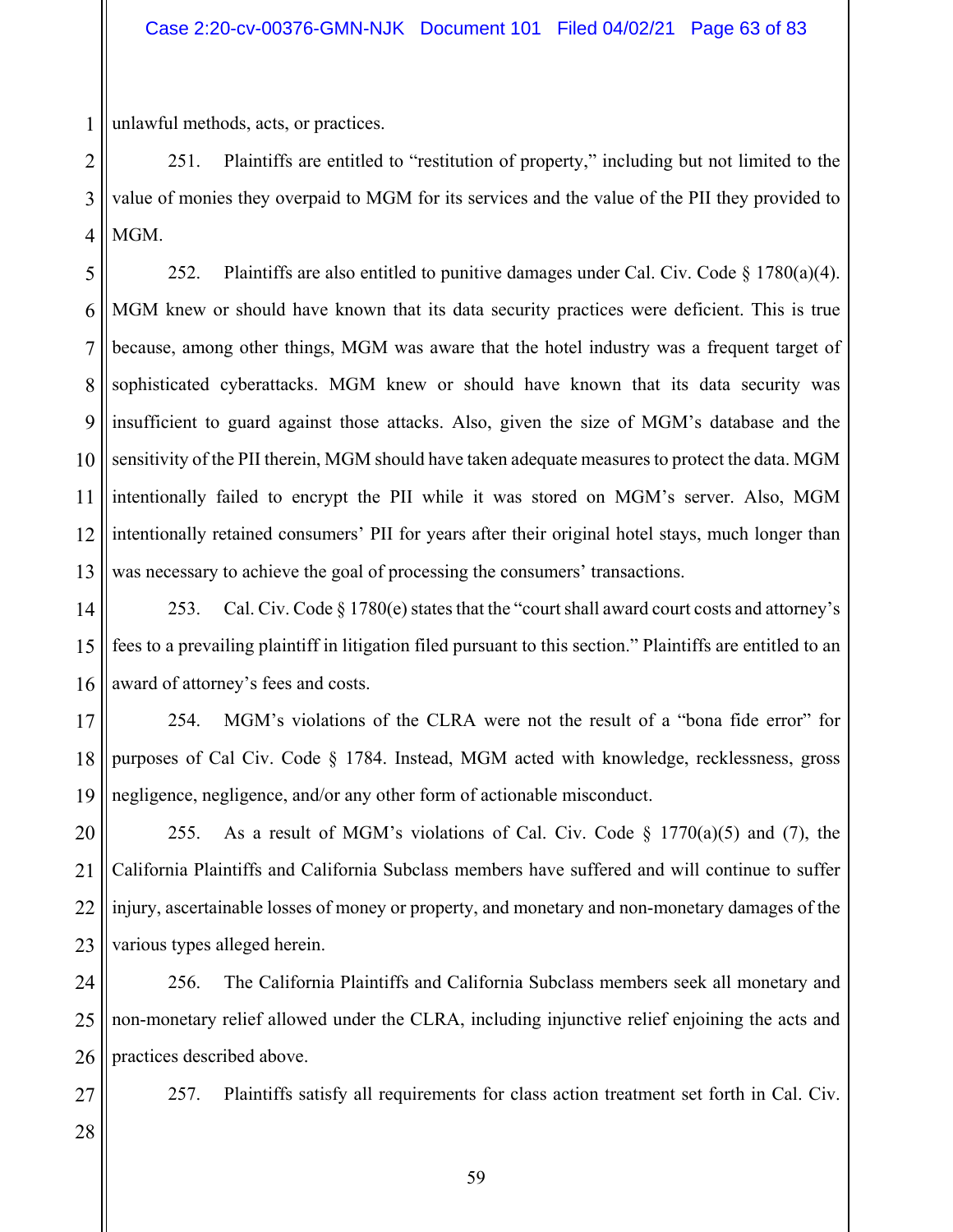1 2 3 4 5 6 Code  $\S$  1781(b). As discussed more fully above in the Class Action Allegations section, it is impracticable to bring all members of the California Subclass before the court. The questions of law or fact common to the class are substantially similar for each Class member, and they predominate over any questions affecting individual Class members. The claims of the California Plaintiffs are typical of the claims of the California Subclass. The California Plaintiffs will fairly and adequately represent the interests of the California Subclass.

7 8 258. The California Plaintiffs have provided timely notice to MGM of their claims for damages under the CLRA, in compliance with Cal. Civ. Code § 1782(a).

#### **COUNT VIII VIOLATION OF THE CALIFORNIA CUSTOMER RECORDS ACT (CCRA) Cal. Civ. Code §§ 1798.80,** *et seq***. (On Behalf of the California Subclass)**

12 13 259. The California Plaintiffs re-allege and incorporate by reference all preceding allegations as if fully set forth herein.

14 15 16 260. The California legislature enacted the California Customer Records Act ("CCRA") to "ensure that personal information about California residents is protected." Cal. Civ. Code § 1798.81.5.

17 18 19 20 261. The CCRA states: "A business that owns, licenses, or maintains personal information about a California resident shall implement and maintain *reasonable security procedures and practices* appropriate to the nature of the information, to protect the personal information from unauthorized access . . . ." Cal. Civ. Code § 1798.81.5(b) (emphasis added).

21 22 23 24 25 26 262. The CCRA defines owns, licenses, and maintains as follows: "[T]he terms 'own' and 'license' include personal information that a business retains as part of the business' internal customer account or for the purpose of using that information in transactions with the person to whom the information relates. The term 'maintain' includes personal information that a business maintains but does not own or license."" Cal. Civ. Code § 1798.81.5(a)(2). MGM owns, licenses, and/or maintains the PII that was involved in the Data Breach.

27

9

10

11

263. The CCRA defines personal information as follows: "'Personal information' means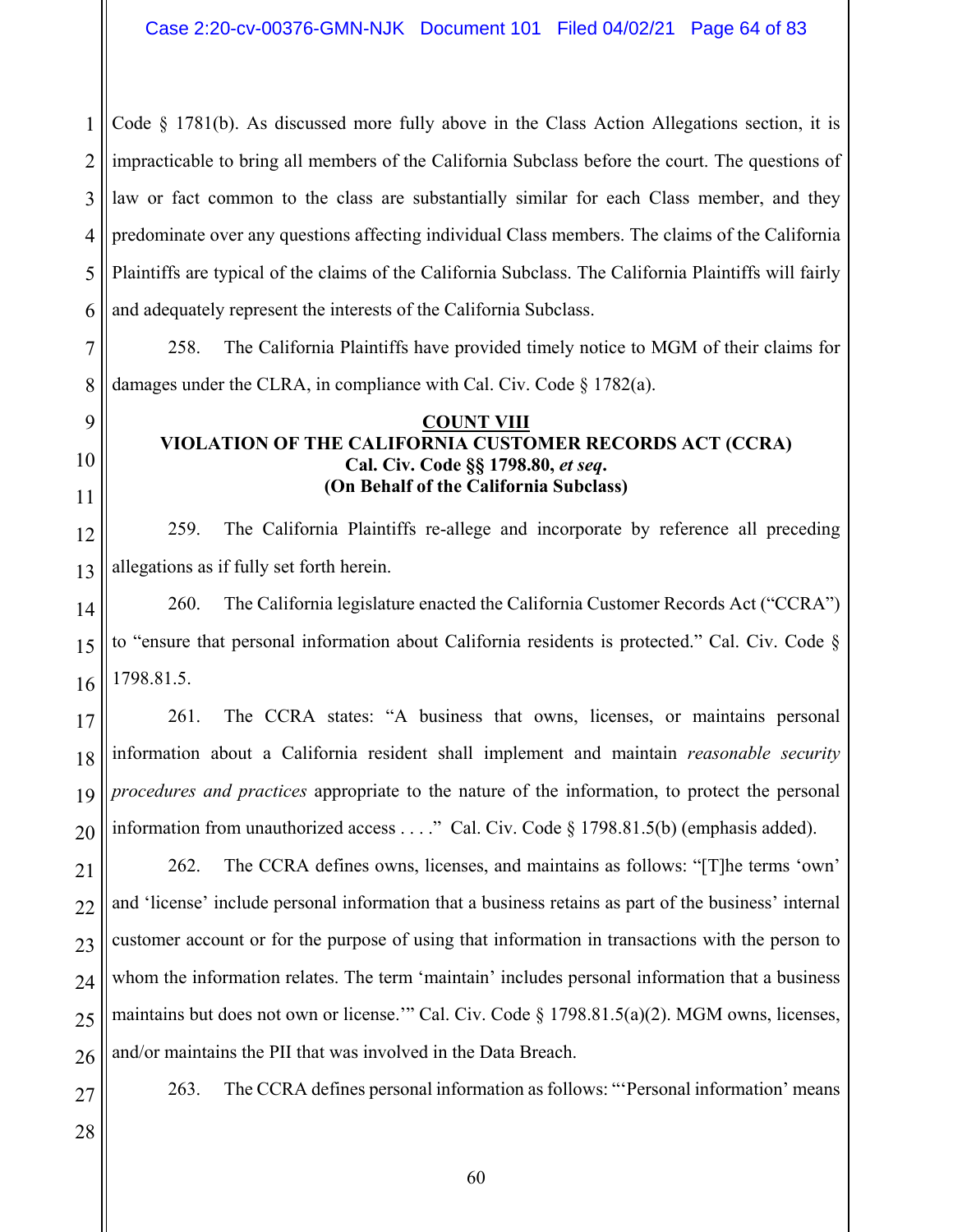1 2 3 4 5 6 7 8 9 either of the following: (A) An individual's first name of first initial and the individual's last name, in combination with any one or more of the following data elements, when either the name or the data elements are not encrypted or redacted: . . . (ii) Driver's license number, . . . passport number, [or] military identification number . . . ." Cal. Civ. Code  $\S$  1798.81.5(d)(1)(A)(ii). The PII stolen in the Data Breach includes personal information that meets this definition. The PII was unencrypted, evidenced by the fact that it was posted to the dark web in a readable form. Each of the California Plaintiffs (Messrs. Bohlim, Hwynn, Sedaghatpour, and Simkin) presented their driver's license number to MGM when checking in for one or more of their hotel stays, thus MGM possessed their driver's license numbers.

10 11 264. MGM failed to maintain reasonable data security procedures appropriate to the nature of the PII. Accordingly, MGM violated Cal. Civ. Code § 1798.81.5(b).

12 13 14 15 16 265. The California Plaintiffs and California Subclass members were "injured" by MGM's violation of Cal. Civ. Code § 1798.81.5(b) and seek "damages" pursuant to Cal. Civ. Code § 1798.84(b). The California Plaintiffs and California Subclass members were injured in the various ways alleged herein. They seek all monetary and non-monetary relief allowed by the CCRA to compensate for their various types of damages alleged herein.

17 18 19 266. The California Plaintiffs and California Subclass members are also entitled to injunctive relief pursuant to Cal. Civ. Code § 1798.84(e), including but not limited to substantial improvements to MGM's data security systems and all other injunctive remedies sought herein.

# **COUNT IX VIOLATION OF THE CONNECTICUT UNFAIR TRADE PRACTICES ACT Conn. Gen. Stat. § 42-110a,** *et seq***. (On Behalf of the Connecticut Subclass)**

23 24 267. Plaintiff Robert Taylor ("Plaintiff" for purposes of this count) re-alleges and incorporates by reference all preceding allegations as if fully set forth herein.

25 26 27 268. MGM, Plaintiff, and the Connecticut Subclass members are "persons" within the meaning of the Connecticut Unfair Trade Practices Act ("Conn. UTPA"), Conn. Gen. Stat. § 42- 110a(3).

28

20

21

22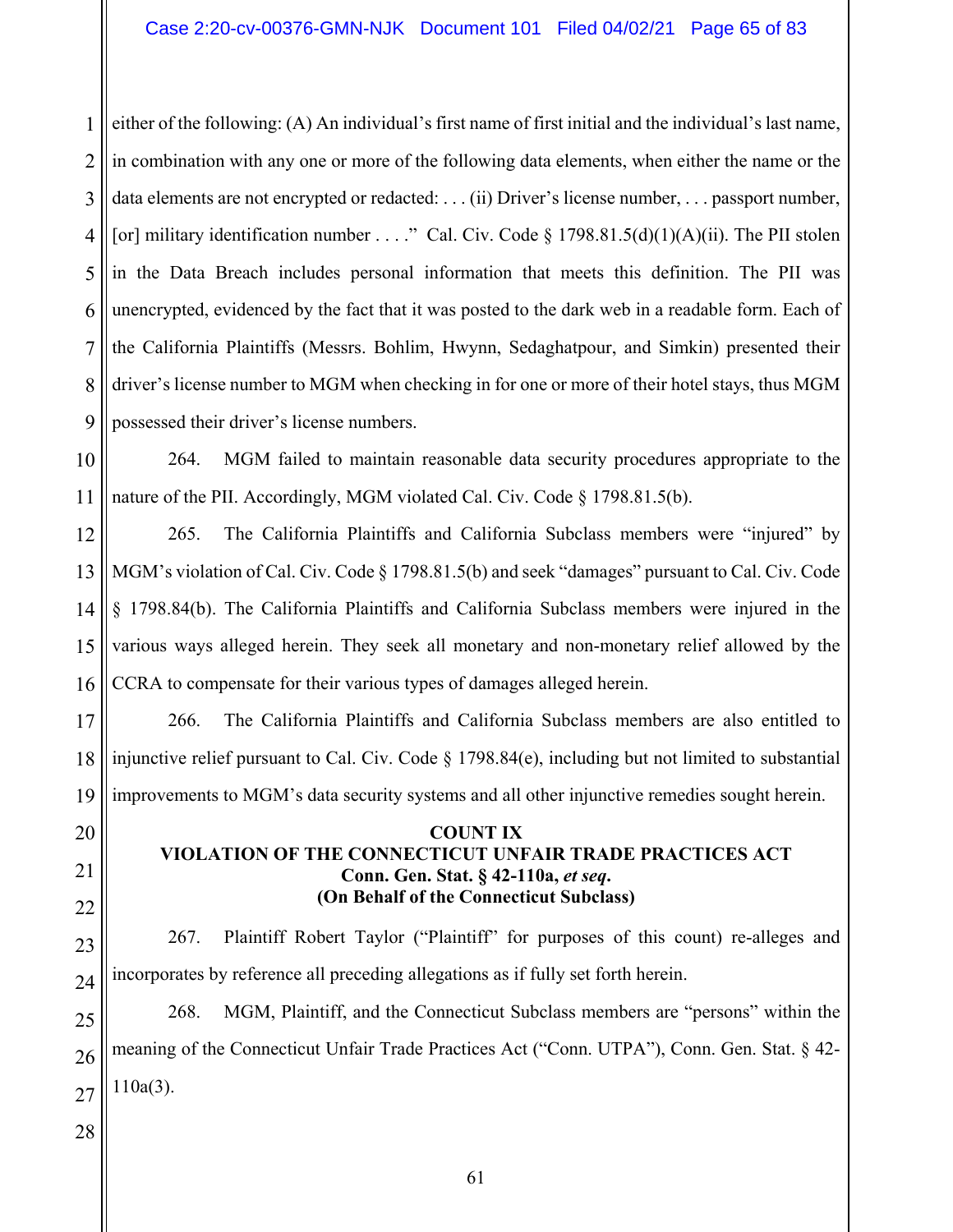2 3 269. The Conn. UTPA states: "No person shall engage in unfair methods of competition and unfair or deceptive acts or practices in the conduct of any trade or commerce." Conn. Gen. Stat. § 42-110b(a).

4 5 270. MGM engaged in unfair or deceptive acts or practices in violation of Conn. Gen. Stat.  $§$  42-110b(a) by, among other things:

(a) Failing to adopt reasonable data security procedures to adequately safeguard consumers' PII;

8 9 (b) Retaining PII for much longer than was necessary to process consumers' hotel stays;

(c) Omitting and concealing the material fact that it did not employ reasonable measures to secure consumers' PII. MGM could and should have made a proper disclosure when accepting hotel reservations, during the check-in process, or by any other means reasonably calculated to inform consumers of the inadequate data security;

(d) Making implied or implicit representations that its data security practices were sufficient to protect consumers' PII. MGM required consumers to provide their PII during the reservation and/or check-in process. In doing so, MGM made implied or implicit representations that its data security practices were sufficient to protect consumers' PII. By virtue of accepting Plaintiffs' PII during the reservation and check-in process, MGM implicitly represented that its data security processes were sufficient to safeguard the PII; and

21

1

6

7

10

11

12

13

14

15

16

17

18

19

20

22

(e) Failing to comply with common law and statutory duties pertaining to the security and privacy of Plaintiff and Connecticut Subclass members' PII.

23 24 25 26 27 271. The Conn. UTPA states that its construction shall be "guided by interpretations given by the Federal Trade Commission and the federal courts to Section  $5(a)(1)$  of the Federal Trade Commission Act (15 USC 45(a)(1))." Conn. Gen. Stat. § 42-110b(b). As discussed *supra*, the FTC treats the failure to employ reasonable data security safeguards as an unfair act or practice prohibited by Section 5 of the FTC Act, 15 U.S.C. § 45.

28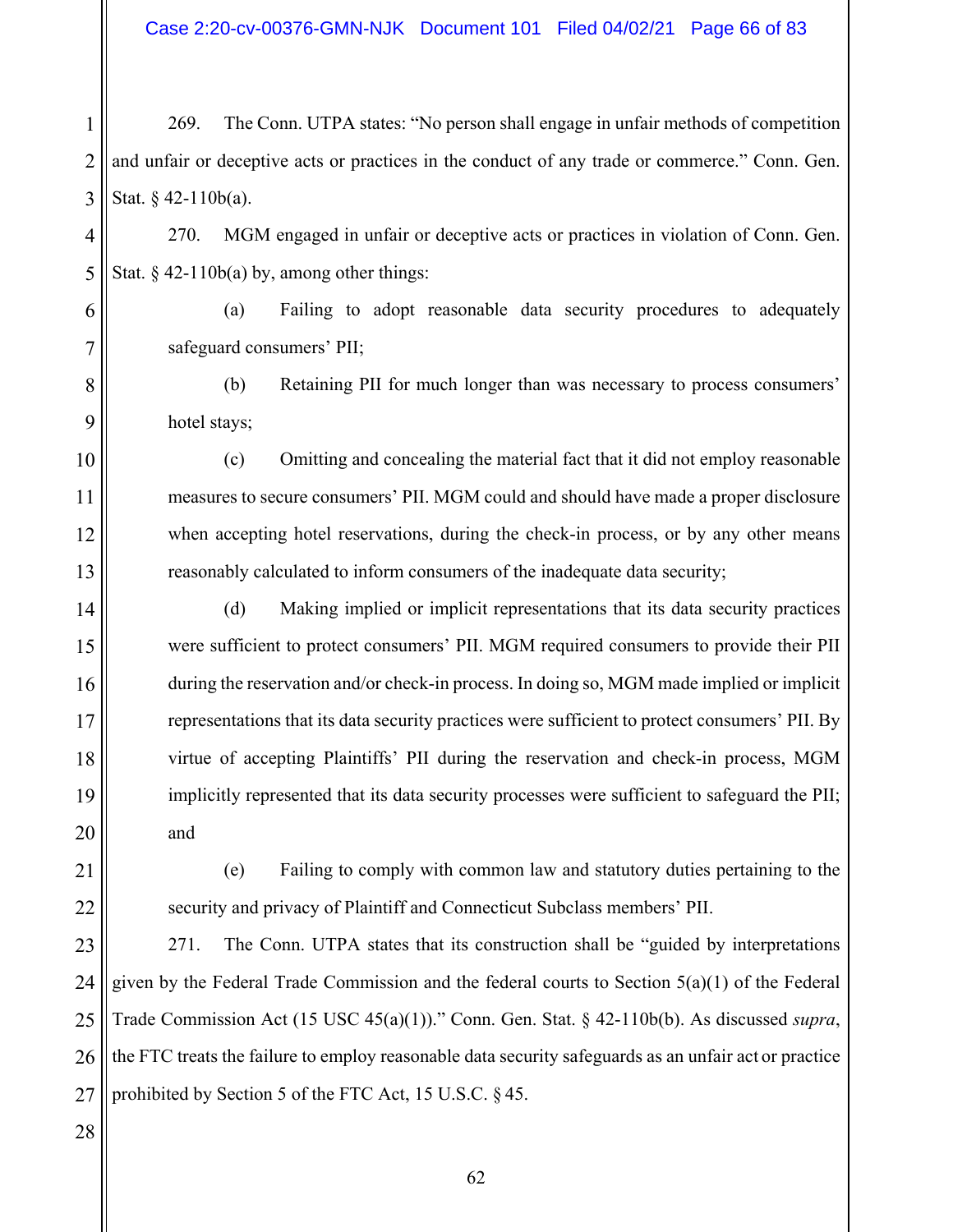272. MGM conducted business in Connecticut for purposes of this claim. Connecticut Subclass members transacted with MGM in Connecticut by, among other things, making hotel reservations from Connecticut and paying any necessary room deposits from Connecticut. Plaintiff and the Connecticut Subclass members were deceived in Connecticut when they made reservations from Connecticut and were not informed of MGM's deficient data security practices.

1

2

3

4

5

6

7

8

9

10

11

12

13

14

15

16

17

18

19

20

21

22

23

24

25

26

27

273. The Conn. UTPA states the following at Conn. Gen. Stat.  $\S 42{\text -}110g(a)$ :

Any person who suffers any ascertainable loss of money or property, real or personal, as a result of the use or employment of a method, act or practice prohibited by section 42-110b, may bring an action . . . to recover actual damages. . . . The court may, in its discretion, award punitive damages and may provide such equitable relief as it deems necessary or proper.

274. Plaintiff and the Connecticut Subclass suffered an "ascertainable loss of money or property" based on the various types of damages alleged herein, including the loss of their PII.

275. Plaintiff and the Connecticut Subclass suffered "actual damages" based on the various types of damages alleged herein.

276. Plaintiffs are entitled to punitive damages under Conn. Gen. Stat. § 42-110g(a). MGM knew or should have known that its data security practices were deficient. This is true because, among other things, MGM was aware that the hotel industry was a frequent target of sophisticated cyberattacks. MGM knew or should have known that its data security was insufficient to guard against those attacks. Also, given the size of MGM's database and the sensitivity of the PII therein, MGM should have taken adequate measures to protect the data. MGM intentionally failed to encrypt the PII while it was stored on MGM's server. Also, MGM intentionally retained consumers' PII for years after the original hotel stays, much longer than was necessary to achieve the goal of processing the consumers' transactions.

277. Plaintiff and the Connecticut Subclass are entitled to the injunctive relief sought herein because, among other things, MGM continues to retain their PII and may subject that PII to further data breaches unless the requested injunctive relief is granted.

278. The Conn. UTPA permits claims to be brought as class actions. Conn. Gen. Stat. §  $42 - 110g(b)$ .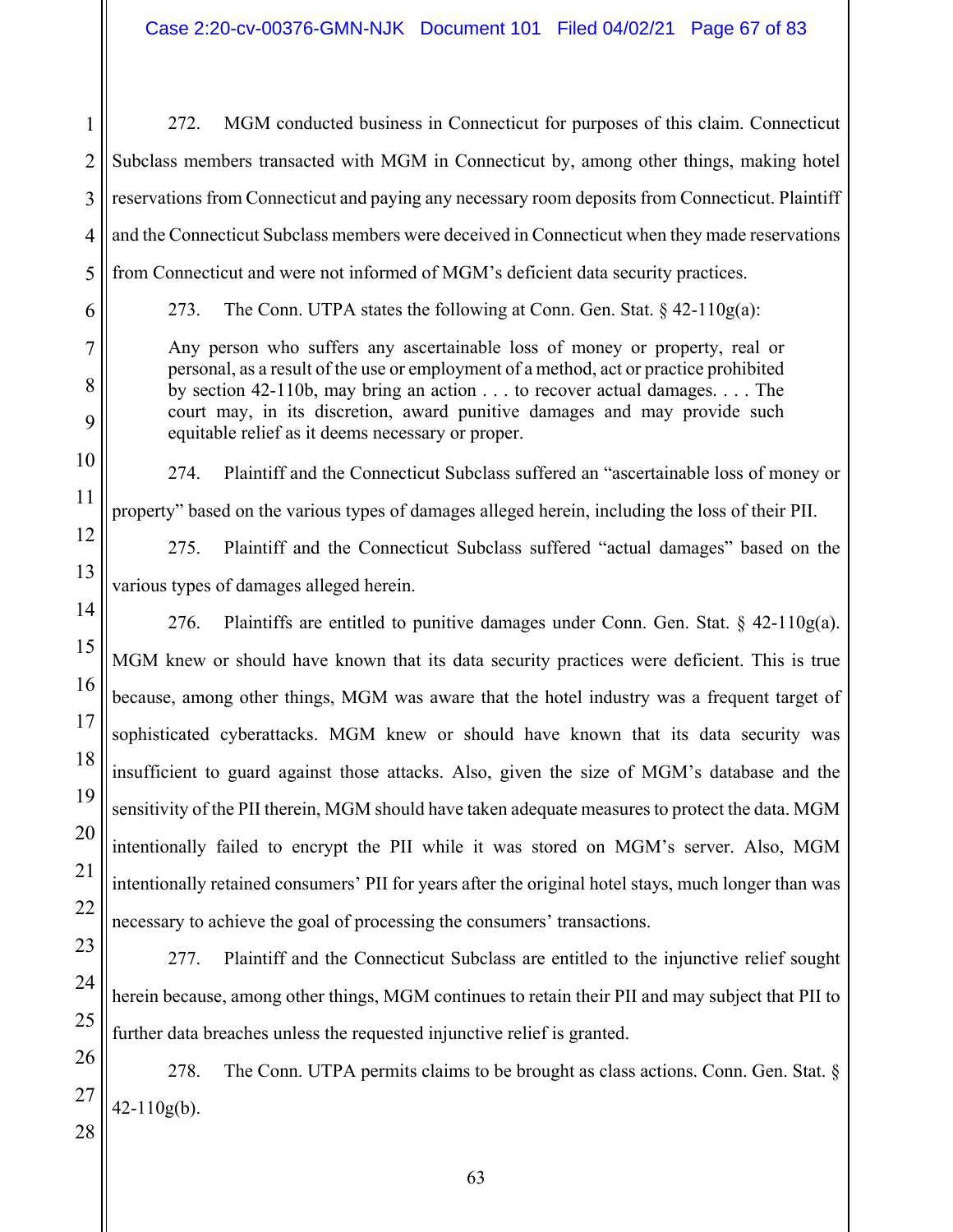1 2 3 4 5 6 7 8 9 10 11 12 13 14 15 16 17 18 19 20 21 22 23 24 25 26 27 28 279. The Conn. UTPA states the following at Conn. Gen. Stat.  $\S 42{\text -}110g(d)$ : [T]he court may award, to the plaintiff . . . costs and reasonable attorneys' fees based on the work reasonably performed by an attorney and not on the amount of recovery. . . . In any action brought under this section, the court may, in its discretion, order, in addition to damages or in lieu of damages, injunctive or other equitable relief. 280. Plaintiff and the Connecticut Subclass are entitled to recovery of their costs and reasonable attorneys' fees. 281. As a result of MGM's unfair or deceptive acts or practices, Plaintiff and the Connecticut Subclass have suffered and will continue to suffer ascertainable losses of money or property, as well as non-monetary damages, all as alleged herein. 282. Plaintiff and the Connecticut Subclass seek all monetary, non-monetary, and injunctive relief allowed by the Conn. UTPA. **COUNT X VIOLATION OF THE GEORGIA DECEPTIVE TRADE PRACTICES ACT Ga. Code Ann. §§ 10-1-370,** *et seq***. (On Behalf of the Georgia Subclass)**  283. Plaintiff Fossett ("Plaintiff" for purposes of this count) re-alleges and incorporates by reference all preceding allegations as if fully set forth herein. 284. MGM, Plaintiff, and the Georgia Subclass members are "persons" within the meaning of the Georgia Deceptive Trade Practices Act ("Georgia DTPA"), Ga. Code Ann. § 10-  $1-370(5)$ . 285. The Georgia DTPA states the following at Ga. Code Ann. § 10-1-372: (a) A person engages in a deceptive trade practice when, in the course of his business, vocation, or occupation, he: . . . (5) Represents that goods or services have  $\dots$  characteristics,  $\dots$  uses, [or] benefits  $\dots$  that they do not have;  $\dots$  (7) Represents that goods or services are of a particular standard, quality, or grade . . . if they are of another; . . . [or] (12) Engages in any other conduct which similarly creates a likelihood of confusion or of misunderstanding. 286. MGM engaged in deceptive trade practices in violation of Ga. Code Ann. § 10-1-  $372(a)(5)$ , (7), and (12) by, among other things: (a) Omitting and concealing the material fact that it did not employ reasonable Case 2:20-cv-00376-GMN-NJK Document 101 Filed 04/02/21 Page 68 of 83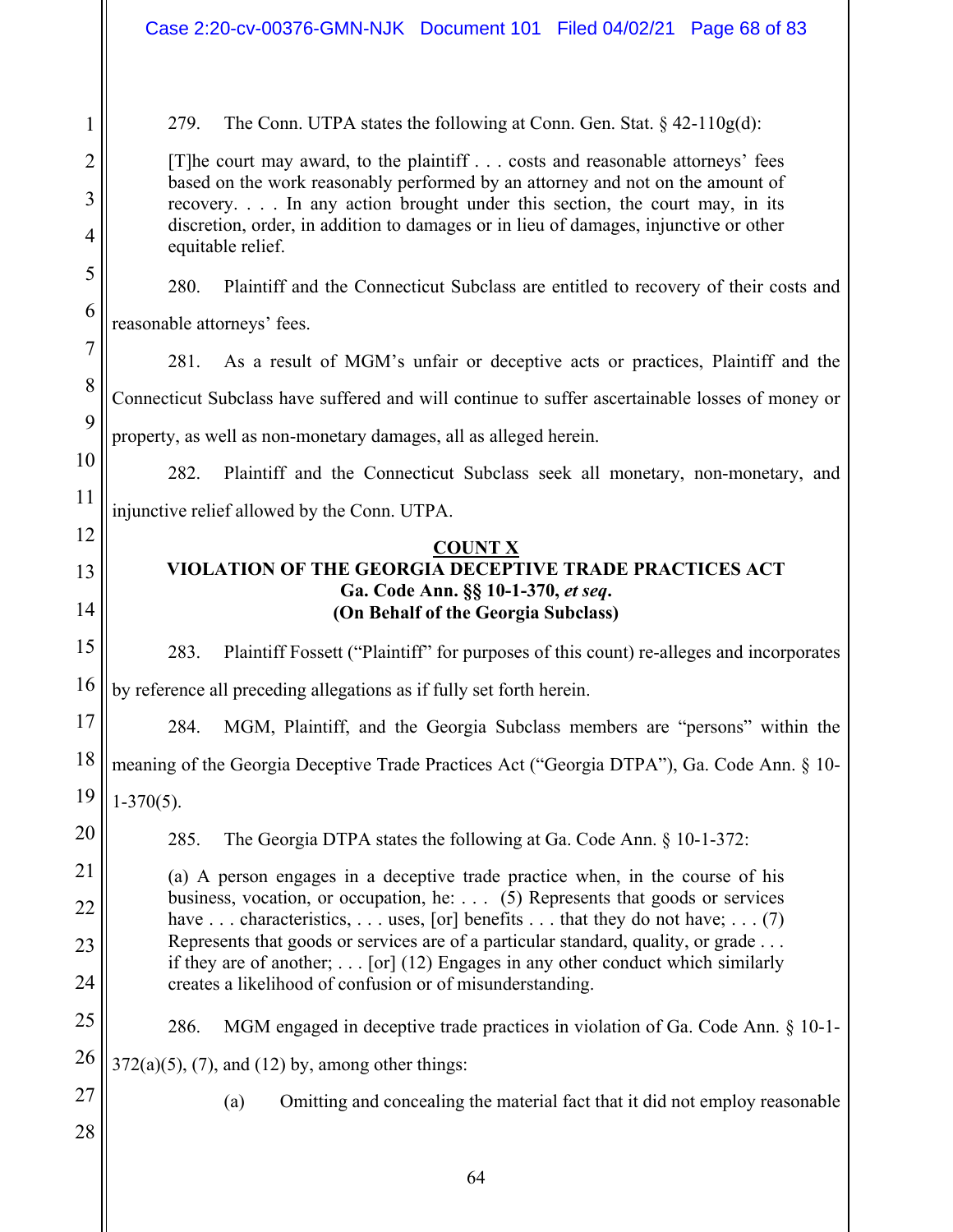measures to secure consumers' PII. MGM could and should have made a proper disclosure when accepting hotel reservations, during the check-in process, or by any other means reasonably calculated to inform consumers of the inadequate data security; and

(b) Making implied or implicit representations that its data security practices were sufficient to protect consumers' PII. MGM required consumers to provide their PII during the reservation and/or check-in process. In doing so, MGM made implied or implicit representations that its data security practices were sufficient to protect consumers' PII. By virtue of accepting Plaintiffs' PII during the reservation and check-in process, MGM implicitly represented that its data security processes were sufficient to safeguard the PII.

10 11 12 287. The Georgia DTPA states that "[i]n order to prevail in an action under this part, a complainant need not prove . . . actual confusion or misunderstanding." Ga. Code Ann. § 10-1- 372(b).

13 14 15 16 17 18 19 288. The Georgia DTPA further states: "A person likely to be damaged by a deceptive trade practice of another may be granted an injunction against it under the principles of equity and on terms that the court considers reasonable. Proof of monetary damage, loss of profits, or intent to deceive is not required." Ga. Code Ann. § 10-1-373(a). Plaintiff and the Georgia Subclass are entitled to the injunctive relief sought herein because, among other things, MGM continues to retain their PII and may subject that PII to further data breaches unless the requested injunctive relief is granted.

20 21 22 23 24 25 26 27 289. The Georgia DTPA states that the "court, in its discretion, may award attorney's fees to the prevailing party if . . . [t]he party charged with a deceptive trade practice has willfully engaged in the trade practice knowing it to be deceptive." Ga. Code Ann. § 10-1-373(b)(2). MGM willfully engaged in deceptive trade practices knowing them to be deceptive. MGM knew or should have known that its data security practices were deficient. This is true because, among other things, MGM was aware that the hotel industry was a frequent target of sophisticated cyberattacks. MGM knew or should have known that its data security practices were insufficient to guard against those attacks.

1

2

3

4

5

6

7

8

9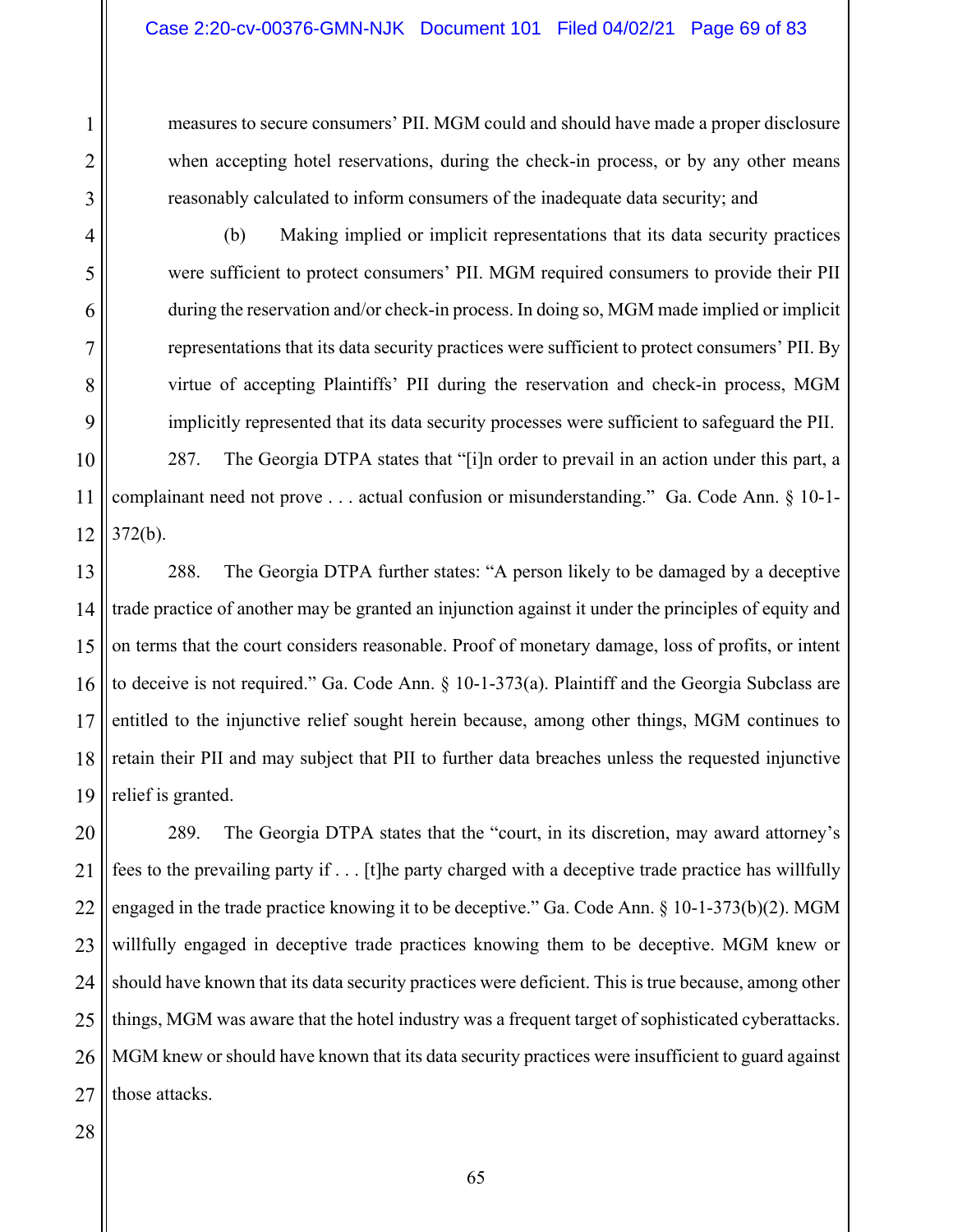1 2 3 290. The Georgia DTPA states that "[c]osts shall be allowed to the prevailing party unless the court otherwise directs." Ga. Code Ann. § 10-1-373(b). Plaintiff and the Georgia Subclass are entitled to recover their costs of pursuing this litigation.

4 5 6 291. As a result of MGM's deceptive acts and practices, Plaintiff and the Georgia Subclass have suffered and will continue to suffer injury, ascertainable losses of money or property, and non-monetary damages, as alleged herein.

7 8 292. Plaintiff and the Georgia Subclass seek all monetary and non-monetary relief allowed by the Georgia DTPA, including injunctive relief and attorneys' fees.

#### **COUNT XI VIOLATION OF NEW YORK GENERAL BUSINESS LAW N.Y. Gen. Bus. Law § 349 (On Behalf of the New York Subclass)**

12 13 293. Plaintiff Kerri Shapiro ("Plaintiff" for purposes of this count) re-alleges and incorporates by reference all preceding allegations as if fully set forth herein.

14 15 16 294. New York Gen. Bus. Law § 349(a) states: "Deceptive acts or practices in the conduct of any business, trade or commerce or in the furnishing of any service in this state are hereby declared unlawful."

17 18 295. MGM engaged in deceptive acts or practices in violation of N.Y. Gen. Bus. Law § 349(a) by, among other things:

(a) Omitting and concealing the material fact that it did not employ reasonable measures to secure consumers' PII. MGM could and should have made a proper disclosure when accepting hotel reservations, during the check-in process, or by any other means reasonably calculated to inform consumers of the inadequate data security;

23 24 25 26 27 (b) Making implied or implicit representations that its data security practices were sufficient to protect consumers' PII. MGM required consumers to provide their PII during the reservation and/or check-in process. In doing so, MGM made implied or implicit representations that its data security practices were sufficient to protect consumers' PII. By virtue of accepting Plaintiffs' PII during the reservation and check-in process, MGM

28

9

10

11

19

20

21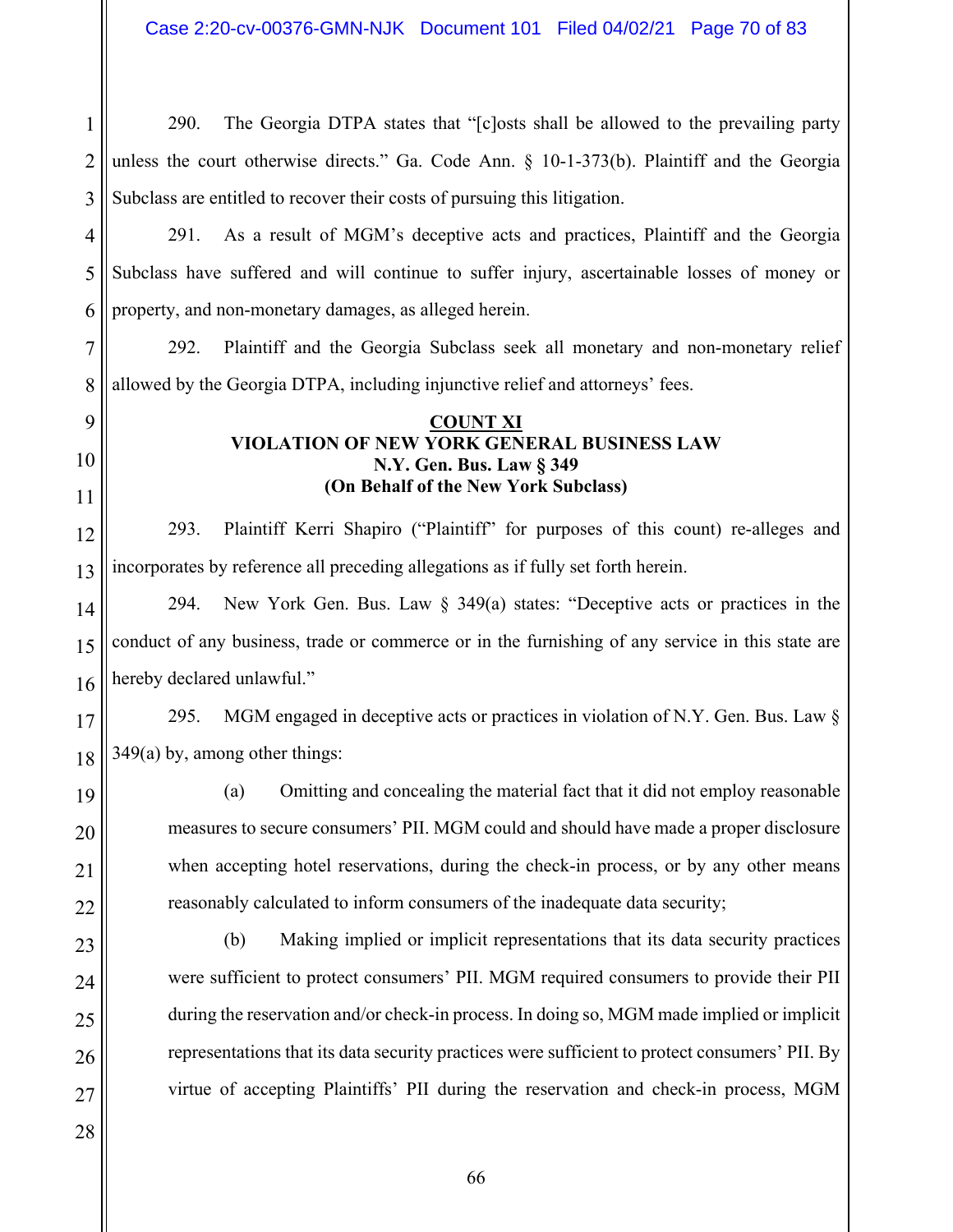implicitly represented that its data security processes were sufficient to safeguard the PII;

(c) Failing to adopt reasonable safeguards to protect the New York Subclass members' PII in violation of N.Y. Gen. Bus. Law § 899-bb, which states: "Any person or business that owns or licenses computerized data which includes private information of a resident of New York shall develop, implement and maintain reasonable safeguards to protect the security, confidentiality and integrity of the private information. . . . Any person or business that fails to comply with this subdivision shall be deemed to have violated section three hundred forty-nine of this chapter."; and

(d) Omitting and concealing the material fact that it did not comply with common law and statutory duties pertaining to data security, including but not limited to duties imposed by the FTC Act, 15 U.S.C. § 45.

12 13 14 15 16 296. MGM conducted business in New York for purposes of this claim. New York Subclass members transacted with MGM in New York by, among other things, making hotel reservations from New York and paying any necessary room deposits from New York. Plaintiff and the New York Subclass members were deceived in New York when they made reservations from New York and were not informed of MGM's deficient data security practices.

17 18 297. MGM's omissions and misrepresentations were objectively likely to mislead a reasonable consumer acting reasonably under the circumstances.

19 20 298. MGM's omissions and misrepresentations were material because they were likely to deceive consumers regarding the adequacy of MGM's data security practices.

21

22

23

24

25

1

2

3

4

5

6

7

8

9

10

11

299. N.Y. Gen. Bus. Law § 349(h) states:

[A]ny person who has been injured by reason of any violation of this section may bring an action in his own name to enjoin such unlawful act or practice, an action to recover his actual damages or fifty dollars, whichever is greater, or both such actions. The court may, in its discretion, increase the award of damages to an amount not to exceed three times the actual damages up to one thousand dollars, if the court finds the defendant willfully or knowingly violated this section. The court may award reasonable attorney's fees to a prevailing plaintiff.

26 27

300. The various types of damages incurred by Plaintiff and the New York Subclass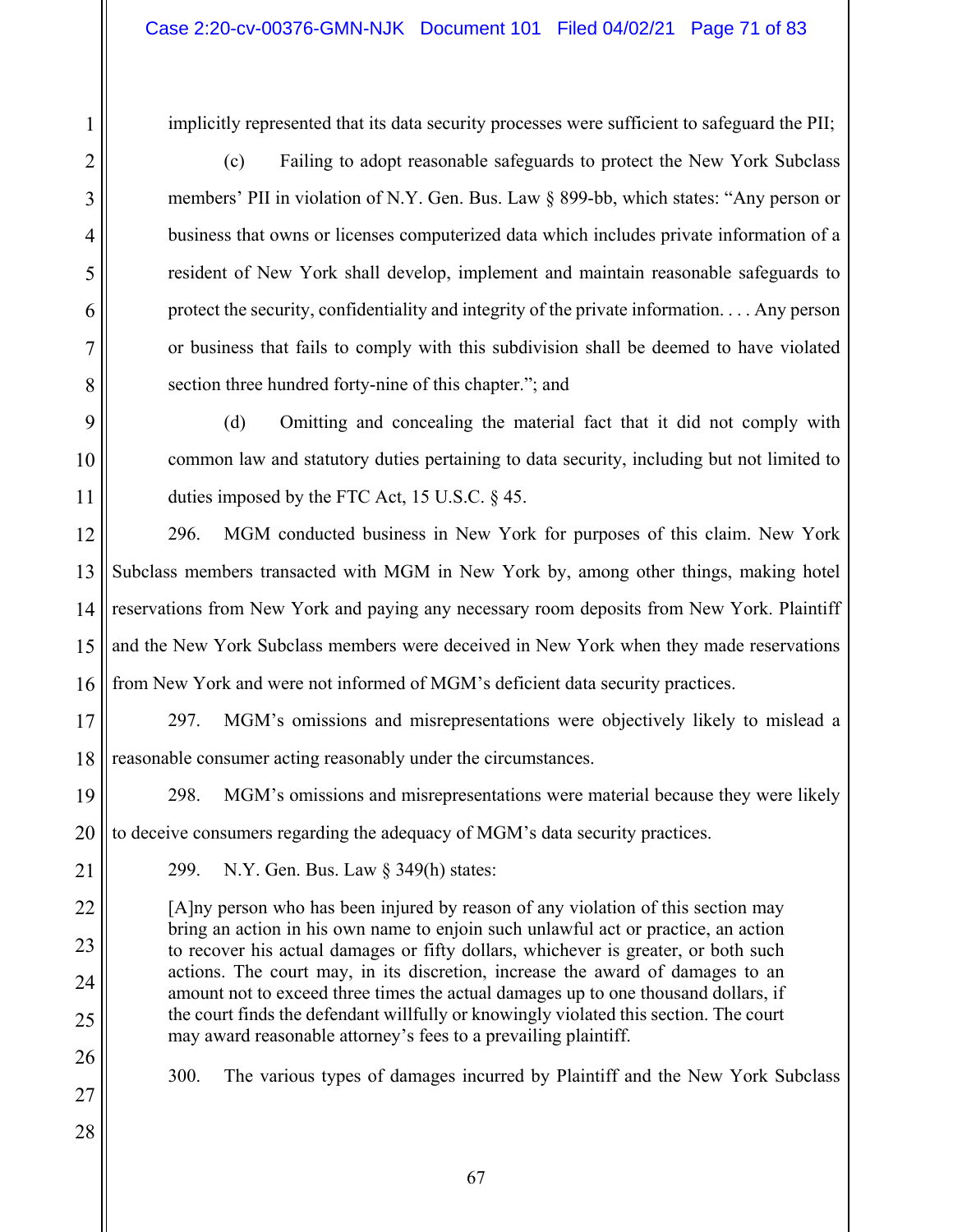1 2 3 4 5 alleged herein satisfy both the "injured" and "actual damages" requirements of N.Y. Gen. Bus. Law § 349(h). Plaintiff and the New York Subclass suffered and will continue to suffer injury, loss of money or property, and monetary and non-monetary damages, as alleged herein. Plaintiff and the New York Subclass members are entitled to the greater of their actual damages or statutory damages of \$50.

6 7 8 9 10 11 12 13 14 15 301. Plaintiff and the New York Subclass are entitled to treble damages of up to \$1,000 under N.Y. Gen. Bus. Law § 349(h) because MGM "willfully or knowingly" violated N.Y. Gen. Bus. Law § 349(a). MGM knew or should have known that its data security practices were deficient. This is true because, among other things, MGM was aware that the hotel industry was a frequent target of sophisticated cyberattacks. MGM knew or should have known that its data security practices were insufficient to guard against those attacks. Given the volume and sensitivity of the PII in MGM's database, MGM should have taken adequate measures to protect the data and should have been aware of any shortcomings. MGM also willfully and knowingly failed to encrypt the PII. MGM also willfully and knowingly retained consumers' PII for much longer than was necessary to process the underlying hotel stays.

16 17 18 302. MGM's deceptive and unlawful practices affected the public interest and consumers at large, including thousands or more of New York residents affected by the Data Breach.

19 20 303. MGM's deceptive and unlawful practices caused substantial injury to Plaintiff and New York Subclass members that those individuals could not reasonably avoid.

21 22 23 304. Plaintiff and the New York Subclass are entitled to the injunctive relief sought herein because, among other things, MGM continues to retain their PII and may subject that PII to further data breaches unless injunctive relief is granted.

24 25 305. Plaintiff and the New York Subclass are entitled to an award of their attorney's fees under N.Y. Gen. Bus. Law § 349(h).

26 27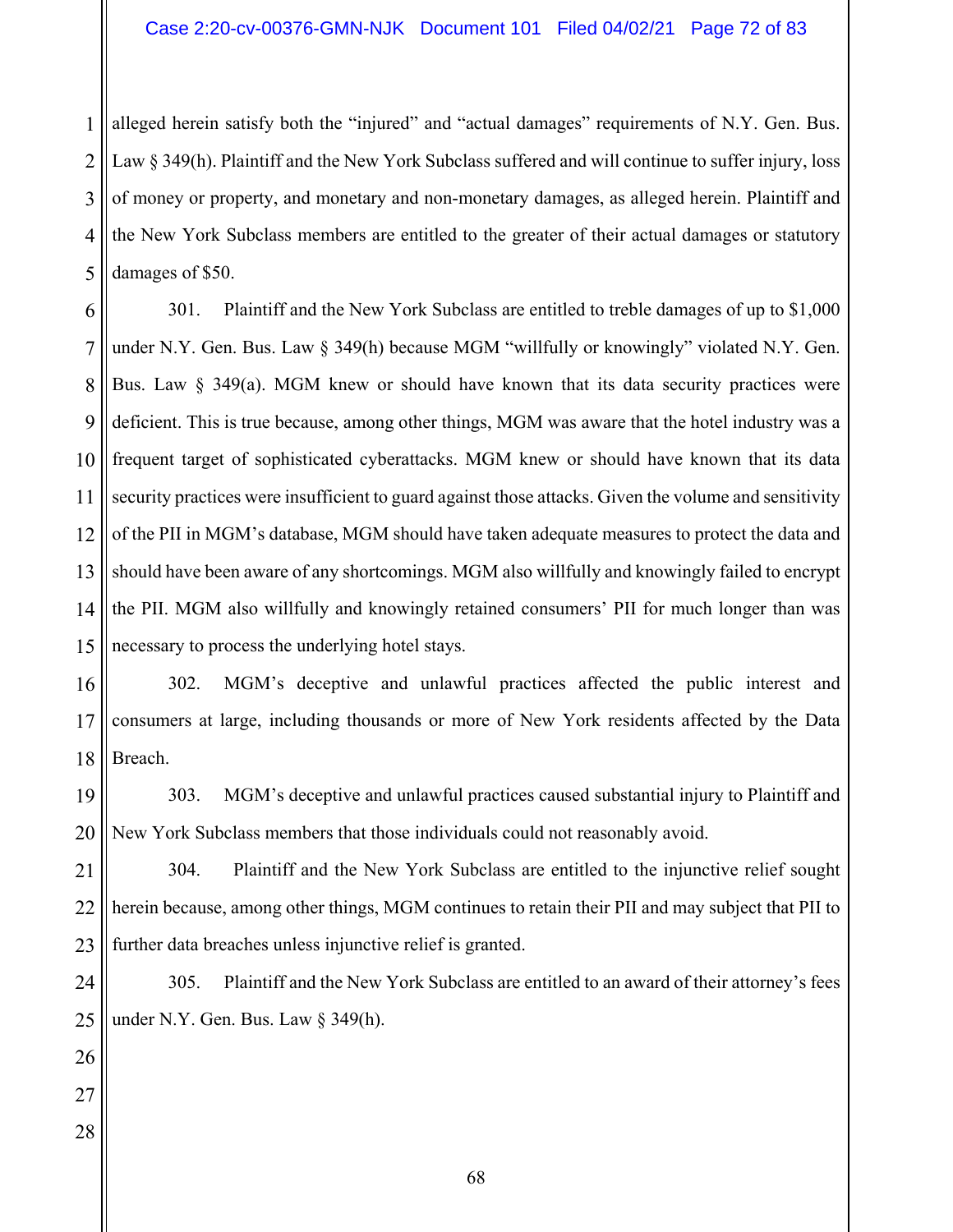### **COUNT XII VIOLATION OF THE OHIO DECEPTIVE TRADE PRACTICES ACT Ohio Rev. Code §§ 4165.01,** *et seq.* **(On Behalf of the Ohio Subclass)**

306. Plaintiff Julie Mutsko ("Plaintiff" for purposes of this count) re-alleges and incorporates by reference all preceding allegations as if fully set forth herein.

307. MGM, Plaintiff, and Ohio Subclass members are each a "person" as defined in Ohio Rev. Code § 4165.01(D).

308. The Ohio Deceptive Trade Practices Act states: "A person engages in a deceptive trade practice when, in the course of the person's business, vocation, or occupation, the person does any of the following:  $\dots$  (7) Represents that goods or services have  $\dots$  characteristics . . [or] benefits . . . that they do not have; . . . [or] (9) Represents that goods or services are of a particular standard [or] quality . . . if they are of another." Ohio Rev. Code § 4165.02(A)(7), (9).

309. MGM engaged in deceptive trade practices in violation of Ohio Rev. Code §  $4165.02(A)(7)$  and (9) by:

1

2

3

4

(a) Omitting and concealing the material fact that it did not employ reasonable measures to secure consumers' PII. MGM could and should have made a proper disclosure when accepting hotel reservations, during the check-in process, or by any other means reasonably calculated to inform consumers of the inadequate data security;

(b) Making implied or implicit representations that its data security practices were sufficient to protect consumers' PII. MGM required consumers to provide their PII during the reservation and/or check-in process. In doing so, MGM made implied or implicit representations that its data security practices were sufficient to protect consumers' PII. By virtue of accepting Plaintiffs' PII during the reservation and check-in process, MGM implicitly represented that its data security processes were sufficient to safeguard the PII; and

(c) Omitting that it did not comply with common law and statutory duties pertaining to the security of PII, including but not limited to duties imposed by the FTC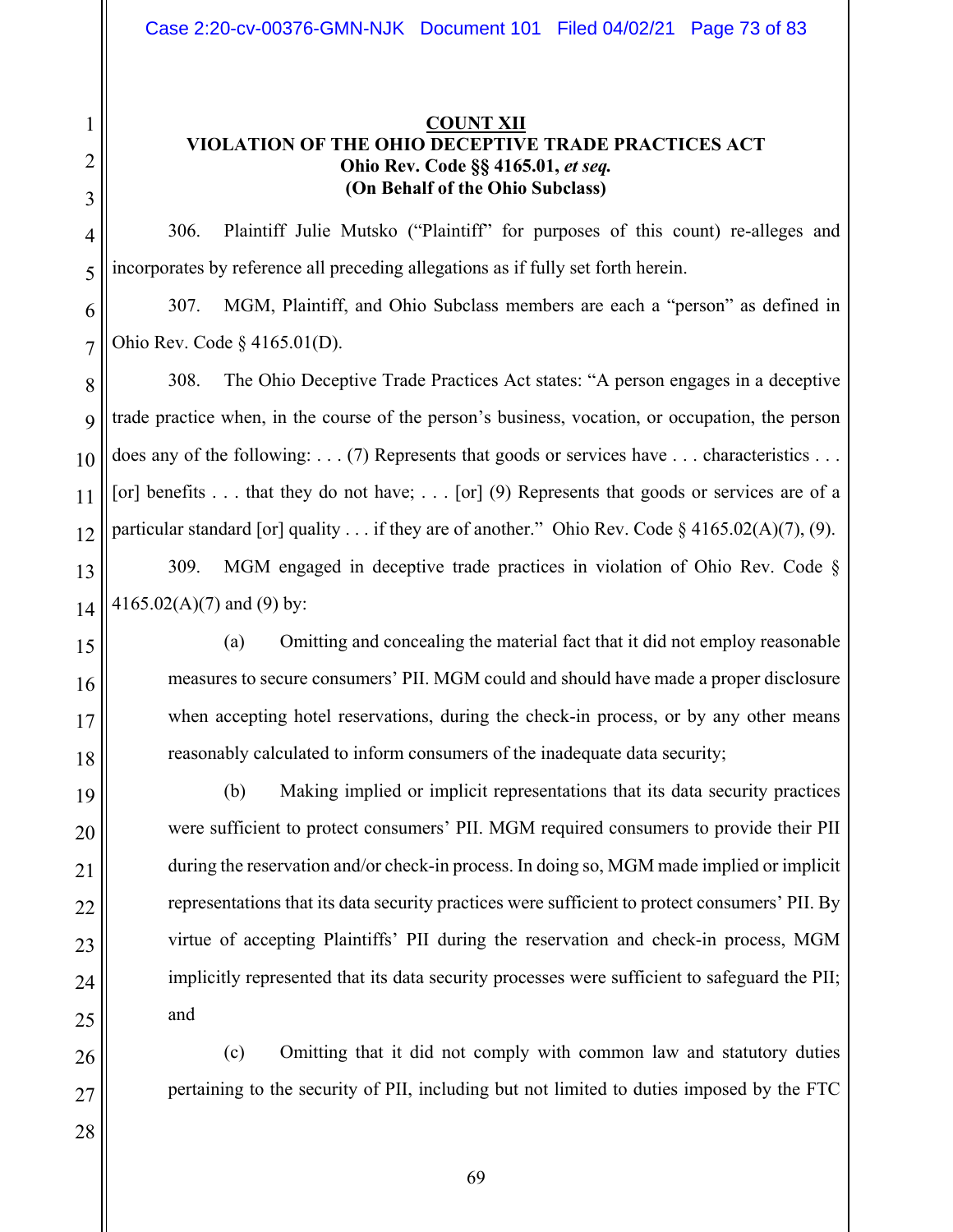Act, 15 U.S.C. § 45.

310. MGM's representations and omissions were material because they were likely to deceive reasonable consumers about the adequacy of MGM's data security and ability to protect the confidentiality of consumers' PII.

5 6 311. MGM advertised, offered, or sold goods or services in Ohio and engaged in trade or commerce directly or indirectly affecting the people of Ohio.

7 8 9 10 312. Plaintiff and the Ohio Subclass members transacted with MGM in Ohio by, among other things, making hotel reservations from Ohio and paying any necessary room deposits from Ohio. Plaintiff and the Ohio Subclass members were deceived in Ohio when they made reservations from Ohio and were not informed of MGM's deficient data security practices.

11 12 13 14 15 16 17 18 313. Ohio Rev. Code § 4165.03(B) states that an "award of attorney's fees may be assessed against a defendant if the court finds that the defendant has willfully engaged in a trade practice listed in division (A) of section 4165.02 of the Revised Code knowing it to be deceptive." MGM willfully engaged in its deceptive conduct knowing it to be deceptive. MGM knew or should have known that its data security practices were deficient. This is true because, among other things, MGM was aware that the hotel industry was a frequent target of sophisticated cyberattacks. MGM knew or should have known that its data security practices were insufficient to guard against those attacks.

19 20 21 314. As a direct and proximate result of MGM's deceptive trade practices, Plaintiff and the Ohio Subclass members have suffered and will continue to suffer injury, ascertainable losses of money or property, and monetary and non-monetary damages as alleged herein.

22 23 24 315. Plaintiff and the Ohio Subclass members seek all monetary and non-monetary relief allowed by law, including actual damages, restitution, injunctive relief, attorneys' fees, and any other relief available under Ohio Rev. Code § 4165.03.

25 26 27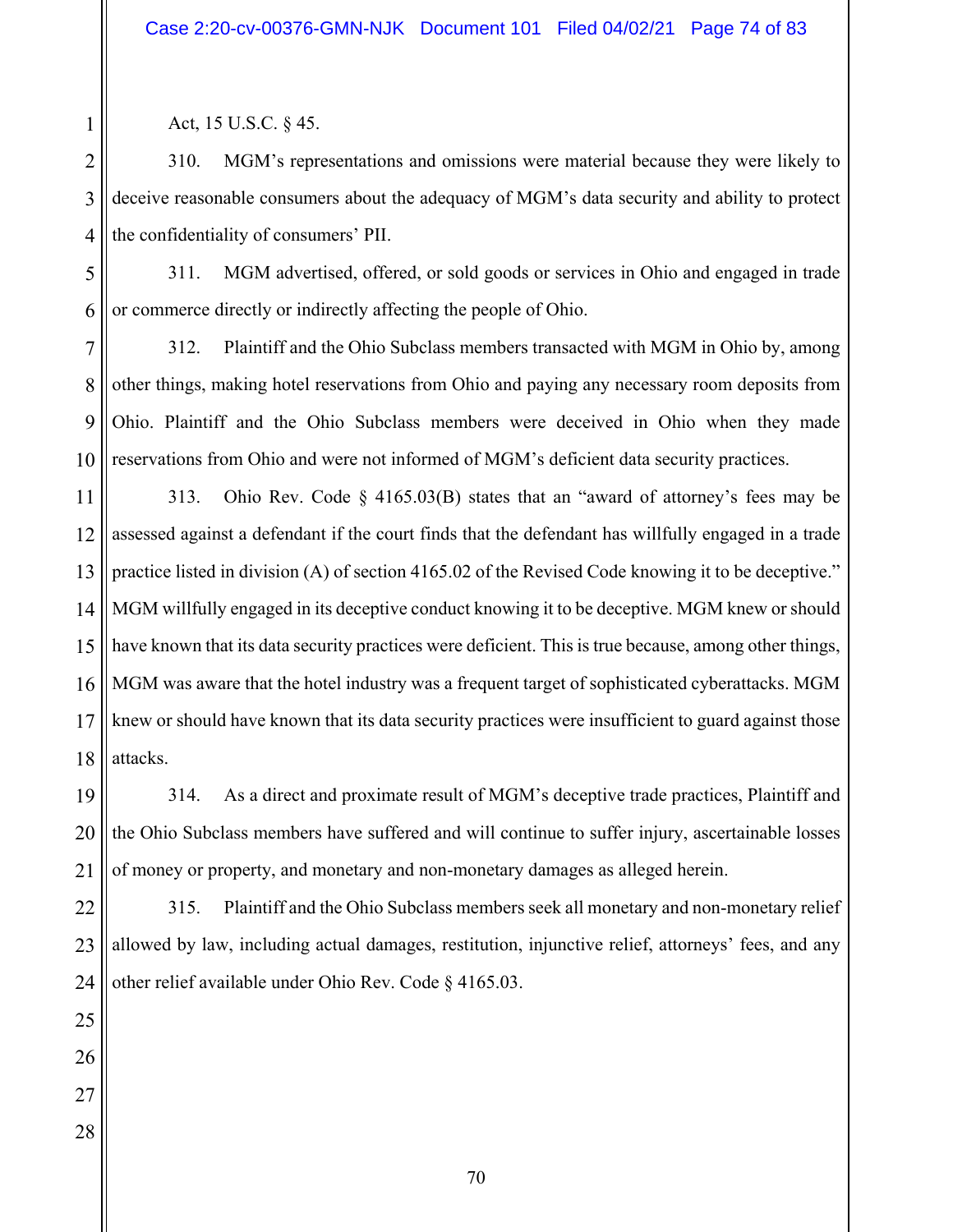| <b>COUNT XIII</b>                                    |
|------------------------------------------------------|
| VIOLATION OF THE OREGON UNLAWFUL TRADE PRACTICES ACT |
| Ore. Stat. §§ 646.605, et seq.                       |
| (On Behalf of the Oregon Subclass)                   |
|                                                      |

316. Plaintiff Dvorak ("Plaintiff" for purposes of this count) re-alleges and incorporates by reference all preceding allegations as if fully set forth herein.

317. MGM, Plaintiff, and Oregon Subclass members are "persons" within the meaning

7 of the Oregon Unlawful Trade Practices Act ("Oregon UTPA"), Ore. Stat. § 646.605(4).

318. MGM engaged in "trade" or "commerce" within the meaning of Ore. Stat. § 646.605(8).

1

2

3

4

5

6

8

9

10

11

12

13

14

15

16

17

18

19

20

21

22

23

24

25

26

27

28

319. The Oregon UTPA, at Ore. Stat. § 646.608, states the following:

(1) A person engages in an unlawful practice if in the course of the person's business, vocation or occupation the person does any of the following: . . . (e) Represents that . . . goods or services have . . . characteristics, . . . benefits, . . . or qualities that the  $\dots$  goods or services do not have  $\dots$  (g) Represents that  $\dots$ goods or services are of a particular standard, quality, or grade . . . if the . . . goods or services are of another. . . . [or] (u) Engages in any other unfair or deceptive conduct in trade or commerce.

# 320. Ore. Stat.  $\S$  646.608(2) states that a "representation under subsection (1) of this section . . . may be any manifestation of any assertion by words or conduct, including, but not limited to, a failure to disclose a fact."

321. MGM engaged in deceptive or unfair practices in violation of Ore. Stat. §  $646.608(1)(e)$ , (g), and (u) by, among other things:

(a) Omitting and concealing the material fact that it did not employ reasonable measures to secure consumers' PII. MGM could and should have made a proper disclosure when accepting hotel reservations, during the check-in process, or by any other means reasonably calculated to inform consumers of the inadequate data security;

(b) Making implied or implicit representations that its data security practices were sufficient to protect consumers' PII. MGM required consumers to provide their PII during the reservation and/or check-in process. In doing so, MGM made implied or implicit representations that its data security practices were sufficient to protect consumers' PII. By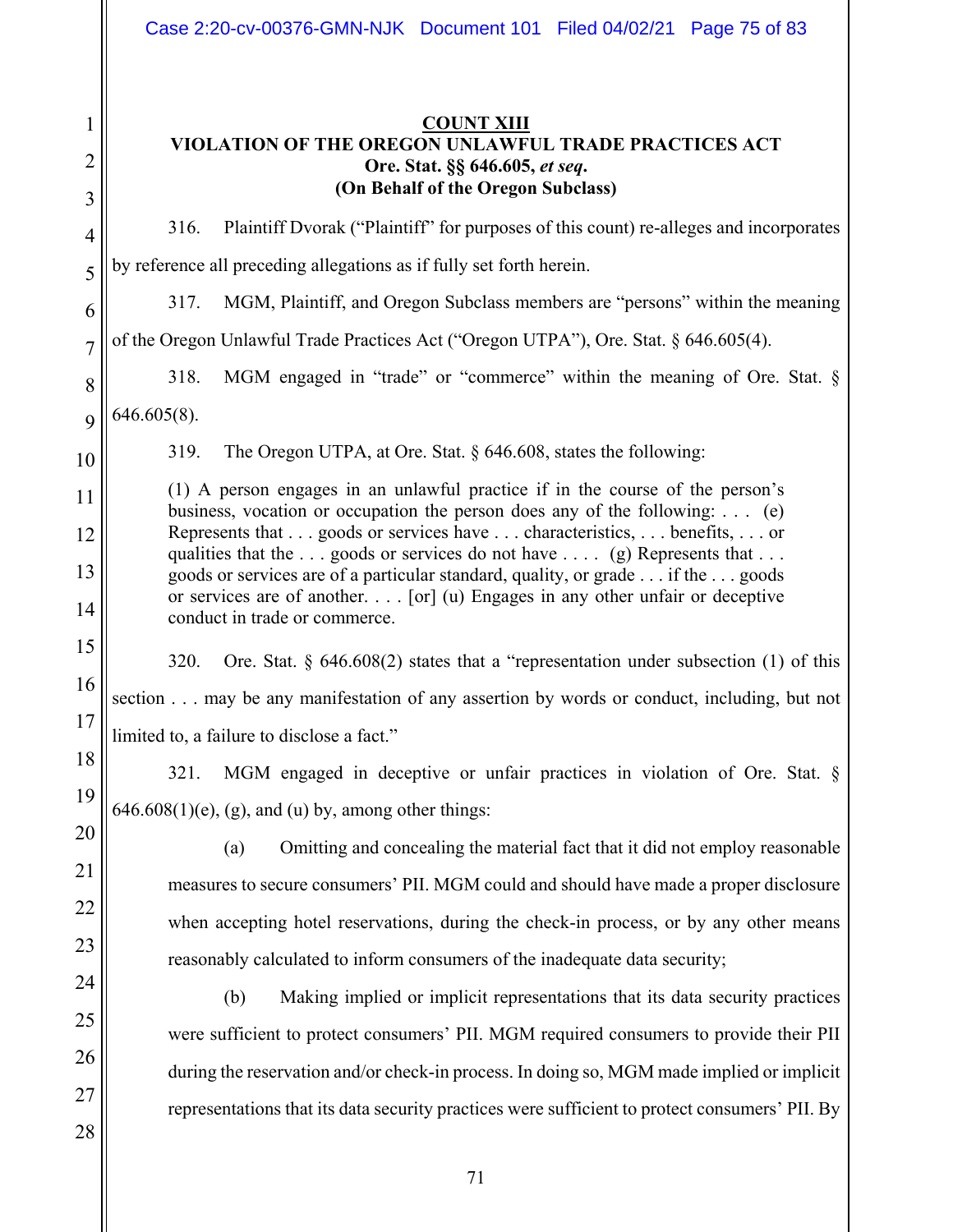virtue of accepting Plaintiffs' PII during the reservation and check-in process, MGM implicitly represented that its data security processes were sufficient to safeguard the PII;

(c) Omitting that it did not comply with common law and statutory duties pertaining to the security of PII, including but not limited to duties imposed by the FTC Act, 15 U.S.C. § 45;

(d) Failing to implement reasonable data security measures to protect consumers' PII; and

(e) Retaining PII for much longer than was necessary to process consumers' hotel stays.

322. The Oregon UTPA also states: "A person engages in an unlawful trade practice if in the course of the person's business, vocation or occupation the person: . . . (9) Violates a provision of ORS 646A.600 to 646A.628." Ore. Stat. § 646.607(9). MGM violated two relevant sections of ORS 646A.600 to 646A.628.

(a) *First*, MGM violated Ore. Stat. § 646A.622(1), which states that entities that hold consumer data "shall develop, implement and maintain *reasonable safeguards* to protect the security, confidentiality and integrity of personal information." (Emphasis added.) MGM's violation of this code section is set forth more fully in the following Count, *infra*. MGM's violation of Ore. Stat. § 646A.622(1) serves as an independent actionable act for purposes of Plaintiff's Oregon UTPA claim under Ore. Stat. § 646.607. *See* Ore. Stat.  $\S 646A.604(11)(a)$  ("A person's violation of a provision of [the reasonable safeguards requirement of  $\S$  646A.622(1)] is an unlawful practice under ORS 646.607.").

(b) *Second,* MGM violated Ore. Stat. § 646A.604(1), which states: "If a covered entity is subject to a breach of security . . . , the covered entity shall give notice of the breach of security to: (a) The consumer to whom the personal information pertains." The entity "shall give notice of a breach of security in the most expeditious manner possible, without unreasonable delay." Ore. Stat. § 646A.604(3)(a). MGM failed to disclose the Data Breach in a timely manner. The hackers stole PII from MGM on July 7,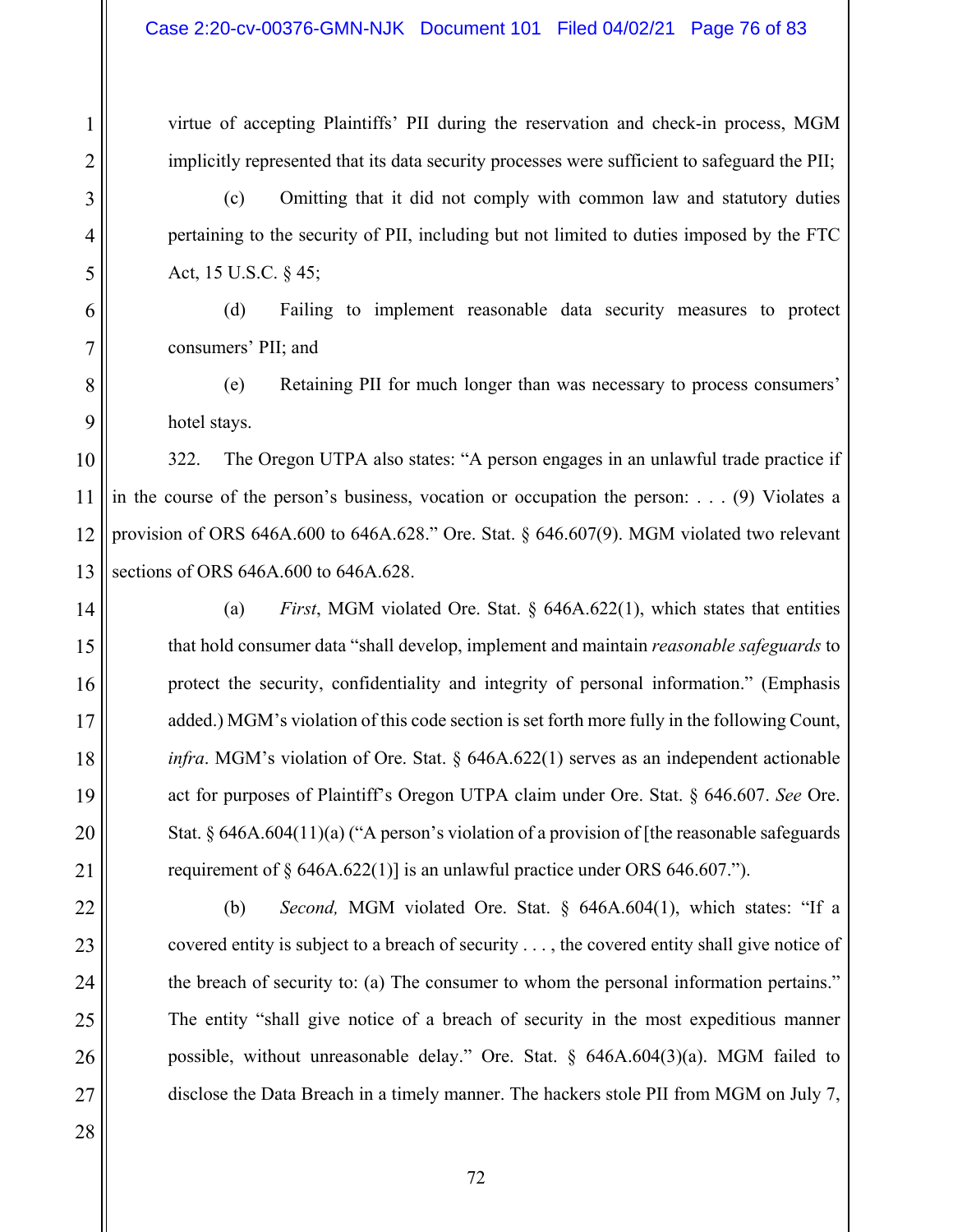2019, and MGM discovered the breach on July 10, 2019. MGM did not begin sending notices to affected consumers until two months later, on or around September 7, 2019. MGM has offered no explanation the delay. The length of the delay was unreasonable. The delay deprived Plaintiff and Oregon Subclass members of the ability to take prompt steps to closely scrutinize their financial and other accounts and take other protective measures to detect and deter misuse of their data. Also, MGM notified only a small fraction of the Oregon Subclass. To this day, MGM still has not notified many – perhaps most – of the affected consumers. In the days and months following the Data Breach, MGM did not post any announcements of the Data Breach on its website or issue any press releases announcing the breach. By failing to disclose the Data Breach in a timely manner, MGM violated Ore. Stat.  $\S$  646A.604(1) and (3)(a). MGM's violation of Ore. Stat.  $\S$  646A.604 serves as an independent actionable act for purposes of Plaintiff's Oregon UTPA claim under Ore. Stat. § 646.607. *See* Ore. Stat. § 646A.604(11)(a) ("A person's violation of a provision of [the data breach notification requirement of  $\S$  646A.604] is an unlawful practice under ORS 646.607.").

16 17 18 19 323. The Oregon UTPA also states: "A person engages in an unlawful trade practice if in the course of the person's business, vocation or occupation the person: (1) Employs any unconscionable tactic in connection with selling [or] renting . . . goods or services." Ore. Stat. § 646.607(1).

20 21 22 23 24 25 26 324. MGM employed unconscionable tactics. MGM knew or should have known that its data security practices were deficient. This is true because, among other things, MGM was aware that the hotel industry was a frequent target of sophisticated cyberattacks. MGM knew or should have known that its data security was insufficient to guard against those attacks. Also, given the volume and sensitivity of the PII in MGM's database, MGM should have taken adequate measures to protect the data. MGM also knowingly failed to encrypt the PII stored on its server. Further, MGM retained consumers' PII for years after the original hotel stays, much longer than was necessary to achieve the goal of processing the consumers' transactions.

1

2

3

4

5

6

7

8

9

10

11

12

13

14

15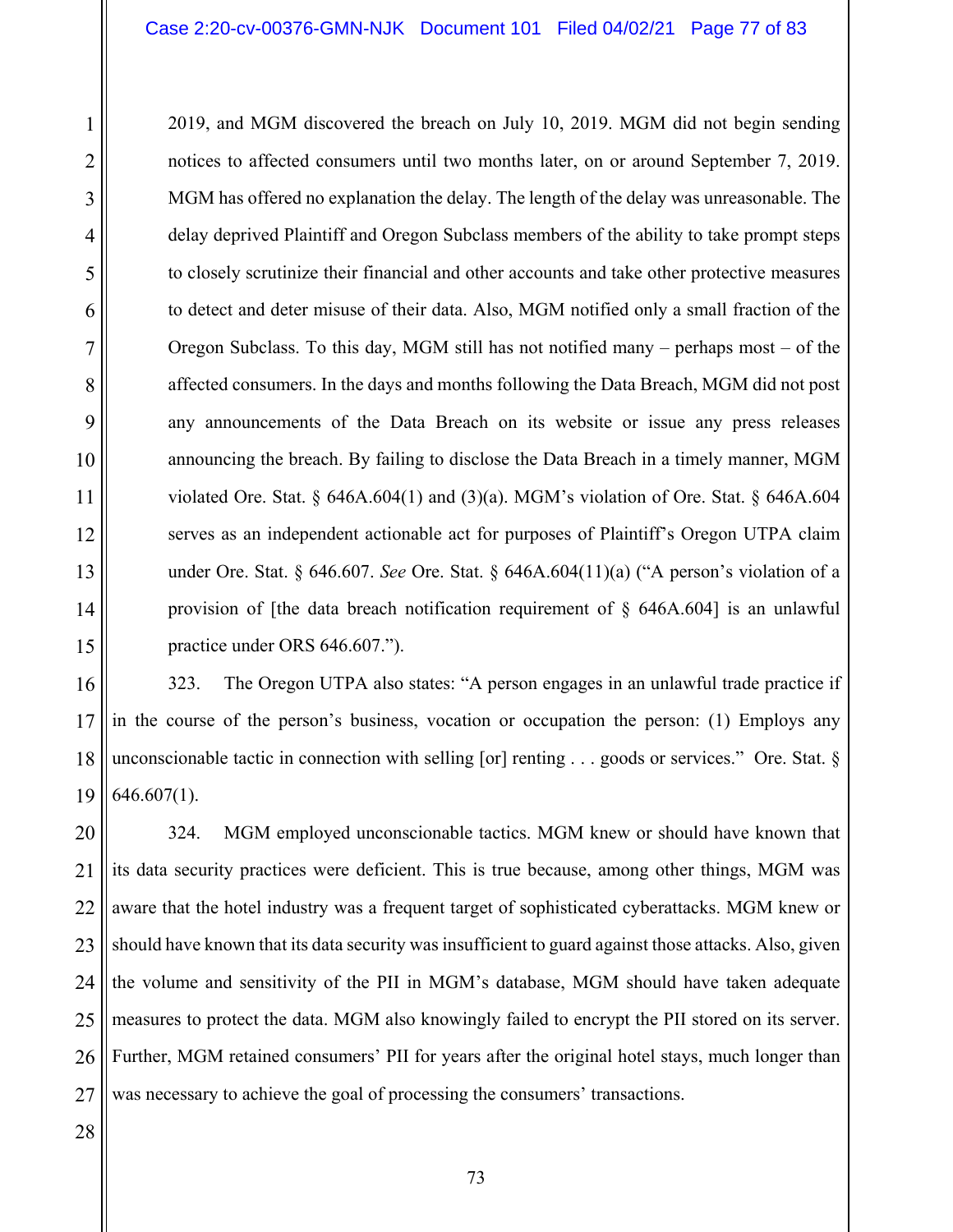### 325. Ore. Stat. § 646.638(1) states:

[A] person that suffers an ascertainable loss of money or property, real or personal, as a result of another person's willful use or employment of a method, act or practice declared unlawful under ORS 646.608, may bring an individual action in an appropriate court to recover actual damages or statutory damages of \$200, whichever is greater. The court or the jury may award punitive damages and the court may provide any equitable relief the court considers necessary or proper.

6 7 8 9 10 11 326. Willful conduct is defined as follows: "A willful violation occurs when the person committing the violation knew or should have known that the conduct of the person was a violation." Ore. Stat. 646.605(10). MGM engaged in a willful violation of the Oregon UTPA for the reasons noted above regarding MGM's unconscionable tactics. As a result, Plaintiff and the Oregon Subclass members are entitled to the greater of their actual damages or statutory damages of \$200 pursuant to Ore. Stat. § 646.638(1).

#### 12 13 327. Punitive damages are also warranted under Ore. Stat. § 646.638(1), for the same reasons discussed above regarding MGM's unconscionable tactics.

14 15 328. Plaintiff and the Oregon Subclass suffered an "ascertainable loss of money or property" based on the various types of damages alleged herein, including the loss of their PII.

16 17 18 329. Ore. Stat. § 646.638(3) states that the "court may award reasonable attorney fees and costs at trial and on appeal to a prevailing plaintiff in an action under this section." Plaintiff and the Oregon Subclass seek an award of their attorney fees and costs.

19 20 330. Ore. Stat. § 646.638(8) expressly permits class actions and the recovery therein of statutory damages, punitive damages, and injunctive relief:

A class action may be maintained under this section. In any class action under this section:

> (a) Statutory damages under subsection (1) of this section may be recovered on behalf of class members only if the plaintiffs in the action establish that the members have sustained an ascertainable loss of money or property as a result of a reckless or knowing use or employment by the defendant of a method, act or practice declared unlawful by ORS 646.608;

(b) The trier of fact may award punitive damages; and

(c) The court may award appropriate equitable relief.

27 28

21

22

23

24

25

26

1

2

3

4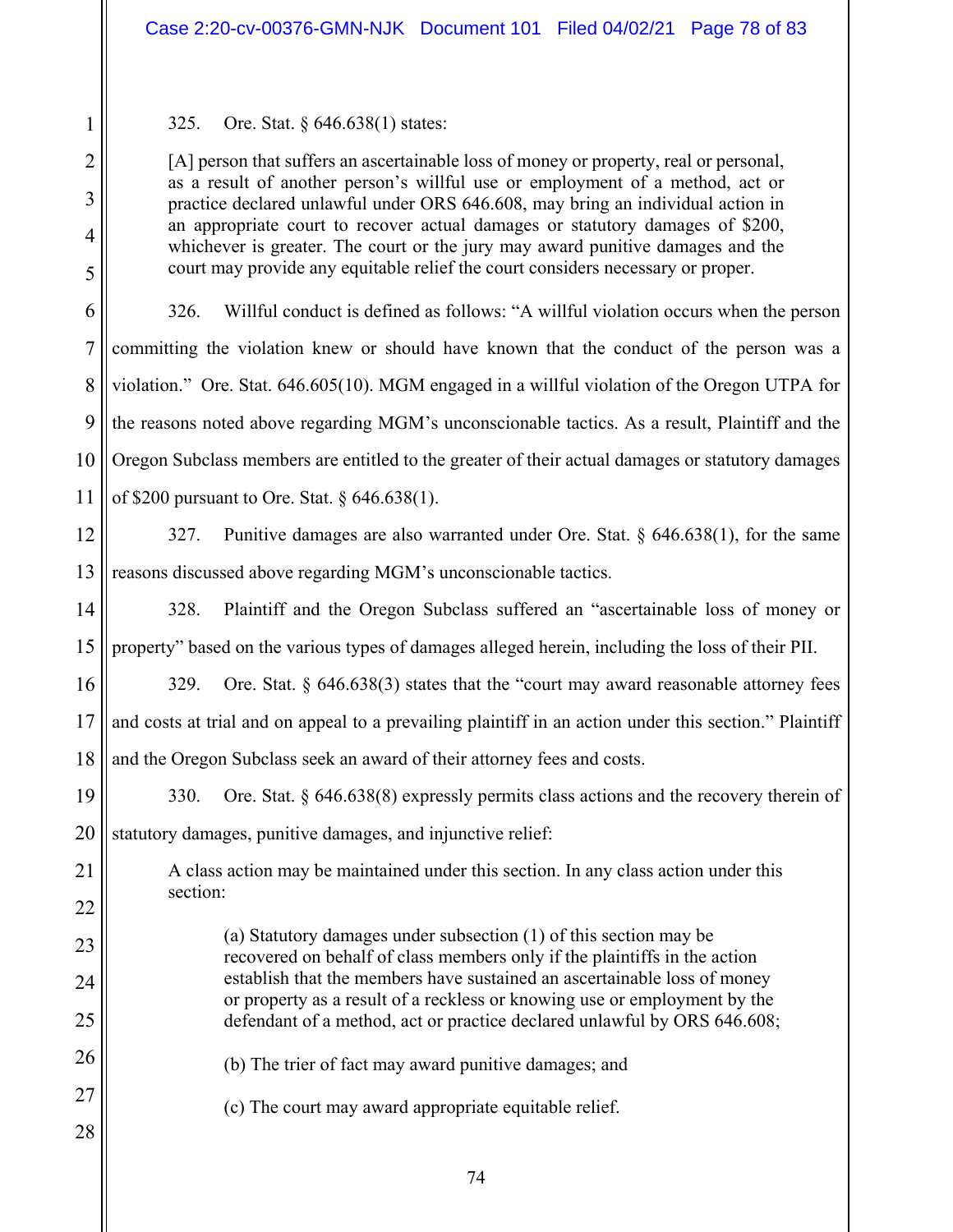331. MGM engaged in a "reckless or knowing" use or employment of an unlawful trade practice for the reasons noted above regarding MGM's unconscionable tactics.

332. As a direct and proximate result of MGM's unfair and deceptive acts and practices, Plaintiff and the Oregon Subclass have suffered and will continue to suffer injury, ascertainable losses of money or property, and monetary and non-monetary damages, as alleged herein.

333. Plaintiff and the Oregon Subclass seek all monetary and non-monetary relief allowed by law, including actual damages, statutory damages, and punitive damages for MGM's willful violations of the Oregon UTPA, as well as injunctive relief, attorneys' fees, and all other relief available under Ore. Stat. §§ 646.636 and 646.638.

#### **COUNT XIV**

## **VIOLATION OF THE OREGON CONSUMER INFORMATION PROTECTION ACT Ore. Stat. §§ 646A.600,** *et seq***. (On Behalf of the Oregon Subclass)**

334. Plaintiff Dvorak ("Plaintiff" for purposes of this count) re-alleges and incorporates by reference all preceding allegations as if fully set forth herein.

335. The Oregon Consumer Information Protection Act ("Ore. CIPA") states: "A covered entity . . . shall develop, implement and maintain *reasonable safeguards* to protect the security, confidentiality and integrity of personal information." Ore. Stat. § 646A.622(1) (emphasis added).

336. The Ore. CIPA defines "covered entity" as a "person that owns, licenses, maintains, stores, manages, collects, processes, acquires or otherwise possesses personal information in the course of the person's business." Ore. Stat.  $\S$  646A.602(5)(a). MGM meets the definition of a covered entity.

337. The Ore. CIPA defines personal information as follows: "'Personal information' means: (A) A consumer's first name or first initial and last name in combination with any one or more of the following data elements: . . . (ii) A consumer's driver license number or state identification card number issued by the Department of Transportation; [or] (iii) A consumer's passport number or other identification number issued by the United States." Ore. CIPA §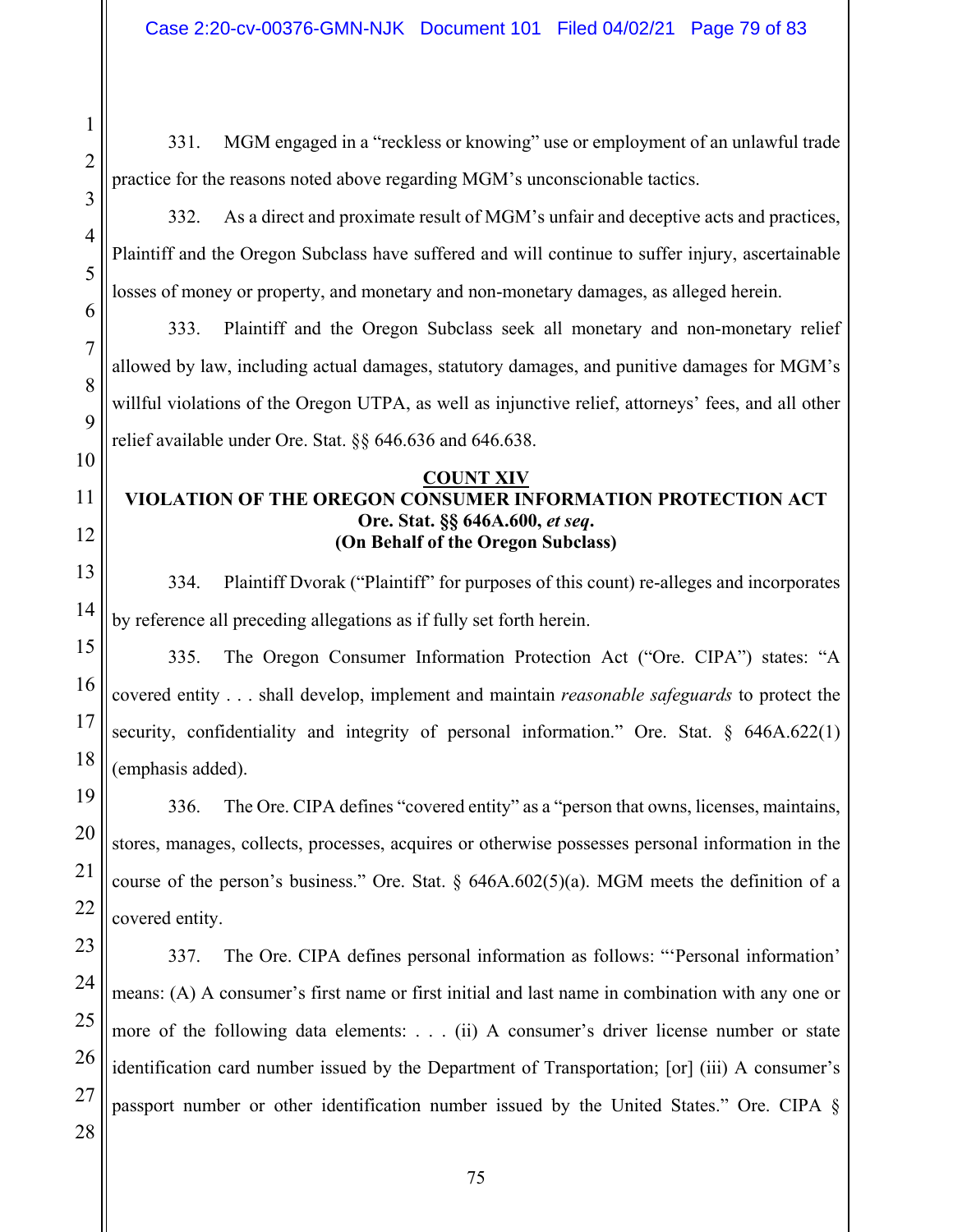1 2 3 4  $646A.603(12)(a)(A)$ . The PII stolen in the Data Breach includes personal information that meets this definition. Plaintiff Dvorak believes he presented his driver's license number to MGM when checking in for his MGM hotel stay, thus MGM possessed his driver's license number for purposes of this claim.

5 6 7 338. MGM failed to maintain reasonable safeguards to protect Plaintiff's and Oregon Subclass members' PII, for the reasons alleged herein. Accordingly, MGM violated Ore. Stat. § 646A.622(1).

8 9 10 11 339. Pursuant to Or. Stat. § 646A.604(11), violations of Or. Rev. Stat. § 646A.622 are unlawful practices for purposes of the Oregon Unlawful Trade Practices Act, Or. Stat. § 646.607, as set forth in the preceding Count. Thus, MGM's violation of Or. Rev. Stat. § 646A.622(1) is an actionable act for purposes of Plaintiff's Oregon Unlawful Trade Practices Act claim.

12 13 14 340. Plaintiff and Oregon Subclass members were injured by MGM's violation of the Ore. CIPA. Plaintiff and the Oregon Subclass seek all monetary and non-monetary relief allowed by law to compensate for their various types of damages alleged herein.

15 **VII. REQUEST FOR RELIEF** 

> WHEREFORE, Plaintiffs, on behalf of themselves and all others similarly situated, respectfully request the following relief:

18 19

16

17

- (a) An Order certifying this case as a class action;
- (b) An Order appointing Plaintiffs as class representatives;

20 21

22

23

24

25

26

27

(c) An Order appointing the undersigned counsel as class counsel;

(d) An award of compensatory damages, money for significant and reasonable identity protection services, statutory damages, treble damages, and punitive damages;

(e) Injunctive relief requiring MGM to: (i) strengthen its technical and administrative information security controls and adequately fund them for several years; (ii) submit to regular, independent SOC 2, Type 2 audits of its enterprise data networks and all security-relevant systems, with scoping and assertion statements established by an independent assessor; (iii) promptly implement all remediation measures recommended by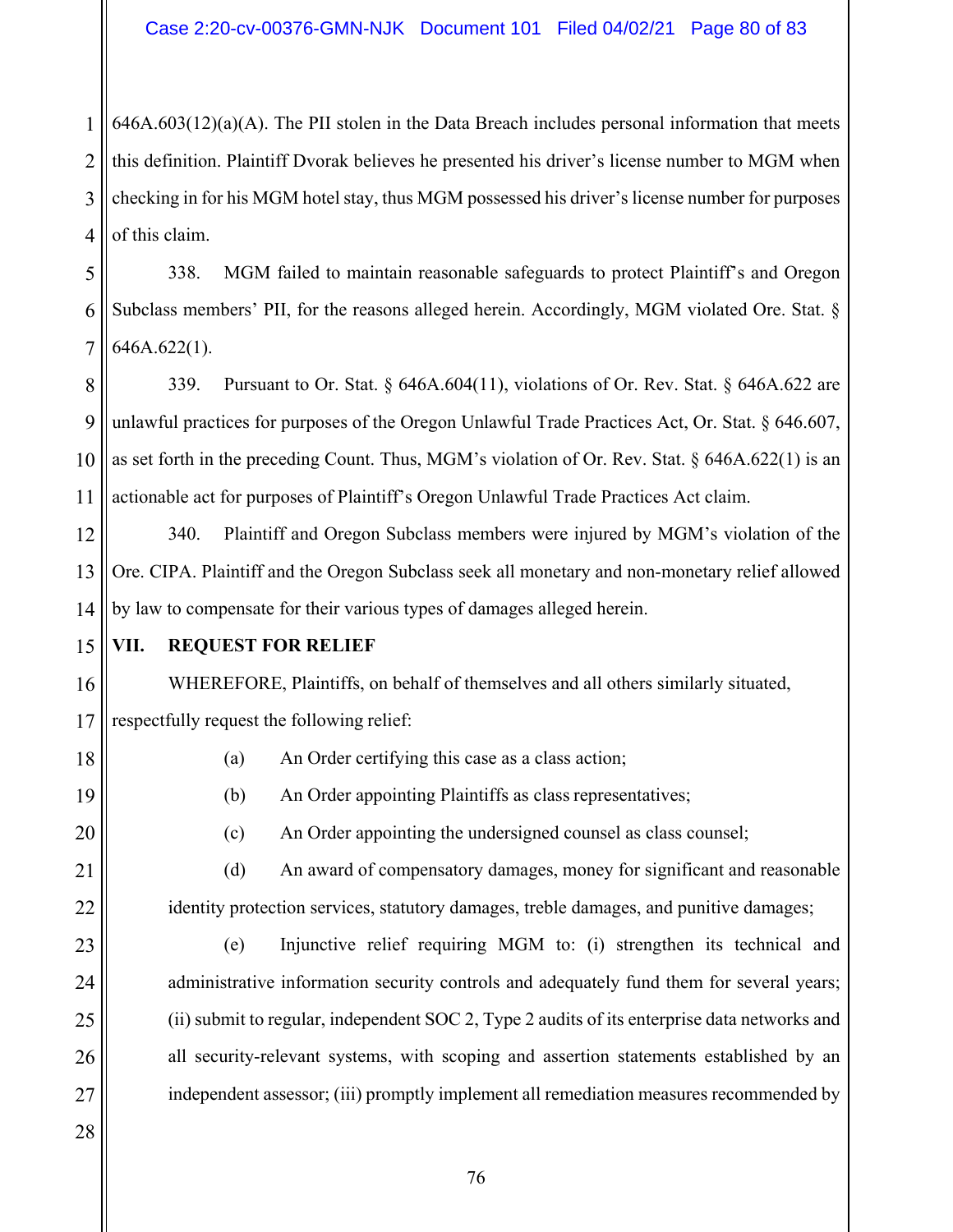the SOC 2, Type 2 assessor and any other forensic analysis or incident response entities retained to address the Data Breach; (iv) implement tokenization or column-level encryption of sensitive PII in all databases; (v) purge all PII that MGM no longer needs for processing Class members' prior hotel stays; and (vi) delete all PII from non-production database environments;

1

2

3

4

5

6

7

9

# (f) An award of Plaintiffs' attorneys' fees and litigation costs; and

(g) Such other and further relief as this Court may deem just and proper.

#### 8 **VIII. DEMAND FOR JURY TRIAL**

Plaintiffs demand a trial by jury as to all issues so triable.

10 11 12 13 14 15 16 17 18 19 20 21 22 23 24 25 26 27 28 Dated: April 2, 2021. Respectfully submitted, */s/ Don Springmeyer* . Don Springmeyer (NBN 1021) KEMP JONES, LLP 3800 Howard Hughes Parkway, 17th Floor Las Vegas, NV 89169 Tel: (702) 385-6000 Email: d.springmeyer@kempjones.com Miles N. Clark (NBN 13848) Matthew I. Knepper (NBN 12579) KNEPPER & CLARK LLC 5510 S. Fort Apache Rd., Suite 30 Las Vegas, NV 89148-7700 Tel: (702) 856-7430 Fax: (702) 447.8048 Email: miles.clark@knepperclark.com Email: matthew.knepper@knepperclark.com *Co-Liaison Counsel for Plaintiffs and the Class*  E. Michelle Drake (*Pro Hac Vice*) BERGER MONTAGUE, PC 43 SE Main Street, Suite 505 Minneapolis, MN 55414 Tel: (612) 594-5933 Fax: (612) 584-4470 Email: emdrake@bm.net -and-Michael Dell'Angelo (*Pro Hac Vice*)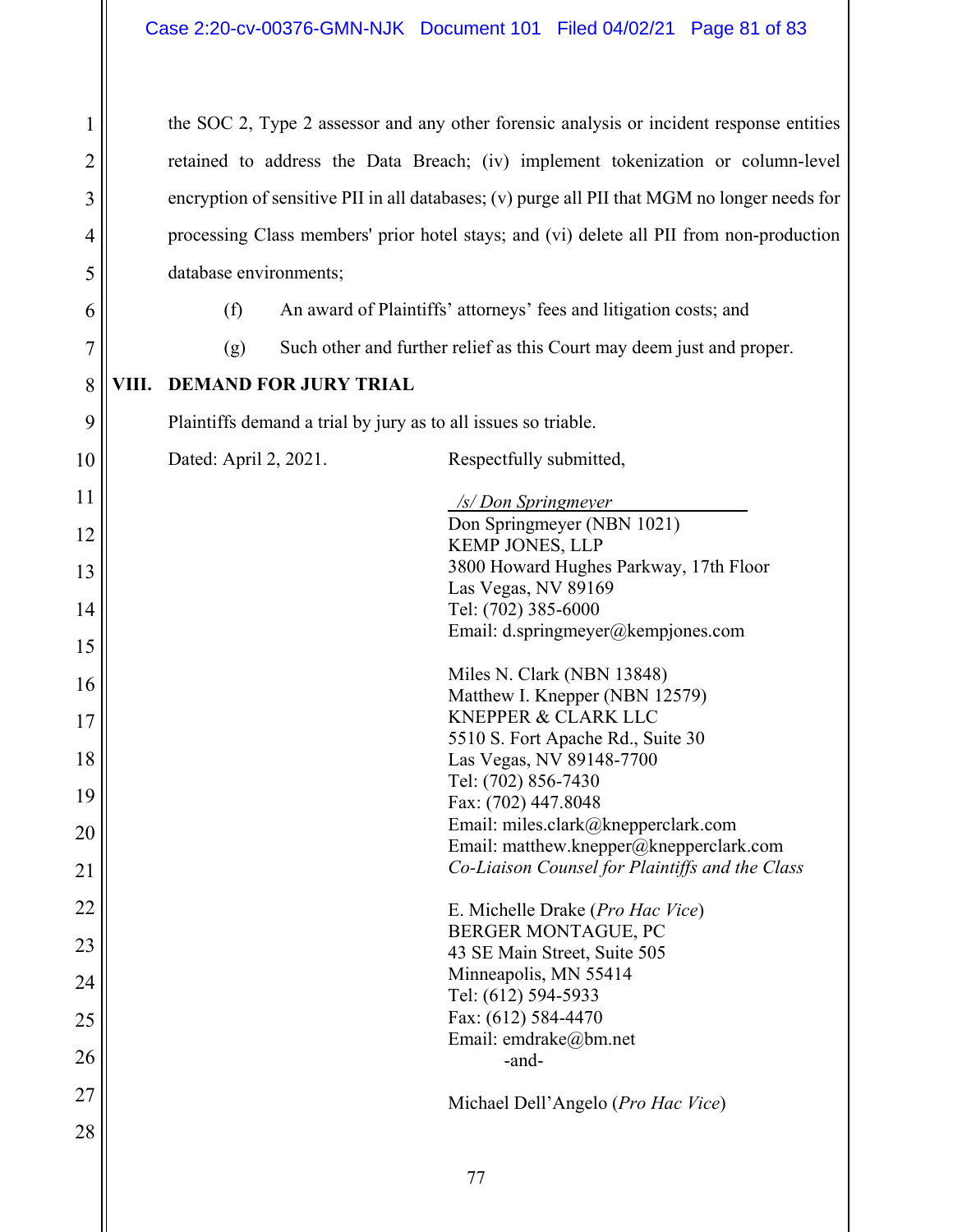|                      | 1            |
|----------------------|--------------|
|                      |              |
|                      |              |
|                      | 4            |
|                      | 5            |
|                      | 6            |
|                      | 7            |
|                      | 8            |
|                      | 9            |
|                      | 10           |
| 1                    | $\mathbf{1}$ |
| 1                    |              |
| 1                    |              |
| 1                    | 4            |
|                      | 15           |
| 1                    | 6            |
| 17                   |              |
| $1\overline{\delta}$ |              |
| $\mathbf{l}$         |              |
|                      | $20\,$       |
| $\overline{21}$      |              |
|                      | 22           |
|                      | 23           |
|                      | 24           |
|                      | 25           |
|                      | 26           |
|                      | 27           |
| 28                   |              |
|                      |              |

| <b>Reginald Streater</b>            |
|-------------------------------------|
| BERGER MONTAGUE, PC                 |
| 1818 Market Street, Suite 3600      |
| Philadelphia, PA 19103              |
| Tel: (215) 875-3000                 |
| Fax: (215) 875-4604                 |
| Email: mdellangelo@bm.net           |
| Email: jlambiras@bm.net             |
| Email: $rstream(a)$ bm.net          |
|                                     |
| Douglas J. McNamara (Pro Hac Vice)  |
| Andrew N. Friedman (Pro Hac Vice)   |
| Geoffrey A. Graber (Pro Hac Vice)   |
| Paul Stephan (Pro Hac Vice)         |
| COHEN MILSTEIN SELLERS & TOLL, PLLC |
| 1100 New York Ave, 5th Floor        |
| Washington, DC 20005                |
| Tel: (202) 408-4600                 |
| Fax: (202) 408-4699                 |
| Email: dmcnamara@cohenmilstein.com  |
| Email: afriedman@cohenmilstein.com  |
| Email: ggraber@cohenmilstein.com    |
| Email: pstephan@cohenmilstein.com   |
|                                     |
| David M. Berger (Pro Hac Vice)      |
| <b>GIBBS LAW GROUP, LLP</b>         |
| 505 14th Street, Suite 110          |
| Oakland, CA 94612                   |
| Tel: (510) 350-9700                 |
| Fax: (510) 350-9701                 |
| Email: dmb@classlawgroup.com        |
|                                     |
| John A. Yanchunis (Pro Hac Vice)    |
| Jean S. Martin (Pro Hac Vice)       |
| Marcio Valladares (Pro Hac Vice)    |
| <b>MORGAN &amp; MORGAN</b>          |
| <b>COMPLEX LITIGATION GROUP</b>     |
| 201 N. Franklin Street, 7th Floor   |
|                                     |

Jon Lambiras (*Pro Hac Vice*)

Tampa, FL 33602 Tel: (813) 223-5505 Fax: (813) 223-5402

Email: jyanchunis@forthepeople.com Email: jeanmartin@forthepeople.com Email: mvalladares@forthepeople.com *Co-Lead Counsel for Plaintiffs and the Class*